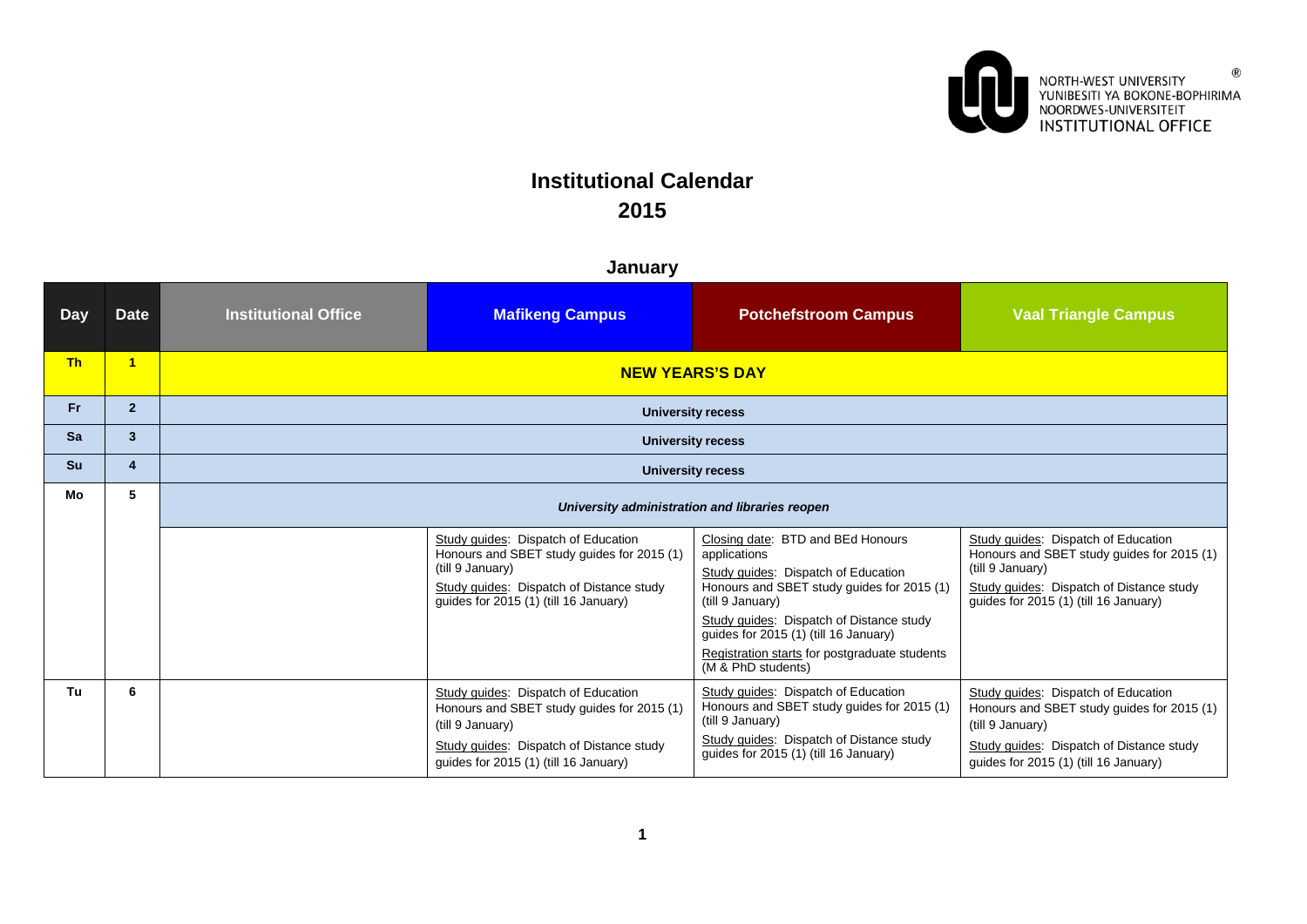| <b>Day</b> | <b>Date</b>    | <b>Institutional Office</b> | <b>Mafikeng Campus</b>                                                                                                                                                                     | <b>Potchefstroom Campus</b>                                                                                                                                                                                                                                                                    | <b>Vaal Triangle Campus</b>                                                                                                                                                                |
|------------|----------------|-----------------------------|--------------------------------------------------------------------------------------------------------------------------------------------------------------------------------------------|------------------------------------------------------------------------------------------------------------------------------------------------------------------------------------------------------------------------------------------------------------------------------------------------|--------------------------------------------------------------------------------------------------------------------------------------------------------------------------------------------|
| We         | $\overline{7}$ |                             | Study guides: Dispatch of Education<br>Honours and SBET study guides for 2015 (1)<br>(till 9 January)<br>Study quides: Dispatch of Distance study<br>guides for 2015 (1) (till 16 January) | Study guides: Dispatch of Education<br>Honours and SBET study guides for 2015 (1)<br>(till 9 January)<br>Study quides: Dispatch of Distance study<br>guides for 2015 (1) (till 16 January)                                                                                                     | Study guides: Dispatch of Education<br>Honours and SBET study guides for 2015 (1)<br>(till 9 January)<br>Study guides: Dispatch of Distance study<br>guides for 2015 (1) (till 16 January) |
| <b>Th</b>  | 8              |                             | Study guides: Dispatch of Education<br>Honours and SBET study guides for 2015 (1)<br>(till 9 January)<br>Study guides: Dispatch of Distance study<br>quides for 2015 (1) (till 16 January) | Study guides: Dispatch of Education<br>Honours and SBET study guides for 2015 (1)<br>(till 9 January)<br>Study guides: Dispatch of Distance study<br>quides for 2015 (1) (till 16 January)                                                                                                     | Study guides: Dispatch of Education<br>Honours and SBET study guides for 2015 (1)<br>(till 9 January)<br>Study guides: Dispatch of Distance study<br>quides for 2015 (1) (till 16 January) |
| Fr.        | 9              |                             | Study guides: Dispatch of Education<br>Honours and SBET study guides for 2015 (1)<br>(last day)<br>Study guides: Dispatch of Distance study<br>quides for 2015 (1) (till 16 January)       | Meeting: House Parents, Central<br>Management Committee for Hostels and<br>Coordinating meeting, 15:00<br>Study guides: Dispatch of Education<br>Honours and SBET study guides for 2015 (1)<br>(last day)<br>Study guides: Dispatch of Distance study<br>quides for 2015 (1) (till 16 January) | Study guides: Dispatch of Education<br>Honours and SBET study guides for 2015 (1)<br>(last day)<br>Study guides: Dispatch of Distance study<br>guides for 2015 (1) (till 16 January)       |
| Sa         | 10             |                             |                                                                                                                                                                                            | Reception and welcome of first year<br>students, 07:45<br><b>Dining halls open</b>                                                                                                                                                                                                             |                                                                                                                                                                                            |
| Su         | 11             |                             |                                                                                                                                                                                            |                                                                                                                                                                                                                                                                                                |                                                                                                                                                                                            |
| Mo         | 12             |                             | Study guides: Dispatch of Distance study<br>quides for 2015 (1) (till 16 January)                                                                                                          | Curriculum control and registration: BTD<br>WIL programme: Inland provinces<br>(3rd year students) (till 16 January)<br>WIL programme: Inland provinces<br>(NPOD) (till 23 January)<br>Study guides: Dispatch of Distance study<br>guides for 2015 (1) (till 16 January)                       | Agenda closes: Workplace Forum (21/1)<br>Study guides: Dispatch of Distance study<br>guides for 2015 (1) (till 16 January)                                                                 |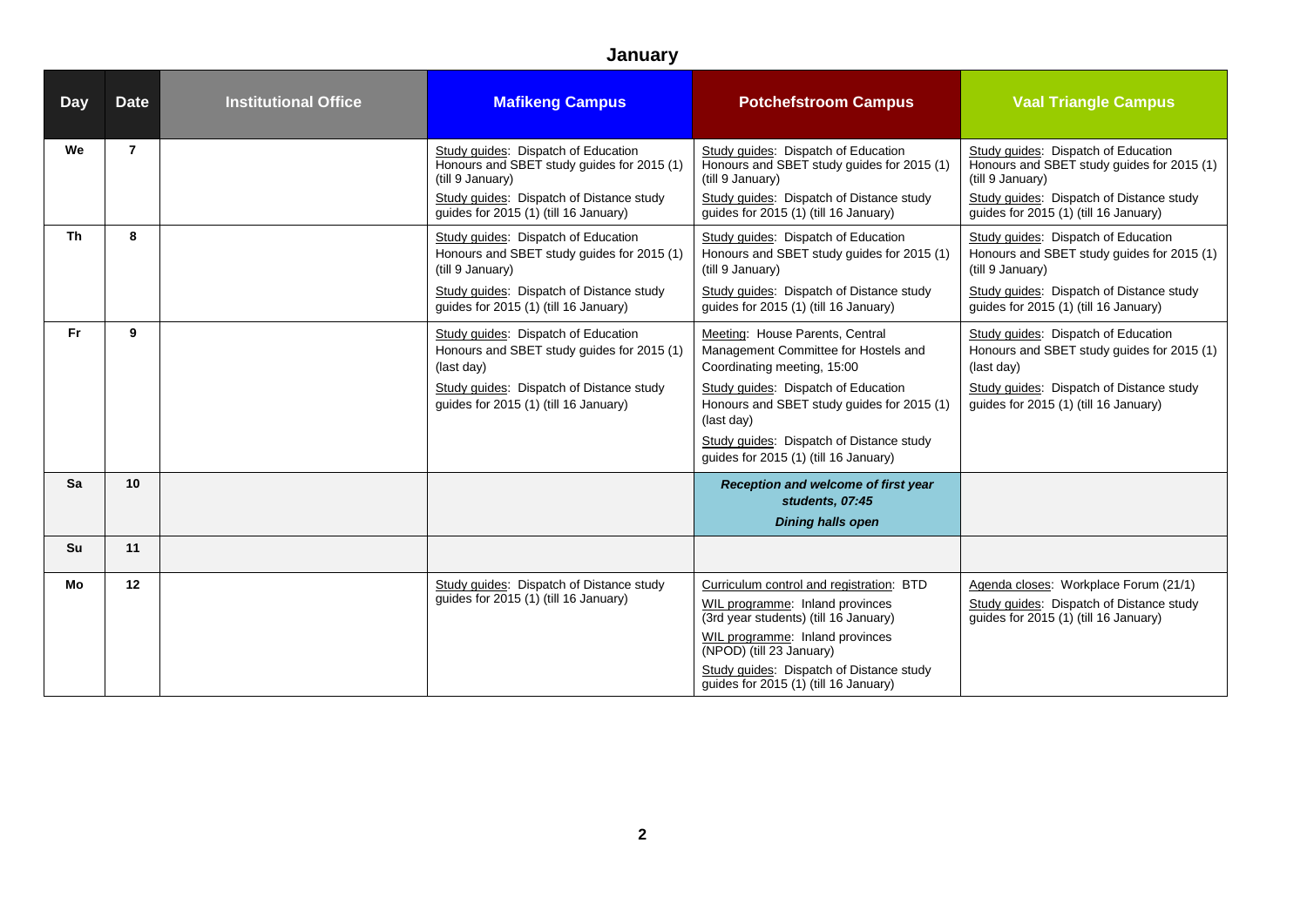| Day       | <b>Date</b> | <b>Institutional Office</b> | <b>Mafikeng Campus</b>                                                             | <b>Potchefstroom Campus</b>                                                                                                                                                                                                                                                                                                                                                                                                                   | <b>Vaal Triangle Campus</b>                                                                                                                                    |
|-----------|-------------|-----------------------------|------------------------------------------------------------------------------------|-----------------------------------------------------------------------------------------------------------------------------------------------------------------------------------------------------------------------------------------------------------------------------------------------------------------------------------------------------------------------------------------------------------------------------------------------|----------------------------------------------------------------------------------------------------------------------------------------------------------------|
| Tu        | 13          |                             | Study guides: Dispatch of Distance study<br>guides for $2015(1)$ (till 16 January) | Registration of Masters and Doctoral<br>students<br>WIL programme: Inland provinces<br>(3rd year students) (till 16 January)<br>WIL programme: Inland provinces<br>(NPOD) (till 23 January)<br>Study guides: Dispatch of Distance study<br>quides for 2015 (1) (till 16 January)                                                                                                                                                              | Study guides: Dispatch of Distance study<br>guides for $2015(1)$ (till 16 January)                                                                             |
| We        | 14          |                             |                                                                                    | <b>Schools start</b>                                                                                                                                                                                                                                                                                                                                                                                                                          |                                                                                                                                                                |
|           |             |                             | Study guides: Dispatch of Distance study<br>guides for 2015 (1) (till 16 January)  | Meeting: Sport Committee, 08:30 - 10:00,<br>K3, Room G05A<br>Web registration for senior students<br>(till 4 February)<br>WIL programme: Inland provinces<br>(3rd year students) (till 16 January)<br>WIL programme: Inland provinces<br>(NPOD) (till 23 January)<br>Study guides: Dispatch of Distance study<br>guides for 2015 (1) (till 16 January)<br>Third examination opportunity                                                       | Study guides: Dispatch of Distance study<br>guides for 2015 (1) (till 16 January)                                                                              |
| <b>Th</b> | 15          |                             | Study guides: Dispatch of Distance study<br>quides for 2015 (1) (till 16 January)  | Meeting: Vice-Rectors, Deans and<br>Professors w.r.t. inaugural lecturers for 2015,<br>09:00, Council Chambers, Joon van Rooy<br><b>Building</b><br>WIL programme: Inland provinces<br>(3rd year students) (till 16 January)<br>WIL programme: Inland provinces<br>(NPOD) (till 23 January)<br>Web registration for senior students<br>(till 4 February)<br>Study guides: Dispatch of Distance study<br>guides for 2015 (1) (till 16 January) | Meeting: Staff Establishment Committee,<br>Building 25-G17, 14:00 - 15:00<br>Study guides: Dispatch of Distance study<br>quides for 2015 (1) (till 16 January) |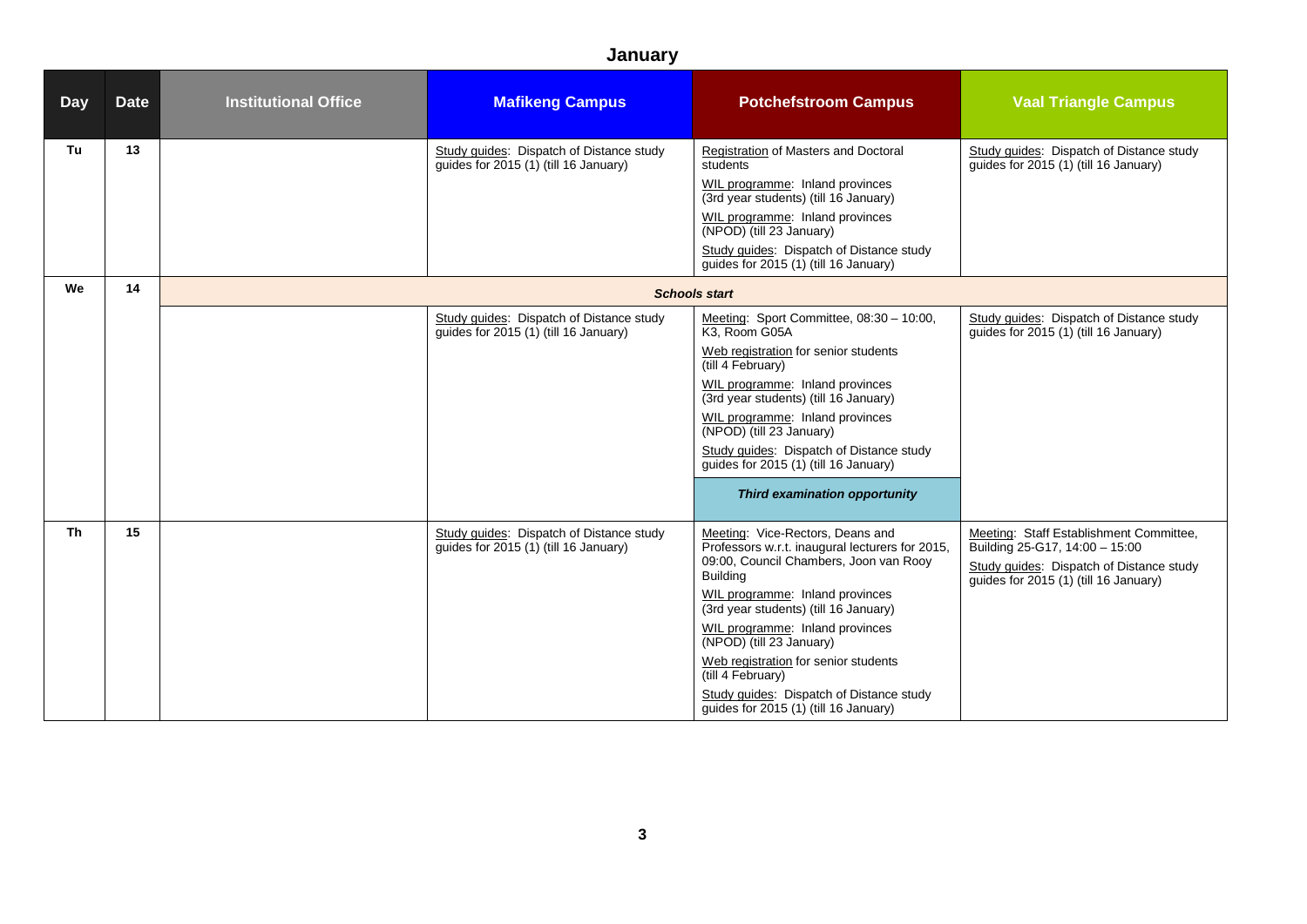| <b>Day</b> | <b>Date</b> | <b>Institutional Office</b> | <b>Mafikeng Campus</b>                                                                                                                                              | <b>Potchefstroom Campus</b>                                                                                                                                                                                                                                                                                                                                                                                                                                                                                                                                   | <b>Vaal Triangle Campus</b>                                                                                                                                                                                                                                                                                                                                                                                                  |
|------------|-------------|-----------------------------|---------------------------------------------------------------------------------------------------------------------------------------------------------------------|---------------------------------------------------------------------------------------------------------------------------------------------------------------------------------------------------------------------------------------------------------------------------------------------------------------------------------------------------------------------------------------------------------------------------------------------------------------------------------------------------------------------------------------------------------------|------------------------------------------------------------------------------------------------------------------------------------------------------------------------------------------------------------------------------------------------------------------------------------------------------------------------------------------------------------------------------------------------------------------------------|
| Fr.        | 16          |                             | Study guides: Dispatch of Distance study<br>guides for 2015 (1) (last day)                                                                                          | WIL programme: Inland provinces<br>(3rd year students) (last day)<br>WIL programme: Inland provinces<br>(NPOD) (till 23 January)<br>Web registration for senior students<br>(till 4 February)<br>Study guides: Dispatch of Distance study<br>guides for 2015 (1) (last day)                                                                                                                                                                                                                                                                                   | <b>Residence open for Honours students</b><br>Registration: Senior undergraduate and<br>relevant postgraduate programmes:<br>Honours Industrial Psychology<br>$\bullet$<br>Honours Human Resource<br>$\bullet$<br>Management<br><b>Honours Labour Relations</b><br>$\bullet$<br>Training camp starts: all student leaders<br>(till 20 January)<br>Study guides: Dispatch of Distance study<br>guides for 2015 (1) (last day) |
| Sa<br>Su   | 17<br>18    |                             | Student residence open for<br>first year students<br><b>Parents meetings</b>                                                                                        | Web registration for senior students<br>(till 4 February)<br>Registration: BEd Honours students,<br>$08:00 - 11:00$<br>Scheduled power interruption<br>Scheduled power interruption                                                                                                                                                                                                                                                                                                                                                                           | Training camp: all student leaders<br>(till 20 January)<br>Training camp: all student leaders<br>(till 20 January)                                                                                                                                                                                                                                                                                                           |
| Mo         | 19          |                             | <b>Registration starts for 1st year students</b><br>(till 23 January)<br>Study guides: First years collect study<br>guides at Distribution Centre (till 23 January) | Meeting: Extended Management Committee,<br>08:00 - 13:00, Council Chambers, Joon van<br>Rooy Building<br>Web registration for senior students<br>(till 4 February)<br>Curriculum control and registration: first year<br>students (till 21 January)<br>WIL programme: Coastal provinces<br>(3rd year students) (till 23 January)<br>WIL programme: Inland provinces<br>(NPOD) (till 23 January)<br>WIL programme: Coastal provinces (NPOD)<br>(till 30 January)<br>Study guides: First years collect study<br>guides at Distribution Centre (till 23 January) | Agenda closes: Residence Coordinating<br>Committee (29/1)<br>Classes commence for Hons BCom CA,<br>08:30<br>Training camp: all student leaders<br>(till 20 January)<br>Study guides: First years collect study<br>guides at Distribution Centre (till 23 January)                                                                                                                                                            |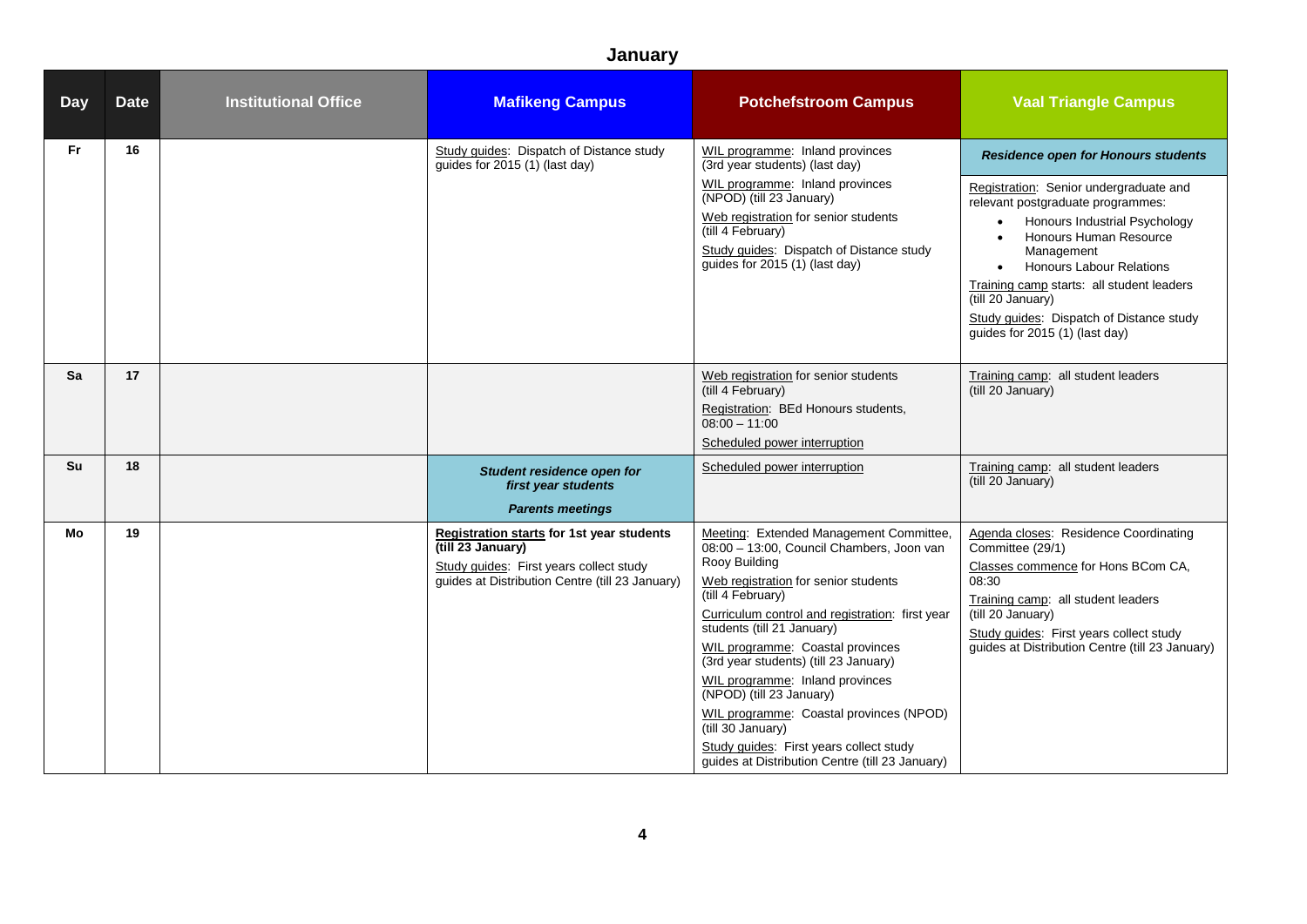| <b>Day</b> | <b>Date</b> | <b>Institutional Office</b>                                          | <b>Mafikeng Campus</b>                                                                                                                                                                                                                      | <b>Potchefstroom Campus</b>                                                                                                                                                                                                                                                                                                                                                                                                                                                                                                                                                                                 | <b>Vaal Triangle Campus</b>                                                                                                                                                                                                                                                                                                                                                                                                                        |
|------------|-------------|----------------------------------------------------------------------|---------------------------------------------------------------------------------------------------------------------------------------------------------------------------------------------------------------------------------------------|-------------------------------------------------------------------------------------------------------------------------------------------------------------------------------------------------------------------------------------------------------------------------------------------------------------------------------------------------------------------------------------------------------------------------------------------------------------------------------------------------------------------------------------------------------------------------------------------------------------|----------------------------------------------------------------------------------------------------------------------------------------------------------------------------------------------------------------------------------------------------------------------------------------------------------------------------------------------------------------------------------------------------------------------------------------------------|
| Tu         | 20          | Course: Institutional Course for New<br>Lecturers, 08:00 - 16:30, IO | Meeting: Inaugural Lecture Committee,<br>10:00 - 12:00. Conference Room 208<br><b>Registration for 1st year students</b><br>(till 23 January)<br>Study quides: First years collect study<br>quides at Distribution Centre (till 23 January) | Web registration for senior students<br>(till 4 February)<br>Curriculum control and registration: first year<br>students (till 21 January)<br>WIL programme: Coastal provinces<br>(3rd year students) (till 23 January)<br>WIL programme: Inland provinces<br>(NPOD) (till 23 January)<br>WIL programme: Coastal provinces (NPOD)<br>(till 30 January)<br>Graduation ceremony: UODL<br>(Johannesburg)<br>Study quides: First years collect study<br>quides at Distribution Centre (till 23 January)                                                                                                         | Residence open for first year students<br>Registration: Full-time first year:<br><b>BCom (Accounting Sciences)</b><br>$\bullet$<br><b>BEd</b><br>$\bullet$<br>BCom in Law subjects<br>$\bullet$<br><b>BA</b> in Law subjects<br>$\bullet$<br>Agenda closes: Vaal Management<br>Committee (26/01)<br>Training camp: all student leaders<br>(last day)<br>Study quides: First years collect study<br>quides at Distribution Centre (till 23 January) |
| We         | 21          | Course: Institutional Course for New<br>Lecturers, 08:00 - 16:30, IO | <b>Registration for 1st year students</b><br>(till 23 January)<br>Study quides: First years collect study<br>quides at Distribution Centre (till 23 January)                                                                                | Meeting: Budget Committee, 08:00 - 11:00,<br>Council Chambers, Joon van Rooy Building<br>Web registration for senior students<br>(till 4 February)<br>Curriculum control and registration: first year<br>students (last day)<br>WIL programme: Coastal provinces<br>(3rd year students) (till 23 January)<br>WIL programme: Inland provinces<br>(NPOD) (till 23 January)<br>WIL programme: Coastal provinces (NPOD)<br>(till 30 January)<br>Finalisation of results from the third<br>examination opportunity<br>Study quides: First years collect study<br>quides at Distribution Centre (till 23 January) | Registration: Full-time first year:<br><b>BCom Economic Sciences</b><br>$\bullet$<br>Diploma in Sport Sciences<br>$\bullet$<br><b>BSc</b><br>$\bullet$<br>Registration: Senior undergraduate and<br>relevant postgraduate programmes:- Hons IT<br>Meeting: Workplace Forum, 09:00 - 11:00,<br>Building 25-G17<br>Study guides: First years collect study<br>guides at Distribution Centre (till 23 January)                                        |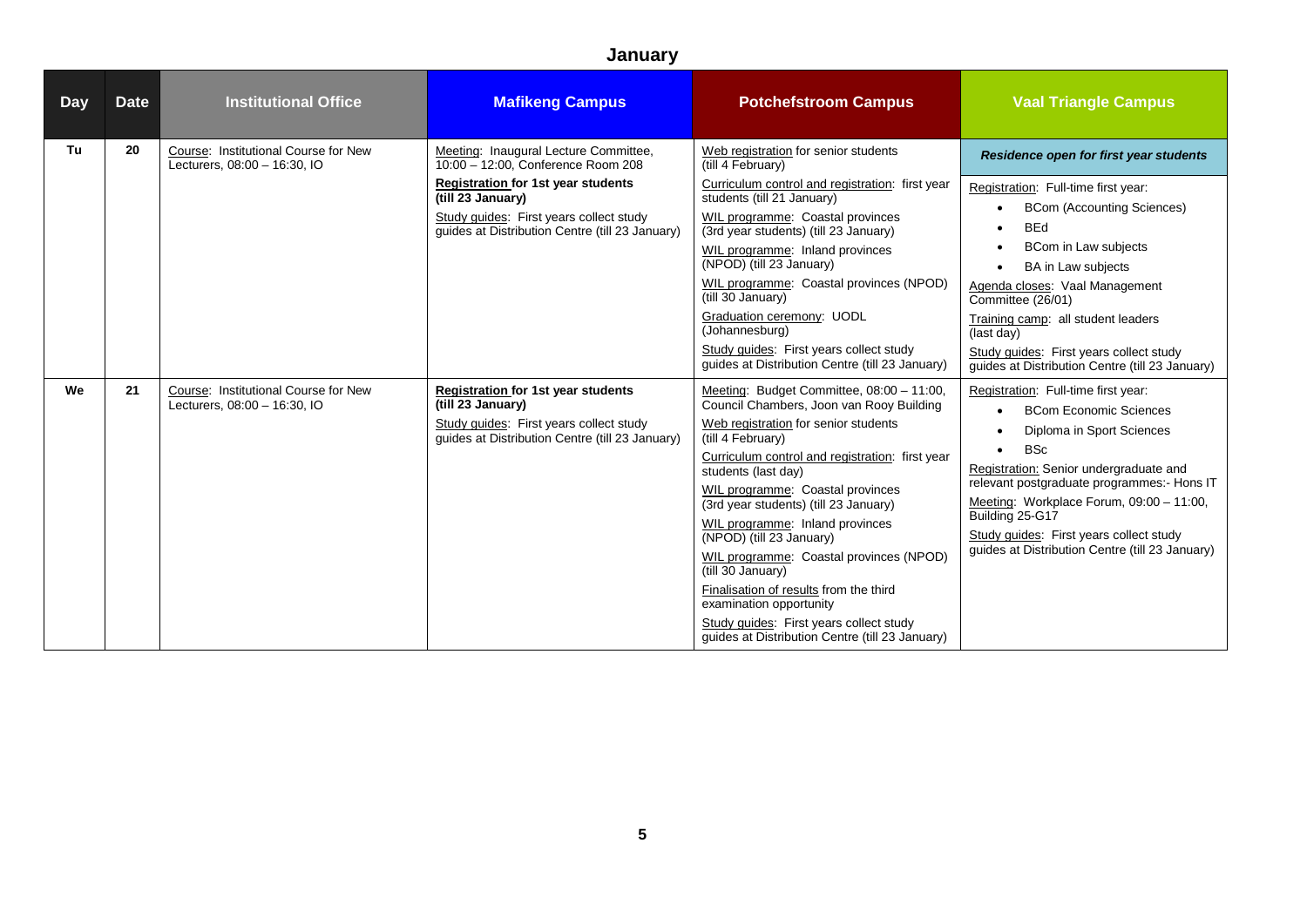| <b>Day</b> | Date | <b>Institutional Office</b>                                          | <b>Mafikeng Campus</b>                                                                                                                                                                                                                                                                                                            | <b>Potchefstroom Campus</b>                                                                                                                                                                                                                                                                                                                                                                                                                                                                                                                                                                                                                                                                                                                                                                                                   | <b>Vaal Triangle Campus</b>                                                                                                                                                                                                                                                                                                                                                                                                                                                                                                        |
|------------|------|----------------------------------------------------------------------|-----------------------------------------------------------------------------------------------------------------------------------------------------------------------------------------------------------------------------------------------------------------------------------------------------------------------------------|-------------------------------------------------------------------------------------------------------------------------------------------------------------------------------------------------------------------------------------------------------------------------------------------------------------------------------------------------------------------------------------------------------------------------------------------------------------------------------------------------------------------------------------------------------------------------------------------------------------------------------------------------------------------------------------------------------------------------------------------------------------------------------------------------------------------------------|------------------------------------------------------------------------------------------------------------------------------------------------------------------------------------------------------------------------------------------------------------------------------------------------------------------------------------------------------------------------------------------------------------------------------------------------------------------------------------------------------------------------------------|
| <b>Th</b>  | 22   | Course: Institutional Course for New<br>Lecturers, 08:00 - 16:30, IO | Meeting: Workplace Forum, 09:00 - 10:00,<br>Conference Room 208<br><b>Registration for 1st year students</b><br>(till 23 January)<br>Study guides: First years collect study<br>guides at Distribution Centre (till 23 January)<br>Study guides: Senior students collect study<br>guides at Distribution Centre (till 30 January) | Meeting: Exco of the Campus Registrar,<br>09:00 - 12:00, Council Chambers, Joon van<br>Rooy Building<br>Meeting: Examination Committee (third<br>examination opportunity)<br>Update of graduates after the third<br>examination opportunity<br>Registration starts for senior students<br>(till 30 January)<br>WIL programme: Coastal provinces (NPOD)<br>(till 30 January)<br>Web registration for senior students<br>(till 4 February)<br>Graduation ceremony: UODL (Polokwane)<br>WIL programme: Coastal provinces<br>(3rd year students) (till 23 January)<br>WIL programme: Inland provinces<br>(NPOD) (till 23 January)<br>Study guides: First years collect study<br>guides at Distribution Centre (till 23 January)<br>Study guides: Senior students collect study<br>guides at Distribution Centre (till 30 January) | Registration: Full-time first year:<br><b>BCom (Behavioural Sciences)</b><br>$\bullet$<br><b>BA (Behavioural Sciences)</b><br><b>BA Humanities (General)</b><br><b>BA Pastoral Guidance in</b><br>Psychology<br>BA in Development and<br>Management<br><b>BA Languages</b><br><b>BA Communication</b><br><b>B SW (Social Work)</b><br>Study guides: First years collect study<br>guides at Distribution Centre (till 23 January)<br>Study guides: Senior students collect study<br>guides at Distribution Centre (till 30 January) |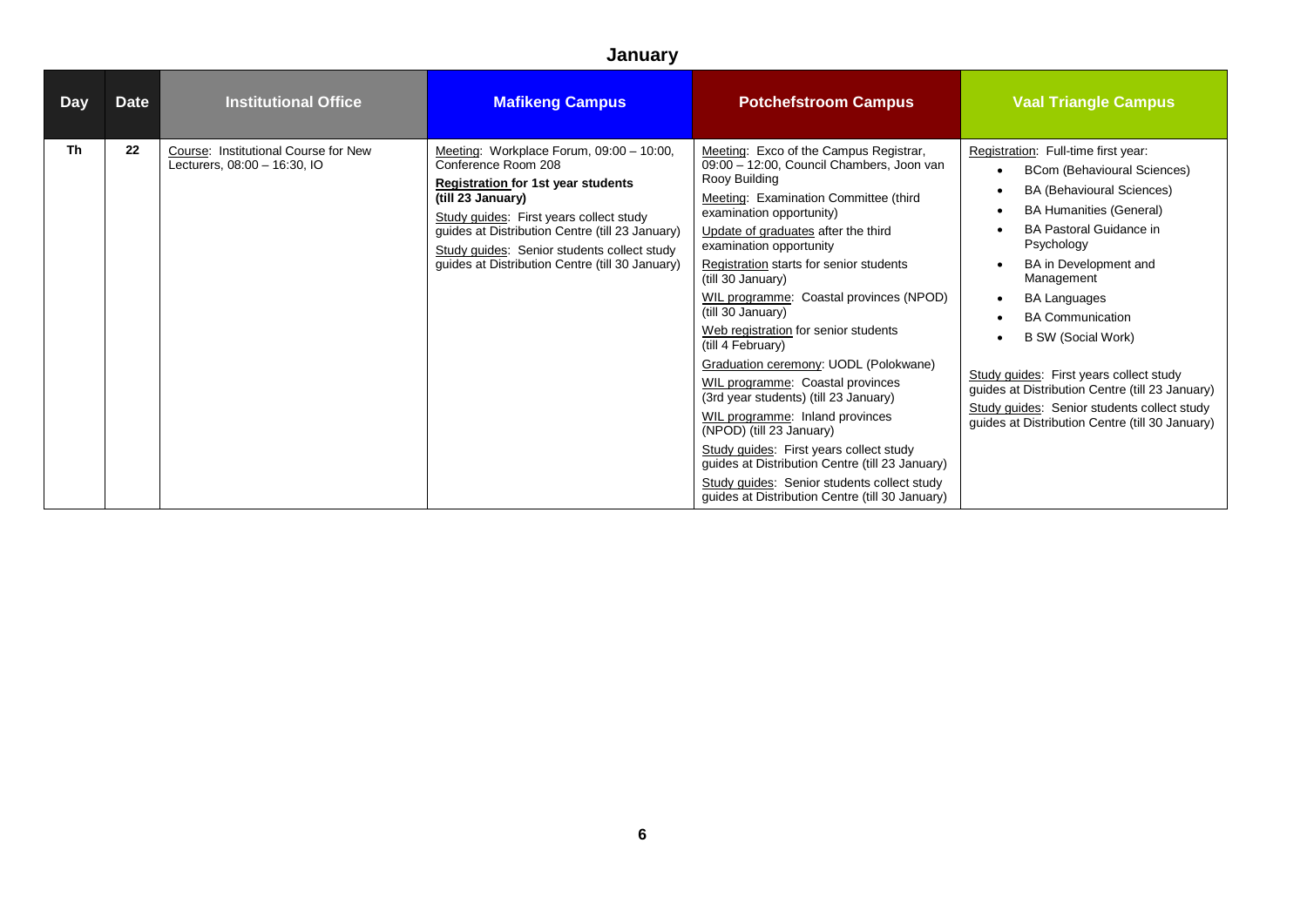| <b>Day</b> | <b>Date</b> | <b>Institutional Office</b> | <b>Mafikeng Campus</b>                                                                                                                                                                                                                                                                                                                                                              | <b>Potchefstroom Campus</b>                                                                                                                                                                                                                                                                                                                                                                                                                                                                                                                                                                                                                                                                                                                                                    | <b>Vaal Triangle Campus</b>                                                                                                                                                                                                                                                                                                                                                                                                                                                                                                                                                                                                                                         |
|------------|-------------|-----------------------------|-------------------------------------------------------------------------------------------------------------------------------------------------------------------------------------------------------------------------------------------------------------------------------------------------------------------------------------------------------------------------------------|--------------------------------------------------------------------------------------------------------------------------------------------------------------------------------------------------------------------------------------------------------------------------------------------------------------------------------------------------------------------------------------------------------------------------------------------------------------------------------------------------------------------------------------------------------------------------------------------------------------------------------------------------------------------------------------------------------------------------------------------------------------------------------|---------------------------------------------------------------------------------------------------------------------------------------------------------------------------------------------------------------------------------------------------------------------------------------------------------------------------------------------------------------------------------------------------------------------------------------------------------------------------------------------------------------------------------------------------------------------------------------------------------------------------------------------------------------------|
| Fr.        | 23          |                             | Meeting: Residence Committee,<br>10:00 - 13:00, Conference Room 208<br><b>Registration for 1st year students</b><br>(final day)<br>Last day for student records change<br>(graduates only)<br>Study quides: First years collect study<br>guides at Distribution Centre (last day)<br>Study quides: Senior students collect study<br>quides at Distribution Centre (till 30 January) | Graduation ceremony: UODL (Nelspruit)<br>Web registration for senior students<br>(till 4 February)<br>WIL programme: Coastal provinces<br>(3rd year students) (last day)<br>WIL programme: Inland provinces<br>(NPOD) (last day)<br>WIL programme: Coastal provinces (NPOD)<br>(till 30 January)<br>Registration for senior students<br>(till 30 January)<br>Last day for finalisation of the graduation list<br>(undergraduate and honours), March<br>graduation ceremonies 2015<br>Last day for receiving examiners' reports for<br>submission for the May graduation<br>ceremonies<br>Study quides: First years collect study<br>quides at Distribution Centre (last day)<br>Study quides: Senior students collect study<br>guides at Distribution Centre (till 30 January) | <b>Residence open for senior students</b><br>Agenda closes: Teaching and Learning<br>Committee: Economic Sciences and IT<br>(03/02)<br>Registration: Senior undergraduate and<br>relevant postgraduate programmes:<br><b>BCom Behavioural Sciences</b><br>$\bullet$<br><b>BA Behavioural Sciences</b><br>$\bullet$<br>BA in Law subjects<br>$\bullet$<br>BCom in Law subjects<br>Last day for submission of Examiners'<br>reports M & PhD (Autumn graduation,<br>May 2015)<br>Study quides: First years collect study<br>quides at Distribution Centre (last day)<br>Study guides: Senior students collect study<br>guides at Distribution Centre (till 30 January) |
| Sa         | 24          |                             |                                                                                                                                                                                                                                                                                                                                                                                     | Web registration for senior students<br>(till 4 February)                                                                                                                                                                                                                                                                                                                                                                                                                                                                                                                                                                                                                                                                                                                      |                                                                                                                                                                                                                                                                                                                                                                                                                                                                                                                                                                                                                                                                     |
| Su         | 25          |                             |                                                                                                                                                                                                                                                                                                                                                                                     |                                                                                                                                                                                                                                                                                                                                                                                                                                                                                                                                                                                                                                                                                                                                                                                |                                                                                                                                                                                                                                                                                                                                                                                                                                                                                                                                                                                                                                                                     |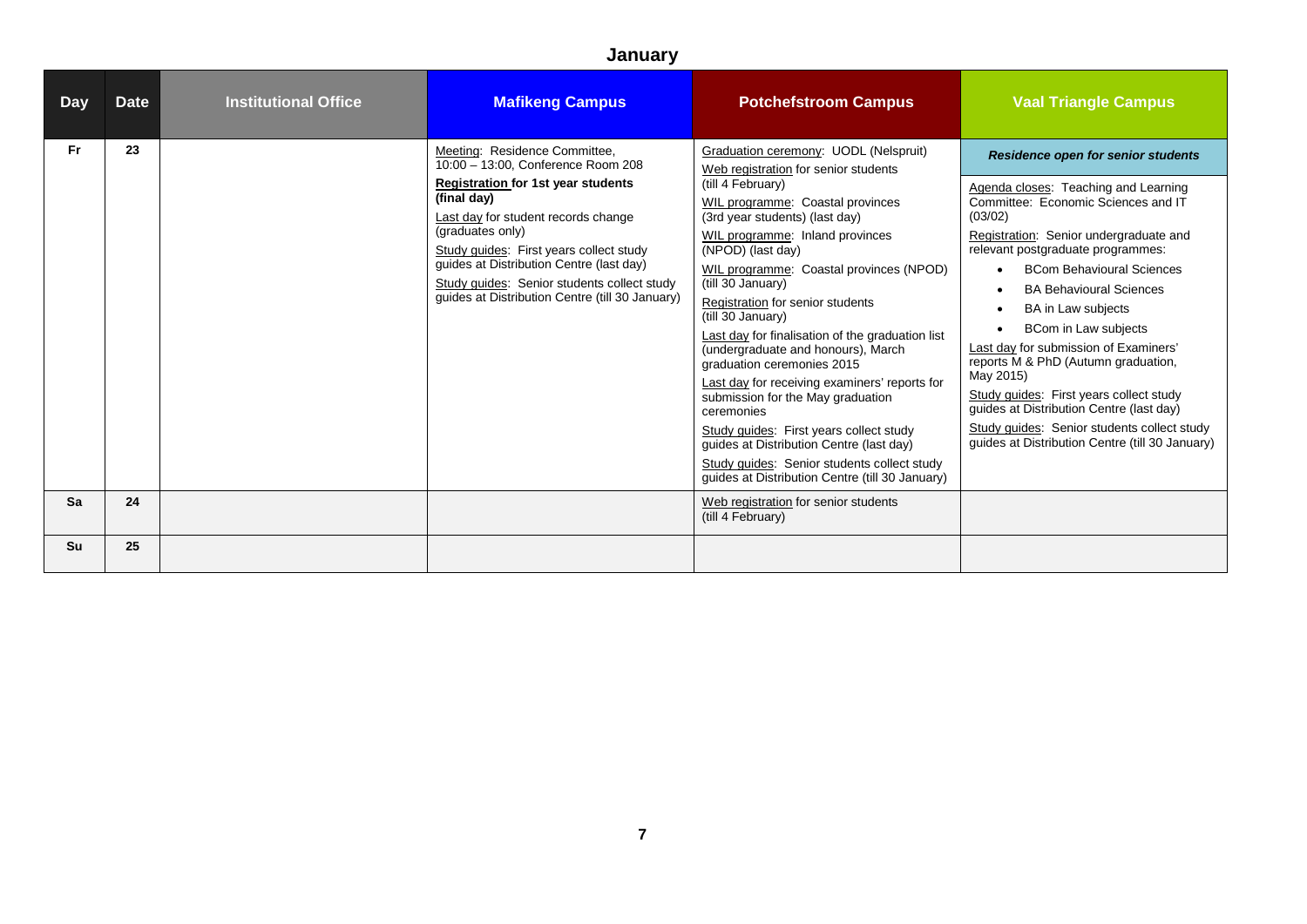| <b>Day</b> | <b>Date</b> | <b>Institutional Office</b> | <b>Mafikeng Campus</b>                                                                                                                                                                                                                                                                  | <b>Potchefstroom Campus</b>                                                                                                                                                                                                                                                                                                                                                                                                                                                                                                                                                                              | <b>Vaal Triangle Campus</b>                                                                                                                                                                                                                                                                                                                                                                                                                                                                                                                                                                                                                                                                         |
|------------|-------------|-----------------------------|-----------------------------------------------------------------------------------------------------------------------------------------------------------------------------------------------------------------------------------------------------------------------------------------|----------------------------------------------------------------------------------------------------------------------------------------------------------------------------------------------------------------------------------------------------------------------------------------------------------------------------------------------------------------------------------------------------------------------------------------------------------------------------------------------------------------------------------------------------------------------------------------------------------|-----------------------------------------------------------------------------------------------------------------------------------------------------------------------------------------------------------------------------------------------------------------------------------------------------------------------------------------------------------------------------------------------------------------------------------------------------------------------------------------------------------------------------------------------------------------------------------------------------------------------------------------------------------------------------------------------------|
| Mo         | 26          |                             | <b>Registration starts for senior students</b><br>(till 30 January)<br>Orientation starts for 1st year students<br>(till 30 January)<br>Study guides: Senior students collect study<br>guides at Distribution Centre (till 30 January)                                                  | Web registration for senior students<br>(till 4 February)<br>Registration for senior students<br>(till 30 January)<br>Registration of MOB students<br>(till 30 January)<br>Registration of MOB students<br>(till 30 January)<br>Registration of MBA students<br>(till 30 January)<br>Study School: MBS students (till 30 January)<br>WIL programme: Coastal provinces (NPOD)<br>(till 30 January)<br>Study quides: Senior students collect study<br>guides at Distribution Centre (till 30 January)                                                                                                      | Meeting: Vaal Management Committee,<br>12:00 - 16:00, Boardroom, Building 24<br>Agenda closes: Exam Committee:<br>Economic Sciences and IT (02/02)<br>Agenda closes: Exam Committee:<br>Humanities (03/02)<br>Registration: Senior undergraduate and<br>relevant postgraduate programmes:<br><b>BA Humanities (General)</b><br>$\bullet$<br><b>BA Pastoral Guidance in</b><br>Psychology<br>BA in Development and<br>$\bullet$<br>Management<br><b>BA Languages</b><br>$\bullet$<br><b>BA Communication</b><br><b>B SW (Social Work)</b><br>Registration and re-registration: M & PhD<br>students<br>Study guides: Senior students collect study<br>guides at Distribution Centre (till 30 January) |
| Tu         | 27          |                             | Meeting: Exco, 10:00 - 14:00,<br>Conference Room 208<br><b>Registration for senior students</b><br>(till 30 January)<br><b>Orientation for 1st year students</b><br>(till 30 January)<br>Study quides: Senior students collect study<br>guides at Distribution Centre (till 30 January) | Graduation ceremony: UODL (Durban)<br>Web registration for senior students<br>(till 4 February)<br>Registration for senior students<br>(till 30 January)<br>Registration of MOB students<br>(till 30 January)<br>Registration of MBA students<br>(till 30 January)<br>Study School: MBS students (till 30 January)<br>Course: Institutional Course for New<br>Lecturers (ICNL), phase 2 (POND 3-day work<br>session) (till 29 January)<br>WIL programme: Coastal provinces (NPOD)<br>(till 30 January)<br>Study quides: Senior students collect study<br>guides at Distribution Centre (till 30 January) | Registration: Senior undergraduate and<br>relevant postgraduate programmes:-<br>PGCE, Hons BEd and BSc.<br>Registration and re-registration: M & PhD<br>students<br>Study quides: Senior students collect study<br>guides at Distribution Centre (till 30 January)                                                                                                                                                                                                                                                                                                                                                                                                                                  |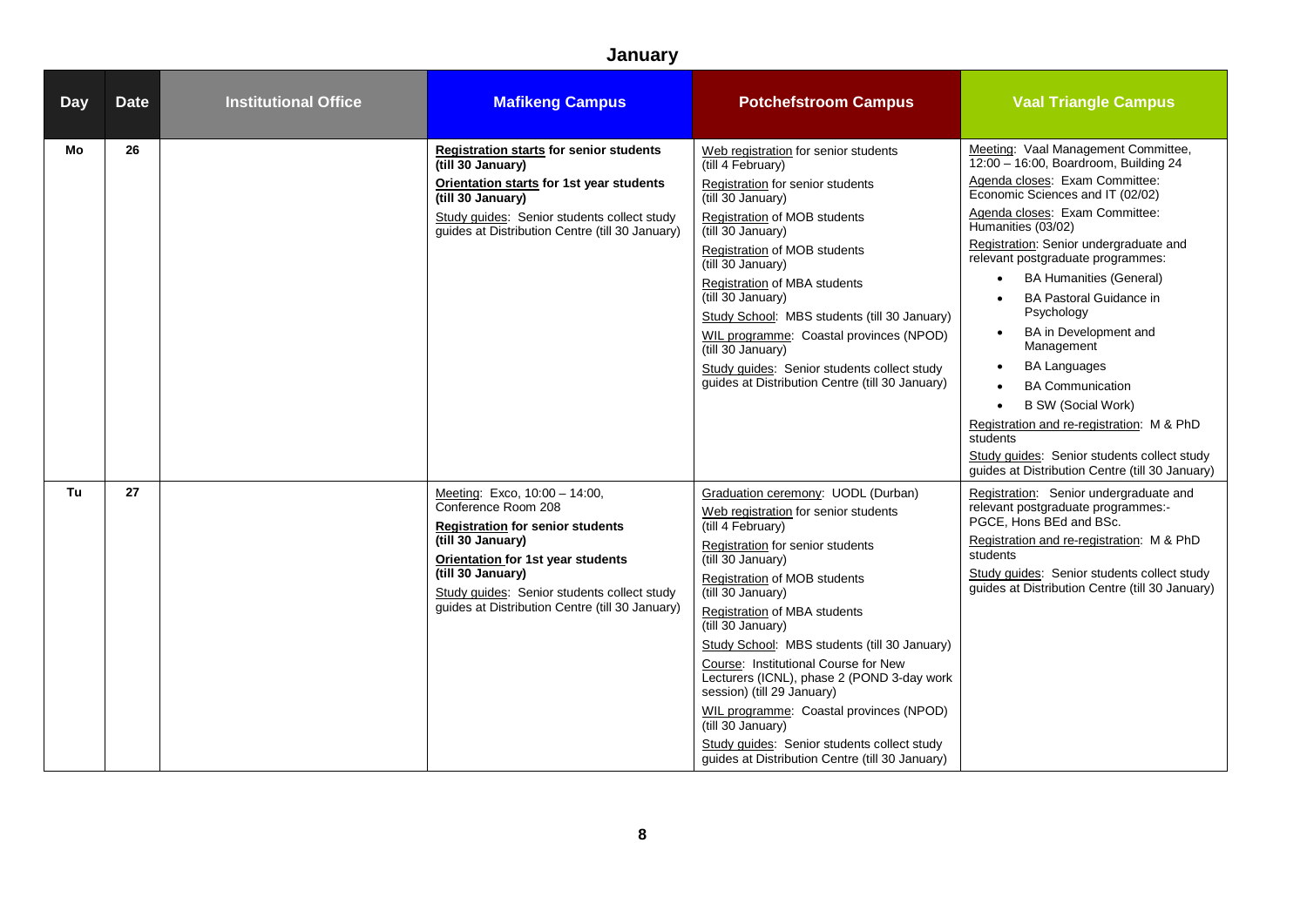| <b>Day</b> | <b>Date</b> | <b>Institutional Office</b>                                                                                                                       | <b>Mafikeng Campus</b>                                                                                                                                                                                                                                                                                 | <b>Potchefstroom Campus</b>                                                                                                                                                                                                                                                                                                                                                                                                                                                                                                                                                                                                                                                                    | <b>Vaal Triangle Campus</b>                                                                                                                                                                                                                                                                                                                                                                                                                                              |
|------------|-------------|---------------------------------------------------------------------------------------------------------------------------------------------------|--------------------------------------------------------------------------------------------------------------------------------------------------------------------------------------------------------------------------------------------------------------------------------------------------------|------------------------------------------------------------------------------------------------------------------------------------------------------------------------------------------------------------------------------------------------------------------------------------------------------------------------------------------------------------------------------------------------------------------------------------------------------------------------------------------------------------------------------------------------------------------------------------------------------------------------------------------------------------------------------------------------|--------------------------------------------------------------------------------------------------------------------------------------------------------------------------------------------------------------------------------------------------------------------------------------------------------------------------------------------------------------------------------------------------------------------------------------------------------------------------|
| We         | 28          |                                                                                                                                                   | <b>Registration for senior students</b><br>(till 30 January)<br>Orientation for 1st year students<br>(till 30 January)<br>Study guides: Senior students collect study<br>guides at Distribution Centre (till 30 January)                                                                               | Meeting: Occupational Health & Safety<br>(meeting of Dean: Student affairs), 10:00<br>Graduation ceremony: UODL (Durban)<br>Web registration for senior students<br>(till 4 February)<br>Registration for senior students<br>(till 30 January)<br>Registration of MOB students<br>(till 30 January)<br>Registration of MBA students<br>(till 30 January)<br>Study School: MBS students (till 30 January)<br>Course: Institutional Course for New<br>Lecturers (ICNL), phase 2 (POND 3-day work<br>session) (till 29 January)<br>WIL programme: Coastal provinces (NPOD)<br>(till 30 January)<br>Study quides: Senior students collect study<br>guides at Distribution Centre (till 30 January) | Official Opening of the academic year, 11:00,<br>Samancor Auditorium<br>Meeting: Ethics: Humanities, 14:00 - 16:00,<br>Building 7-118<br>Agenda closes: Research Committee:<br>Humanities (04/02)<br>Registration: Senior undergraduate and<br>relevant postgraduate programmes: BCom<br>Accounting Sciences.<br>Registration and re-registration: M & PhD<br>students<br>Study guides: Senior students collect study<br>quides at Distribution Centre (till 30 January) |
| Th         | 29          | Meeting: Institutional Bargaining Forum<br>(IBF) (COLA), 10:00 - 13:00, IO<br>Meeting: Institutional Bargaining Forum<br>(IBF), 14:00 - 16:00, IO | Meeting: Timetable Committee,<br>10:00 - 13:00, Conference Room 208<br><b>Registration for senior students</b><br>(till 30 January)<br><b>Orientation for 1st year students</b><br>(till 30 January)<br>Study guides: Senior students collect study<br>quides at Distribution Centre (till 30 January) | Graduation ceremony: UODL (East London)<br>Web registration for senior students<br>(till 4 February)<br>Registration for senior students<br>(till 30 January)<br>Registration of MOB students<br>(till 30 January)<br>Registration of MBA students<br>(till 30 January)<br>WIL programme: Coastal provinces (NPOD)<br>(till 30 January)<br>Study School: MBS students (till 30 January)<br>Course: Institutional Course for New<br>Lecturers (ICNL), phase 2 (POND 3-day work<br>session) (last day)<br>Study guides: Senior students collect study<br>guides at Distribution Centre (till 30 January)                                                                                         | Meeting: Residence Coordinating<br>Committee, 14:00 - 16:00, Building 25-G17<br>Registration: Senior undergraduate and<br>relevant postgraduate programmes: BCom<br>Economic Sciences (excluding BCom<br>Behavioural Sciences), Diploma in Sport<br>Sciences.<br>Registration and re-registration: M & PhD<br>students<br>Study quides: Senior students collect study<br>guides at Distribution Centre (till 30 January)                                                 |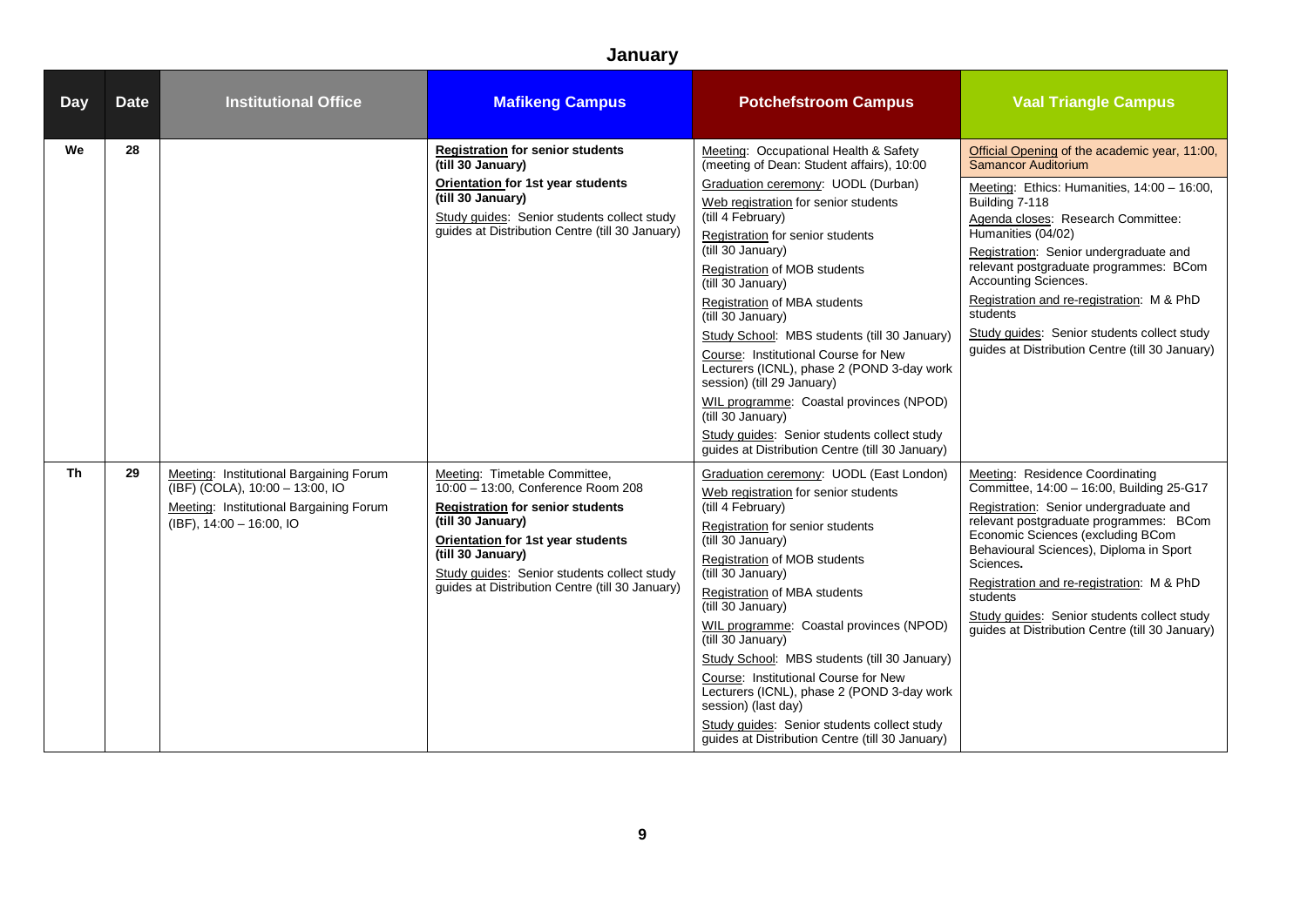| <b>Day</b> | <b>Date</b> | <b>Institutional Office</b> | <b>Mafikeng Campus</b>                                                                                                                                                                                                                                                    | <b>Potchefstroom Campus</b>                                                                                                                                                                                                                                                                                                                                                                                                                                                                                                                                                | <b>Vaal Triangle Campus</b>                                                                                                                                                                                                                                                                                                                                                                                                                                                                                                                 |
|------------|-------------|-----------------------------|---------------------------------------------------------------------------------------------------------------------------------------------------------------------------------------------------------------------------------------------------------------------------|----------------------------------------------------------------------------------------------------------------------------------------------------------------------------------------------------------------------------------------------------------------------------------------------------------------------------------------------------------------------------------------------------------------------------------------------------------------------------------------------------------------------------------------------------------------------------|---------------------------------------------------------------------------------------------------------------------------------------------------------------------------------------------------------------------------------------------------------------------------------------------------------------------------------------------------------------------------------------------------------------------------------------------------------------------------------------------------------------------------------------------|
| <b>Fr</b>  | 30          |                             | Meeting: Deans' Committee, 10:00 - 13:00,<br>Conference Room 208<br><b>Registration for senior students</b><br>(final day)<br>Orientation for 1st year students<br>(final day)<br>Study quides: Senior students collect study<br>quides at Distribution Centre (last day) | Meeting: Management Committee,<br>08:00 - 13:00, Council chambers, Joon van<br>Rooy Building<br>Web registration for senior students<br>(till 4 February)<br>Registration for senior students<br>(last day)<br>Registration of MOB students<br>(last day)<br><b>Registration of MBA students</b><br>(last day)<br>Study School: MBS students (last day)<br>Last day for compilation of summary reports<br>by faculties<br>WIL programme: Coastal provinces (NPOD)<br>(last day)<br>Study quides: Senior students collect study<br>quides at Distribution Centre (last day) | Registration: BEd - Foundation Phase.<br>Intermediate and Senior Phase, Senior and<br>FET Phase and Senior and FET<br>(Technology).<br>Registration and re-registration: M & PhD<br>students<br>Last day for submission of summarised<br>examination reports M & PhD students<br>(Autumn graduation, May 2015)<br>Closing date for NWU support bursaries,<br>16:00<br>Closing date for FUNDZA LUSHAKA<br>bursaries (prospective students), 16:00<br>Study quides: Senior students collect study<br>quides at Distribution Centre (last day) |
| Sa         | 31          |                             | Study guides: Activation messages for<br>2015(2) are sent automatically by SMP<br>system to writers of study quides                                                                                                                                                       | Graduation ceremony: UODL (George)<br>Web registration for senior students<br>(till 4 February)<br>Registration closes for LLM and LLD<br>students<br>Registration closes for MOB students<br>Closing date for applications: undergraduate<br>support bursaries for prospective students<br>Study quides: Activation messages for<br>2015(2) are sent automatically by SMP<br>system to writers of study guides                                                                                                                                                            | <b>First year students and Parents</b><br><b>Welcome Day</b><br>Third examination opportunity,<br>09:00 - 14:00, Building 12<br>Study guides: Activation messages for<br>2015(2) are sent automatically by SMP<br>system to writers of study guides                                                                                                                                                                                                                                                                                         |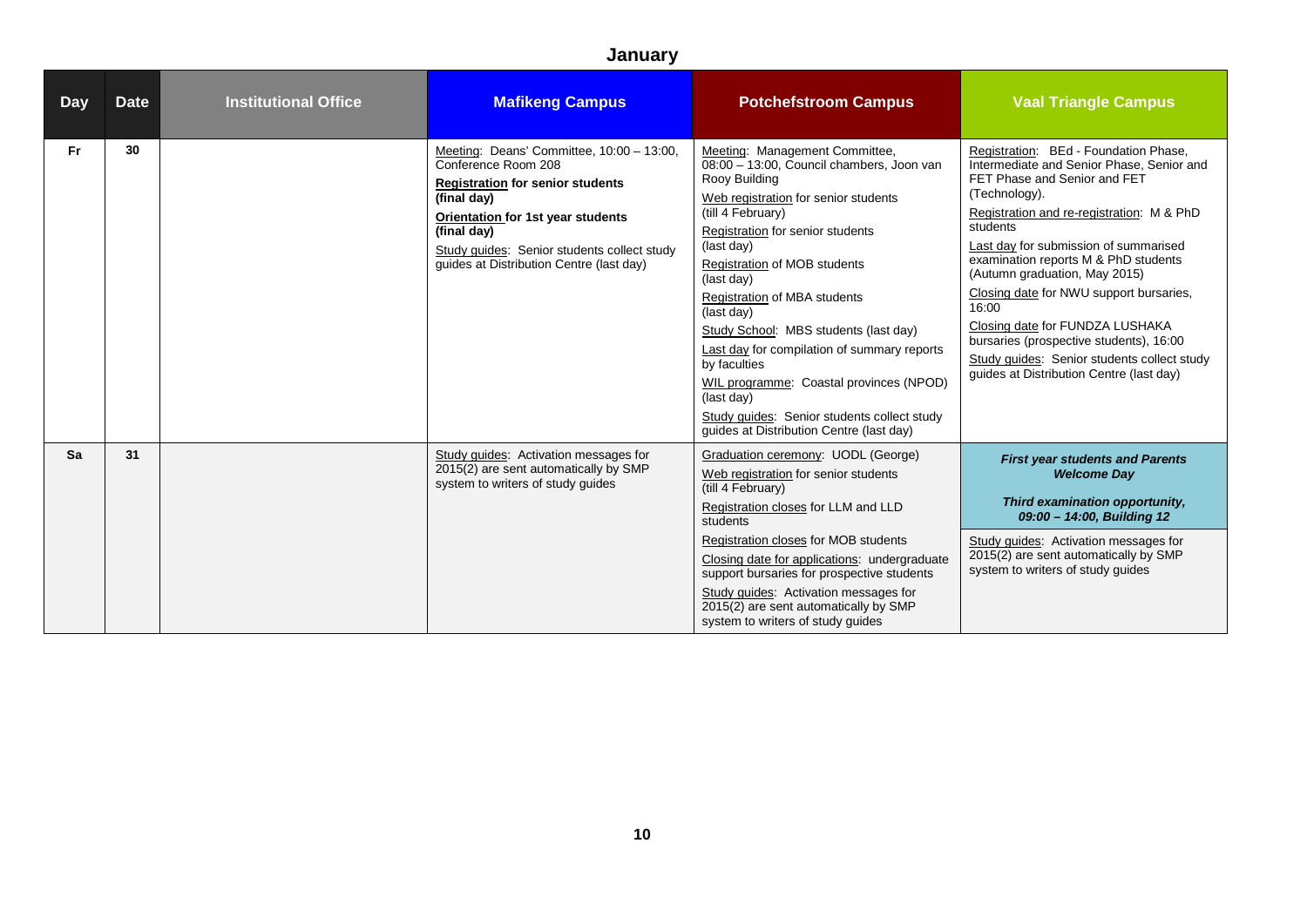| <b>Day</b> | <b>Date</b>  | <b>Institutional Office</b>                                                                        | <b>Mafikeng Campus</b>                                                                                                                                                                                                                                                                                                     | <b>Potchefstroom Campus</b>                                                                                                                                                                                                                                                                                                                                                                                  | <b>Vaal Triangle Campus</b>                                                                                                                                                                                                                                                                                                                                                                                                                                                 |
|------------|--------------|----------------------------------------------------------------------------------------------------|----------------------------------------------------------------------------------------------------------------------------------------------------------------------------------------------------------------------------------------------------------------------------------------------------------------------------|--------------------------------------------------------------------------------------------------------------------------------------------------------------------------------------------------------------------------------------------------------------------------------------------------------------------------------------------------------------------------------------------------------------|-----------------------------------------------------------------------------------------------------------------------------------------------------------------------------------------------------------------------------------------------------------------------------------------------------------------------------------------------------------------------------------------------------------------------------------------------------------------------------|
| Su         | -1           |                                                                                                    |                                                                                                                                                                                                                                                                                                                            |                                                                                                                                                                                                                                                                                                                                                                                                              |                                                                                                                                                                                                                                                                                                                                                                                                                                                                             |
| Mo         | $\mathbf{2}$ | Meeting: Teaching-Learning Forum,<br>$10:00 - 16:00$ , IO                                          |                                                                                                                                                                                                                                                                                                                            | Quarter 1: Lectures and practical work start                                                                                                                                                                                                                                                                                                                                                                 |                                                                                                                                                                                                                                                                                                                                                                                                                                                                             |
|            |              |                                                                                                    | Qualifications & Module changes start<br>(till 6 February)<br>Study guides: Time frame for original study<br>material of new/changes appendices/readers<br>for 2015(2) for scanning is submitted lyyline<br>(Xerox) (till 2 April)                                                                                         | Qualifications & Module changes start<br>(till 13 February)<br>Web registration for senior students<br>(till 4 February)<br>Study guides: Time frame for original study<br>material of new/changes appendices/readers<br>for 2015(2) for scanning is submitted Ivyline<br>(Xerox) (till 2 April)                                                                                                             | Meeting: Exam Committee, Economic<br>Sciences and IT, 11:00 - 13:00,<br>Building 8-101<br>Registration and re-registration: M & PhD<br>students<br>Qualifications & Module changes start<br>(till 13 February)<br>Study quides: Time frame for original study<br>material of new/changes<br>appendices/readers for 2015(2) for scanning<br>is submitted Ivyline (Xerox) (till 2 April)                                                                                      |
| Tu         | 3            | Meeting: Institutional Health & Wellness<br>Co-ordinating Committee (IHWCC),<br>$10:00 - 13:00.10$ | Meeting: Management & CSRC,<br>10:00 - 13:00, Senate Suite<br>Meeting: Faculty Board (Law)<br>Qualifications & Module changes<br>(till 6 February)<br>Study guides: Time frame for original study<br>material of new/changes appendices/readers<br>for 2015(2) for scanning is submitted Ivyline<br>(Xerox) (till 2 April) | Official Opening of the academic year,<br>09:00, Sanlam Auditorium<br>Web registration for senior students<br>(till 4 February)<br>Qualifications & Module changes:<br>(till 13 February)<br>Varsity Cricket start (till 8 February)<br>Study guides: Time frame for original study<br>material of new/changes appendices/readers<br>for 2015(2) for scanning is submitted Ivyline<br>(Xerox) (till 2 April) | Meeting: Teaching and Learning<br>Committee: Economic Sciences and IT,<br>08:30 - 10:00, Building 8-101<br>Meeting: Exam Committee: Humanities,<br>14:00 - 16:00, Building 7-118<br>Registration and re-registration: M & PhD<br>students<br>Qualifications & Module changes:<br>(till 13 February)<br>Study guides: Time frame for original study<br>material of new/changes<br>appendices/readers for 2015(2) for scanning<br>is submitted Ivyline (Xerox) (till 2 April) |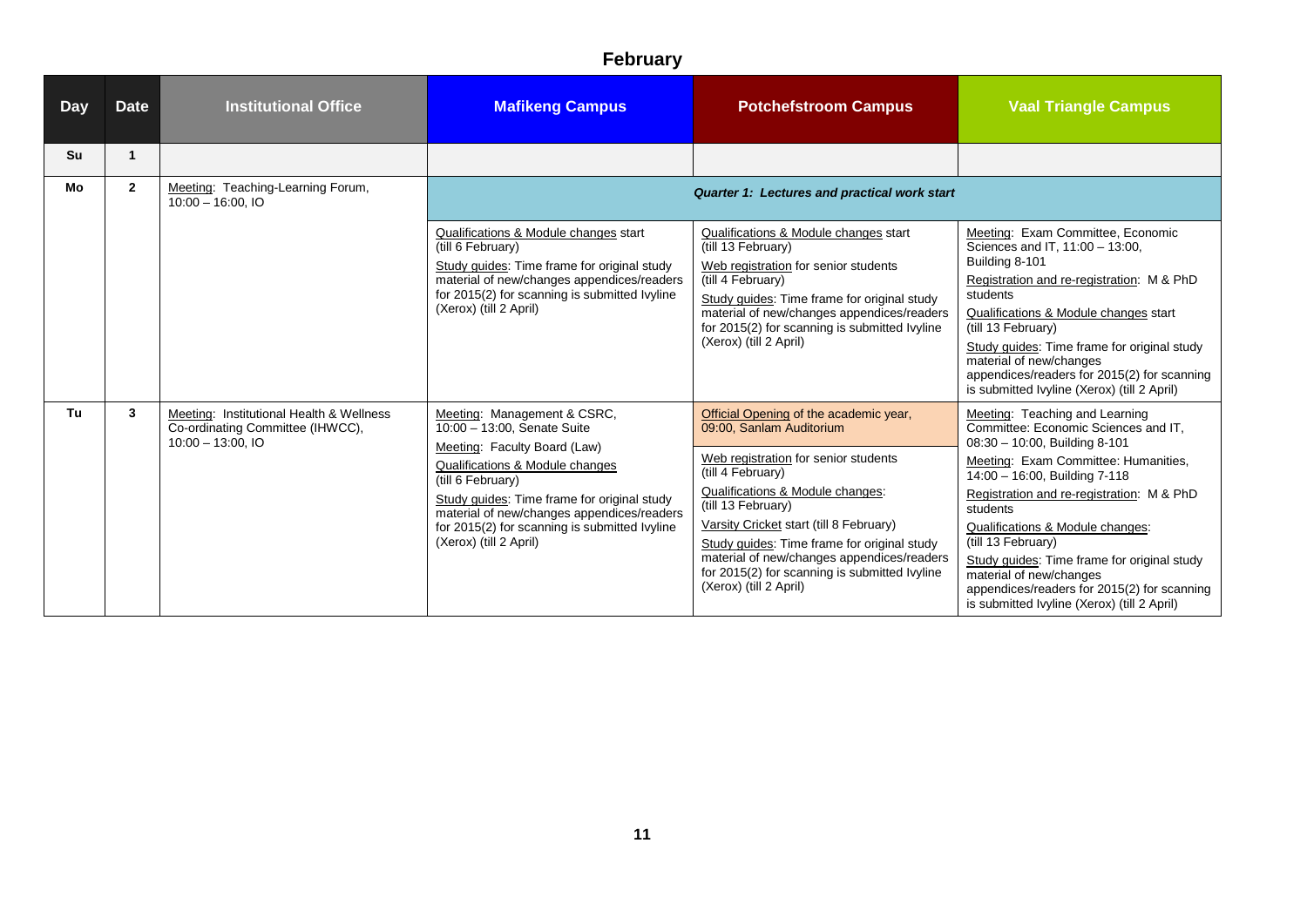| <b>Day</b> | <b>Date</b>    | <b>Institutional Office</b>                                                                                                                          | <b>Mafikeng Campus</b>                                                                                                                                                                                                                                                                                                                                   | <b>Potchefstroom Campus</b>                                                                                                                                                                                                                                                                                                                                                                            | <b>Vaal Triangle Campus</b>                                                                                                                                                                                                                                                                                                                                                                                                                                                                                                                                                            |
|------------|----------------|------------------------------------------------------------------------------------------------------------------------------------------------------|----------------------------------------------------------------------------------------------------------------------------------------------------------------------------------------------------------------------------------------------------------------------------------------------------------------------------------------------------------|--------------------------------------------------------------------------------------------------------------------------------------------------------------------------------------------------------------------------------------------------------------------------------------------------------------------------------------------------------------------------------------------------------|----------------------------------------------------------------------------------------------------------------------------------------------------------------------------------------------------------------------------------------------------------------------------------------------------------------------------------------------------------------------------------------------------------------------------------------------------------------------------------------------------------------------------------------------------------------------------------------|
| We         | 4              |                                                                                                                                                      | Qualifications & Module changes<br>(till 6 February)<br>Study guides: Time frame for original study<br>material of new/changes appendices/readers<br>for 2015(2) for scanning is submitted lyyline<br>(Xerox) (till 2 April)                                                                                                                             | Meeting: IPEs, 10:00 - 11:30, Council<br>Chambers, Joon van Rooy Building<br>Web registration for senior students<br>(last day)<br>Qualifications & Module changes:<br>(till 13 February)<br>Varsity Cricket (till 8 February)<br>Study guides: Time frame for original study<br>material of new/changes appendices/readers<br>for 2015(2) for scanning is submitted Ivyline<br>(Xerox) (till 2 April) | Meeting: Research Committee: Humanities,<br>14:00 - 16:00, Building 7-118<br>Meeting: Faculty Research Leaders<br>Committee: Economic Sciences and IT,<br>10:00 - 12:00, Building 8-101<br>Meeting: Faculty Ethics Committee:<br>Economic Sciences and IT, 12:00 - 13:00,<br>Building 8-101<br>Registration and re-registration: M & PhD<br>students<br>Qualifications & Module changes:<br>(till 13 February)<br>Study guides: Time frame for original study<br>material of new/changes<br>appendices/readers for 2015(2) for scanning<br>is submitted Ivyline (Xerox) (till 2 April) |
| <b>Th</b>  | 5              | Meeting: Work Committee for Facilities,<br>$08:00 - 17:00.10$<br>Meeting: HIV/AIDS Committee,<br>$14:00 - 16:00$ (video conference)                  | Meeting: Workplace Forum, 09:00 - 10:00,<br>Conference Room 208<br>Meeting: Faculty Board<br>(Commerce & Administration)<br>Qualifications & Module changes<br>(till 6 February)<br>Study quides: Time frame for original study<br>material of new/changes appendices/readers<br>for 2015(2) for scanning is submitted Ivyline<br>(Xerox) (till 2 April) | Qualifications & Module changes:<br>(till 13 February)<br>Varsity Cricket (till 8 February)<br>Study guides: Time frame for original study<br>material of new/changes appendices/readers<br>for 2015(2) for scanning is submitted lvyline<br>(Xerox) (till 2 April)                                                                                                                                    | Agenda closes: Faculty Board: Humanities<br>(12/02)<br>Registration and re-registration: M & PhD<br>students<br>Qualifications & Module changes:<br>(till 13 February)<br>Study guides: Time frame for original study<br>material of new/changes<br>appendices/readers for 2015(2) for scanning<br>is submitted Ivyline (Xerox) (till 2 April)                                                                                                                                                                                                                                         |
| <b>Fr</b>  | 6              | Meeting: Advancement Committee (AC),<br>$08:00 - 11:00.10$<br>Meeting: Branding, Marketing &<br>Communication (BMC) Committee,<br>$11:30 - 13:30,10$ | <b>Qualifications &amp; Module changes</b><br>(last day)<br>Study quides: Time frame for original study<br>material of new/changes appendices/readers<br>for 2015(2) for scanning is submitted Ivyline<br>(Xerox) (till 2 April)                                                                                                                         | Qualifications & Module changes:<br>(till 13 February)<br>Varsity Cricket (till 8 February)<br>Study guides: Time frame for original study<br>material of new/changes appendices/readers<br>for 2015(2) for scanning is submitted lvyline<br>(Xerox) (till 2 April)                                                                                                                                    | Agenda closes: Faculty Board: Economic<br>Sciences and IT (16/02)<br>Registration and re-registration: M & PhD<br>students<br>Qualifications & Module changes:<br>(till 13 February)<br>Study guides: Time frame for original study<br>material of new/changes<br>appendices/readers for 2015(2) for scanning<br>is submitted Ivyline (Xerox) (till 2 April)                                                                                                                                                                                                                           |
| Sa         | $\overline{7}$ |                                                                                                                                                      |                                                                                                                                                                                                                                                                                                                                                          | Varsity Cricket (till 8 February)                                                                                                                                                                                                                                                                                                                                                                      | Concert: Philanthropy                                                                                                                                                                                                                                                                                                                                                                                                                                                                                                                                                                  |
| Su         | 8              |                                                                                                                                                      |                                                                                                                                                                                                                                                                                                                                                          | Varsity Cricket (last day)                                                                                                                                                                                                                                                                                                                                                                             |                                                                                                                                                                                                                                                                                                                                                                                                                                                                                                                                                                                        |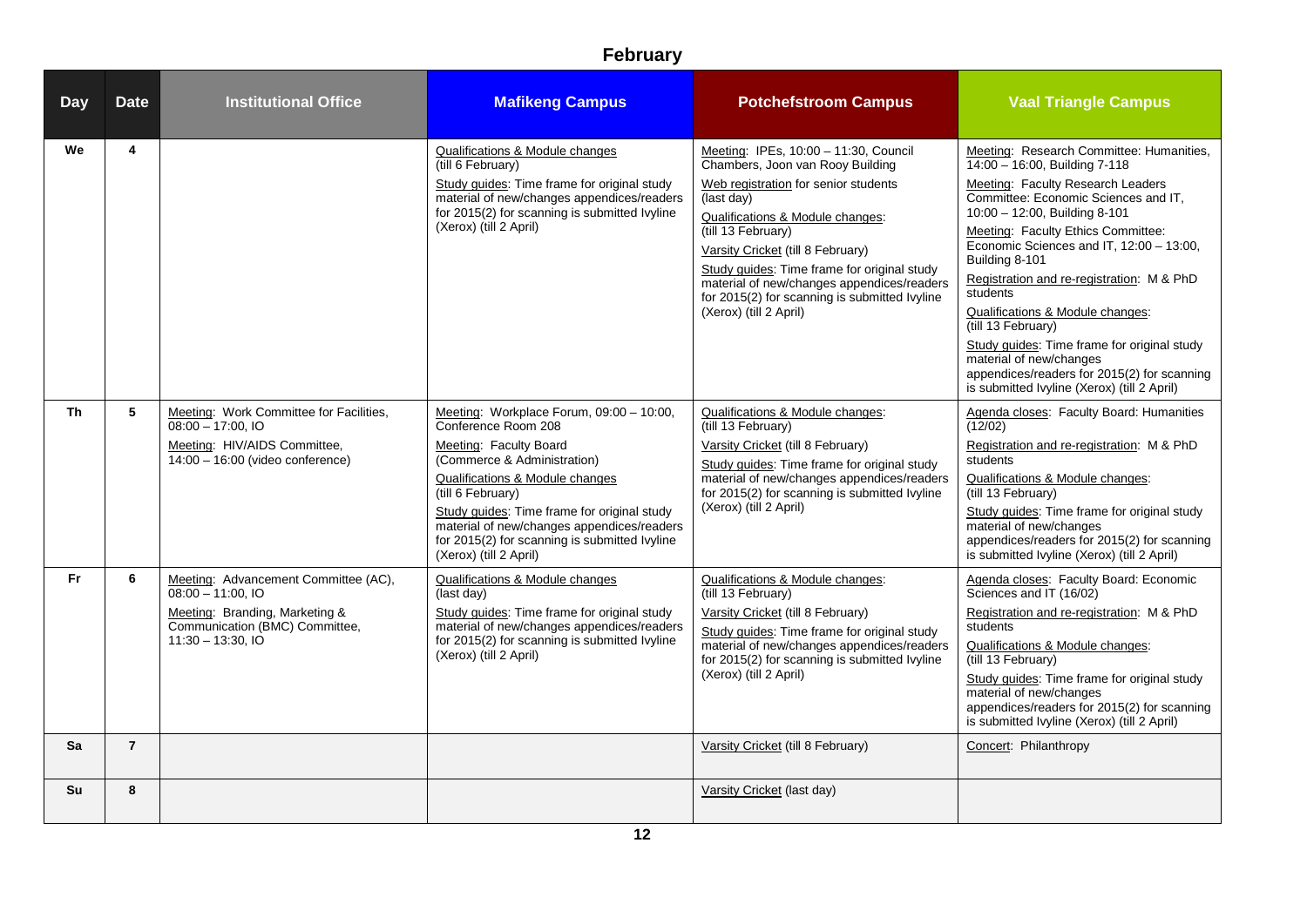| Day | <b>Date</b> | <b>Institutional Office</b>                                                                                                                                                                                                                               | <b>Mafikeng Campus</b>                                                                                                                                                                                                                       | <b>Potchefstroom Campus</b>                                                                                                                                                                                                                                                                                                                | <b>Vaal Triangle Campus</b>                                                                                                                                                                                                                                                                                                                                                                    |
|-----|-------------|-----------------------------------------------------------------------------------------------------------------------------------------------------------------------------------------------------------------------------------------------------------|----------------------------------------------------------------------------------------------------------------------------------------------------------------------------------------------------------------------------------------------|--------------------------------------------------------------------------------------------------------------------------------------------------------------------------------------------------------------------------------------------------------------------------------------------------------------------------------------------|------------------------------------------------------------------------------------------------------------------------------------------------------------------------------------------------------------------------------------------------------------------------------------------------------------------------------------------------------------------------------------------------|
| Mo  | 9           | Meeting: ICAS: Advisory Board,<br>$08:30 - 13:00.10$<br>Meeting: Blended Learning Steering<br>Committee, 14:00 - 16:00, IO                                                                                                                                | Study guides: Time frame for original study<br>material of new/changes appendices/readers<br>for 2015(2) for scanning is submitted to<br>Ivyline (Xerox) (till 2 April)                                                                      | Qualifications & Module changes:<br>(till 13 February)<br>Varsity Cup (Rugby): NWU PUK vs NMMU.<br>Fanie du Toit, 16:45 (TV game)<br>Study guides: Time frame for original study<br>material of new/changes appendices/readers<br>for 2015(2) for scanning is submitted to<br>Ivyline (Xerox) (till 2 April)                               | Agenda closes: Campus Committee on<br>Student Support Services (19/02)<br>Registration and re-registration: M & PhD<br>students<br>Qualifications & Module changes:<br>(till 13 February)<br>Study guides: Time frame for original study<br>material of new/changes<br>appendices/readers for 2015(2) for scanning<br>is submitted to Ivyline (Xerox) (till 2 April)                           |
|     |             |                                                                                                                                                                                                                                                           | Last day for submission of contributing reports for the 2014 Annual Report to the Records Management and Administration Department                                                                                                           |                                                                                                                                                                                                                                                                                                                                            |                                                                                                                                                                                                                                                                                                                                                                                                |
| Tu  | 10          |                                                                                                                                                                                                                                                           | Meeting: Higher Degrees Committee,<br>09:00 - 13:00, Senate Suite<br>Study guides: Time frame for original study<br>material of new/changes appendices/readers<br>for 2015(2) for scanning is submitted to<br>Ivyline (Xerox) (till 2 April) | Meeting: Extended Management<br>Committee, 08:00 - 13:00, Council<br>Chambers, Joon van Rooy Building<br>Qualifications & Module changes:<br>(till 13 February)<br>Study guides: Time frame for original study<br>material of new/changes appendices/readers<br>for 2015(2) for scanning is submitted to<br>Ivyline (Xerox) (till 2 April) | Registration and re-registration: M & PhD<br>students<br>Last day for giving notice of submission, M &<br>PhD students (Spring graduation October<br>2015<br>Qualifications & Module changes:<br>(till 13 February)<br>Study guides: Time frame for original study<br>material of new/changes<br>appendices/readers for 2015(2) for scanning<br>is submitted to Ivyline (Xerox) (till 2 April) |
| We  | 11          | Meeting: Extended Registrar's Forum,<br>10:00 - 13:00, IO (video conference)<br>Meeting: Institutional Admission<br>Requirements Committee, 14:00 - 16:00, IO<br>(video conference)<br>Meeting: Budget Task Team<br>(planning session), 10:00 - 13:00, IO | Official Opening of the academic year<br>Study guides: Time frame for original study<br>material of new/changes appendices/readers<br>for 2015(2) for scanning is submitted to<br>Ivyline (Xerox) (till 2 April)                             | Meeting: Sport Committee, 08:30 - 10:00,<br>K3. Room G05A<br>Qualifications & Module changes:<br>(till 13 February)<br>Study quides: Time frame for original study<br>material of new/changes appendices/readers<br>for 2015(2) for scanning is submitted to<br>Ivyline (Xerox) (till 2 April)                                             | Registration and re-registration: M & PhD<br>students<br>Qualifications & Module changes:<br>(till 13 February)<br>Study guides: Time frame for original study<br>material of new/changes<br>appendices/readers for 2015(2) for scanning<br>is submitted to Ivyline (Xerox) (till 2 April)                                                                                                     |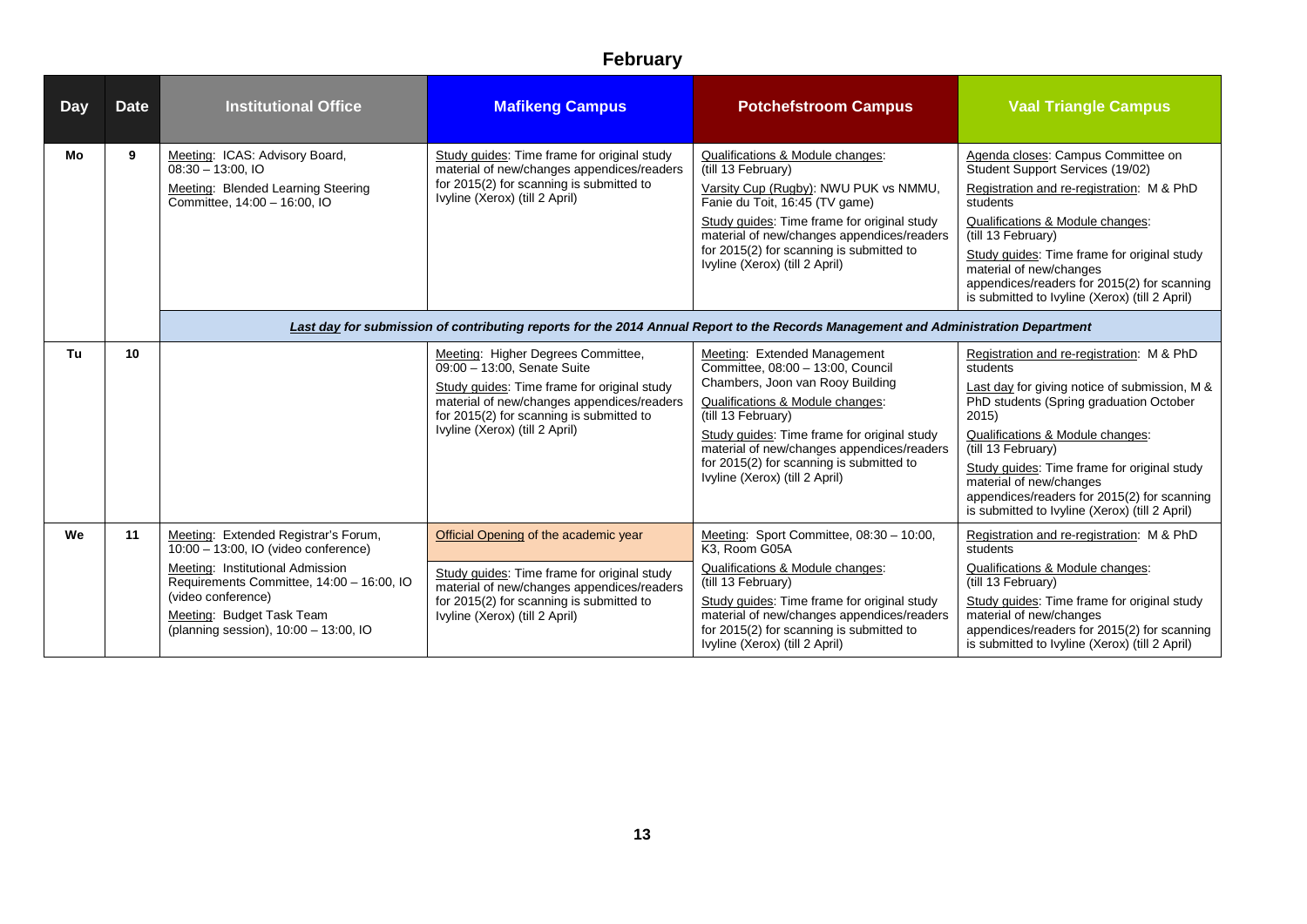| <b>Day</b> | <b>Date</b> | <b>Institutional Office</b>                                                         | <b>Mafikeng Campus</b>                                                                                                                                                                                                                                                                                                                                                  | <b>Potchefstroom Campus</b>                                                                                                                                                                                                                                                                                                                                                                                                                                                                                                | <b>Vaal Triangle Campus</b>                                                                                                                                                                                                                                                                                                                                                                                                                                               |
|------------|-------------|-------------------------------------------------------------------------------------|-------------------------------------------------------------------------------------------------------------------------------------------------------------------------------------------------------------------------------------------------------------------------------------------------------------------------------------------------------------------------|----------------------------------------------------------------------------------------------------------------------------------------------------------------------------------------------------------------------------------------------------------------------------------------------------------------------------------------------------------------------------------------------------------------------------------------------------------------------------------------------------------------------------|---------------------------------------------------------------------------------------------------------------------------------------------------------------------------------------------------------------------------------------------------------------------------------------------------------------------------------------------------------------------------------------------------------------------------------------------------------------------------|
| <b>Th</b>  | $12 \,$     | Meeting: Institutional Bargaining Forum (IBF)<br>$(COLA)$ , 10:00 - 13:00, IO       | Meeting: Campus Committee on Student<br>Support Services (CoSSS), 09:00 - 11:00,<br>Conference Room 208<br>Meeting: Faculty Board (FAST)<br>Meeting: Faculty Board<br>(Education & Training)<br>Study guides: Time frame for original study<br>material of new/changes appendices/readers<br>for 2015(2) for scanning is submitted to<br>Ivyline (Xerox) (till 2 April) | Meeting: Workplace Forum, 14:00 - 15:00,<br>Room 159, Joon van Rooy Building<br>Inaugural lecture: 19:00, Senate Hall, Joon<br>van Rooy Building<br>Qualifications & Module changes:<br>(till 13 February)<br>Study guides: Time frame for original study<br>material of new/changes appendices/readers<br>for 2015(2) for scanning is submitted to<br>Ivyline (Xerox) (till 2 April)                                                                                                                                      | Meeting: Faculty Board: Humanities,<br>14:00 - 16:00, Building 7-118<br>Registration and re-registration: M & PhD<br>students<br>Last day for finalisation of graduation lists,<br>M & PhD students (Autumn graduation,<br>May 2015)<br>Qualifications & Module changes:<br>(till 13 February)<br>Study guides: Time frame for original study<br>material of new/changes<br>appendices/readers for 2015(2) for scanning<br>is submitted to Ivyline (Xerox) (till 2 April) |
| Fr.        | 13          | Meeting: Institutional Student Representative<br>Council (ISRC), 10:00 - 13:00, VTC | Meeting: Faculty Board<br>(Human & Social Sciences)<br>Study guides: Time frame for original study<br>material of new/changes appendices/readers<br>for 2015(2) for scanning is submitted to<br>Ivyline (Xerox) (till 2 April)                                                                                                                                          | Qualifications & Module changes:<br>(last day)<br><b>Graduation list closes for May graduation</b><br>ceremonies<br>Last day for notice of submission for<br>examination for September graduation<br>ceremonies<br>Study guides: Time frame for original study<br>material of new/changes appendices/readers<br>for 2015(2) for scanning is submitted to<br>Ivyline (Xerox) (till 2 April)                                                                                                                                 | Meeting: Campus Bursaries & Loans<br>Committee, 10:00 - 11:00, Boardroom,<br>Building 24<br>Qualifications & Module changes:<br>(last day)<br>Study guides: Time frame for original study<br>material of new/changes<br>appendices/readers for 2015(2) for scanning<br>is submitted to Ivyline (Xerox) (till 2 April)                                                                                                                                                     |
| Sa         | 14          |                                                                                     |                                                                                                                                                                                                                                                                                                                                                                         |                                                                                                                                                                                                                                                                                                                                                                                                                                                                                                                            |                                                                                                                                                                                                                                                                                                                                                                                                                                                                           |
| Su         | 15          |                                                                                     |                                                                                                                                                                                                                                                                                                                                                                         |                                                                                                                                                                                                                                                                                                                                                                                                                                                                                                                            |                                                                                                                                                                                                                                                                                                                                                                                                                                                                           |
| Mo         | 16          |                                                                                     | Meeting: Exco, 10:00 - 14:00,<br>Conference Room 208<br>Study guides: Time frame for original study<br>material of new/changes appendices/readers<br>for 2015(2) for scanning is submitted to<br>Ivyline (Xerox) (till 2 April)                                                                                                                                         | Meeting: Executive Committee for<br>Occupational Health & Safety (Rector),<br>10:00 - 11:00, Council Chambers, Joon van<br>Rooy Building<br>Student cards: deactivation of student cards<br>of students that didn't register<br>(undergraduate and honours)<br>Varsity Cup (Rugby): Maties vs NWU PUK,<br>19:00, Danie Craven Stadium (TV game)<br>Study guides: Time frame for original study<br>material of new/changes appendices/readers<br>for 2015(2) for scanning is submitted to<br>Ivyline (Xerox) (till 2 April) | Meeting: Faculty Board: Economic<br>Sciences and IT, 10:00 - 12:00,<br>Building 8-101<br>Agenda closes: Residence Coordinating<br>Committee (26/02)<br>Registration and re-registration: M & PhD<br>students<br>Study guides: Time frame for original study<br>material of new/changes<br>appendices/readers for 2015(2) for scanning<br>is submitted to Ivyline (Xerox) (till 2 April)                                                                                   |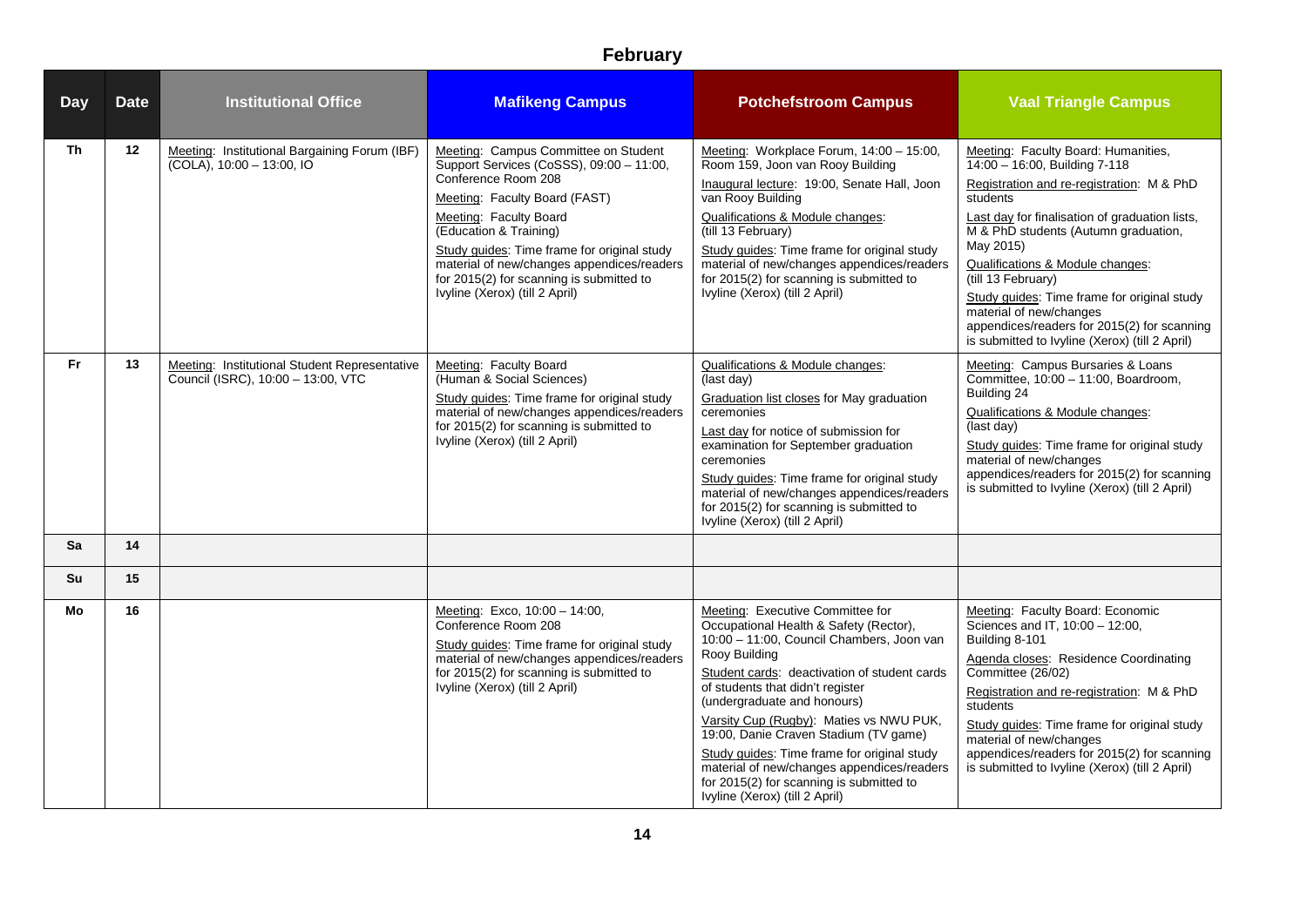| <b>Day</b> | <b>Date</b> | <b>Institutional Office</b>                                                                                                                                                                         | <b>Mafikeng Campus</b>                                                                                                                                                                                                                                                                                                     | <b>Potchefstroom Campus</b>                                                                                                                                                                                                                                      | <b>Vaal Triangle Campus</b>                                                                                                                                                                                                                                                                                                                                                                                 |
|------------|-------------|-----------------------------------------------------------------------------------------------------------------------------------------------------------------------------------------------------|----------------------------------------------------------------------------------------------------------------------------------------------------------------------------------------------------------------------------------------------------------------------------------------------------------------------------|------------------------------------------------------------------------------------------------------------------------------------------------------------------------------------------------------------------------------------------------------------------|-------------------------------------------------------------------------------------------------------------------------------------------------------------------------------------------------------------------------------------------------------------------------------------------------------------------------------------------------------------------------------------------------------------|
| Tu         | 17          | Meeting: Human Rights Committee,<br>$10:00 - 13:00.$ IO<br>Meeting: IO Workplace Forum,<br>$10:00 - 11:00$ , IO<br>Meeting: IO Employment Equity and Skills<br>Development Forum, 11:00 - 12:00, IO | Meeting: Deans' Committee, 10:00 - 13:00,<br>Conference Room 208<br>Meeting: Occupational Health and Safety,<br>11:00 - 13:00, Senate Ante Room<br>Study guides: Time frame for original study<br>material of new/changes appendices/readers<br>for 2015(2) for scanning is submitted to<br>Ivyline (Xerox) (till 2 April) | Meeting: Budget Committee, 08:00 - 11:00,<br>Council Chambers, Joon van Rooy Building<br>Study guides: Time frame for original study<br>material of new/changes appendices/readers<br>for 2015(2) for scanning is submitted to<br>Ivyline (Xerox) (till 2 April) | Meeting: Staff Establishment Committee,<br>14:00 - 15:00, Building 25-G17<br>Agenda closes: Vaal Management<br>Committee (23/02)<br>Registration and re-registration: M & PhD<br>students<br>Study guides: Time frame for original study<br>material of new/changes<br>appendices/readers for 2015(2) for scanning<br>is submitted to Ivyline (Xerox) (till 2 April)                                        |
| We         | 18          | Meeting: Institutional Management<br>Committee, 09:00 - 17:00, IO                                                                                                                                   | Study quides: Time frame for original study<br>material of new/changes appendices/readers<br>for 2015(2) for scanning is submitted to<br>Ivyline (Xerox) (till 2 April)                                                                                                                                                    | Meeting: Bursaries and Loans,<br>$10:00 - 11:00$<br>Study guides: Time frame for original study<br>material of new/changes appendices/readers<br>for 2015(2) for scanning is submitted to<br>Ivyline (Xerox) (till 2 April)                                      | Agenda closes: Campus Senate (25/02)<br>Registration and re-registration: M & PhD<br>students<br>Study guides: Time frame for original study<br>material of new/changes<br>appendices/readers for 2015(2) for scanning<br>is submitted to Ivyline (Xerox) (till 2 April)                                                                                                                                    |
| Th         | 19          | Meeting: Institutional Forum, 11:00 - 14:00,<br>IO.<br>Meeting: Exco of Council, 14:00 - 16:30,<br>JHB.<br><b>Budget Information session:</b> to Executive<br>management and line managers          | Meeting: Higher Degrees Committee,<br>09:00 - 13:00, Senate Suite<br>Agenda closes: Campus Senate (25/2)<br>Study guides: Time frame for original study<br>material of new/changes appendices/readers<br>for 2015(2) for scanning is submitted to<br>Ivyline (Xerox) (till 2 April)                                        | Graduation ceremony: Upington<br>Study guides: Time frame for original study<br>material of new/changes appendices/readers<br>for 2015(2) for scanning is submitted to<br>Ivyline (Xerox) (till 2 April)                                                         | Meeting: Campus Committee on Student<br>Support Services, 10:00 - 12:00,<br>Boardroom, Building 24<br>Agenda closes: Bookshop and Library<br>Advisory Committee (26/02)<br>Registration and re-registration: M & PhD<br>students<br>Study guides: Time frame for original study<br>material of new/changes<br>appendices/readers for 2015(2) for scanning<br>is submitted to Ivyline (Xerox) (till 2 April) |
| Fr         | 20          | Meeting: Classification of Theses and<br>Dissertations, 09:00 - 11:00, IO                                                                                                                           | Study guides: Time frame for original study<br>material of new/changes appendices/readers<br>for 2015(2) for scanning is submitted to<br>Ivyline (Xerox) (till 2 April)                                                                                                                                                    | Study guides: Time frame for original study<br>material of new/changes appendices/readers<br>for 2015(2) for scanning is submitted to<br>Ivyline (Xerox) (till 2 April)                                                                                          | Registration and re-registration: M & PhD<br>students<br>Study guides: Time frame for original study<br>material of new/changes<br>appendices/readers for 2015(2) for scanning<br>is submitted to Ivyline (Xerox) (till 2 April)                                                                                                                                                                            |
| <b>Sa</b>  | 21          |                                                                                                                                                                                                     |                                                                                                                                                                                                                                                                                                                            |                                                                                                                                                                                                                                                                  | Event: CANSA - Relay for Life                                                                                                                                                                                                                                                                                                                                                                               |
| Su         | 22          |                                                                                                                                                                                                     |                                                                                                                                                                                                                                                                                                                            |                                                                                                                                                                                                                                                                  | Event: CANSA - Relay for Life                                                                                                                                                                                                                                                                                                                                                                               |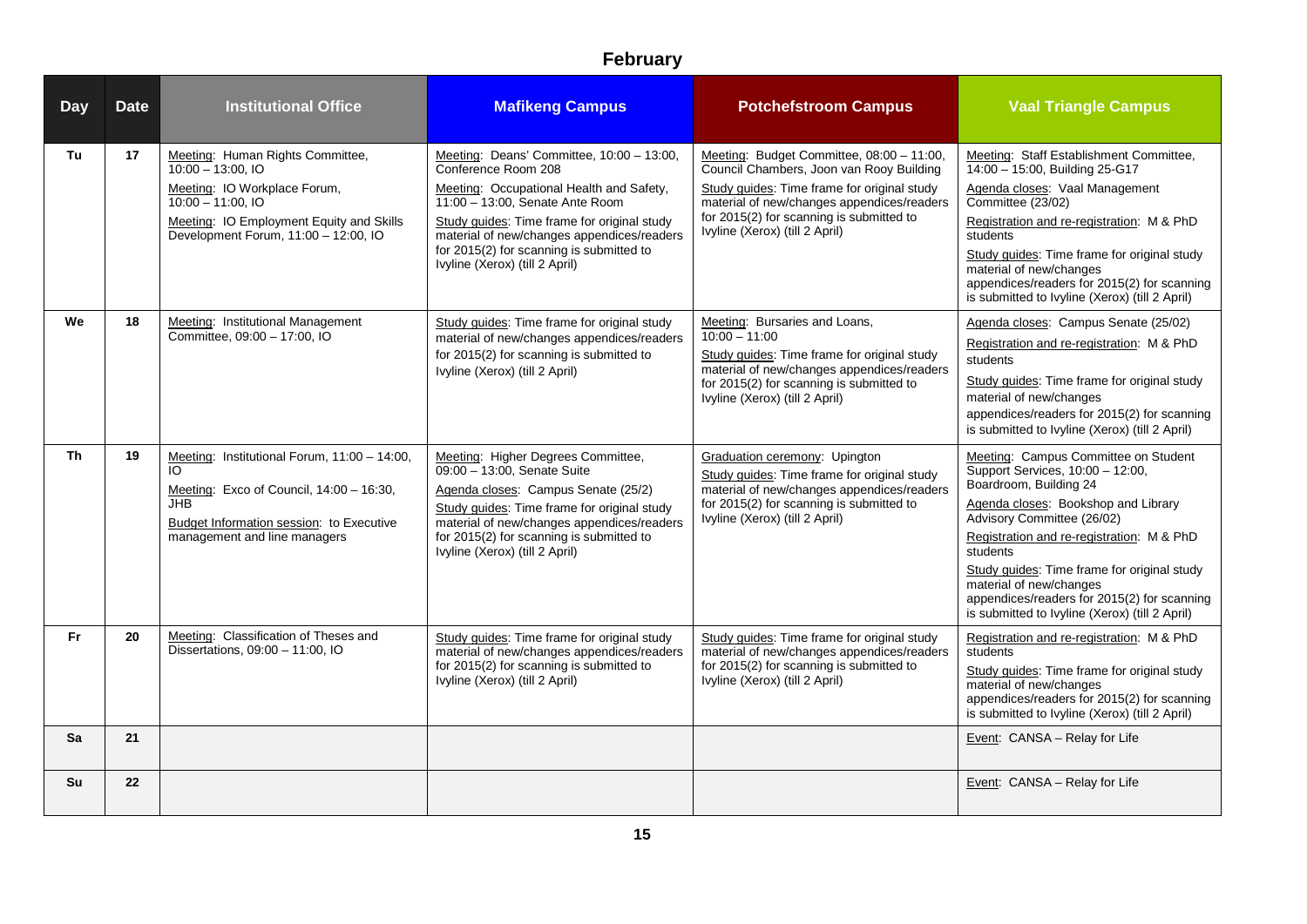| <b>Day</b> | <b>Date</b> | <b>Institutional Office</b>                                                                      | <b>Mafikeng Campus</b>                                                                                                                                                                                                                                                                                                                                                        | <b>Potchefstroom Campus</b>                                                                                                                                                                                                                                                                                                                                                                                                          | <b>Vaal Triangle Campus</b>                                                                                                                                                                                                                                                                                                                                                                                |
|------------|-------------|--------------------------------------------------------------------------------------------------|-------------------------------------------------------------------------------------------------------------------------------------------------------------------------------------------------------------------------------------------------------------------------------------------------------------------------------------------------------------------------------|--------------------------------------------------------------------------------------------------------------------------------------------------------------------------------------------------------------------------------------------------------------------------------------------------------------------------------------------------------------------------------------------------------------------------------------|------------------------------------------------------------------------------------------------------------------------------------------------------------------------------------------------------------------------------------------------------------------------------------------------------------------------------------------------------------------------------------------------------------|
| Mo         | 23          | Meeting: Institutional Office Occupational<br>Health and Safety Committee, 08:30 - 10:30,<br>IO. | Meeting: Bursaries and Loans.<br>10:00 - 12:00, Conference Room 208<br>Final date for students records change<br>Study quides: Time frame for original study<br>material of new/changes appendices/readers<br>for 2015(2) for scanning is submitted to<br>Ivyline (Xerox) (till 2 April)<br>Post External Programme Evaluation:<br>BSoc Sc (Political Science), 09:00 - 13:00 | Meeting: Exco of the Campus Registrar,<br>09:00 - 12:00, Council Chambers, Joon van<br>Rooy Building<br>Meeting: Faculty Board<br>Varsity Cup (Rugby): UJ vs NWU PUK,<br>18:30. UJ stadium<br>Varsity Cup (Rugby): UJ u/20 vs NWU PUK<br>u/20, UJ Stadium<br>Study quides: Time frame for original study<br>material of new/changes appendices/readers<br>for 2015(2) for scanning is submitted to<br>Ivyline (Xerox) (till 2 April) | Meeting: Vaal Management Committee,<br>12:00 - 16:00, Boardroom, Building 24<br>Registration and re-registration: M & PhD<br>students<br>Study guides: Time frame for original study<br>material of new/changes<br>appendices/readers for 2015(2) for scanning<br>is submitted to Ivyline (Xerox) (till 2 April)                                                                                           |
| Tu         | 24          | Meeting: Tender Committee, 10:00 - 12:00,<br>IO                                                  | Study guides: Time frame for original study<br>material of new/changes appendices/readers<br>for 2015(2) for scanning is submitted to<br>Ivyline (Xerox) (till 2 April)                                                                                                                                                                                                       | Meeting: Campus Senate, 14:00 - 16:30,<br>Senate Hall, Joon van Rooy Building<br>(tentatively)<br>Meeting: Faculty Board<br>Study guides: Time frame for original study<br>material of new/changes appendices/readers<br>for 2015(2) for scanning is submitted to<br>Ivyline (Xerox) (till 2 April)                                                                                                                                  | Agenda closes: Extended Management<br>Team (4/03)<br>Agenda closes: Extended Management:<br>Economic Sciences and IT (05/03)<br>Agenda closes: EXCO: Humanities (2/03)<br>Registration and re-registration: M & PhD<br>students<br>Study guides: Time frame for original study<br>material of new/changes<br>appendices/readers for 2015(2) for scanning<br>is submitted to Ivyline (Xerox) (till 2 April) |
| We         | 25          |                                                                                                  | Meeting: Campus Senate, 09:00 - 14:00,<br>Senate Suite<br>Study guides: Time frame for original study<br>material of new/changes appendices/readers<br>for 2015(2) for scanning is submitted to<br>Ivyline (Xerox) (till 2 April)                                                                                                                                             | Meeting: Management Committee,<br>08:00 - 13:00, Council Chambers, Joon van<br>Rooy Building<br>Meeting: Faculty Board<br>Study quides: Time frame for original study<br>material of new/changes appendices/readers<br>for 2015(2) for scanning is submitted to<br>Ivyline (Xerox) (till 2 April)                                                                                                                                    | Meeting: Campus Senate, 14:00 - 16:00,<br>Boardroom, Building 24<br>Registration and re-registration: M & PhD<br>students<br>Study guides: Time frame for original study<br>material of new/changes<br>appendices/readers for 2015(2) for scanning<br>is submitted to Ivyline (Xerox) (till 2 April)                                                                                                       |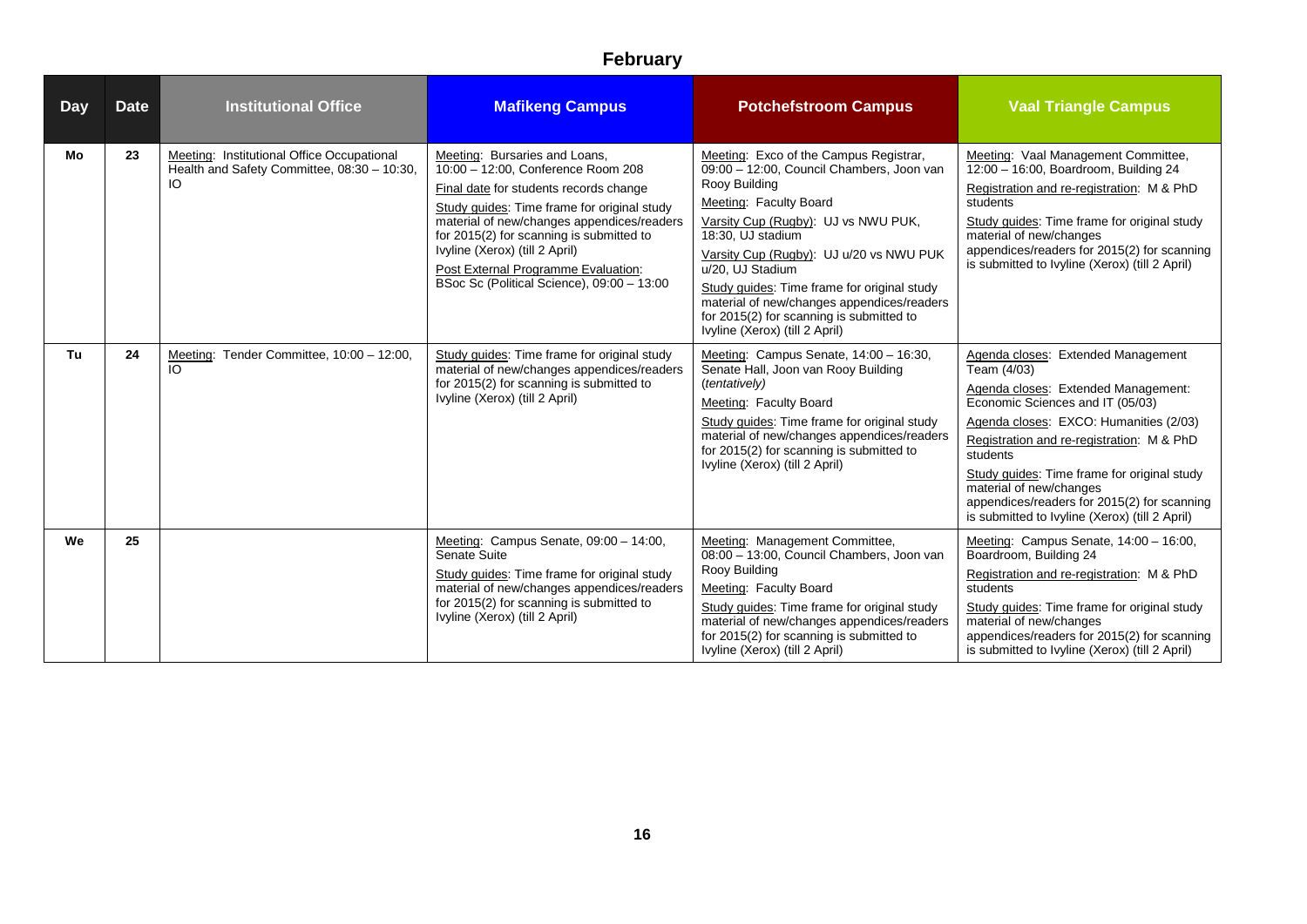| <b>Day</b> | <b>Date</b> | <b>Institutional Office</b>                                                                                                                                                                                                                                          | <b>Mafikeng Campus</b>                                                                                                                                                                                                       | <b>Potchefstroom Campus</b>                                                                                                                                                                                                                                                                                                                                                                                                              | <b>Vaal Triangle Campus</b>                                                                                                                                                                                                                                                                                                                                                                                                              |
|------------|-------------|----------------------------------------------------------------------------------------------------------------------------------------------------------------------------------------------------------------------------------------------------------------------|------------------------------------------------------------------------------------------------------------------------------------------------------------------------------------------------------------------------------|------------------------------------------------------------------------------------------------------------------------------------------------------------------------------------------------------------------------------------------------------------------------------------------------------------------------------------------------------------------------------------------------------------------------------------------|------------------------------------------------------------------------------------------------------------------------------------------------------------------------------------------------------------------------------------------------------------------------------------------------------------------------------------------------------------------------------------------------------------------------------------------|
| Th         | 26          | Meeting: Alumni Association, 11:00 - 13:00,<br>MC.<br>Meeting: Convocation Exco, 14:00 - 16:00,<br><b>MC</b><br>Meeting: Institutional Bargaining Forum (IBF)<br>(COLA), 10:00 - 13:00, IO<br>Meeting: Institutional Bargaining Forum<br>$(IBF)$ , 14:00 - 16:00, IO | Workshop: Extended Management,<br>$08:30 - 16:30$<br>Study guides: Time frame for original study<br>material of new/changes appendices/readers<br>for 2015(2) for scanning is submitted to<br>Ivyline (Xerox) (till 2 April) | Meeting: Vice-Rectors' discussion with<br>deans, 14:00 - 16:30, Council Chambers,<br>Joon van Rooy Building<br>Meeting: Faculty Board<br>Meeting: Committee for Student Support<br>Services, 10:00<br>Inaugural lecture: 19:00, Senate Hall, Joon<br>van Rooy<br>Study guides: Time frame for original study<br>material of new/changes appendices/readers<br>for 2015(2) for scanning is submitted to<br>Ivyline (Xerox) (till 2 April) | Meeting: Bookshop and Library Advisory<br>Committee, 14:00 - 16:00, Library Room<br>102<br>Meeting: Residence Coordinating<br>Committee, 14:00 - 16:00, Building 25-G17<br>Registration and re-registration: M & PhD<br>students<br>Celebration: Student Life<br>Study guides: Time frame for original study<br>material of new/changes<br>appendices/readers for 2015(2) for scanning<br>is submitted to Ivyline (Xerox) (till 2 April) |
| Fr.        | 27          | Meeting: Investments Committee,<br>$10:00 - 13:00$ , JHB<br>Meeting: ICAS: Continuing Education,<br>$08:30 - 09:30, 10$                                                                                                                                              | Workshop: Extended Management,<br>$08:30 - 16:30$<br>Study guides: Time frame for original study<br>material of new/changes appendices/readers<br>for 2015(2) for scanning is submitted to<br>Ivyline (Xerox) (till 2 April) | Meeting: Faculty Board<br>Last day for any changes to 2014 data<br>Study guides: Time frame for original study<br>material of new/changes appendices/readers<br>for 2015(2) for scanning is submitted to<br>Ivyline (Xerox) (till 2 April)                                                                                                                                                                                               | Registration and re-registration: M & PhD<br>students<br>Study guides: Time frame for original study<br>material of new/changes<br>appendices/readers for 2015(2) for scanning<br>is submitted to Ivyline (Xerox) (till 2 April)                                                                                                                                                                                                         |
| Sa         | 28          |                                                                                                                                                                                                                                                                      | Study guides: Last day for activation of study<br>guides for $2015(2)$                                                                                                                                                       | Study guides: Last day for activation of study<br>guides for $2015(2)$                                                                                                                                                                                                                                                                                                                                                                   | Study guides: Last day for activation of<br>study guides for 2015(2)                                                                                                                                                                                                                                                                                                                                                                     |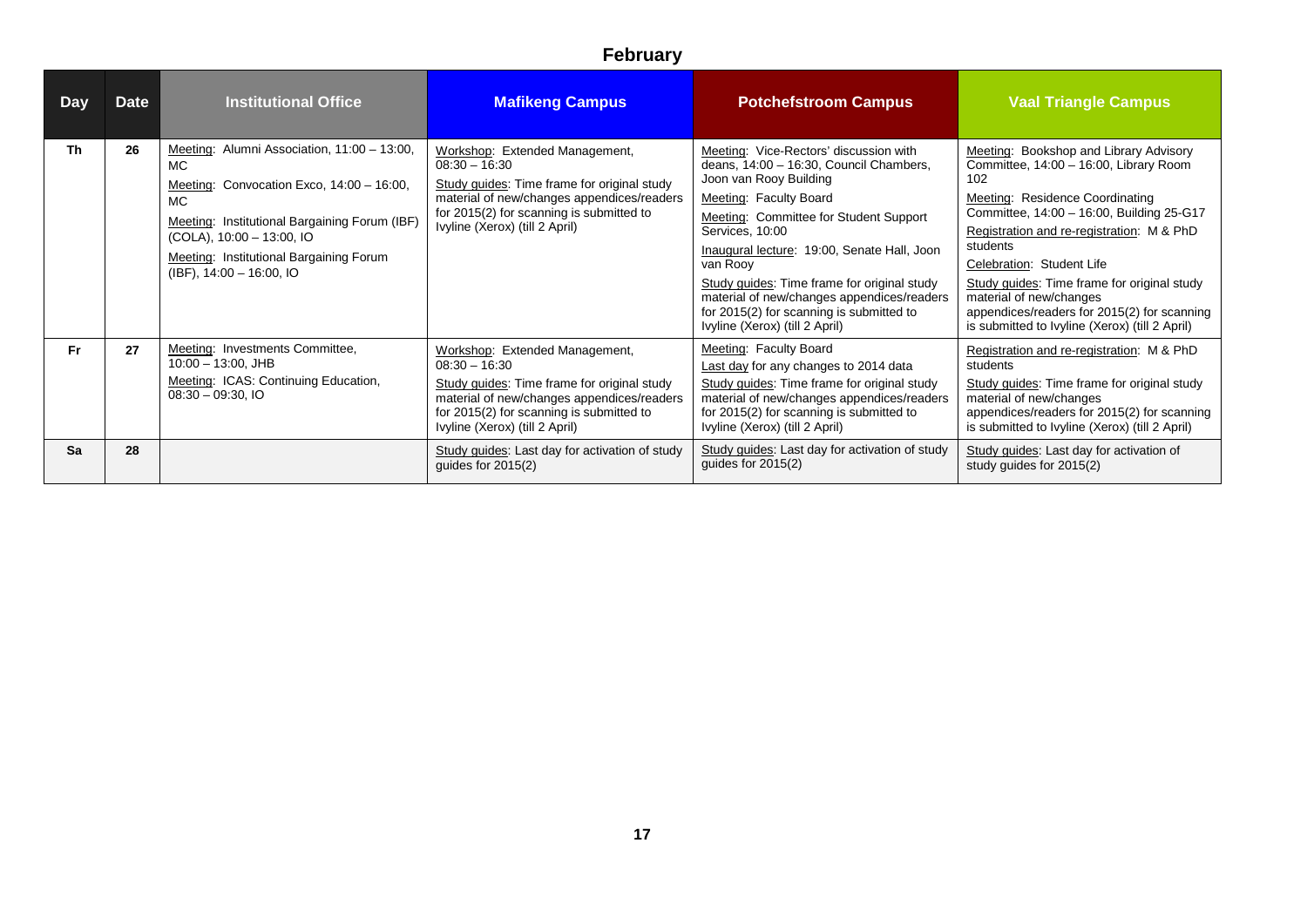| <b>Day</b> | <b>Date</b>    | <b>Institutional Office</b>                                                                     | <b>Mafikeng Campus</b>                                                                                                                                                                                                                                                              | <b>Potchefstroom Campus</b>                                                                                                                                                                                                                                                                                                                                                                                                                                 | <b>Vaal Triangle Campus</b>                                                                                                                                                                                                                                                                                                                                         |
|------------|----------------|-------------------------------------------------------------------------------------------------|-------------------------------------------------------------------------------------------------------------------------------------------------------------------------------------------------------------------------------------------------------------------------------------|-------------------------------------------------------------------------------------------------------------------------------------------------------------------------------------------------------------------------------------------------------------------------------------------------------------------------------------------------------------------------------------------------------------------------------------------------------------|---------------------------------------------------------------------------------------------------------------------------------------------------------------------------------------------------------------------------------------------------------------------------------------------------------------------------------------------------------------------|
| Su         | $\mathbf{1}$   |                                                                                                 |                                                                                                                                                                                                                                                                                     |                                                                                                                                                                                                                                                                                                                                                                                                                                                             |                                                                                                                                                                                                                                                                                                                                                                     |
| Mo         | $\overline{2}$ |                                                                                                 | Meeting: Campus Employment Equity and<br>Skills Development Forum, 11:00 - 13:00,<br>Conference Room 208<br>Study guides: Time frame for original study<br>material of new/changes appendices/readers<br>for 2015(2) for scanning is submitted to<br>Ivyline (Xerox) (till 2 April) | Graduation ceremony: 10:00,<br>Sanlam Auditorium<br>Varsity Cup (Rugby): NWU PUK u/20 vs<br>NMMU u/20, Fanie du Toit, 14:00<br>Varsity Cup (Rugby): Patria (NWU PUK) vs<br>Mopanie (TUKS), Fanie du Toit, 16:15<br>Varsity Cup (Rugby): NWU PUK vs TUKS,<br>Fanie du Toit, 18:30<br>Study guides: Time frame for original study<br>material of new/changes appendices/readers<br>for 2015(2) for scanning is submitted to<br>Ivyline (Xerox) (till 2 April) | Meeting: EXCO: Humanities, 14:00 - 16:00,<br>Building 7-118<br>Agenda closes: Occupational Health &<br>Safety Committee (12/03)<br>Registration and re-registration: M & PhD<br>students<br>Study guides: Time frame for original study<br>material of new/changes<br>appendices/readers for 2015(2) for scanning<br>is submitted to Ivyline (Xerox) (till 2 April) |
| Tu         | $\mathbf{3}$   | Meeting: Institutional Committee for<br>Academic Standards (ICAS), 08:30 - 13:00,<br>IO         | Meeting: Campus Radio Committee,<br>09:00 - 10:00, Conference Room 208<br>Study guides: Time frame for original study<br>material of new/changes appendices/readers<br>for 2015(2) for scanning is submitted to<br>Ivyline (Xerox) (till 2 April)                                   | Graduation ceremonies: 10:00 and 15:00,<br>Sanlam Auditorium<br>Study guides: Time frame for original study<br>material of new/changes appendices/readers<br>for 2015(2) for scanning is submitted to<br>Ivyline (Xerox) (till 2 April)<br>Concert: Potchpourri!, 19:30, Conservatory<br>Hall                                                                                                                                                               | Agenda closes: Teaching and Learning:<br>Humanities (10/03)<br>Registration and re-registration: M & PhD<br>students<br>Study guides: Time frame for original study<br>material of new/changes<br>appendices/readers for 2015(2) for scanning<br>is submitted to Ivyline (Xerox) (till 2 April)                                                                     |
| We         | 4              | Meeting: Institutional Committee on Student<br>Support Services (ICoSSS), 10:00 - 13:00,<br>IO. | Study guides: Time frame for original study<br>material of new/changes appendices/readers<br>for 2015(2) for scanning is submitted to<br>Ivyline (Xerox) (till 2 April)                                                                                                             | Graduation ceremonies: 10:00 and 15:00,<br>Sanlam Auditorium<br>Study guides: Time frame for original study<br>material of new/changes appendices/readers<br>for 2015(2) for scanning is submitted to<br>Ivyline (Xerox) (till 2 April)                                                                                                                                                                                                                     | Meeting: Extended Management Team,<br>09:00 - 13:00, Boardroom, Building 24<br>Registration and re-registration: M & PhD<br>students<br>Study guides: Time frame for original study<br>material of new/changes<br>appendices/readers for 2015(2) for scanning<br>is submitted to Ivyline (Xerox) (till 2 April)                                                     |
| <b>Th</b>  | 5              | Meeting: Board of Donors, 18:30 - 21:00,<br><b>JHB</b>                                          | Meeting: Workplace Forum, 09:00 - 10:00,<br>Conference Room 208<br>Study guides: Time frame for original study<br>material of new/changes appendices/readers<br>for 2015(2) for scanning is submitted to<br>Ivyline (Xerox) (till 2 April)                                          | Graduation ceremonies: 10:00 and 15:00,<br>Sanlam Auditorium<br>Study guides: Time frame for original study<br>material of new/changes appendices/readers<br>for 2015(2) for scanning is submitted to<br>Ivyline (Xerox) (till 2 April)                                                                                                                                                                                                                     | Meeting: Extended Management: Economic<br>Sciences and IT, 14:00 - 16:00,<br>Building 8-101<br>Registration and re-registration: M & PhD<br>students<br>Study guides: Time frame for original study<br>material of new/changes<br>appendices/readers for 2015(2) for scanning<br>is submitted to Ivyline (Xerox) (till 2 April)                                     |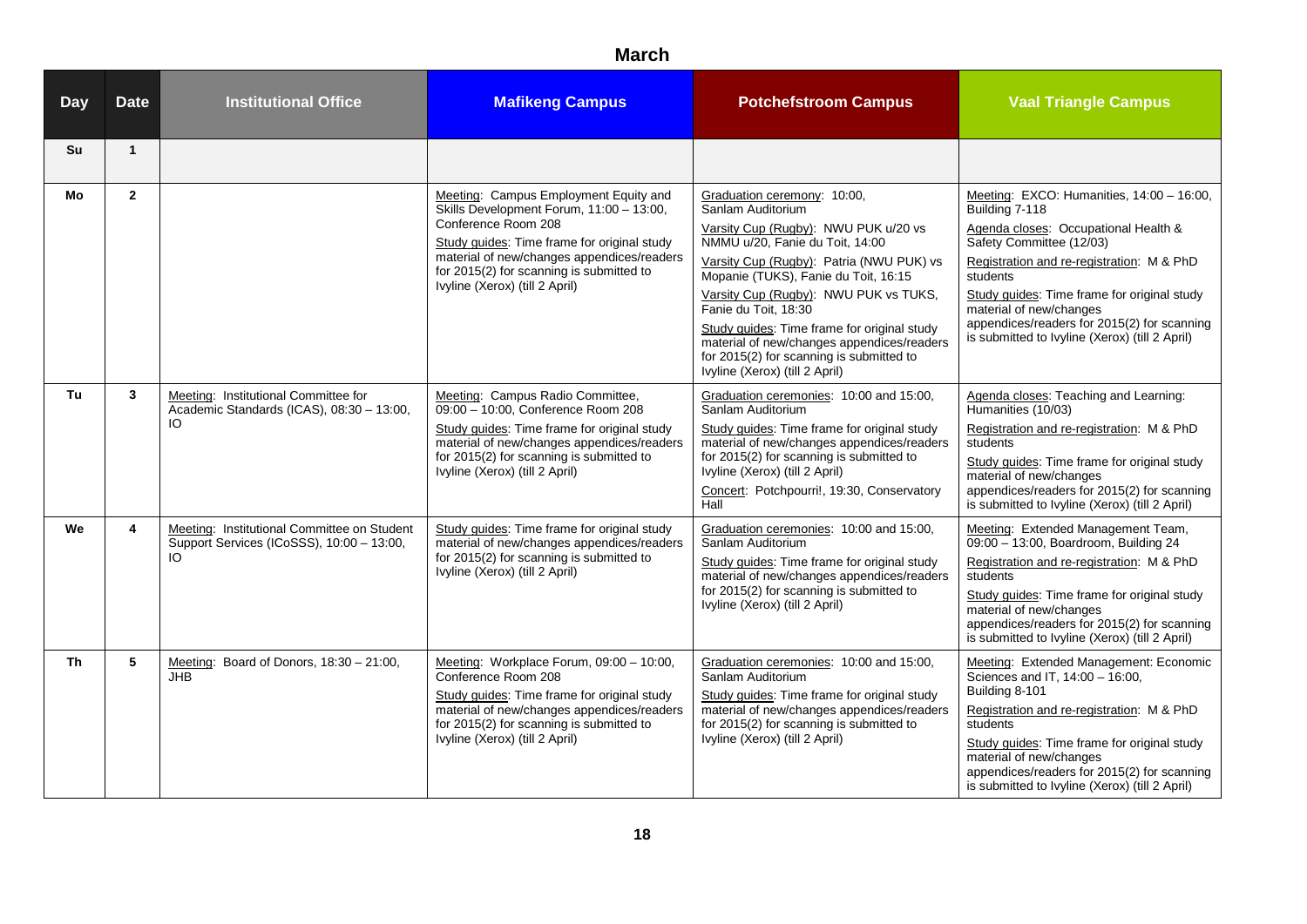| <b>Day</b> | <b>Date</b>    | <b>Institutional Office</b>                                                                                                                                          | <b>Mafikeng Campus</b>                                                                                                                                                                                                                                                                                                                                                                                             | <b>Potchefstroom Campus</b>                                                                                                                                                                                                                                                                                                                                                                                                                                                                                                                                                                                                                     | <b>Vaal Triangle Campus</b>                                                                                                                                                                                                                                                                                                                                                                                                                |
|------------|----------------|----------------------------------------------------------------------------------------------------------------------------------------------------------------------|--------------------------------------------------------------------------------------------------------------------------------------------------------------------------------------------------------------------------------------------------------------------------------------------------------------------------------------------------------------------------------------------------------------------|-------------------------------------------------------------------------------------------------------------------------------------------------------------------------------------------------------------------------------------------------------------------------------------------------------------------------------------------------------------------------------------------------------------------------------------------------------------------------------------------------------------------------------------------------------------------------------------------------------------------------------------------------|--------------------------------------------------------------------------------------------------------------------------------------------------------------------------------------------------------------------------------------------------------------------------------------------------------------------------------------------------------------------------------------------------------------------------------------------|
| Fr.        | 6              | Meeting: Advancement Committee (AC),<br>$08:00 - 11:00.10$<br>Meeting: Branding, Marketing &<br>Communication (BMC) Committee,<br>$11:30 - 13:30$ , IO               | Study guides: Time frame for original study<br>material of new/changes appendices/readers<br>for 2015(2) for scanning is submitted to<br>Ivyline (Xerox) (till 2 April)                                                                                                                                                                                                                                            | Meeting: Workplace Forum, 15:00 - 16:00,<br>Room 159, Joon van Rooy Building<br>Graduation ceremony: 10:00,<br>Sanlam Auditorium<br>Study guides: Time frame for original study<br>material of new/changes appendices/readers<br>for 2015(2) for scanning is submitted to<br>Ivyline (Xerox) (till 2 April)                                                                                                                                                                                                                                                                                                                                     | Registration and re-registration: M & PhD<br>students<br>Study guides: Time frame for original study<br>material of new/changes<br>appendices/readers for 2015(2) for scanning<br>is submitted to Ivyline (Xerox) (till 2 April)                                                                                                                                                                                                           |
| Sa         | $\overline{7}$ |                                                                                                                                                                      |                                                                                                                                                                                                                                                                                                                                                                                                                    |                                                                                                                                                                                                                                                                                                                                                                                                                                                                                                                                                                                                                                                 |                                                                                                                                                                                                                                                                                                                                                                                                                                            |
| Su         | 8              |                                                                                                                                                                      |                                                                                                                                                                                                                                                                                                                                                                                                                    |                                                                                                                                                                                                                                                                                                                                                                                                                                                                                                                                                                                                                                                 |                                                                                                                                                                                                                                                                                                                                                                                                                                            |
| Mo         | 9              |                                                                                                                                                                      | Meeting: Extended Management<br>Committee, 09:00 - 12:00, Senate Suite<br>Study guides: Time frame for original study<br>material of new/changes appendices/readers<br>for 2015(2) for scanning is submitted to<br>Ivyline (Xerox) (till 2 April)<br>Study quides: Final day for submission of<br>study guides: reprints, changes, non-campus<br>programmes and partial translations (of<br>changes) for $2015(2)$ | Graduation ceremony: 15:00,<br>Sanlam Auditorium<br>Varsity Cup (Rugby): NWU PUK u/20 vs<br>UFS u/20, Fanie du Toit, 14:00<br>Varsity Cup (Rugby): Patria (NWU PUK) vs<br>Madibaz Stallions (NMMU), Fanie du Toit,<br>16:45<br>Varsity Cup (Rugby): NWU PUK vs UCT,<br>Fanie du Toit, 19:00 (TV game)<br>Study quides: Time frame for original study<br>material of new/changes appendices/readers<br>for 2015(2) for scanning is submitted to<br>Ivyline (Xerox) (till 2 April)<br>Study guides: Final day for submission of<br>study guides: reprints, changes, non-campus<br>programmes and partial translations (of<br>changes) for 2015(2) | Agenda closes: Workplace Forum (18/03)<br>Registration and re-registration: M & PhD<br>students<br>Study guides: Time frame for original study<br>material of new/changes<br>appendices/readers for 2015(2) for scanning<br>is submitted to Ivyline (Xerox) (till 2 April)<br>Study guides: Final day for submission of<br>study guides: reprints, changes, non-<br>campus programmes and partial translations<br>(of changes) for 2015(2) |
| Tu         | 10             | Meeting: Teaching-Learning Forum,<br>$\overline{10.00}$ – 13.00, (video conference)<br>Meeting: Higher Degrees Committee,<br>$14:00 - 16:30$ , IO (video conference) | Study quides: Time frame for original study<br>material of new/changes appendices/readers<br>for 2015(2) for scanning is submitted to<br>Ivyline (Xerox) (till 2 April)                                                                                                                                                                                                                                            | Graduation ceremonies: 10:00 and 15:00,<br>Sanlam Auditorium<br>Study guides: Time frame for original study<br>material of new/changes appendices/readers<br>for 2015(2) for scanning is submitted to<br>Ivyline (Xerox) (till 2 April)<br>Concert: Jacques le Roux (tenor) & Albie<br>van Schalkwyk (piano), 19:30, Conservatory<br>Hall                                                                                                                                                                                                                                                                                                       | Meeting: Teaching and Learning:<br>Humanities, 14:00 - 15:30, Building 7-118<br>Registration and re-registration: M & PhD<br>students<br>Study guides: Time frame for original study<br>material of new/changes<br>appendices/readers for 2015(2) for scanning<br>is submitted to Ivyline (Xerox) (till 2 April)                                                                                                                           |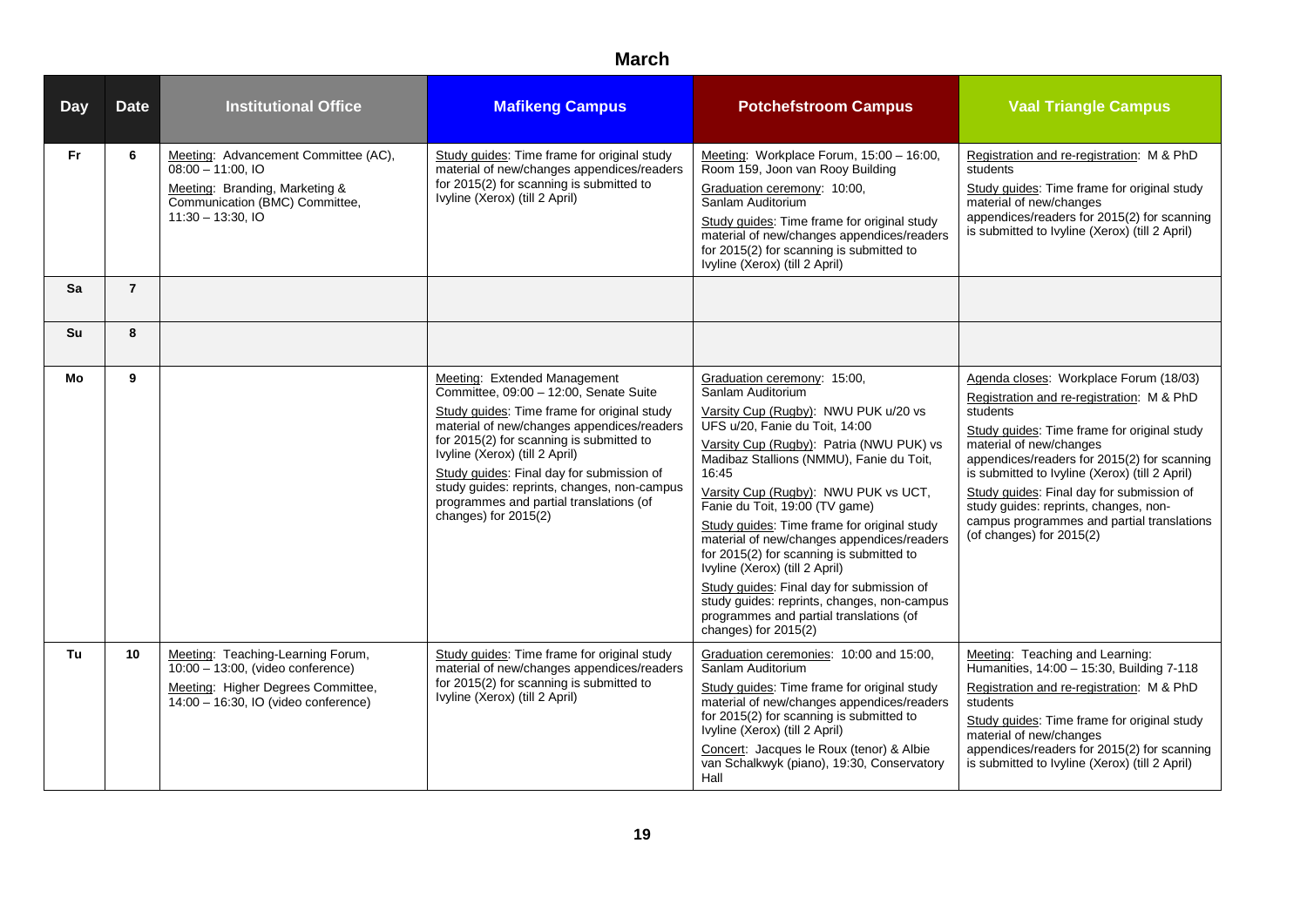| <b>Day</b> | <b>Date</b> | <b>Institutional Office</b>                                                                                                                                                                                                                 | <b>Mafikeng Campus</b>                                                                                                                                                                                                                                                                              | <b>Potchefstroom Campus</b>                                                                                                                                                                                                                                                                       | <b>Vaal Triangle Campus</b>                                                                                                                                                                                                                                                                                                                                                                                  |
|------------|-------------|---------------------------------------------------------------------------------------------------------------------------------------------------------------------------------------------------------------------------------------------|-----------------------------------------------------------------------------------------------------------------------------------------------------------------------------------------------------------------------------------------------------------------------------------------------------|---------------------------------------------------------------------------------------------------------------------------------------------------------------------------------------------------------------------------------------------------------------------------------------------------|--------------------------------------------------------------------------------------------------------------------------------------------------------------------------------------------------------------------------------------------------------------------------------------------------------------------------------------------------------------------------------------------------------------|
| We         | 11          | Meeting: Institutional Deans' Forum,<br>$10:00 - 13:00$ , IO<br>Meeting: Institutional Senate, 14:00 - 16:30,<br>Meeting: Budget Task Team, 10:00 - 13:00,                                                                                  | Meeting: Institutional Deans' Forum,<br>$10:00 - 13:00$ , IO<br>Study guides: Time frame for original study<br>material of new/changes appendices/readers<br>for 2015(2) for scanning is submitted to<br>Ivyline (Xerox) (till 2 April)                                                             | Meeting: Sport Committee, 8:30 - 10:00,<br>K3. Room G05A<br>Meeting: Institutional Deans' Forum,<br>$10:00 - 13:00.10$<br>Study guides: Time frame for original study<br>material of new/changes appendices/readers<br>for 2015(2) for scanning is submitted to<br>Ivyline (Xerox) (till 2 April) | Meeting: Institutional Deans' Forum,<br>$10:00 - 13:00.10$<br>Registration and re-registration: M & PhD<br>students<br>Psychometric Test: Grade 10-12, 14:30<br>Study guides: Time frame for original study<br>material of new/changes<br>appendices/readers for 2015(2) for scanning<br>is submitted to Ivyline (Xerox) (till 2 April)                                                                      |
| Th         | 12          | Meeting: Institutional Bargaining Forum<br>$\overline{(\overline{\mathsf{IBF}})(\overline{\mathsf{COLA}})}$ , 10:00 - 13:00, IO<br>Meeting: Institutional Employment Equity<br>and Skills Development Forum (IEESDF),<br>$14:00 - 16:30,10$ | Meeting: Inaugural Lecture Committee,<br>10:00 - 12:00, Conference Room 208<br>Inaugural lecture: Prof AS Oyekale (FAST)<br>Study guides: Time frame for original study<br>material of new/changes appendices/readers<br>for 2015(2) for scanning is submitted to<br>Ivyline (Xerox) (till 2 April) | Graduation ceremonies: 10:00 and 15:00,<br>Sanlam Auditorium<br>Study guides: Time frame for original study<br>material of new/changes appendices/readers<br>for 2015(2) for scanning is submitted to<br>Ivyline (Xerox) (till 2 April)                                                           | Meeting: Operational Committee,<br>09:00 - 11:00, Boardroom, Building 24<br>Meeting: Occupational Health & Safety<br>Committee, 14:00 - 16:00, Boardroom,<br>Building 24<br>Registration and re-registration: M & PhD<br>students<br>Study guides: Time frame for original study<br>material of new/changes<br>appendices/readers for 2015(2) for scanning<br>is submitted to Ivyline (Xerox) (till 2 April) |
| <b>Fr</b>  | 13          |                                                                                                                                                                                                                                             | Study guides: Time frame for original study<br>material of new/changes appendices/readers<br>for 2015(2) for scanning is submitted to<br>Ivyline (Xerox) (till 2 April)                                                                                                                             | Graduation ceremony: 10:00,<br>Sanlam Auditorium                                                                                                                                                                                                                                                  | Registration and re-registration: M & PhD<br>students                                                                                                                                                                                                                                                                                                                                                        |
| Sa         | 14          |                                                                                                                                                                                                                                             |                                                                                                                                                                                                                                                                                                     |                                                                                                                                                                                                                                                                                                   |                                                                                                                                                                                                                                                                                                                                                                                                              |
| Su         | 15          |                                                                                                                                                                                                                                             |                                                                                                                                                                                                                                                                                                     | Varsity Athletics (Stellenbosch)                                                                                                                                                                                                                                                                  |                                                                                                                                                                                                                                                                                                                                                                                                              |
| Mo         | 16          |                                                                                                                                                                                                                                             | Meeting: Exco, 10:00 - 14:00,<br>Conference Room 208<br>Study guides: Time frame for original study<br>material of new/changes appendices/readers<br>for 2015(2) for scanning is submitted to<br>Ivyline (Xerox) (till 2 April)                                                                     | Graduation ceremony: 15:00,<br>Sanlam Auditorium<br>Varsity Cup (Rugby): CUT vs NWU PUK,<br>18:30, CUT Rugby Stadium<br>Study guides: Time frame for original study<br>material of new/changes appendices/readers<br>for 2015(2) for scanning is submitted to<br>Ivyline (Xerox) (till 2 April)   | Agenda closes: Residence Coordinating<br>Committee (26/03)<br>Registration and re-registration: M & PhD<br>students<br>Study guides: Time frame for original study<br>material of new/changes<br>appendices/readers for 2015(2) for scanning<br>is submitted to Ivyline (Xerox) (till 2 April)                                                                                                               |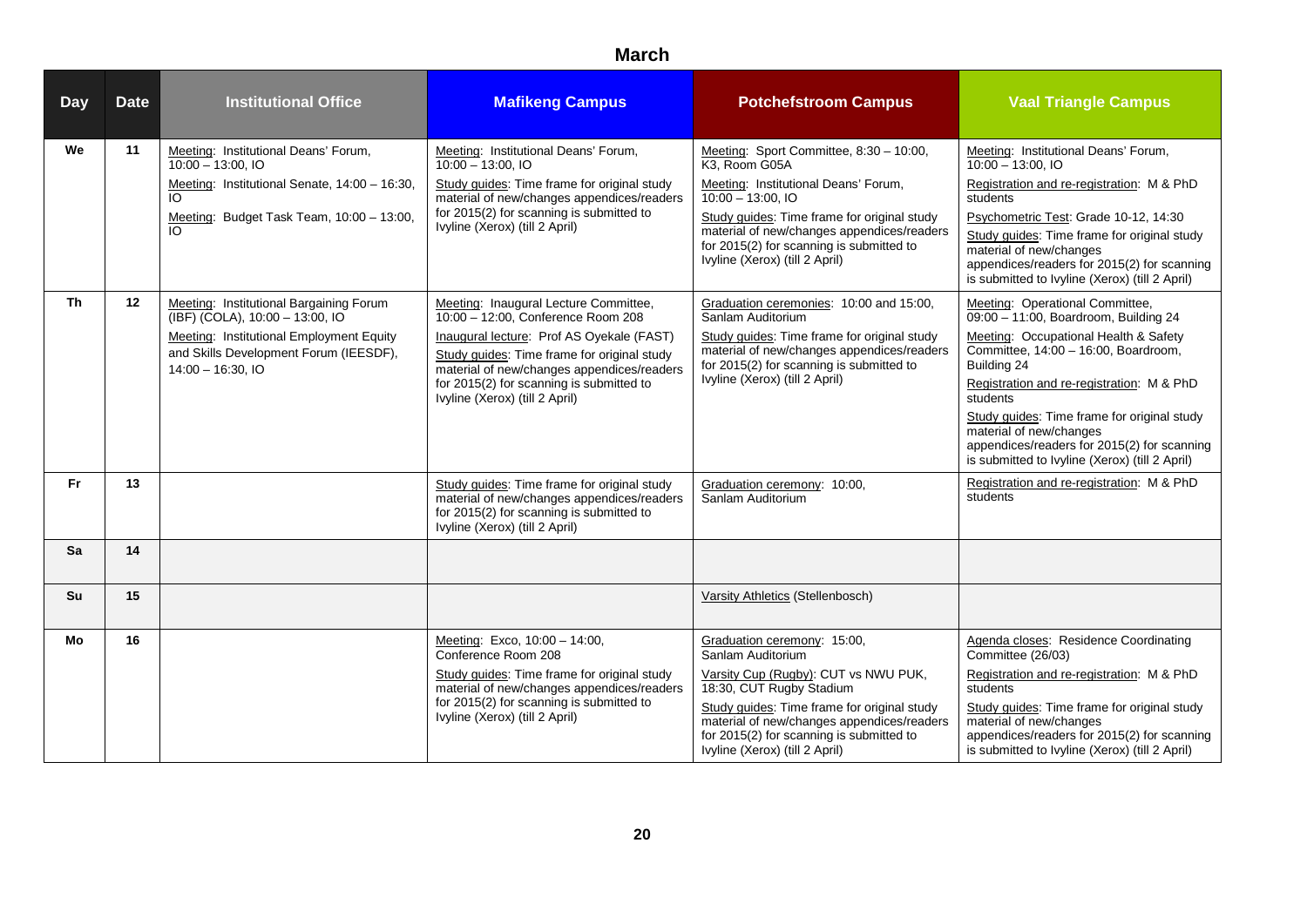| <b>Day</b> | <b>Date</b> | <b>Institutional Office</b>                                                                                                                                                                                                                                                                                                                     | <b>Mafikeng Campus</b>                                                                                                                                                                                                                                                                                                                     | <b>Potchefstroom Campus</b>                                                                                                                                                                                                                                                                                                                                                                                                                                            | <b>Vaal Triangle Campus</b>                                                                                                                                                                                                                                                                                                                                                                                                                                                                                   |
|------------|-------------|-------------------------------------------------------------------------------------------------------------------------------------------------------------------------------------------------------------------------------------------------------------------------------------------------------------------------------------------------|--------------------------------------------------------------------------------------------------------------------------------------------------------------------------------------------------------------------------------------------------------------------------------------------------------------------------------------------|------------------------------------------------------------------------------------------------------------------------------------------------------------------------------------------------------------------------------------------------------------------------------------------------------------------------------------------------------------------------------------------------------------------------------------------------------------------------|---------------------------------------------------------------------------------------------------------------------------------------------------------------------------------------------------------------------------------------------------------------------------------------------------------------------------------------------------------------------------------------------------------------------------------------------------------------------------------------------------------------|
| Tu         | 17          | Meeting: Tender Committee, 10:00 - 12:00,<br>Meeting: Research, Innovation and<br>Community Engagement, 10:00 - 12:00,<br>office of Prof F van Niekerk (Vice-Rectors<br>Research of all the campuses)<br>Meeting: IO Workplace Forum,<br>$10:00 - 11:00.10$<br>Meeting: IO Employment Equity and Skills<br>Development Forum, 11:00 - 12:00, IO | Meeting: Research, Innovation and<br>Community Engagement, 10:00 - 12:00,<br>office of Prof F van Niekerk (Vice-Rectors<br>Research of all the campuses)<br>Study guides: Time frame for original study<br>material of new/changes appendices/readers<br>for 2015(2) for scanning is submitted to<br>Ivyline (Xerox) (till 2 April)        | Meeting: Research, Innovation and<br>Community Engagement, 10:00 - 12:00,<br>office of Prof F van Niekerk (Vice-Rectors<br>Research of all the campuses)<br>Graduation ceremonies: 10:00 and 15:00,<br>Sanlam Auditorium<br>Study guides: Time frame for original study<br>material of new/changes<br>appendices/readers for 2015(2) for scanning<br>is submitted to Ivyline (Xerox) (till 2 April)<br>Concert: Crumb Kaleidoscope, 19:30,<br><b>Conservatory Hall</b> | Meeting: Research, Innovation and<br>Community Engagement, 10:00 - 12:00,<br>office of Prof F van Niekerk (Vice-Rectors<br>Research of all the campuses)<br>Agenda closes: Vaal Management<br>Committee (23/03)<br>Registration and re-registration: M & PhD<br>students<br>Study guides: Time frame for original study<br>material of new/changes appendices/readers<br>for 2015(2) for scanning is submitted to<br>Ivyline (Xerox) (till 2 April)                                                           |
| We         | 18          | Meeting: Institutional Management<br>Committee, 09:00 - 17:00, IO                                                                                                                                                                                                                                                                               | Study guides: Time frame for original study<br>material of new/changes appendices/readers<br>for 2015(2) for scanning is submitted to<br>Ivyline (Xerox) (till 2 April)                                                                                                                                                                    | Graduation ceremonies: 10:00 and 15:00,<br>Sanlam Auditorium<br>Study guides: Time frame for original study<br>material of new/changes<br>appendices/readers for 2015(2) for scanning<br>is submitted to Ivyline (Xerox) (till 2 April)                                                                                                                                                                                                                                | Meeting: Workplace Forum, 09:00 - 11:00,<br>Building 25-G17<br>Meeting: Employment Equity and Skills<br>Development Forum, 11:15 - 12:30, Building<br>25-G17<br>Meeting: Ethics: Humanities, 14:00 16:00,<br>Building 7-118<br>Registration and re-registration: M & PhD<br>students<br>Psychometric Test: Grade 10-12, 14:30<br>Study guides: Time frame for original study<br>material of new/changes appendices/readers<br>for 2015(2) for scanning is submitted to<br>Ivyline (Xerox) (till 2 April)      |
| <b>Th</b>  | 19          |                                                                                                                                                                                                                                                                                                                                                 | Meeting: Deans' Committee, 10:00 - 13:00,<br>Conference Room 208<br>Study guides: Time frame for original study<br>material of new/changes appendices/readers<br>for 2015(2) for scanning is submitted to<br>Ivyline (Xerox) (till 2 April)<br>Study guides: Last day for handing out study<br>material for 2015(1) by Distribution Centre | Graduation ceremonies: 10:00 and 15:00,<br>Sanlam Auditorium<br>Study guides: Time frame for original study<br>material of new/changes<br>appendices/readers for 2015(2) for scanning<br>is submitted to Ivyline (Xerox) (till 2 April)<br>Study guides: Last day for handing out study<br>material for 2015(1) by Distribution Centre                                                                                                                                 | Meeting: Staff Establishment Committee,<br>14:00 - 15:00, Building 25-G17<br>Agenda closes: EXCO: Humanities (25/03)<br>Registration and re-registration: M & PhD<br>students<br>Celebration: Human Rights Day & Gospel<br>Festival<br>Study guides: Time frame for original study<br>material of new/changes appendices/readers<br>for 2015(2) for scanning is submitted to<br>Ivyline (Xerox) (till 2 April)<br>Study guides: Last day for handing out study<br>material for 2015(1) by Distribution Centre |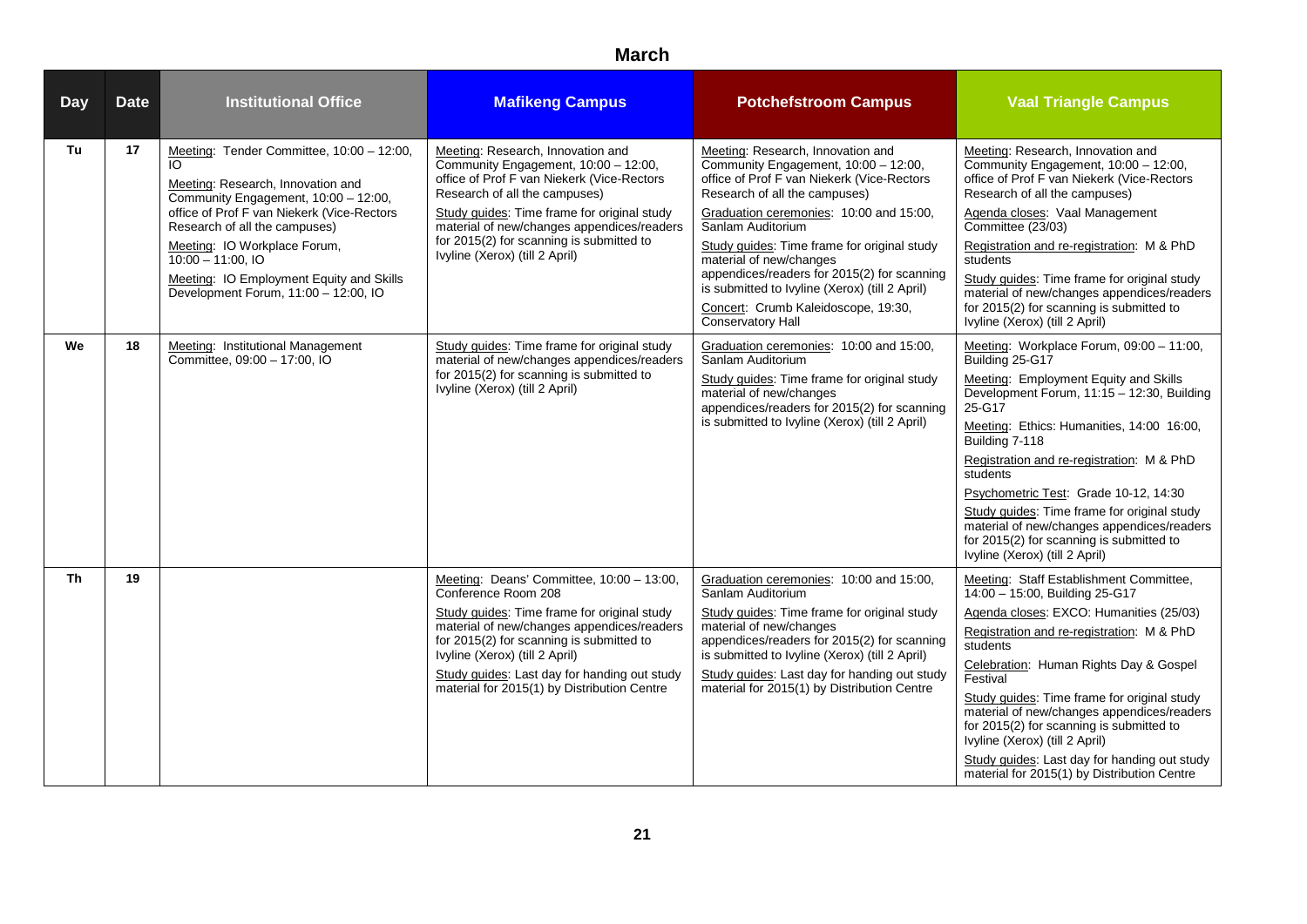| <b>Day</b> | <b>Date</b> | <b>Institutional Office</b>                                                                                                   | <b>Mafikeng Campus</b>                                                                                                                                                  | <b>Potchefstroom Campus</b>                                                                                                                                                                                                                                                                                                                                                                                                                                                                                                 | <b>Vaal Triangle Campus</b>                                                                                                                                                                                                                                                                                      |
|------------|-------------|-------------------------------------------------------------------------------------------------------------------------------|-------------------------------------------------------------------------------------------------------------------------------------------------------------------------|-----------------------------------------------------------------------------------------------------------------------------------------------------------------------------------------------------------------------------------------------------------------------------------------------------------------------------------------------------------------------------------------------------------------------------------------------------------------------------------------------------------------------------|------------------------------------------------------------------------------------------------------------------------------------------------------------------------------------------------------------------------------------------------------------------------------------------------------------------|
| Fr.        | 20          | Workshop: Council, 10:00 - 16:00<br>Function: Institutional Teaching Excellence<br>Awards, 19:00                              | Study guides: Time frame for original study<br>material of new/changes appendices/readers<br>for 2015(2) for scanning is submitted to<br>Ivyline (Xerox) (till 2 April) | Dinner: Faculty of Engineering<br>Study guides: Time frame for original study<br>material of new/changes<br>appendices/readers for 2015(2) for scanning<br>is submitted to Ivyline (Xerox) (till 2 April)                                                                                                                                                                                                                                                                                                                   | Study quides: Time frame for original study<br>material of new/changes appendices/readers<br>for 2015(2) for scanning is submitted to<br>Ivyline (Xerox) (till 2 April)                                                                                                                                          |
| <b>Sa</b>  | 21          |                                                                                                                               | <b>HUMAN RIGHTS DAY</b>                                                                                                                                                 |                                                                                                                                                                                                                                                                                                                                                                                                                                                                                                                             |                                                                                                                                                                                                                                                                                                                  |
|            |             |                                                                                                                               |                                                                                                                                                                         | Graduation ceremony: 18:00, CEDAR                                                                                                                                                                                                                                                                                                                                                                                                                                                                                           |                                                                                                                                                                                                                                                                                                                  |
| Su         | 22          |                                                                                                                               |                                                                                                                                                                         | Varsity Athletics (Potchefstroom, McArthur<br>Stadium)                                                                                                                                                                                                                                                                                                                                                                                                                                                                      |                                                                                                                                                                                                                                                                                                                  |
| Mo         | 23          | Meeting: Institutional Research Support<br>Commission, 08:30 - 16:30, IO                                                      | Study quides: Time frame for original study<br>material of new/changes appendices/readers<br>for 2015(2) for scanning is submitted to<br>Ivyline (Xerox) (till 2 April) | Meeting: Extended Management<br>Committee, 08:00 - 13:00, Council<br>Chambers, Joon van Rooy Building<br>Varsity Cup (Rugby): NWU PUK u/20 vs<br>UCT u/20, UCT Rugby Stadium, 16:00<br>Varsity Cup (Rugby): Patria (NWU PUK) vs<br>Vishuis (UFS), Shimla park, 16:45<br>Varsity Cup (Rugby): NWU PUK vs<br>Shimlas, Shimla park, 19:00 (TV game)<br>Study quides: Time frame for original study<br>material of new/changes<br>appendices/readers for 2015(2) for scanning<br>is submitted to Ivyline (Xerox) (till 2 April) | Meeting: Vaal Management Committee,<br>12:00 - 16:00, Boardroom, Building 24<br>Registration and re-registration: M & PhD<br>students<br>Study quides: Time frame for original study<br>material of new/changes appendices/readers<br>for 2015(2) for scanning is submitted to<br>Ivyline (Xerox) (till 2 April) |
| Tu         | 24          | Meeting: Institutional Research Support<br>Commission, 08:30 - 16:30, IO<br>Meeting: NWU Pension Fund,<br>$09:00 - 15:00.$ IO | Study quides: Time frame for original study<br>material of new/changes appendices/readers<br>for 2015(2) for scanning is submitted to<br>Ivyline (Xerox) (till 2 April) | Meeting: Exco of the Campus Registrar,<br>09:00 - 12:00, Council Chambers, Joon van<br>Rooy Building<br>Study guides: Time frame for original study<br>material of new/changes<br>appendices/readers for 2015(2) for scanning<br>is submitted to Ivyline (Xerox) (till 2 April)                                                                                                                                                                                                                                             | Registration and re-registration: M & PhD<br>students<br>Study guides: Time frame for original study<br>material of new/changes appendices/readers<br>for 2015(2) for scanning is submitted to<br>Ivyline (Xerox) (till 2 April)                                                                                 |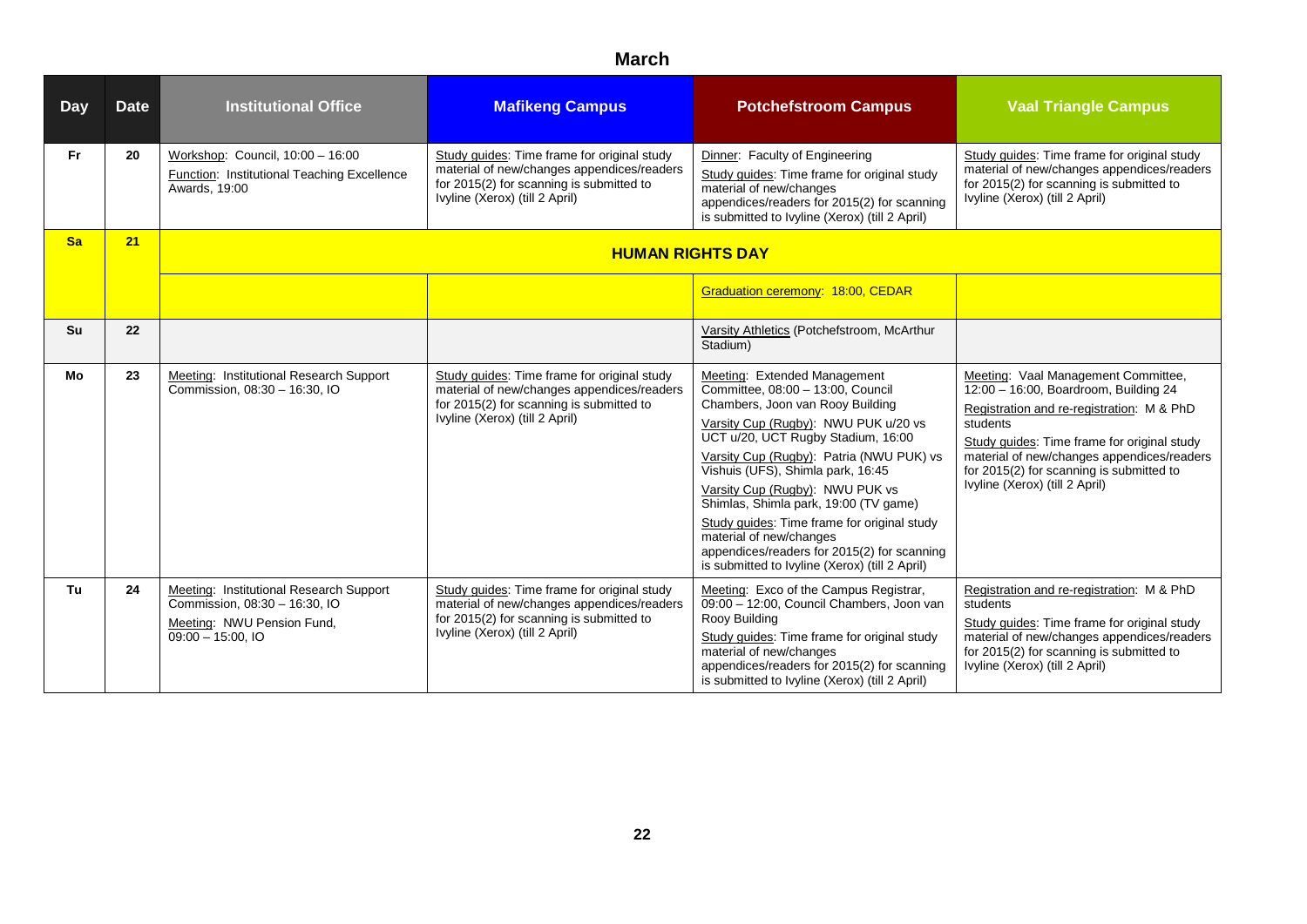| <b>Day</b> | <b>Date</b> | <b>Institutional Office</b>                                                                                                                       | <b>Mafikeng Campus</b>                                                                                                                                                                                                                                     | <b>Potchefstroom Campus</b>                                                                                                                                                                                                                                                                                                                                                          | <b>Vaal Triangle Campus</b>                                                                                                                                                                                                                                                                                                                                      |
|------------|-------------|---------------------------------------------------------------------------------------------------------------------------------------------------|------------------------------------------------------------------------------------------------------------------------------------------------------------------------------------------------------------------------------------------------------------|--------------------------------------------------------------------------------------------------------------------------------------------------------------------------------------------------------------------------------------------------------------------------------------------------------------------------------------------------------------------------------------|------------------------------------------------------------------------------------------------------------------------------------------------------------------------------------------------------------------------------------------------------------------------------------------------------------------------------------------------------------------|
| We         | 25          | Meeting: Compliance Committee,<br>$10:00 - 11:30$ , IO                                                                                            | Meeting: Management & CSRC,<br>10:00 - 13:00, Senate Suite<br>Study guides: Time frame for original study<br>material of new/changes appendices/readers<br>for 2015(2) for scanning is submitted to<br>Ivyline (Xerox) (till 2 April)                      | Meeting: Management Committee,<br>08:00 - 13:00, Council Chambers, Joon van<br>Rooy Building<br>Study guides: Time frame for original study<br>material of new/changes<br>appendices/readers for 2015(2) for scanning<br>is submitted to Ivyline (Xerox) (till 2 April)                                                                                                              | Meeting: EXCO: Humanities, 14:00 - 16:00,<br>Building 7-118<br>Registration and re-registration: M & PhD<br>students<br>Study guides: Time frame for original study<br>material of new/changes appendices/readers<br>for 2015(2) for scanning is submitted to<br>Ivyline (Xerox) (till 2 April)                                                                  |
|            |             |                                                                                                                                                   | Schools close (re-open 13 April)                                                                                                                                                                                                                           |                                                                                                                                                                                                                                                                                                                                                                                      |                                                                                                                                                                                                                                                                                                                                                                  |
| <b>Th</b>  | 26          | Meeting: Institutional Bargaining Forum<br>(IBF) (COLA), 10:00 - 13:00, IO<br>Meeting: Institutional Bargaining Forum<br>(IBF), 14:00 - 16:00, IO | Study guides: Time frame for original study<br>material of new/changes appendices/readers<br>for 2015(2) for scanning is submitted to<br>Ivyline (Xerox) (till 2 April)                                                                                    | Meeting: Budget Committee, 08:00 - 11:00,<br>Council Chambers, Joon van Rooy Building<br>Meeting: House Parents, 13:00<br>Inaugural lecture: 19:00, Senate Hall,<br>Joon van Rooy Building<br>Study guides: Time frame for original study<br>material of new/changes appendices/readers<br>for 2015(2) for scanning is submitted to<br>Ivyline (Xerox) (till 2 April)                | <b>Meeting: Residence Coordinating</b><br>Committee, 14:00 - 16:00, Building 25-G17<br>Registration and re-registration: M & PhD<br>students<br>Psychometric Test: Grade 10-12, 09:00<br>Study guides: Time frame for original study<br>material of new/changes<br>appendices/readers for 2015(2) for scanning<br>is submitted to Ivyline (Xerox) (till 2 April) |
| <b>Fr</b>  | 27          | Meeting: ICAS: Continuing Education,<br>$08:30 - 09:30.10$<br>Meeting: Institutional Bursaries and Loans,                                         |                                                                                                                                                                                                                                                            | Lectures and practical work end: 17:30<br>University recess starts (classes resume 13 April)<br><b>Student residences and dining halls close</b>                                                                                                                                                                                                                                     |                                                                                                                                                                                                                                                                                                                                                                  |
|            |             | 10:00 - 12:00, IO (video conference)                                                                                                              | Study guides: Time frame for original study<br>material of new/changes appendices/readers<br>for 2015(2) for scanning is submitted to<br>Ivyline (Xerox) (till 2 April)<br>Study guides: Handing out BEd Hons study<br>guides for 2015(2) (holiday school) | International Welcome, Orientation and<br>Multicultural Day, 09:00 - 16:00<br>Study guides: Time frame for original study<br>material of new/changes<br>appendices/readers for 2015(2) for scanning<br>is submitted to Ivyline (Xerox) (till 2 April)<br>Study guides: Handing out BEd Hons study<br>guides for 2015(2) (holiday school)<br>Rugby Spectacular starts (till 31 March) | Registration and re-registration: M & PhD<br>students<br>Study guides: Time frame for original study<br>material of new/changes appendices/readers<br>for 2015(2) for scanning is submitted to<br>Ivyline (Xerox) (till 2 April)<br>Study guides: Handing out BEd Hons study<br>guides for 2015(2) (holiday school)                                              |
| Sa         | 28          |                                                                                                                                                   |                                                                                                                                                                                                                                                            | Rugby Spectacular (till 31 March)                                                                                                                                                                                                                                                                                                                                                    |                                                                                                                                                                                                                                                                                                                                                                  |
| Su         | 29          |                                                                                                                                                   |                                                                                                                                                                                                                                                            | Rugby Spectacular (till 31 March)<br>Rugby School Clinic starts (till 2 April)                                                                                                                                                                                                                                                                                                       |                                                                                                                                                                                                                                                                                                                                                                  |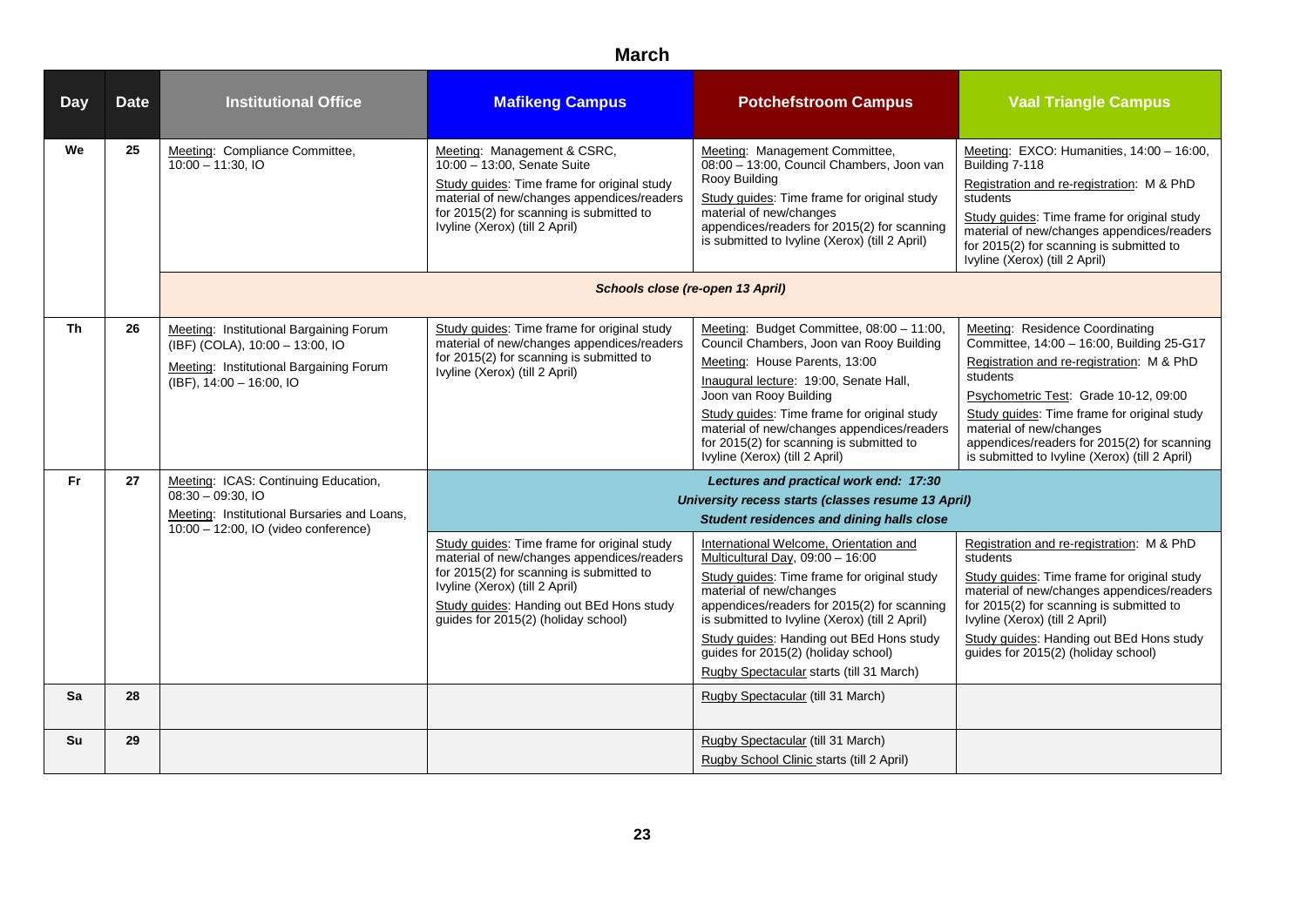| <b>Day</b> | <b>Date</b> | <b>Institutional Office</b>                                                                                             | <b>Mafikeng Campus</b>                                                                                                                                                                                                                                                                                                                                                                | <b>Potchefstroom Campus</b>                                                                                                                                                                                                                                                                                                                                                                                                                                                                                                                                                                                                                                                        | <b>Vaal Triangle Campus</b>                                                                                                                                                                                                                                                                                                                                                                                                                    |
|------------|-------------|-------------------------------------------------------------------------------------------------------------------------|---------------------------------------------------------------------------------------------------------------------------------------------------------------------------------------------------------------------------------------------------------------------------------------------------------------------------------------------------------------------------------------|------------------------------------------------------------------------------------------------------------------------------------------------------------------------------------------------------------------------------------------------------------------------------------------------------------------------------------------------------------------------------------------------------------------------------------------------------------------------------------------------------------------------------------------------------------------------------------------------------------------------------------------------------------------------------------|------------------------------------------------------------------------------------------------------------------------------------------------------------------------------------------------------------------------------------------------------------------------------------------------------------------------------------------------------------------------------------------------------------------------------------------------|
| Mo         | 30          |                                                                                                                         | Study guides: Time frame for original study<br>material of new/changes appendices/readers<br>for 2015(2) for scanning is submitted to<br>Ivyline (Xerox) (till 2 April)<br>Study quides: Time frame for submission of<br>prescribed handbook list for 2015(2). Time<br>frame provides opportunity for over campus<br>discussions with regard to aligned<br>programmes (till 10 April) | <b>Faculty Educational Sciences Support</b><br>programme starts (till 1 April)<br>Varsity Cup (Rugby): Semi-finals (TV game)<br>Varsity Cup (Rugby): Patria (NWU PUK) vs<br>Purple Cobras (UCT), Fanie du Toit<br>Study guides: Time frame for original study<br>material of new/changes<br>appendices/readers for 2015(2) for scanning<br>is submitted to Ivyline (Xerox) (till 2 April)<br>Study quides: Time frame for submission of<br>prescribed handbook list for 2015(2). Time<br>frame provides opportunity for over campus<br>discussions with regard to aligned<br>programmes (till 10 April)<br>Rugby Spectacular (till 31 March)<br>Rugby School Clinic (till 2 April) | Registration and re-registration: M & PhD<br>students<br>Study quides: Time frame for original study<br>material of new/changes appendices/readers<br>for 2015(2) for scanning is submitted to<br>Ivyline (Xerox) (till 2 April)<br>Study guides: Time frame for submission of<br>prescribed handbook list for 2015(2). Time<br>frame provides opportunity for over campus<br>discussions with regard to aligned<br>programmes (till 10 April) |
| Tu         | 31          | Closing date for nominations for Alumni<br>awards<br>Course: Improve your skills - Records<br>Management, 09:00 - 16:00 | Study guides: Time frame for original study<br>material of new/changes appendices/readers<br>for 2015(2) for scanning is submitted to<br>Ivyline (Xerox) (till 2 April)<br>Study quides: Time frame for submission of<br>prescribed handbook list for 2015(2). Time<br>frame provides opportunity for over campus<br>discussions with regard to aligned<br>programmes (till 10 April) | <b>Faculty Educational Sciences Support</b><br>programme (till 1 April)<br>Submission of copies for examination for<br>September graduation ceremonies<br>(till 30 April)<br>Study guides: Time frame for original study<br>material of new/changes<br>appendices/readers for 2015(2) for scanning<br>is submitted to Ivyline (Xerox) (till 2 April)<br>Study quides: Time frame for submission of<br>prescribed handbook list for 2015(2). Time<br>frame provides opportunity for over campus<br>discussions with regard to aligned<br>programmes (till 10 April)<br>Rugby Spectacular (final day)<br>Rugby School Clinic (till 2 April)                                          | Registration and re-registration: M & PhD<br>students<br>Study guides: Time frame for original study<br>material of new/changes appendices/readers<br>for 2015(2) for scanning is submitted to<br>Ivyline (Xerox) (till 2 April)<br>Study quides: Time frame for submission of<br>prescribed handbook list for 2015(2). Time<br>frame provides opportunity for over campus<br>discussions with regard to aligned<br>programmes (till 10 April) |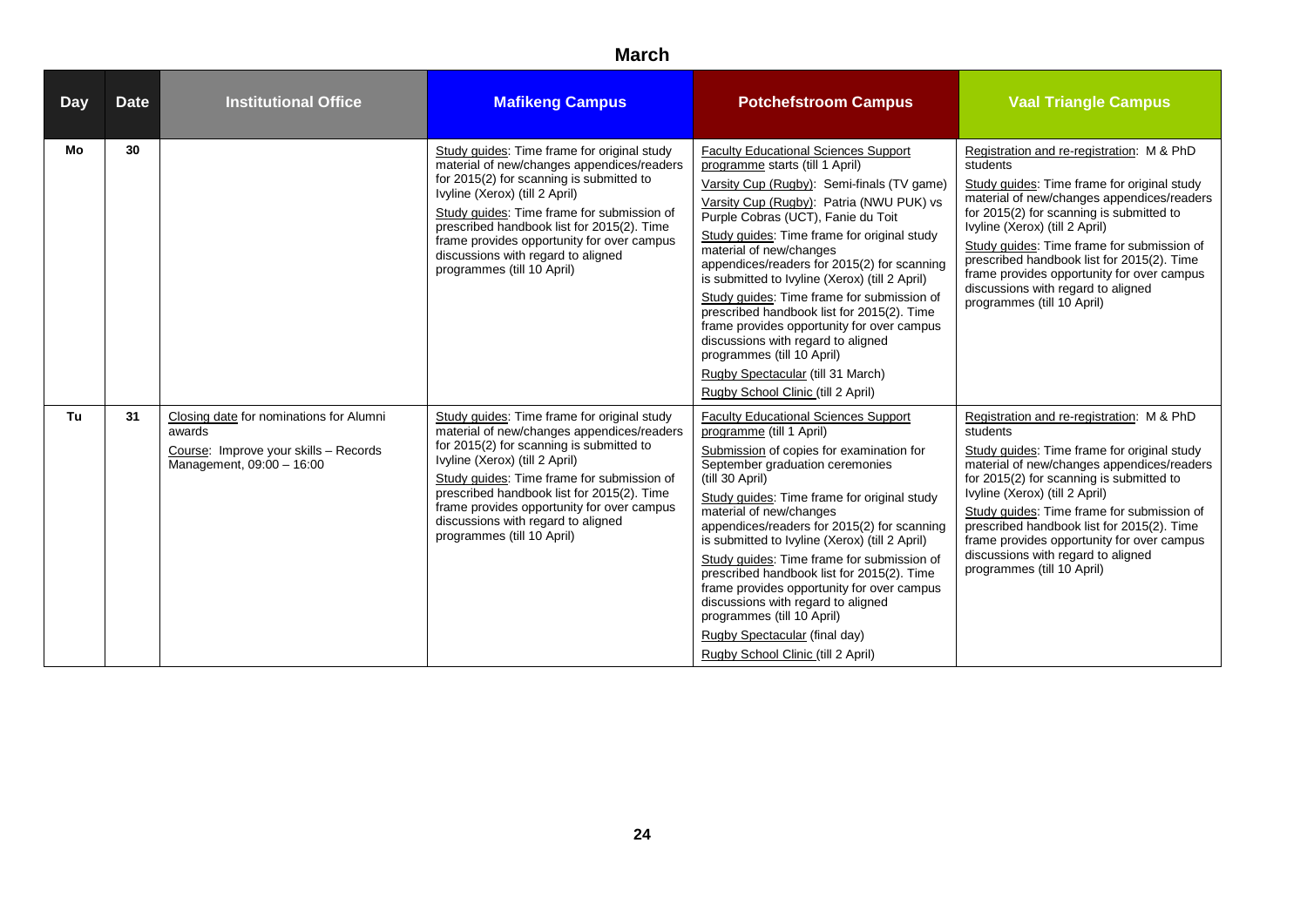| <b>Day</b> | <b>Date</b>          | <b>Institutional Office</b> | <b>Mafikeng Campus</b>                                                                                                                                                                                                                                                                                                                                                                                                                                   | <b>Potchefstroom Campus</b>                                                                                                                                                                                                                                                                                                                                                                                                                                                                                                                                                                          | <b>Vaal Triangle Campus</b>                                                                                                                                                                                                                                                                                                                                                                                                                      |
|------------|----------------------|-----------------------------|----------------------------------------------------------------------------------------------------------------------------------------------------------------------------------------------------------------------------------------------------------------------------------------------------------------------------------------------------------------------------------------------------------------------------------------------------------|------------------------------------------------------------------------------------------------------------------------------------------------------------------------------------------------------------------------------------------------------------------------------------------------------------------------------------------------------------------------------------------------------------------------------------------------------------------------------------------------------------------------------------------------------------------------------------------------------|--------------------------------------------------------------------------------------------------------------------------------------------------------------------------------------------------------------------------------------------------------------------------------------------------------------------------------------------------------------------------------------------------------------------------------------------------|
| We         | $\blacktriangleleft$ |                             | Meeting: Workplace Forum, 09:00 - 10:00,<br>Conference Room 208<br>Study guides: Time frame for original study<br>material of new/changes appendices/readers<br>for 2015(2) for scanning is submitted to<br>Ivyline (Xerox) (till 2 April)<br>Study guides: Time frame for submission of<br>prescribed handbook list for 2015(2). Time<br>frame provides opportunity for over campus<br>discussions with regard to aligned<br>programmes (till 10 April) | <b>Faculty Educational Sciences Support</b><br>programme (last day)<br>Submission of copies for examination for<br>September graduation ceremonies<br>(till 30 April)<br>Study guides: Time frame for original study<br>material of new/changes appendices/readers<br>for 2015(2) for scanning is submitted to<br>Ivyline (Xerox) (till 2 April)<br>Study quides: Time frame for submission of<br>prescribed handbook list for 2015(2). Time<br>frame provides opportunity for over campus<br>discussions with regard to aligned<br>programmes (till 10 April)<br>Rugby School Clinic (till 2 April) | Study guides: Time frame for original study<br>material of new/changes appendices/readers<br>for 2015(2) for scanning is submitted to<br>Ivyline (Xerox) (till 2 April)<br>Study quides: Time frame for submission of<br>prescribed handbook list for 2015(2). Time<br>frame provides opportunity for over campus<br>discussions with regard to aligned<br>programmes (till 10 April)                                                            |
| Th         | $\overline{2}$       |                             | Inaugural lecture: Prof C Zulu<br>(Faculty of Education & Training)<br>Study guides: Time frame for original study<br>material of new/changes appendices/readers<br>for 2015(2) for scanning is submitted to<br>Ivyline (Xerox) (last day)<br>Study guides: Time frame for submission of<br>prescribed handbook list for 2015(2). Time<br>frame provides opportunity for over campus<br>discussions with regard to aligned<br>programmes (till 10 April) | Submission of copies for examination for<br>September graduation ceremonies<br>(till 30 April)<br>Study guides: Time frame for original study<br>material of new/changes appendices/readers<br>for 2015(2) for scanning is submitted to<br>Ivyline (Xerox) (last day)<br>Study quides: Time frame for submission of<br>prescribed handbook list for 2015(2). Time<br>frame provides opportunity for over campus<br>discussions with regard to aligned<br>programmes (till 10 April)<br>Rugby School Clinic (final day)                                                                               | Agenda closes: Teaching and Learning:<br>Humanities (08/04)<br>Study guides: Time frame for original study<br>material of new/changes appendices/readers<br>for 2015(2) for scanning is submitted to<br>Ivyline (Xerox) (last day)<br>Study guides: Time frame for submission of<br>prescribed handbook list for 2015(2). Time<br>frame provides opportunity for over campus<br>discussions with regard to aligned<br>programmes (till 10 April) |
| Fr.        | 3 <sup>2</sup>       | <b>GOOD FRIDAY</b>          |                                                                                                                                                                                                                                                                                                                                                                                                                                                          |                                                                                                                                                                                                                                                                                                                                                                                                                                                                                                                                                                                                      |                                                                                                                                                                                                                                                                                                                                                                                                                                                  |
| Sa         | 4                    |                             |                                                                                                                                                                                                                                                                                                                                                                                                                                                          |                                                                                                                                                                                                                                                                                                                                                                                                                                                                                                                                                                                                      |                                                                                                                                                                                                                                                                                                                                                                                                                                                  |
| So         | 5                    |                             |                                                                                                                                                                                                                                                                                                                                                                                                                                                          |                                                                                                                                                                                                                                                                                                                                                                                                                                                                                                                                                                                                      |                                                                                                                                                                                                                                                                                                                                                                                                                                                  |
| <b>Mo</b>  | 6                    |                             |                                                                                                                                                                                                                                                                                                                                                                                                                                                          | <b>FAMILY DAY</b>                                                                                                                                                                                                                                                                                                                                                                                                                                                                                                                                                                                    |                                                                                                                                                                                                                                                                                                                                                                                                                                                  |
|            |                      |                             |                                                                                                                                                                                                                                                                                                                                                                                                                                                          | Varsity Cup (Rugby): Final u/20 (TV game)                                                                                                                                                                                                                                                                                                                                                                                                                                                                                                                                                            |                                                                                                                                                                                                                                                                                                                                                                                                                                                  |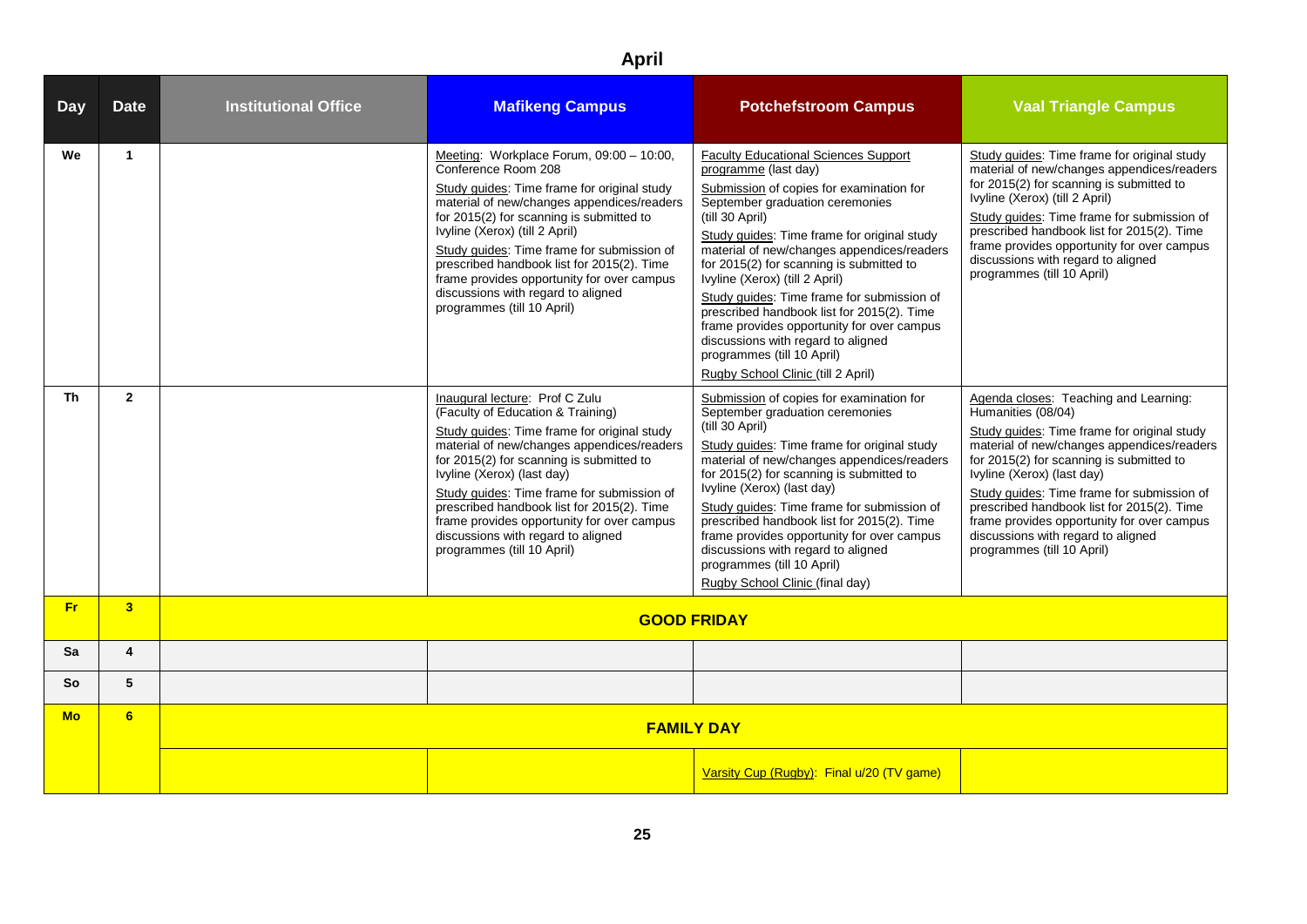| <b>Day</b> | <b>Date</b>    | <b>Institutional Office</b>                                                                             | <b>Mafikeng Campus</b>                                                                                                                                                                                                                                                                                                               | <b>Potchefstroom Campus</b>                                                                                                                                                                                                                                                                                                                                                                                                                                                                                                                                                              | <b>Vaal Triangle Campus</b>                                                                                                                                                                                                                                                                                                                                                                        |
|------------|----------------|---------------------------------------------------------------------------------------------------------|--------------------------------------------------------------------------------------------------------------------------------------------------------------------------------------------------------------------------------------------------------------------------------------------------------------------------------------|------------------------------------------------------------------------------------------------------------------------------------------------------------------------------------------------------------------------------------------------------------------------------------------------------------------------------------------------------------------------------------------------------------------------------------------------------------------------------------------------------------------------------------------------------------------------------------------|----------------------------------------------------------------------------------------------------------------------------------------------------------------------------------------------------------------------------------------------------------------------------------------------------------------------------------------------------------------------------------------------------|
| Tu         | $\overline{7}$ |                                                                                                         | Study guides: Time frame for submission of<br>prescribed handbook list for 2015(2). Time<br>frame provides opportunity for over campus<br>discussions with regard to aligned<br>programmes (till 10 April)<br>Study guides: Final day for submission of<br>rewritten and new study guides for as well as<br>new translations 2015(2) | Submission of copies for examination for<br>September graduation ceremonies<br>(till 30 April)<br>Engineering School starts (till 10 April)<br>Admission examination:<br>Faculty of Engineering, 09:00<br>Study guides: Time frame for submission of<br>prescribed handbook list for 2015(2). Time<br>frame provides opportunity for over campus<br>discussions with regard to aligned<br>programmes (till 10 April)<br>Study guides: Final day for submission of<br>rewritten and new study guides for as well as<br>new translations 2015(2)                                           | Agenda closes: Residence Coordinating<br>Committee (16/04)<br>Study guides: Time frame for submission of<br>prescribed handbook list for 2015(2). Time<br>frame provides opportunity for over campus<br>discussions with regard to aligned<br>programmes (till 10 April)<br>Study guides: Final day for submission of<br>rewritten and new study guides for as well as<br>new translations 2015(2) |
| We         | 8              |                                                                                                         | Meeting: Exco, 10:00 - 14:00,<br>Conference Room 208<br>Study guides: Time frame for submission of<br>prescribed handbook list for 2015(2). Time<br>frame provides opportunity for over campus<br>discussions with regard to aligned<br>programmes (till 10 April)                                                                   | Meeting: Sport Committee, 08:30 - 10:00,<br>K3, Room G05A<br>Submission of copies for examination for<br>September graduation ceremonies<br>(till 30 April)<br>Engineering School (till 10 April)<br>Event: Professionele Ontwikkeling vir Ervare<br>Dosente (POED), 08:00 - 16:00, E9,<br><b>Transnet Room</b><br>Admission examination:<br>Faculty of Engineering, 09:00<br>Study guides: Time frame for submission of<br>prescribed handbook list for 2015(2). Time<br>frame provides opportunity for over campus<br>discussions with regard to aligned<br>programmes (till 10 April) | Meeting: Teaching and Learning:<br>Humanities, 14:00 - 15:30, Building 7-118<br>Psychometric Test: Grade 10-12, 09:00<br>Study guides: Time frame for submission of<br>prescribed handbook list for 2015(2). Time<br>frame provides opportunity for over campus<br>discussions with regard to aligned<br>programmes (till 10 April)                                                                |
| <b>Th</b>  | 9              | Meeting: Institutional Bargaining Forum<br>$\overline{(\text{IBF}) \ (\text{COLA})}, 10:00 - 13:00, 10$ | Study guides: Time frame for submission of<br>prescribed handbook list for 2015(2). Time<br>frame provides opportunity for over campus<br>discussions with regard to aligned<br>programmes (till 10 April)                                                                                                                           | Submission of copies for examination for<br>September graduation ceremonies<br>(till 30 April)<br>Engineering School (till 10 April)<br>Event: Professionele Ontwikkeling vir Ervare<br>Dosente (POED), 08:00 - 16:00, E9,<br><b>Transnet Room</b><br>Study guides: Time frame for submission of<br>prescribed handbook list for 2015(2). Time<br>frame provides opportunity for over campus<br>discussions with regard to aligned<br>programmes (till 10 April)                                                                                                                         | Meeting: Ethics: Humanities, 14:00 - 16:00,<br>Building 7-118<br>Study guides: Time frame for submission of<br>prescribed handbook list for 2015(2). Time<br>frame provides opportunity for over campus<br>discussions with regard to aligned<br>programmes (till 10 April)                                                                                                                        |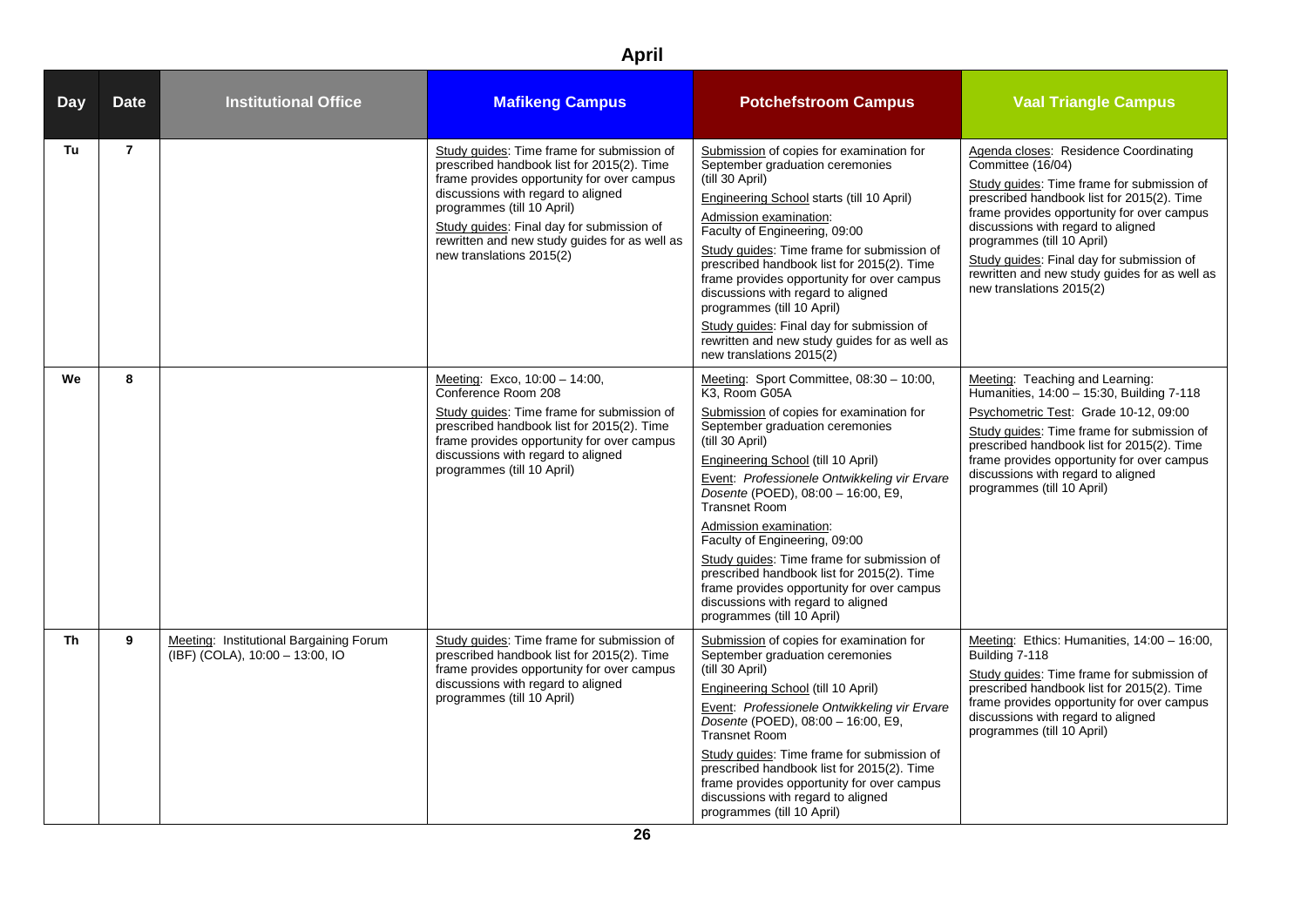| <b>Day</b> | <b>Date</b> | <b>Institutional Office</b>                                                                                                                             | <b>Mafikeng Campus</b>                                                                                                                                                                                | <b>Potchefstroom Campus</b>                                                                                                                                                                                                                                                                                                              | <b>Vaal Triangle Campus</b>                                                                                                                                                                                                                                           |  |
|------------|-------------|---------------------------------------------------------------------------------------------------------------------------------------------------------|-------------------------------------------------------------------------------------------------------------------------------------------------------------------------------------------------------|------------------------------------------------------------------------------------------------------------------------------------------------------------------------------------------------------------------------------------------------------------------------------------------------------------------------------------------|-----------------------------------------------------------------------------------------------------------------------------------------------------------------------------------------------------------------------------------------------------------------------|--|
| Fr.        | 10          | Meeting: Advancement Committee (AC),<br>$08:00 - 11:00$ , IO<br>Meeting: Branding, Marketing &<br>Communication (BMC) Committee,<br>$11:30 - 13:30.$ IO | Study guides: Time frame for submission of<br>prescribed handbook list for 2015(2). Time<br>frame provides opportunity for over campus<br>discussions with regard to aligned<br>programmes (last day) | Submission of copies for examination for<br>September graduation ceremonies<br>(till 30 April)<br>Engineering School (last day)<br>Study guides: Time frame for submission of<br>prescribed handbook list for 2015(2). Time<br>frame provides opportunity for over campus<br>discussions with regard to aligned<br>programmes (last day) | Study guides: Time frame for submission of<br>prescribed handbook list for 2015(2). Time<br>frame provides opportunity for over campus<br>discussions with regard to aligned<br>programmes (last day)                                                                 |  |
| Sa         | 11          |                                                                                                                                                         |                                                                                                                                                                                                       |                                                                                                                                                                                                                                                                                                                                          |                                                                                                                                                                                                                                                                       |  |
| <b>Su</b>  | 12          |                                                                                                                                                         | <b>Student residences open</b>                                                                                                                                                                        |                                                                                                                                                                                                                                                                                                                                          |                                                                                                                                                                                                                                                                       |  |
| Mo         | 13          |                                                                                                                                                         |                                                                                                                                                                                                       | Quarter 2: Lecturers and practical work start<br><b>Dining halls open</b>                                                                                                                                                                                                                                                                |                                                                                                                                                                                                                                                                       |  |
|            |             |                                                                                                                                                         |                                                                                                                                                                                                       | Submission of copies for examination for<br>September graduation ceremonies<br>(till 30 April)<br>WIL programme: all year groups and NPOD<br>students (till 30 April)<br>Varsity Cup (Rugby): Hostel final, 16:30<br>$(TV\text{-game})$<br>Varsity Cup (Rugby): Final, 19:00 (TV game)                                                   | Agenda closes: Teaching and Learning<br>Committee: Economic Sciences and IT<br>(21/04)                                                                                                                                                                                |  |
| Tu         | 14          | Meeting: Institutional Management and<br>Mafikeng Campus Management,<br>$09:00 - 11:00$ , MC                                                            | Meeting: Institutional Management and<br>Mafikeng Campus Management,<br>$09:00 - 11:00$ , MC                                                                                                          | Submission of copies for examination for<br>September graduation ceremonies<br>(till 30 April)<br>WIL programme: all year groups and NPOD<br>students (till 30 April)                                                                                                                                                                    | Meeting: Faculty Research Leaders<br>Committee: Economic Sciences and IT,<br>10:00 - 12:00, Building 8-101<br>Meeting: Faculty Ethics Committee:<br>Economic Sciences and IT, 12:00 - 13:00,<br>Building 8-101<br>Agenda closes: Vaal Management<br>Committee (20/04) |  |
| We         | 15          | Meeting: Combined Assurance Forum,<br>$11:00 - 13:00$ , IO                                                                                              |                                                                                                                                                                                                       | Meeting: HPI Advisory Board, 15:30 - 16:30,<br>Council Chambers, Joon van Rooy Building<br>Submission of copies for examination for<br>September graduation ceremonies<br>(till 30 April)<br>WIL programme: all year groups and NPOD<br>students (till 30 April)                                                                         | Meeting: Staff Establishment Committee.<br>14:00 - 15:00, Building 25-G17<br>Psychometric Test: Grade 10-12, 14:30                                                                                                                                                    |  |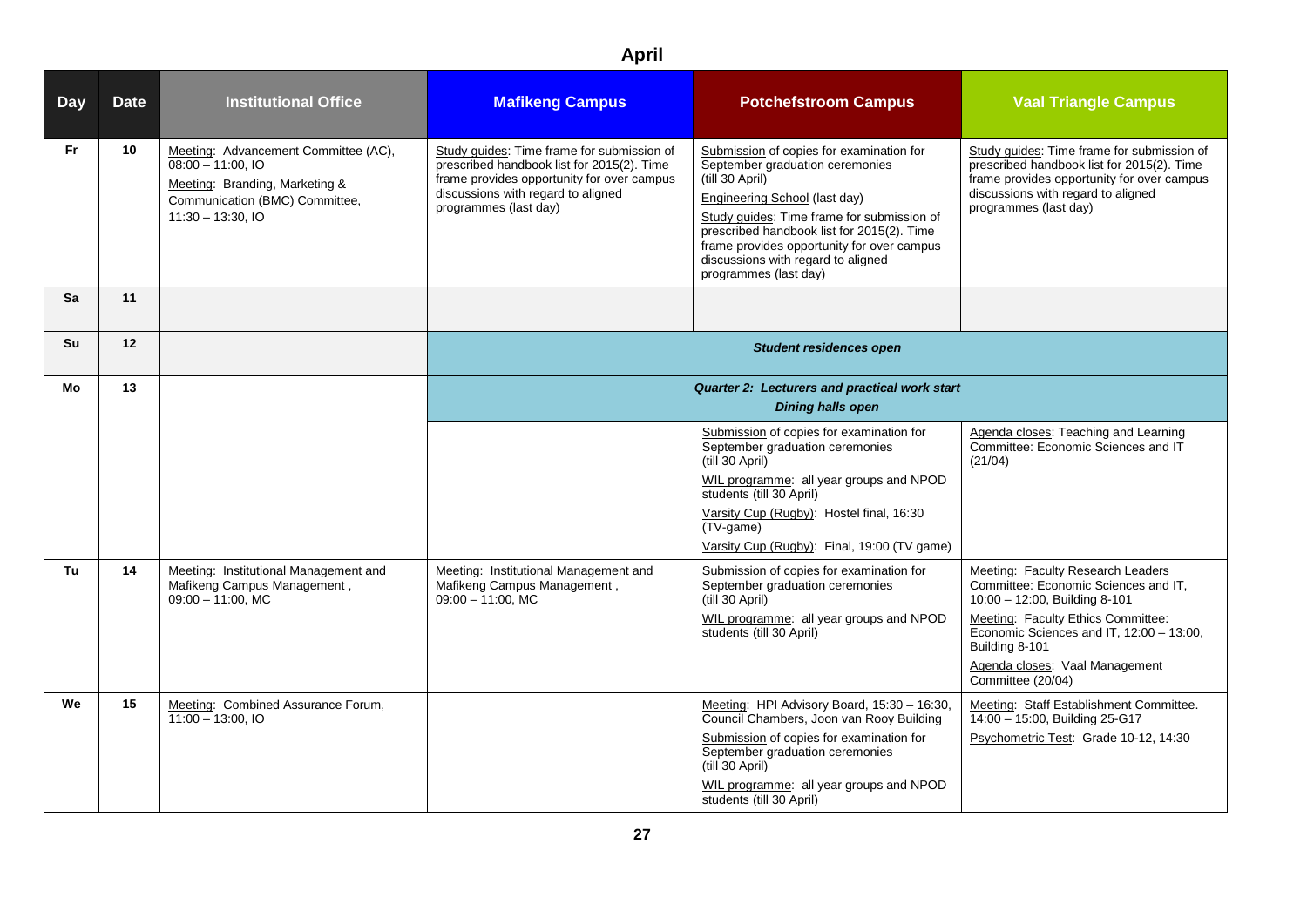| <b>Day</b> | <b>Date</b>                                                                                                                                                                              | <b>Institutional Office</b>                                                                                                                               | <b>Mafikeng Campus</b>                                                                                                                                                                                                                                                                                           | <b>Potchefstroom Campus</b>                                                                                                                                                                                                                                                                                                                        | <b>Vaal Triangle Campus</b>                                                                             |
|------------|------------------------------------------------------------------------------------------------------------------------------------------------------------------------------------------|-----------------------------------------------------------------------------------------------------------------------------------------------------------|------------------------------------------------------------------------------------------------------------------------------------------------------------------------------------------------------------------------------------------------------------------------------------------------------------------|----------------------------------------------------------------------------------------------------------------------------------------------------------------------------------------------------------------------------------------------------------------------------------------------------------------------------------------------------|---------------------------------------------------------------------------------------------------------|
| Th         | 16                                                                                                                                                                                       | Meeting: Budget Task Team, 10:00 - 13:00,<br>IO.                                                                                                          | Meeting: Academic Services Forum,<br>09:00 - 12:00. Senate Suite                                                                                                                                                                                                                                                 | Meeting: Extended Management Committee,<br>08:00 - 13:00, Council Chambers, Joon van<br>Rooy Building<br>Inaugural lecture: 19:00, Senate Hall, Joon<br>van Rooy Building<br>Submission of copies for examination for<br>September graduation ceremonies<br>(till 30 April)<br>WIL programme: all year groups and NPOD<br>students (till 30 April) | Meeting: Residence Coordinating<br>Committee, 14:00 - 16:00, Building 25-G17                            |
| <b>Fr</b>  | 17                                                                                                                                                                                       | Meeting: Honorary Awards Committee,<br>11:00 - 13:00, IO (for Spring graduation<br>ceremony)<br>Meeting: Extended Registrars Forum,<br>$14:00 - 16:30.10$ |                                                                                                                                                                                                                                                                                                                  | Meeting: Workplace Forum, 15:00 - 16:00,<br>Room 159, Joon van Rooy Building<br>Submission of copies for examination for<br>September graduation ceremonies<br>(till 30 April)<br>WIL programme: all year groups and NPOD<br>students (till 30 April)                                                                                              |                                                                                                         |
| Sa         | 18                                                                                                                                                                                       |                                                                                                                                                           |                                                                                                                                                                                                                                                                                                                  | SHE Safety Training: Faculty of Engineering                                                                                                                                                                                                                                                                                                        |                                                                                                         |
| Su         | 19                                                                                                                                                                                       |                                                                                                                                                           |                                                                                                                                                                                                                                                                                                                  |                                                                                                                                                                                                                                                                                                                                                    |                                                                                                         |
| Mo         | 20                                                                                                                                                                                       | Meeting: IO Workplace Forum,<br>$10:00 - 11:00.$ IO                                                                                                       |                                                                                                                                                                                                                                                                                                                  | Assessment week starts (till 30 April)                                                                                                                                                                                                                                                                                                             |                                                                                                         |
|            | Meeting: IO Employment Equity and Skills<br>Development Forum, 11:00 - 12:00, IO<br>Meeting: Institutional Health & Wellness<br>Co-ordinating Committee (IHWCC),<br>$10:00 - 13:00$ , IO | Open week starts (till 24 April)                                                                                                                          | Meeting: Exco of the Campus Registrar,<br>09:00 - 12:00, Council Chambers, Joon van<br>Rooy Building<br>Submission of copies for examination for<br>September graduation ceremonies<br>(till 30 April)<br>WIL programme: all year groups and NPOD<br>students (till 30 April)<br>Varsity Athletics: Bloemfontein | Meeting: Vaal Management Committee,<br>12:00 - 16:00, Boardroom, Building 24                                                                                                                                                                                                                                                                       |                                                                                                         |
| Τu         | 21                                                                                                                                                                                       | Meeting: Teaching-Learning Forum,<br>$10:00 - 13:00$ , IO                                                                                                 | Meeting: Inaugural Lecture Committee,<br>10:00 - 12:00, Conference Room 208<br>Open week (till 24 April)                                                                                                                                                                                                         | Meeting: Budget Committee, 08:00 - 11:00,<br>Council Chambers, Joon van Rooy Building<br>Submission of copies for examination for<br>September graduation ceremonies<br>(till 30 April)<br>WIL programme: all year groups and NPOD<br>students (till 30 April)                                                                                     | Meeting: Teaching and Learning Committee:<br>Economic Sciences and IT, 08:30 - 10:00,<br>Building 8-101 |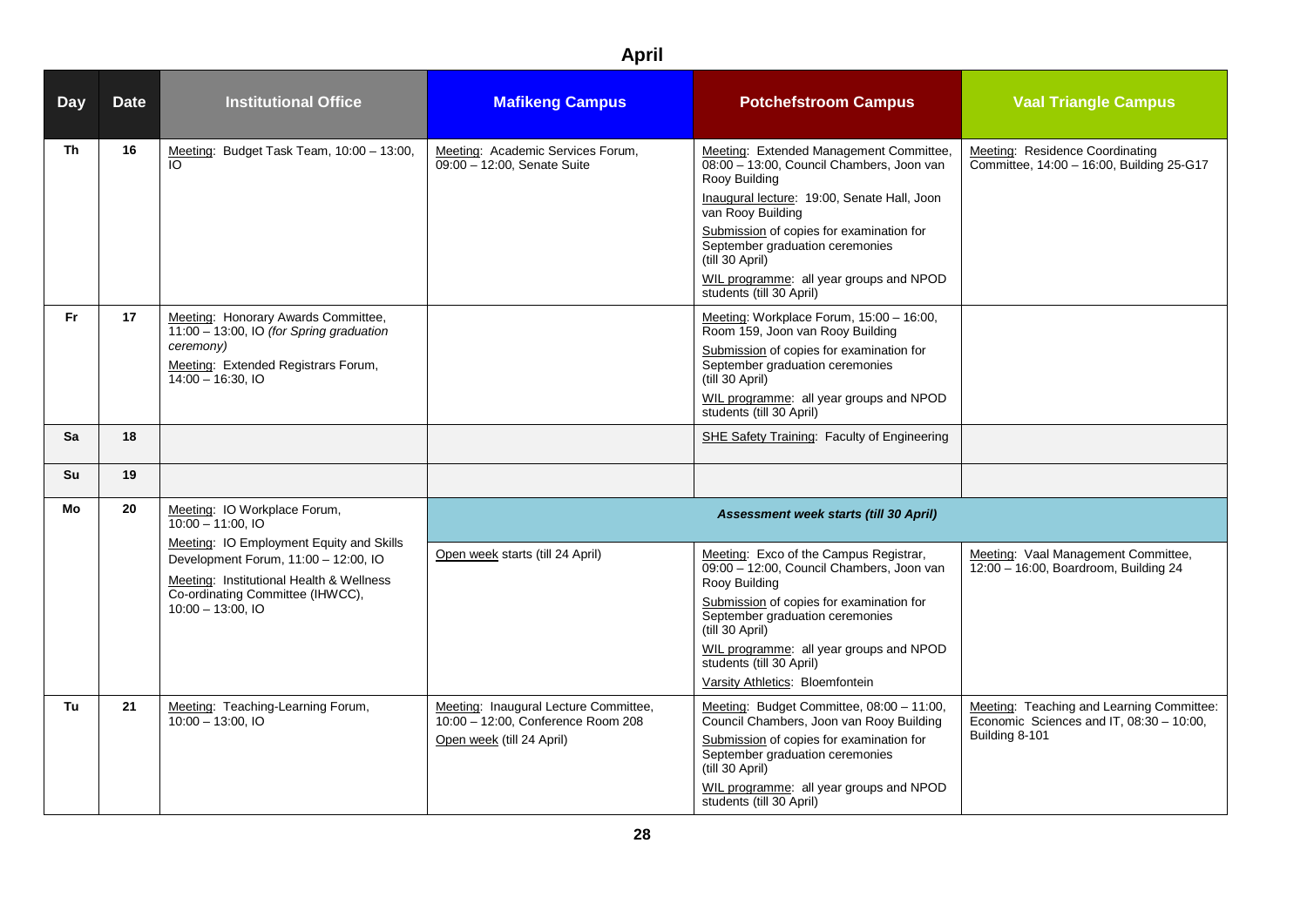| <b>Day</b> | <b>Date</b> | <b>Institutional Office</b>                                                                                                                                                                                                                                       | <b>Mafikeng Campus</b>                                                                                                                                       | <b>Potchefstroom Campus</b>                                                                                                                                                                                                                                                | <b>Vaal Triangle Campus</b>                                         |
|------------|-------------|-------------------------------------------------------------------------------------------------------------------------------------------------------------------------------------------------------------------------------------------------------------------|--------------------------------------------------------------------------------------------------------------------------------------------------------------|----------------------------------------------------------------------------------------------------------------------------------------------------------------------------------------------------------------------------------------------------------------------------|---------------------------------------------------------------------|
| We         | 22          | Meeting: Institutional Management and<br>Potchefstroom Campus Management,<br>$09:00 - 11:00$ , PC<br>Meeting: Institutional Management<br>Committee, 09:00 - 17:00, IO (optional)                                                                                 | Meeting: Deans' Committee, 10:00 - 13:00,<br>Conference Room 208<br>Open week (till 24 April)                                                                | Meeting: Institutional Management and<br>Potchefstroom Campus Management,<br>$09:00 - 11:00$ , PC<br>Submission of copies for examination for<br>September graduation ceremonies<br>(till 30 April)<br>WIL programme: all year groups and NPOD<br>students (till 30 April) | Dinner: ITEA and research dinner, 18:00,<br>Quest Conference Estate |
| Th         | 23          | Meeting: Institutional Committee for<br>Research and Innovation (ICRI),<br>$10:00 - 13:00$ , IO<br>Meeting: Institutional Committee for<br>Teaching and Learning (ICTL),<br>$14:00 - 16:30.10$<br>Meeting: Work Committee for Facilities,<br>$08:00 - 17:00$ , IO | Open week (till 24 April)<br>Inaugural lecture: Prof V Ojakorotu<br>(Faculty of Human & Social Sciences)<br>Meeting: Faculty Board<br>(Education & Training) | Submission of copies for examination for<br>September graduation ceremonies<br>(till 30 April)<br>WIL programme: all year groups and NPOD<br>students (till 30 April)                                                                                                      | Agenda closes: Faculty Board: Humanities<br>(30/04)                 |
| <b>Fr</b>  | 24          | Meeting: ICAS: Continuing Education,<br>$08:30 - 09:30$ , IO                                                                                                                                                                                                      | Open week (ends)                                                                                                                                             | Submission of copies for examination for<br>September graduation ceremonies<br>(till 30 April)<br>WIL programme: all year groups and NPOD<br>students (till 30 April)                                                                                                      | Agenda closes: Faculty Board: Economic<br>Sciences and IT (04/05)   |
| Sa         | 25          |                                                                                                                                                                                                                                                                   |                                                                                                                                                              |                                                                                                                                                                                                                                                                            |                                                                     |
| <b>Su</b>  | 26          |                                                                                                                                                                                                                                                                   |                                                                                                                                                              |                                                                                                                                                                                                                                                                            |                                                                     |
| <b>Mo</b>  | 27          |                                                                                                                                                                                                                                                                   |                                                                                                                                                              | <b>FREEDOM DAY</b>                                                                                                                                                                                                                                                         |                                                                     |
|            |             |                                                                                                                                                                                                                                                                   |                                                                                                                                                              | Varsity Athletics: Port-Elizabeth                                                                                                                                                                                                                                          |                                                                     |
| Tu         | 28          |                                                                                                                                                                                                                                                                   | Meeting: Extended Management Committee,<br>09:00 - 12:00, Senate Suite<br>Meeting: Faculty Board (Law)                                                       | Meeting: Management Committee,<br>08:00 - 13:00, Council Chambers, Joon van<br>Rooy Building<br>Submission of copies for examination for<br>September graduation ceremonies<br>(till 30 April)<br>WIL programme: all year groups and NPOD<br>students (till 30 April)      |                                                                     |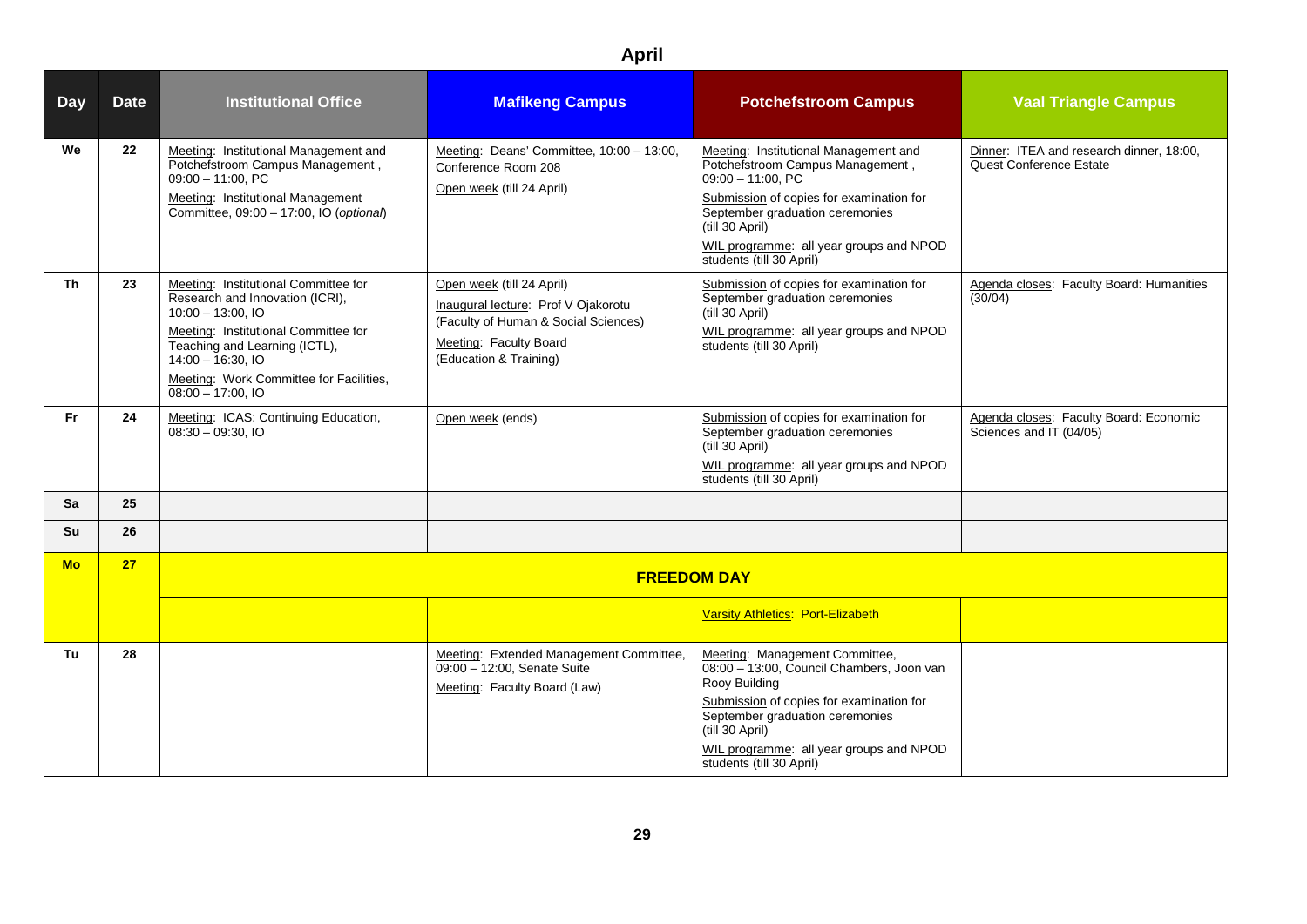| Day       | <b>Date</b> | <b>Institutional Office</b>                                                                                                   | <b>Mafikeng Campus</b>                                     | <b>Potchefstroom Campus</b>                                                                                                                                                                                                                                          | <b>Vaal Triangle Campus</b>                                                                                                                                |
|-----------|-------------|-------------------------------------------------------------------------------------------------------------------------------|------------------------------------------------------------|----------------------------------------------------------------------------------------------------------------------------------------------------------------------------------------------------------------------------------------------------------------------|------------------------------------------------------------------------------------------------------------------------------------------------------------|
| We        | 29          | Meeting: ICAS: Advisory Board,<br>$08:30 - 13:00$ , IO                                                                        | Meeting: Management & CSRC,<br>10:00 - 13:00, Senate Suite | Meeting: Occupational Health & Safety<br>(meeting with the Dean: Student Affairs),<br>10:00<br>Submission of copies for examination for<br>September graduation ceremonies<br>(till 30 April)<br>WIL programme: all year groups and NPOD<br>students (till 30 April) | Psychometric Test: Grade 10-12, 14:30<br>Commemoration day                                                                                                 |
| <b>Th</b> | 30          | Meeting: Institutional Bargaining Forum<br>$(IBF)$ , 10:00 - 13:00, IO                                                        |                                                            | <b>Assessment week ends</b>                                                                                                                                                                                                                                          |                                                                                                                                                            |
|           |             | Meeting: Alumni Association, 11:00 - 13:00,<br><b>VTC</b><br>Closing date for finalisation of recipients for<br>Alumni awards |                                                            | Inaugural lecture: 19:00, Senate Hall, Joon<br>van Rooy Building<br>Submission of copies for examination for<br>September graduation ceremonies<br>(last day)<br>WIL programme: all year groups and NPOD<br>students (last day)                                      | Meeting: Faculty Board: Economic Sciences<br>and IT, 10:00 - 12:00, Building 8-101<br>Meeting: Faculty Board: Humanities,<br>14:00 - 16:00, Building 7-118 |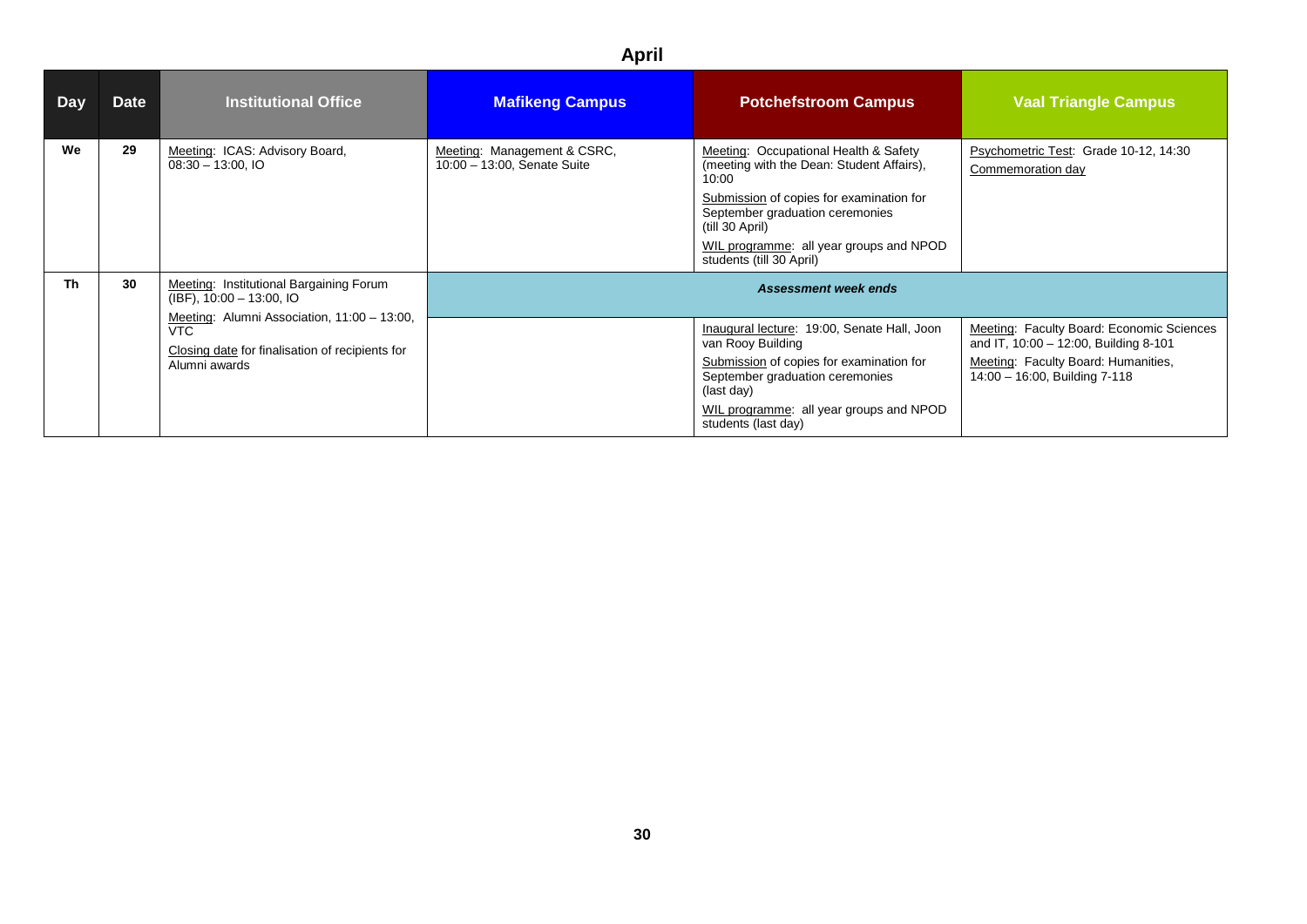| <b>Day</b> | <b>Date</b>    | <b>Institutional Office</b>                                                                                                                                                                                                                        | <b>Mafikeng Campus</b>                                                                                                                                                                      | <b>Potchefstroom Campus</b>                                                                                                                      | <b>Vaal Triangle Campus</b>                                                                                                                                                                                                                                                                                    |
|------------|----------------|----------------------------------------------------------------------------------------------------------------------------------------------------------------------------------------------------------------------------------------------------|---------------------------------------------------------------------------------------------------------------------------------------------------------------------------------------------|--------------------------------------------------------------------------------------------------------------------------------------------------|----------------------------------------------------------------------------------------------------------------------------------------------------------------------------------------------------------------------------------------------------------------------------------------------------------------|
| Fr:        | $\overline{1}$ |                                                                                                                                                                                                                                                    |                                                                                                                                                                                             | <b>WORKERS DAY</b>                                                                                                                               |                                                                                                                                                                                                                                                                                                                |
| Sa         | $\overline{2}$ |                                                                                                                                                                                                                                                    |                                                                                                                                                                                             |                                                                                                                                                  |                                                                                                                                                                                                                                                                                                                |
| Su         | $\mathbf{3}$   |                                                                                                                                                                                                                                                    |                                                                                                                                                                                             |                                                                                                                                                  |                                                                                                                                                                                                                                                                                                                |
| Mo         | 4              | Meeting: Tender Committee, 10:00 - 12:00,<br>IO                                                                                                                                                                                                    | Meeting: Animal Research Ethics<br>Committee, 11:00 - 13:00, Conference<br><b>Room 208</b><br>Meeting: Faculty Board (FAST)                                                                 | Meeting: Campus Senate, 14:00 - 16:30,<br>Senate Hall, Joon van Rooy Building                                                                    | Agenda closes: Extended Management:<br>Economic Sciences and IT (13/05)<br>Agenda closes: Workplace Forum (12/05)<br><b>Graduation ceremonies</b><br>Last day for submission of mini-<br>dissertations/dissertations/theses for<br>examination, M & PhD students (Spring<br>graduation ceremony, October 2015) |
| Tu         | 5              | Meeting: Library Forum, 10:00 -12:00, IO<br>Meeting: Blended Learning Steering<br>Committee, IO, 13:00 - 15:00, IO<br>Meeting: Institutional Budget Committee<br>(first round discussions with Executive<br>Management)                            | Meeting: Occupational Health and Safety,<br>11:00 - 13:00, Senate Ante Room<br>Meeting: Faculty Board<br>(Human & Social Sciences)<br>Meeting: Faculty Board<br>(Commerce & Administration) |                                                                                                                                                  | Agenda closes: Campus Senate (12/05)<br>Graduation ceremonies                                                                                                                                                                                                                                                  |
| We         | 6              |                                                                                                                                                                                                                                                    | Autumn graduation ceremonies                                                                                                                                                                |                                                                                                                                                  | <b>Graduation ceremonies</b>                                                                                                                                                                                                                                                                                   |
| Th         | $\overline{7}$ | Meeting: Assets Committee, 11:00 - 13:00,<br>IO.                                                                                                                                                                                                   | Autumn graduation ceremonies                                                                                                                                                                | Meeting: Workplace Forum, 15:00 - 16:00,<br>Room 159, Joon van Rooy Building<br>Inaugural lecture: 19:00, Senate Hall, Joon<br>van Rooy Building | Graduation ceremonies                                                                                                                                                                                                                                                                                          |
| Fr.        | 8              | Meeting: Advancement Committee (AC),<br>$08:00 - 11:00$ , IO<br>Meeting: Branding, Marketing &<br>Communication (BMC) Committee,<br>$11:30 - 13:30.10$<br>Meeting: Institutional Student<br>Representative Council (ISRC),<br>$10:00 - 13:00$ , MC | Meeting: Human Research Ethics<br>Committee, 10:00 - 12:00, Conference<br><b>Room 208</b><br><b>Autumn graduation ceremonies</b>                                                            |                                                                                                                                                  | Meeting: Institutional Student<br>Representative Council (ISRC),<br>10:00 - 13:00 at Mafikeng Campus<br>Graduation ceremonies                                                                                                                                                                                  |
| Sa         | 9              |                                                                                                                                                                                                                                                    |                                                                                                                                                                                             | Open day                                                                                                                                         |                                                                                                                                                                                                                                                                                                                |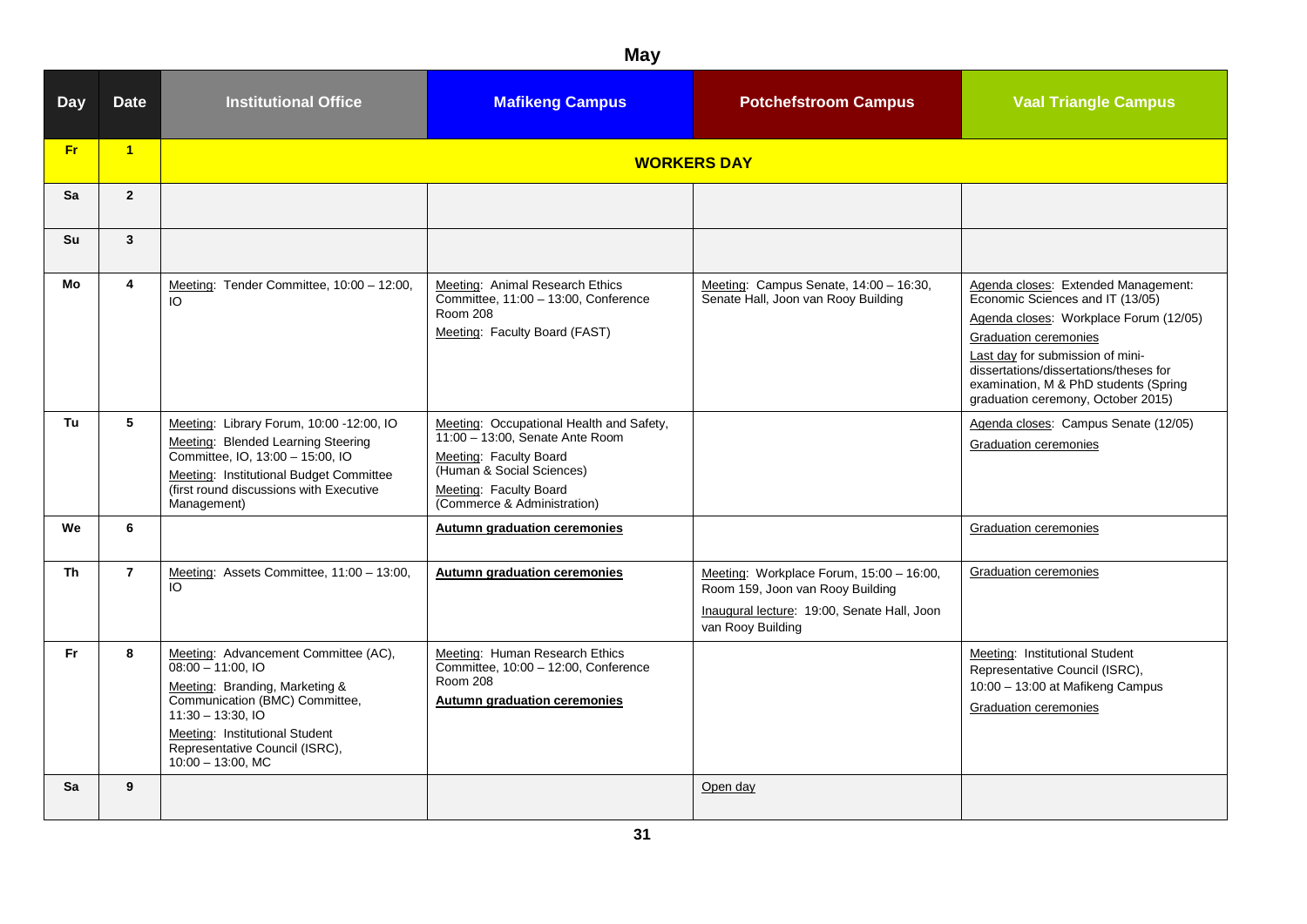| <b>Day</b> | <b>Date</b> | <b>Institutional Office</b>                                                                                                                                                                                                                                                                                                                                                                                                                       | <b>Mafikeng Campus</b>                                                                                                                                                                               | <b>Potchefstroom Campus</b>                                                                                                                                                                                                                                                                                                                                             | <b>Vaal Triangle Campus</b>                                                                                                                                                                                                                                                      |
|------------|-------------|---------------------------------------------------------------------------------------------------------------------------------------------------------------------------------------------------------------------------------------------------------------------------------------------------------------------------------------------------------------------------------------------------------------------------------------------------|------------------------------------------------------------------------------------------------------------------------------------------------------------------------------------------------------|-------------------------------------------------------------------------------------------------------------------------------------------------------------------------------------------------------------------------------------------------------------------------------------------------------------------------------------------------------------------------|----------------------------------------------------------------------------------------------------------------------------------------------------------------------------------------------------------------------------------------------------------------------------------|
| Su         | 10          |                                                                                                                                                                                                                                                                                                                                                                                                                                                   |                                                                                                                                                                                                      |                                                                                                                                                                                                                                                                                                                                                                         |                                                                                                                                                                                                                                                                                  |
| Mo         | 11          | Meeting: Research, Innovation and<br>Community Engagement, 11:00 - 12:30,<br>office of Vaal Triangle Campus Rector                                                                                                                                                                                                                                                                                                                                | Meeting: Exco, 10:00 - 14:00,<br>Conference Room 208                                                                                                                                                 | Meeting: Executive Committee for<br>Occupational Health & Safety (Rector),<br>10:00 - 11:00, Room 159, Joon van Rooy<br><b>Building</b>                                                                                                                                                                                                                                 | Meeting: Research, Innovation and<br>Community Engagement, 11:00 - 12:30,<br>office of Vaal Triangle Campus Rector<br>Agenda closes: Residence Coordinating<br>Committee (21/05)                                                                                                 |
| Tu         | 12          | Meeting: Human Rights Committee,<br>$10:00 - 13:00.$ IO<br>Meeting: Human Capital and Employment<br>Equity Committee (HCEE), 14:00 - 16:30, IO<br>Meeting: Research, Innovation and<br>Community Engagement, 11:00 - 12:30,<br>office of Mafikeng Campus Rector                                                                                                                                                                                   | Meeting: Research, Innovation and<br>Community Engagement, 11:00 - 12:30,<br>office of Mafikeng Campus Rector<br>Agenda closes: Campus Senate (18/5)<br>Voting for Top Lecturer starts (till 26 May) | Meeting: Budget Committee, 08:00 - 11:00,<br>Council Chambers, Joon van Rooy Building<br>Voting for Top Lecturer starts (till 26 May)<br>Concert: Piet Koornhof (violin) & Thomas<br>Hecht (piano), 19:30, Conservatory Hall                                                                                                                                            | Meeting: Workplace Forum, 09:00 - 11:00,<br>Building 25-G17<br>Meeting: Employment Equity and Skills<br>Development Forum, 11:15 - 12:30, Building<br>25-G17<br>Meeting: Campus Senate, 14:00 - 16:00,<br>Boardroom, Building 24<br>Voting for Top Lecturer starts (till 26 May) |
| We         | 13          | Meeting: Institutional Research Ethics<br>Regulatory Committee (IRERC),<br>10:00 - 13:00, IO (video conference)<br>Meeting: IO Workplace Forum,<br>$10:00 - 11:00.$ IO<br>Meeting: IO Employment Equity and Skills<br>Development Forum, 11:00 - 12:00, IO<br>Meeting: Budget Task Team, 10:00 - 13:00,<br>$\overline{O}$                                                                                                                         | Voting for Top Lecturer (till 26 May)                                                                                                                                                                | Meeting: Sport Committee, 08:30 - 10:00,<br>K3, Room G05A<br>Voting for Top Lecturer (till 26 May)                                                                                                                                                                                                                                                                      | Meeting: Extended Management: Economic<br>Science and IT, 14:00 - 16:00,<br>Building 8-101<br>Psychometric Test: Grade 10-12, 14:30<br>Voting for Top Lecturer (till 26 May)                                                                                                     |
| Th         | 14          | Meeting: Transformation Oversight<br>Committee (TOC), 10:00 - 13:00, IO<br>Meeting: Student Oversight Committee<br>$(SOC)$ , 14:00 - 16:00, IO<br>Meeting: Institutional Office Occupational<br>Health and Safety Committee, 08:30 - 10:30,<br>IO<br>Meeting: Teaching-Learning Forum,<br>10:00 - 13:00, (video conference)<br>Meeting: Research, Innovation and<br>Community Engagement, 11:00 - 12:30,<br>office of Potchefstroom Campus Rector | Voting for Top Lecturer (till 26 May)                                                                                                                                                                | Meeting: Exco of the Campus Registrar,<br>09:00 - 12:00, Council Chambers, Joon van<br>Rooy Building<br>Meeting: Research, Innovation and<br>Community Engagement, 11:00 - 12:30,<br>office of Potchefstroom Campus Rector<br><b>Pukki Talent Festival</b><br>Inaugural lecture: 19:00, Senate Hall, Joon<br>van Rooy Building<br>Voting for Top Lecturer (till 26 May) | Agenda closes: EXCO: Humanities (19/05)<br>Voting for Top Lecturer (till 26 May)                                                                                                                                                                                                 |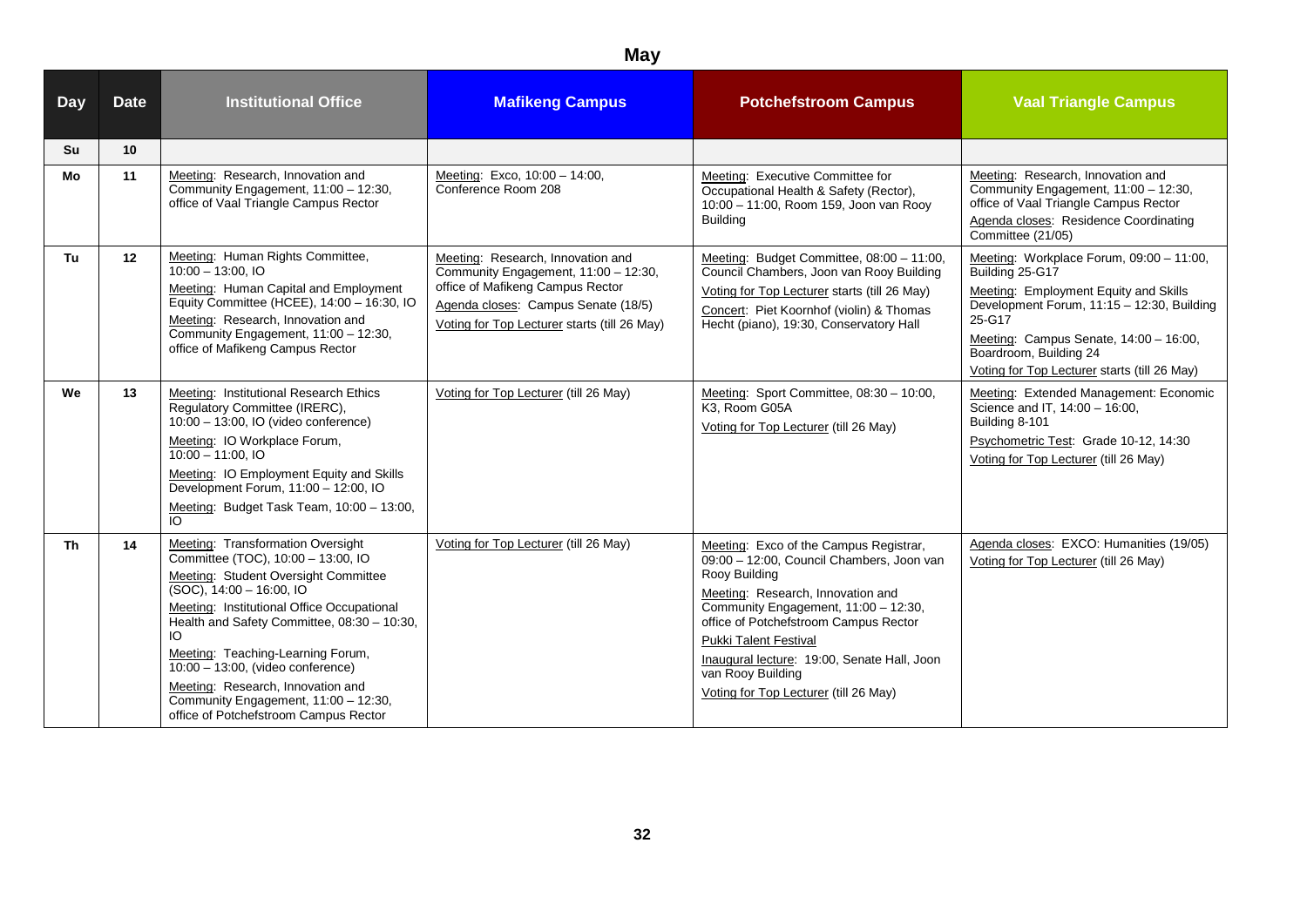| <b>Day</b> | <b>Date</b> | <b>Institutional Office</b>                                                                                                             | <b>Mafikeng Campus</b>                                                                                   | <b>Potchefstroom Campus</b>                                                                                                                                                                             | <b>Vaal Triangle Campus</b>                                                                                                                                                            |
|------------|-------------|-----------------------------------------------------------------------------------------------------------------------------------------|----------------------------------------------------------------------------------------------------------|---------------------------------------------------------------------------------------------------------------------------------------------------------------------------------------------------------|----------------------------------------------------------------------------------------------------------------------------------------------------------------------------------------|
| <b>Fr</b>  | 15          | Event: Innovation day                                                                                                                   | Event: Innovation day<br>Voting for Top Lecturer (till 26 May)                                           | Meeting: Extended Management Committee,<br>08:00 - 13:00, Council Chambers, Joon van<br>Rooy Building<br><b>Pukki Talent Festival</b><br>Event: Innovation day<br>Voting for Top Lecturer (till 26 May) | Event: Mr and Miss NWU VTC<br>Event: Innovation day<br>Voting for Top Lecturer (till 26 May)                                                                                           |
| Sa         | 16          |                                                                                                                                         |                                                                                                          |                                                                                                                                                                                                         | VTC Open day                                                                                                                                                                           |
| Su         | 17          |                                                                                                                                         |                                                                                                          |                                                                                                                                                                                                         |                                                                                                                                                                                        |
| Mo         | 18          |                                                                                                                                         | Meeting: Campus Senate, 09:00 - 14:00,<br>Senate Suite<br>Voting for Top Lecturer (till 26 May)          | Voting for Top Lecturer (till 26 May)                                                                                                                                                                   | Meeting: Staff Establishment Committee,<br>14:00 - 15:00, Building 25-G17<br>Agenda closes: Occupational Health &<br>Safety Committee (28/05)<br>Voting for Top Lecturer (till 26 May) |
| Tu         | 19          | Meeting: Audit, Risk & Compliance<br>Committee, 10:00 - 13:00, IO<br>Meeting: HIV/AIDS Committee,<br>$11:00 - 13:00$ (video conference) | Voting for Top Lecturer (till 26 May)                                                                    | Graduation ceremonies: 10:00 and 15:00,<br>Sanlam Auditorium<br>Voting for Top Lecturer (till 26 May)<br>Concert: Conservatory Choir, 19:30,<br>Conservatory Hall                                       | Meeting: EXCO: Humanities, 14:00 - 16:00,<br>Building 7-118<br>Agenda closes: Vaal Management<br>Committee (25/5)<br>Voting for Top Lecturer (till 26 May)                             |
| We         | 20          | Meeting: Institutional Management<br>Committee, 09:00 - 17:00, IO                                                                       | Voting for Top Lecturer (till 26 May)                                                                    | Graduation ceremonies: 10:00 and 15:00,<br>Sanlam Auditorium<br>Voting for Top Lecturer (till 26 May)<br>Event: Museum Day                                                                              | Voting for Top Lecturer (till 26 May)                                                                                                                                                  |
| Th         | 21          | Meeting: Institutional Forum, 11:00 - 14:00,<br>PC                                                                                      | Voting for Top Lecturer (till 26 May)                                                                    | Graduation ceremonies: 10:00 and 15:00,<br>Sanlam Auditorium<br>Voting for Top Lecturer (till 26 May)                                                                                                   | Meeting: Ethics: Humanities, 14:00 - 16:00,<br>Building 7-118<br>Meeting: Residence Coordinating<br>Committee, 14:00 - 16:00, Building 25-G17<br>Voting for Top Lecturer (till 26 May) |
| <b>Fr</b>  | 22          | Meeting: Institutional Committee for<br>Academic Standards (ICAS), 08:30 - 13:00,<br>IO                                                 | Meeting: Workplace Forum, 09:00 - 10:00,<br>Conference Room 208<br>Voting for Top Lecturer (till 26 May) | Graduation ceremonies: 10:00 and 15:00,<br>Sanlam Auditorium<br>Voting for Top Lecturer (till 26 May)                                                                                                   | Voting for Top Lecturer (till 26 May)                                                                                                                                                  |
| Sa         | 23          |                                                                                                                                         |                                                                                                          | Admission examination: Faculty of<br>Engineering, 09:00 (Pretoria)                                                                                                                                      |                                                                                                                                                                                        |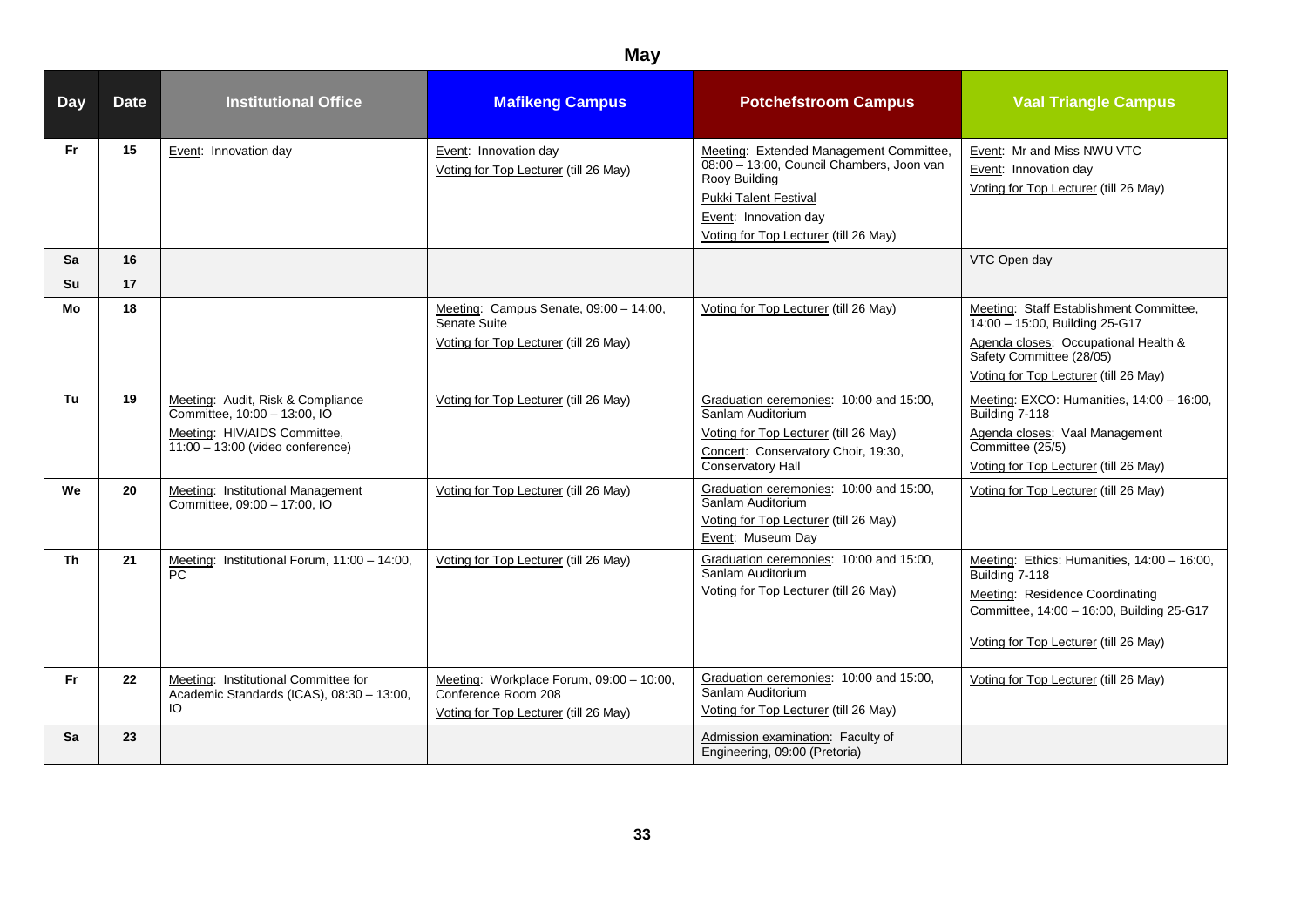| <b>Day</b> | <b>Date</b> | <b>Institutional Office</b>                                                                                                                                                                                   | <b>Mafikeng Campus</b>                                                                                           | <b>Potchefstroom Campus</b>                                                                                                                                                                                                                                                    | <b>Vaal Triangle Campus</b>                                                                                                                |
|------------|-------------|---------------------------------------------------------------------------------------------------------------------------------------------------------------------------------------------------------------|------------------------------------------------------------------------------------------------------------------|--------------------------------------------------------------------------------------------------------------------------------------------------------------------------------------------------------------------------------------------------------------------------------|--------------------------------------------------------------------------------------------------------------------------------------------|
| Su         | 24          |                                                                                                                                                                                                               |                                                                                                                  |                                                                                                                                                                                                                                                                                |                                                                                                                                            |
| Mo         | 25          | Meeting: Institutional Budget Committee<br>(second round discussions with Executive<br>Management)                                                                                                            | Meeting: Deans' Committee, 10:00 - 13:00,<br>Conference Room 208<br>Voting for Top Lecturer (till 26 May)        | Meeting: Vice-Rectors' discussions with<br>Deans, 14:00 - 16:30, Council Chambers,<br>Joon van Rooy Building<br>Voting for Top Lecturer (till 26 May)                                                                                                                          | Meeting: Vaal Management Committee,<br>$12:00 - 16:00$ , Boardroom, Building 24<br>Voting for Top Lecturer (till 26 May)                   |
| Tu         | 26          | Meeting: NWU Pension Fund,<br>$09:00 - 15:00$ , IO                                                                                                                                                            | Voting for Top Lecturer (last day)                                                                               | Meeting: Management Committee,<br>08:00 - 13:00, Council Chambers, Joon van<br>Rooy Building<br>Voting for Top Lecturer (last day)<br>Concert: Conroy Cupido (baritone) & Tinus<br>Botha (piano), 19:30, Conservatory Hall<br>Golden Key ceremony: 18:00,<br>Sanlam Auditorium | Agenda closes: Extended Management<br>Team (03/06)<br>Voting for Top Lecturer (last day)                                                   |
| We         | 27          | Meeting: Institutional Deans Forum,<br>10:00 - 13:00, Council Chambers, Joon van<br>Rooy Building<br>Meeting: Institutional Senate, 14:00 - 17:00,<br>PC.                                                     | Meeting: Institutional Deans Forum,<br>10:00 - 13:00, Council Chambers, Joon van<br>Rooy Building<br>Career Fair | Meeting: Institutional Deans Forum,<br>10:00 - 13:00, Council Chambers, Joon van<br>Rooy Building<br>Golden Key ceremony: 18:00,<br>Sanlam Auditorium                                                                                                                          | Meeting: Institutional Deans Forum,<br>10:00 - 13:00, Council Chambers, Joon van<br>Rooy Building<br>Psychometric Test: Grade 10-12, 14:30 |
| Th         | 28          | Meeting: Finance Committee, 10:00 - 13:00,<br>JHB.<br>Meeting: Exco of Council, 14:00 - 16:30,<br>JH <sub>B</sub><br>Meeting: Institutional Bargaining Forum<br>$\overline{(\text{IBF})}$ , 10:00 - 13:00, IO |                                                                                                                  | Meeting: Committee for Student Support<br>Services, 10:00                                                                                                                                                                                                                      | Meeting: Occupational Health & Safety<br>Committee, 14:00 - 16:00, Boardroom,<br>Building 24                                               |
| <b>Fr</b>  | 29          | Meeting: Investments Committee,<br>$10:00 - 13:00$ , JHB                                                                                                                                                      |                                                                                                                  | Lecturers and practical work end for the examination: 17:30                                                                                                                                                                                                                    |                                                                                                                                            |
|            |             | Meeting: ICAS: Continuing Education,<br>$08:30 - 09:30,10$                                                                                                                                                    | Last day for making available participation<br>results for the June examination                                  | Last day for making available participation<br>results for the June examination<br>Last day for cancellation of first semester<br>modules (undergraduate and honours)                                                                                                          | Last day for making available participation<br>results for the June examination                                                            |
| Sa         | 30          |                                                                                                                                                                                                               |                                                                                                                  | <b>Graduation ceremony</b>                                                                                                                                                                                                                                                     |                                                                                                                                            |
| <b>Su</b>  | 31          |                                                                                                                                                                                                               |                                                                                                                  |                                                                                                                                                                                                                                                                                |                                                                                                                                            |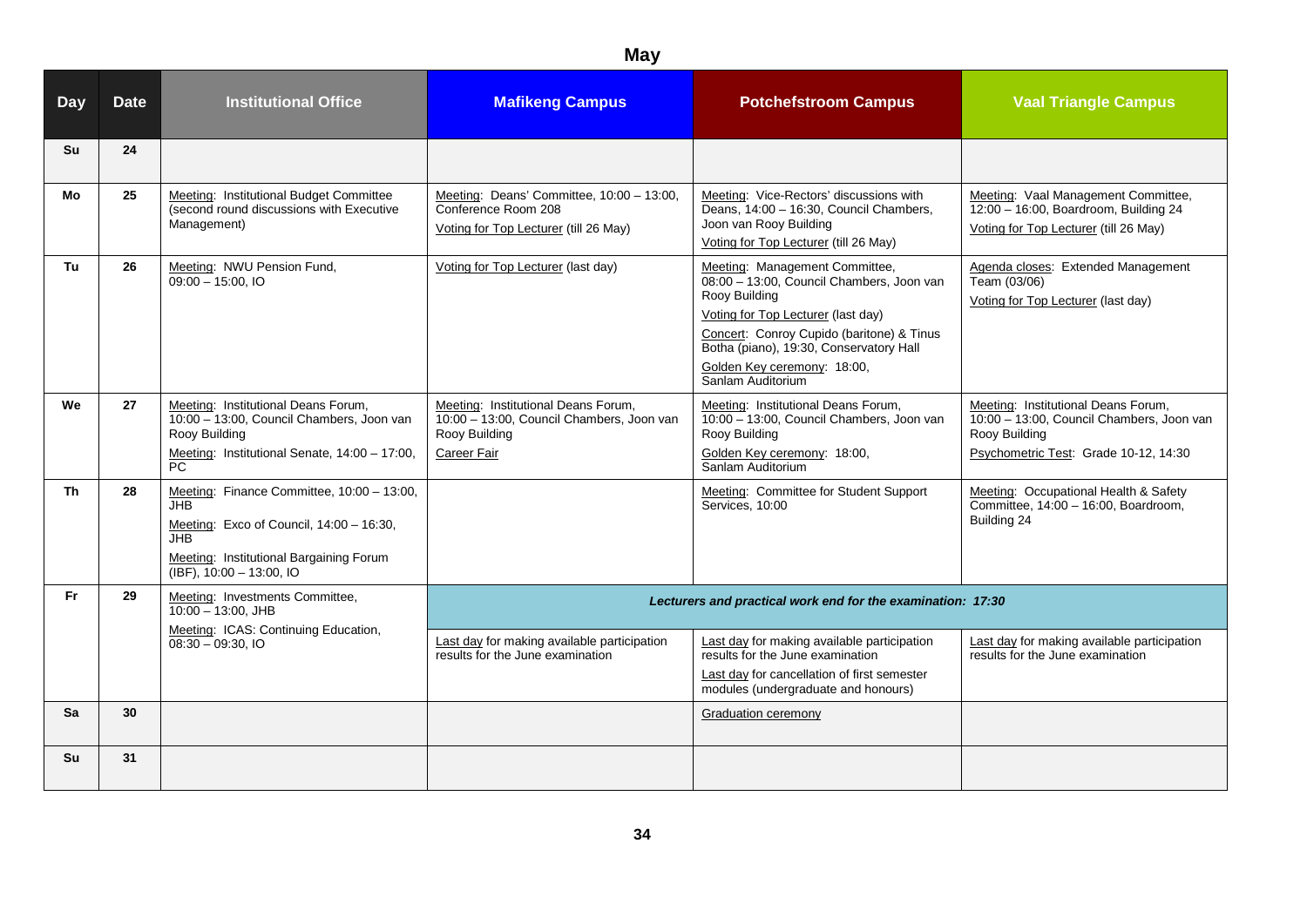#### **June**

| <b>Day</b> | <b>Date</b>             | <b>Institutional Office</b>                                                                                                             | <b>Mafikeng Campus</b>                                                                                                                                                                                                                    | <b>Potchefstroom Campus</b>                                                                                                                                                                                                                                                                                                                                                                   | <b>Vaal Triangle Campus</b>                                                                                                                                                                                                                                                                                                   |
|------------|-------------------------|-----------------------------------------------------------------------------------------------------------------------------------------|-------------------------------------------------------------------------------------------------------------------------------------------------------------------------------------------------------------------------------------------|-----------------------------------------------------------------------------------------------------------------------------------------------------------------------------------------------------------------------------------------------------------------------------------------------------------------------------------------------------------------------------------------------|-------------------------------------------------------------------------------------------------------------------------------------------------------------------------------------------------------------------------------------------------------------------------------------------------------------------------------|
| Mo         | $\mathbf{1}$            | Budget information session: Institutional<br>Management and Finance Directors,                                                          |                                                                                                                                                                                                                                           | <b>Examination starts:</b><br>Contact (till 22 June) and Distance (till 26 June)                                                                                                                                                                                                                                                                                                              |                                                                                                                                                                                                                                                                                                                               |
|            |                         | $10:00 - 16:00.10$                                                                                                                      | Study guides: Dispatch of distance study<br>quides for 2015(2)<br>Study guides: Students collect study guides<br>at the Distribution Centre during the<br>examination and recess (till 13 July)                                           | Study guides: Dispatch of distance study<br>guides for $2015(2)$<br>Study guides: Students collect study guides<br>at the Distribution Centre during the<br>examination and recess (till 13 July)                                                                                                                                                                                             | CSRC: Publication of requirements for<br>contesting, publication of the election<br>programme & invitation for nominations<br>Study guides: Dispatch of distance study<br>guides for 2015(2)<br>Study guides: Students collect study guides<br>at the Distribution Centre during the<br>examination and recess (till 13 July) |
| Tu         | $\overline{2}$          | Course: Institutional Course for New<br>Lecturers, 08:00 - 16:30, IO<br>Meeting: Budget Task Team, 10:00 - 13:00,<br>IO                 | Study guides: Students collect study guides<br>at the Distribution Centre during the<br>examination and recess (till 13 July)                                                                                                             | UOIT conference: 08:00 - 16:00<br>(venue will be confirmed)<br>Study guides: Students collect study guides<br>at the Distribution Centre during the<br>examination and recess (till 13 July)                                                                                                                                                                                                  | Study guides: Students collect study guides<br>at the Distribution Centre during the<br>examination and recess (till 13 July)                                                                                                                                                                                                 |
| We         | $\mathbf{3}$            | Course: Institutional Course for New<br>Lecturers, 08:00 - 16:30, IO                                                                    | Meeting: Exco, 10:00 - 14:00,<br>Conference Room 208<br>Study guides: Students collect study guides<br>at the Distribution Centre during the<br>examination and recess (till 13 July)                                                     | Meeting: Employment Equity and Skills<br>Development Forum, 14:00 - 15:00,<br>Room 159, Joon van Rooy Building<br>Meeting: Workplace Forum, 15:00 - 16:00,<br>Room 159, Joon van Rooy Building<br>UOIT conference: 08:00 - 16:00<br>(venue will be confirmed<br>Study guides: Students collect study guides<br>at the Distribution Centre during the<br>examination and recess (till 13 July) | Meeting: Extended Management Team,<br>09:00 - 13:00, Boardroom, Building 24<br>Psychometric Test: Grade 7-9, 14:30<br>Study guides: Students collect study guides<br>at the Distribution Centre during the<br>examination and recess (till 13 July)                                                                           |
| Th         | $\overline{\mathbf{4}}$ | Meeting: Work Committee for Facilities,<br>$08:00 - 17:00$ , IO<br>Course: Institutional Course for New<br>Lecturers, 08:00 - 16:30, IO | Study guides: Students collect study guides<br>at the Distribution Centre during the<br>examination and recess (till 13 July)                                                                                                             | Strategic planning session: Extended<br>Management Committee, 08:00 - 16:30<br>UOIT conference: 08:00 - 16:00<br>(venue will be confirmed<br>Study guides: Students collect study guides<br>at the Distribution Centre during the<br>examination and recess (till 13 July)                                                                                                                    | <b>CSRC:</b> Nominations period starts<br>(till 14 August)<br>Study guides: Students collect study guides<br>at the Distribution Centre during the<br>examination and recess (till 13 July)                                                                                                                                   |
| <b>Fr</b>  | 5                       |                                                                                                                                         | Meeting: Campus Employment Equity and<br>Skills Development Forum, 11:00 - 13:00,<br>Conference Room 208<br>Study guides: Students collect study guides<br>at the Distribution Centre during the<br>examination and recess (till 13 July) | Strategic planning session: Extended<br>Management Committee, 08:00 - 16:30<br>Meeting: Timetable Committee, 09:00<br>Study guides: Students collect study guides<br>at the Distribution Centre during the<br>examination and recess (till 13 July)                                                                                                                                           | Agenda closes: EXCO: Humanities (11/06)<br>CSRC: Nominations period (till 14 August)<br>Study guides: Students collect study guides<br>at the Distribution Centre during the<br>examination and recess (till 13 July)                                                                                                         |
| Sa         | 6                       |                                                                                                                                         |                                                                                                                                                                                                                                           |                                                                                                                                                                                                                                                                                                                                                                                               |                                                                                                                                                                                                                                                                                                                               |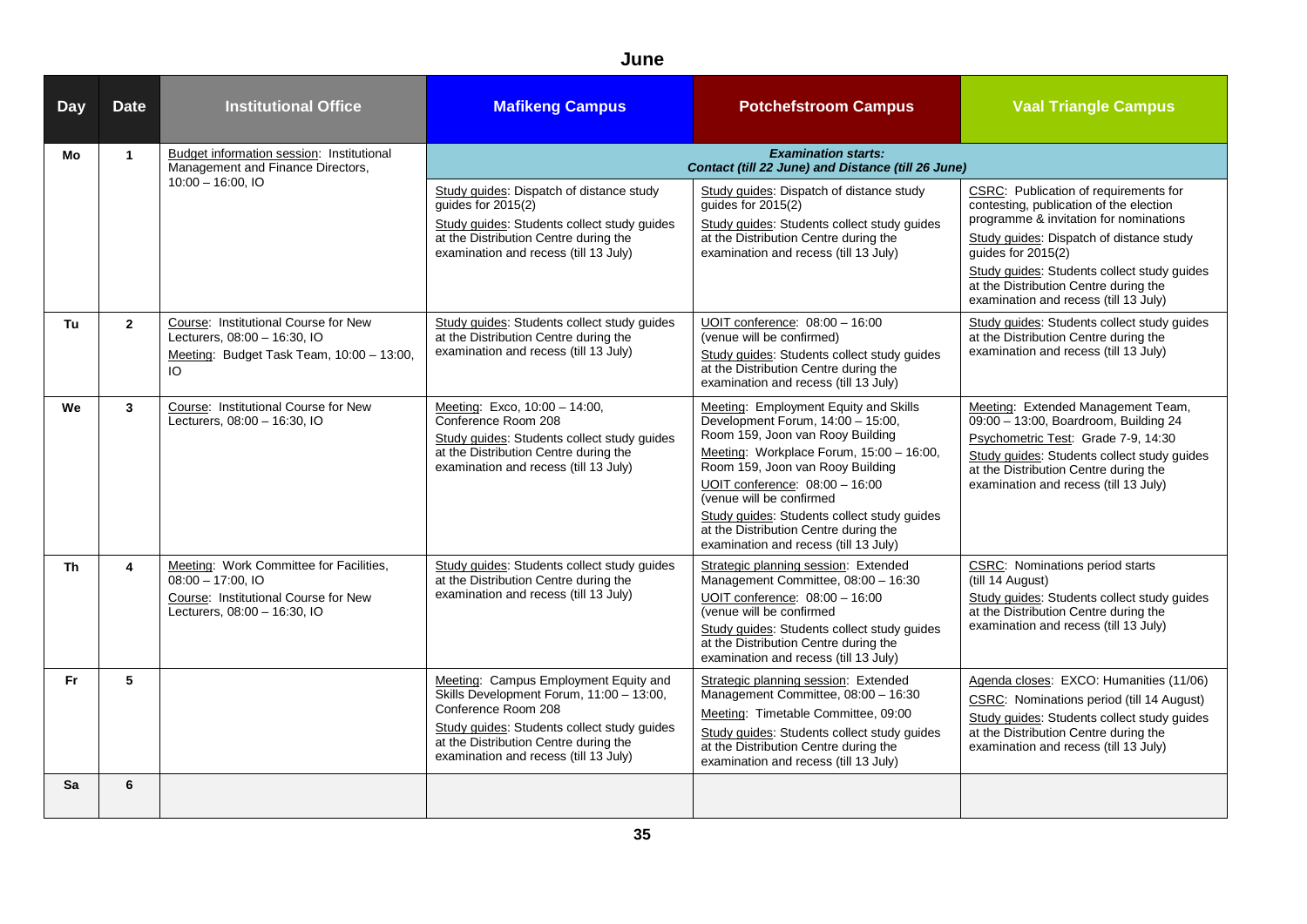#### **June**

| <b>Day</b> | <b>Date</b>    | <b>Institutional Office</b>                                                                                                              | <b>Mafikeng Campus</b>                                                                                                                                                                                                                                                                              | <b>Potchefstroom Campus</b>                                                                                                                                                                                                                                                                                                                                                                                                         | <b>Vaal Triangle Campus</b>                                                                                                                                                                                                                                                                                                                                                                                                                                |
|------------|----------------|------------------------------------------------------------------------------------------------------------------------------------------|-----------------------------------------------------------------------------------------------------------------------------------------------------------------------------------------------------------------------------------------------------------------------------------------------------|-------------------------------------------------------------------------------------------------------------------------------------------------------------------------------------------------------------------------------------------------------------------------------------------------------------------------------------------------------------------------------------------------------------------------------------|------------------------------------------------------------------------------------------------------------------------------------------------------------------------------------------------------------------------------------------------------------------------------------------------------------------------------------------------------------------------------------------------------------------------------------------------------------|
| Su         | $\overline{7}$ |                                                                                                                                          |                                                                                                                                                                                                                                                                                                     |                                                                                                                                                                                                                                                                                                                                                                                                                                     |                                                                                                                                                                                                                                                                                                                                                                                                                                                            |
| Mo         | 8              | Meeting: Institutional Health & Wellness<br>Co-ordinating Committee (IHWCC),<br>$10:00 - 13:00.10$                                       | Study quides: Students collect study quides<br>at the Distribution Centre during the<br>examination and recess (till 13 July)<br>Study guides: Dispatch of Education Hons<br>and SBET study guides for 2015(2)<br>(till 12 June)                                                                    | Meeting: Budget Committee (discussion),<br>08:00 -16:00, Council Chambers, Joon van<br>Rooy Building<br>Study guides: Students collect study guides<br>at the Distribution Centre during the<br>examination and recess (till 13 July)<br>Study guides: Dispatch of Education Hons<br>and SBET study guides for 2015(2)<br>(till 12 June)                                                                                            | Study quides: Students collect study quides<br>at the Distribution Centre during the<br>examination and recess (till 13 July)<br>Study guides: Dispatch of Education Hons<br>and SBET study guides for 2015(2)<br>(till 12 June)                                                                                                                                                                                                                           |
| Tu         | 9              | Meeting: Institutional Management and<br>Vaal Triangle Campus Management,<br>$09:00 - 11:00$ , VTC                                       | Study guides: Students collect study guides<br>at the Distribution Centre during the<br>examination and recess (till 13 July)<br>Study guides: Dispatch of Education Hons<br>and SBET study guides for 2015(2)<br>(till 12 June)                                                                    | Course: Institutional Course for New<br>Lecturers, Phase 2 (POND 3-day work<br>session)<br>Study guides: Students collect study guides<br>at the Distribution Centre during the<br>examination and recess (till 13 July)<br>Study guides: Dispatch of Education Hons<br>and SBET study guides for 2015(2)<br>(till 12 June)                                                                                                         | Meeting: Institutional Management and<br>Vaal Triangle Campus Management,<br>$09:00 - 11:00$ . VTC<br>CSRC: Nominations period (till 14 August)<br>Study guides: Students collect study guides<br>at the Distribution Centre during the<br>examination and recess (till 13 July)<br>Study guides: Dispatch of Education Hons<br>and SBET study guides for 2015(2)<br>(till 12 June)                                                                        |
| We         | 10             | Meeting: IO Workplace Forum,<br>$10:00 - 11:00$ , IO<br>Meeting: IO Employment Equity and Skills<br>Development Forum, 11:00 - 12:00, IO | Meeting: Workplace Forum, 09:00 - 10:00,<br>Conference Room 208<br>Study guides: Students collect study guides<br>at the Distribution Centre during the<br>examination and recess (till 13 July)<br>Study guides: Dispatch of Education Hons<br>and SBET study guides for 2015(2)<br>(till 12 June) | Meeting: Budget Committee (discussion),<br>08:00 -16:00, Council Chambers, Joon van<br>Rooy Building<br>Course: Institutional Course for New<br>Lecturers, Phase 2 (POND 3-day work<br>session)<br>Study guides: Students collect study guides<br>at the Distribution Centre during the<br>examination and recess (till 13 July)<br>Study guides: Dispatch of Education Hons<br>and SBET study guides for 2015(2)<br>(till 12 June) | CSRC: Nominations period (till 14 August)<br>Study quides: Students collect study quides<br>at the Distribution Centre during the<br>examination and recess (till 13 July)<br>Study guides: Dispatch of Education Hons<br>and SBET study guides for 2015(2)<br>(till 12 June)<br>Campus Seminar: Teaching and Learning -<br>Host - VTC Academic Development and<br>Support (ADS)<br><b>External Programme Evaluation: Aligned</b><br>BSc IT, 07:45 - 17:00 |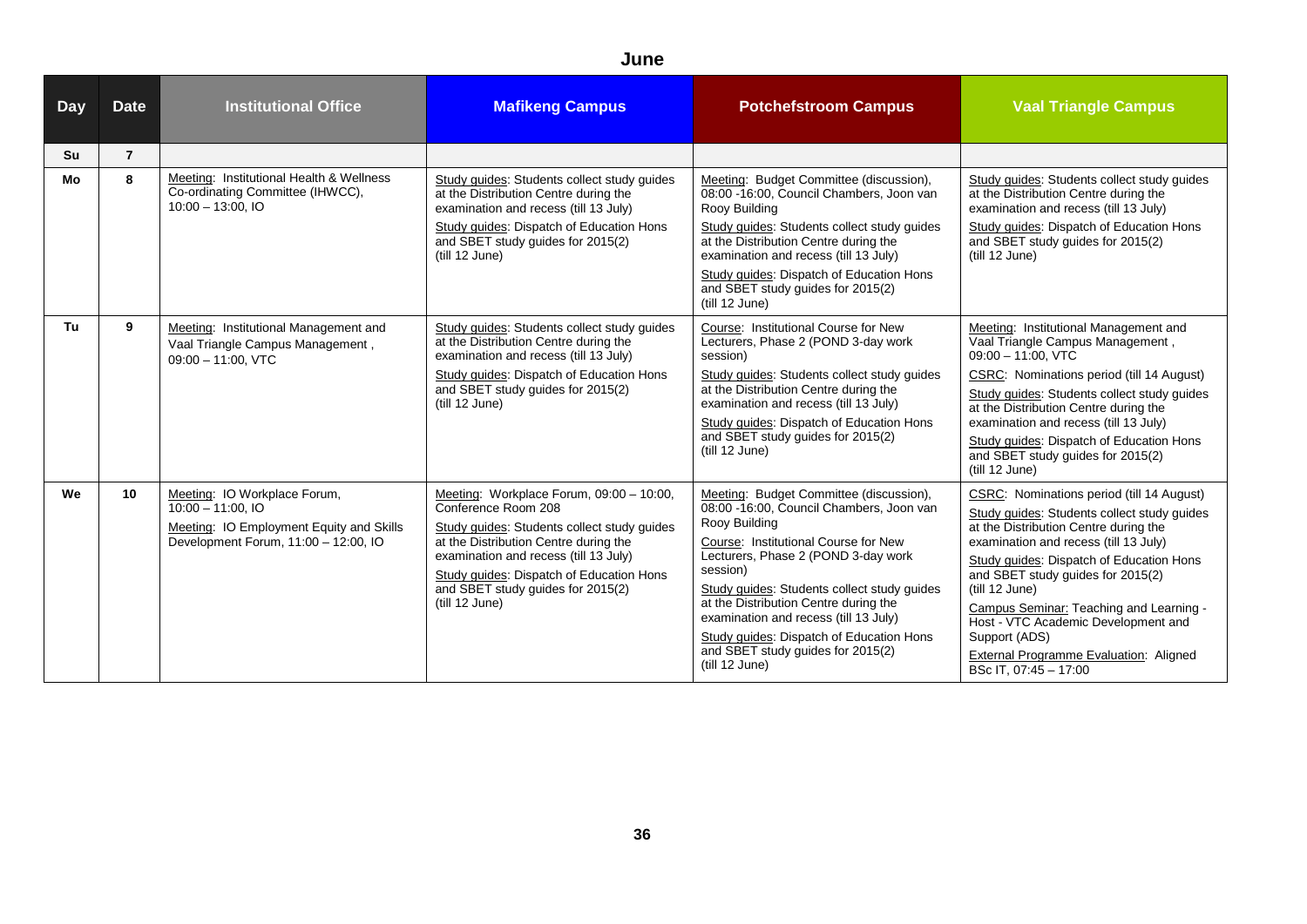| <b>Day</b>      | <b>Date</b> | <b>Institutional Office</b>                                                                                                                             | <b>Mafikeng Campus</b>                                                                                                                                                                                                                                                                                  | <b>Potchefstroom Campus</b>                                                                                                                                                                                                                                                                                                                                                                                                                                                                            | <b>Vaal Triangle Campus</b>                                                                                                                                                                                                                                                                                                                                                                                                                                                                                                 |
|-----------------|-------------|---------------------------------------------------------------------------------------------------------------------------------------------------------|---------------------------------------------------------------------------------------------------------------------------------------------------------------------------------------------------------------------------------------------------------------------------------------------------------|--------------------------------------------------------------------------------------------------------------------------------------------------------------------------------------------------------------------------------------------------------------------------------------------------------------------------------------------------------------------------------------------------------------------------------------------------------------------------------------------------------|-----------------------------------------------------------------------------------------------------------------------------------------------------------------------------------------------------------------------------------------------------------------------------------------------------------------------------------------------------------------------------------------------------------------------------------------------------------------------------------------------------------------------------|
| Th.             | 11          |                                                                                                                                                         | Meeting: Timetable Committee,<br>10:00 - 13:00, Conference Room 208<br>Study guides: Students collect study guides<br>at the Distribution Centre during the<br>examination and recess (till 13 July)<br>Study guides: Dispatch of Education Hons<br>and SBET study guides for 2015(2)<br>(till 12 June) | Meeting: Exco of the Campus Registrar,<br>09:00 - 12:00, Council Chambers, Joon van<br>Rooy Building<br>Course: Institutional Course for New<br>Lecturers, Phase 2 (POND 3-day work<br>session)<br>Study guides: Students collect study guides<br>at the Distribution Centre during the<br>examination and recess (till 13 July)<br>Study quides: Dispatch of Education Hons<br>and SBET study guides for 2015(2)<br>(till 12 June)<br>External Programme Evaluation: Aligned<br>BSc IT. 07:45 - 17:00 | Meeting: Operational Committee,<br>09:00 - 11:00, Boardroom, Building 24<br>Meeting: EXCO: Humanities, 14:00 - 16:00,<br>Building 7-118<br>CSRC: Nominations period (till 14 August)<br>Study guides: Students collect study guides<br>at the Distribution Centre during the<br>examination and recess (till 13 July)<br>Study guides: Dispatch of Education Hons<br>and SBET study guides for 2015(2)<br>(till 12 June)<br>Campus Seminar: Teaching and Learning -<br>Host - VTC Academic Development and<br>Support (ADS) |
| Fr.             | 12          | Meeting: Advancement Committee (AC),<br>$08:00 - 11:00$ , IO<br>Meeting: Branding, Marketing &<br>Communication (BMC) Committee,<br>$11:30 - 13:30, 10$ | Study guides: Students collect study guides<br>at the Distribution Centre during the<br>examination and recess (till 13 July)<br>Study guides: Dispatch of Education Hons<br>and SBET study guides for 2015(2)<br>(last day)                                                                            | Meeting: Discussion forum with Professors,<br>14:00 - 16:30, Senate Hall, Joon van Rooy<br><b>Building</b><br>Study guides: Students collect study guides<br>at the Distribution Centre during the<br>examination and recess (till 13 July)<br>Study guides: Dispatch of Education Hons<br>and SBET study guides for 2015(2)<br>(last day)                                                                                                                                                             | Event: Rector's Mid-year staff function,<br>Quest Conference Estate<br>CSRC: Nominations period (till 14 August)<br>Study quides: Students collect study quides<br>at the Distribution Centre during the<br>examination and recess (till 13 July)<br>Study guides: Dispatch of Education Hons<br>and SBET study guides for 2015(2)<br>(last day)<br><b>External Programme Evaluation: Aligned</b><br>BSc IT, 08:00 - 15:00                                                                                                  |
| <b>Sa</b>       | 13          |                                                                                                                                                         |                                                                                                                                                                                                                                                                                                         |                                                                                                                                                                                                                                                                                                                                                                                                                                                                                                        |                                                                                                                                                                                                                                                                                                                                                                                                                                                                                                                             |
| Su              | 14          |                                                                                                                                                         |                                                                                                                                                                                                                                                                                                         |                                                                                                                                                                                                                                                                                                                                                                                                                                                                                                        |                                                                                                                                                                                                                                                                                                                                                                                                                                                                                                                             |
| Mo<br><b>Tu</b> | 15<br>16    |                                                                                                                                                         | Meeting: Deans' Committee, 10:00 - 13:00,<br>Conference Room 208<br>Study guides: Students collect study guides<br>at the Distribution Centre during the<br>examination and recess (till 13 July)                                                                                                       | Study guides: Students collect study guides<br>at the Distribution Centre during the<br>examination and recess (till 13 July)                                                                                                                                                                                                                                                                                                                                                                          | Agenda closes: Vaal Management<br>Committee (22/06)<br>CSRC: Nominations period (till 14 August)<br>Study guides: Students collect study guides<br>at the Distribution Centre during the<br>examination and recess (till 13 July)                                                                                                                                                                                                                                                                                           |
|                 |             |                                                                                                                                                         |                                                                                                                                                                                                                                                                                                         | <b>YOUTH DAY</b>                                                                                                                                                                                                                                                                                                                                                                                                                                                                                       |                                                                                                                                                                                                                                                                                                                                                                                                                                                                                                                             |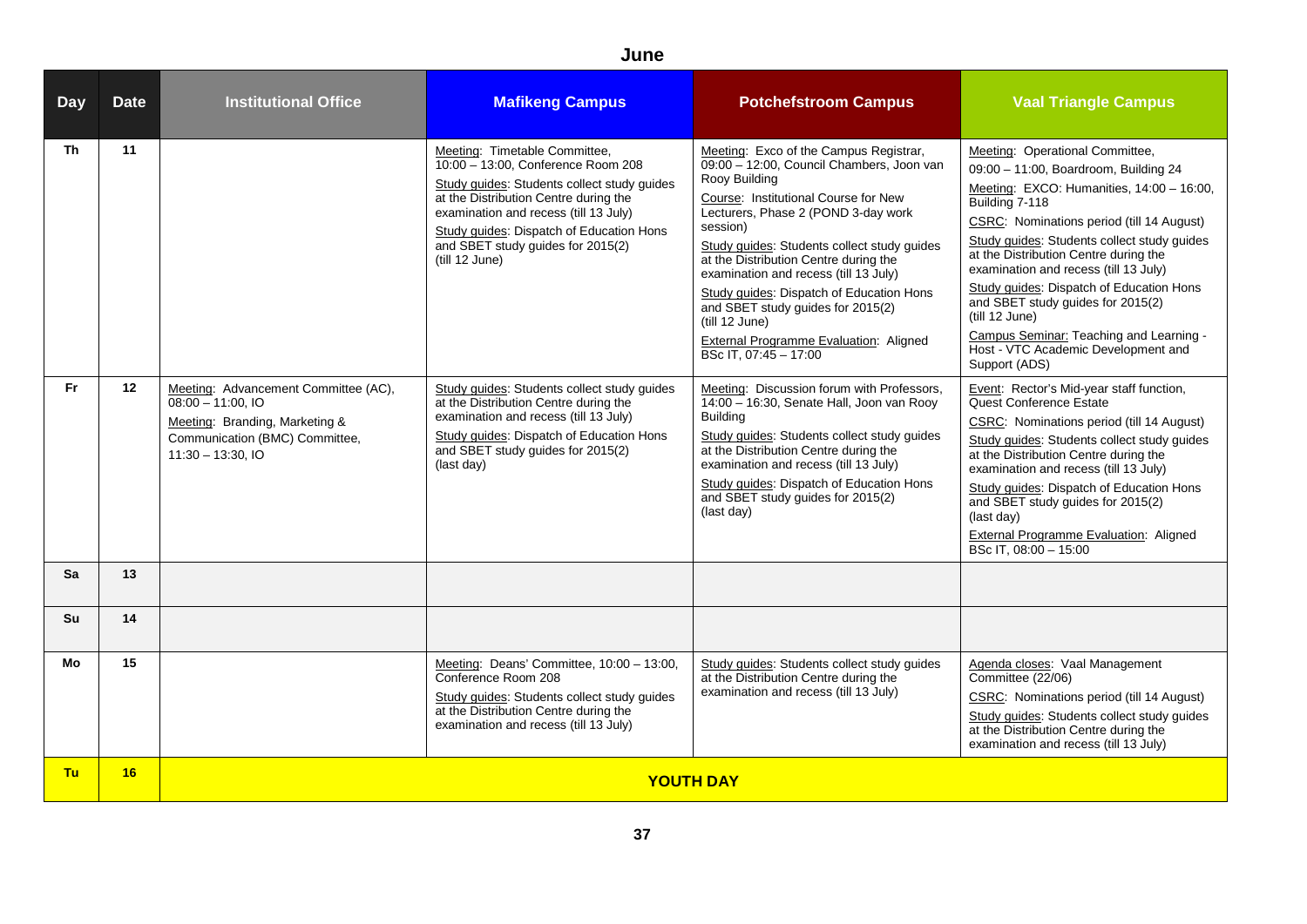| <b>Day</b> | <b>Date</b> | <b>Institutional Office</b>                                                                                                                                                         | <b>Mafikeng Campus</b>                                                                                                                                                                                  | <b>Potchefstroom Campus</b>                                                                                                                                                                                                   | <b>Vaal Triangle Campus</b>                                                                                                                                                                                                                                                          |
|------------|-------------|-------------------------------------------------------------------------------------------------------------------------------------------------------------------------------------|---------------------------------------------------------------------------------------------------------------------------------------------------------------------------------------------------------|-------------------------------------------------------------------------------------------------------------------------------------------------------------------------------------------------------------------------------|--------------------------------------------------------------------------------------------------------------------------------------------------------------------------------------------------------------------------------------------------------------------------------------|
| We         | 17          | Meeting: Institutional Management<br>Committee, 09:00 - 17:00, IO                                                                                                                   | Study guides: Students collect study guides<br>at the Distribution Centre during the<br>examination and recess (till 13 July)                                                                           | Meeting: Sport Committee, 08:30 - 10:00,<br>K3, Room G05A<br>Study guides: Students collect study guides<br>at the Distribution Centre during the<br>examination and recess (till 13 July)                                    | Meeting: Ethics: Humanities, 14:00 - 16:00,<br>Building 7-118<br>Psychometric Test: Grade 10-12, 14:30<br>CSRC: Nominations period (till 14 August)<br>Study quides: Students collect study quides<br>at the Distribution Centre during the<br>examination and recess (till 13 July) |
| <b>Th</b>  | 18          | Meeting: Institutional Bargaining Forum<br>$(IBF)$ , 10:00 - 13:00, IO<br>Meeting: Institutional Employment Equity<br>and Skills Development Forum (IEESDF),<br>$14:00 - 16:30.$ IO | Meeting: Extended Management<br>Committee, 09:00 - 12:00, Senate Suite<br>Study guides: Students collect study guides<br>at the Distribution Centre during the<br>examination and recess (till 13 July) | Inaugural lecture: 19:00, Senate Hall, Joon<br>van Rooy Building<br>Study guides: Students collect study guides<br>at the Distribution Centre during the<br>examination and recess (till 13 July)                             | CSRC: Nominations period (till 14 August)<br>Study guides: Students collect study guides<br>at the Distribution Centre during the<br>examination and recess (till 13 July)                                                                                                           |
| <b>Fr</b>  | 19          | Meeting: Council, 10:00 - 16:00, PC                                                                                                                                                 | Meeting: Residence Committee,<br>10:00 - 13:00, Conference Room 208<br>Study guides: Students collect study guides<br>at the Distribution Centre during the<br>examination and recess (till 13 July)    | Study guides: Students collect study guides<br>at the Distribution Centre during the<br>examination and recess (till 13 July)                                                                                                 | CSRC: Nominations period (till 14 August)<br>Study guides: Students collect study guides<br>at the Distribution Centre during the<br>examination and recess (till 13 July)                                                                                                           |
| Sa         | 20          |                                                                                                                                                                                     |                                                                                                                                                                                                         |                                                                                                                                                                                                                               |                                                                                                                                                                                                                                                                                      |
| Su         | 21          |                                                                                                                                                                                     |                                                                                                                                                                                                         |                                                                                                                                                                                                                               |                                                                                                                                                                                                                                                                                      |
| Mo         | 22          |                                                                                                                                                                                     |                                                                                                                                                                                                         | <b>Examination ends (contact)</b>                                                                                                                                                                                             |                                                                                                                                                                                                                                                                                      |
|            |             |                                                                                                                                                                                     | Study guides: Students collect study guides<br>at the Distribution Centre during the<br>examination and recess (till 13 July)                                                                           | Meeting: Management Committee,<br>08:00 - 13:00, Council Chambers, Joon van<br>Rooy Building<br>Study guides: Students collect study guides<br>at the Distribution Centre during the<br>examination and recess (till 13 July) | Meeting: Vaal Management Committee,<br>$12:00 - 16:00$ , Boardroom, Building 24<br>CSRC: Nominations period (till 14 August)<br>Study guides: Students collect study guides<br>at the Distribution Centre during the<br>examination and recess (till 13 July)                        |
| Tu         | 23          | Meeting: Institutional Budget Committee,<br>$10:00 - 13:00$ , IO                                                                                                                    |                                                                                                                                                                                                         | Recess starts (classes resume 12 July)<br><b>Student residences and dining halls close</b>                                                                                                                                    |                                                                                                                                                                                                                                                                                      |
|            |             |                                                                                                                                                                                     | Study guides: Students collect study guides<br>at the Distribution Centre during the<br>examination and recess (till 13 July)                                                                           | Study guides: Students collect study guides<br>at the Distribution Centre during the<br>examination and recess (till 13 July)                                                                                                 | CSRC: Nominations period (till 14 August)<br>Study guides: Students collect study guides<br>at the Distribution Centre during the<br>examination and recess (till 13 July)                                                                                                           |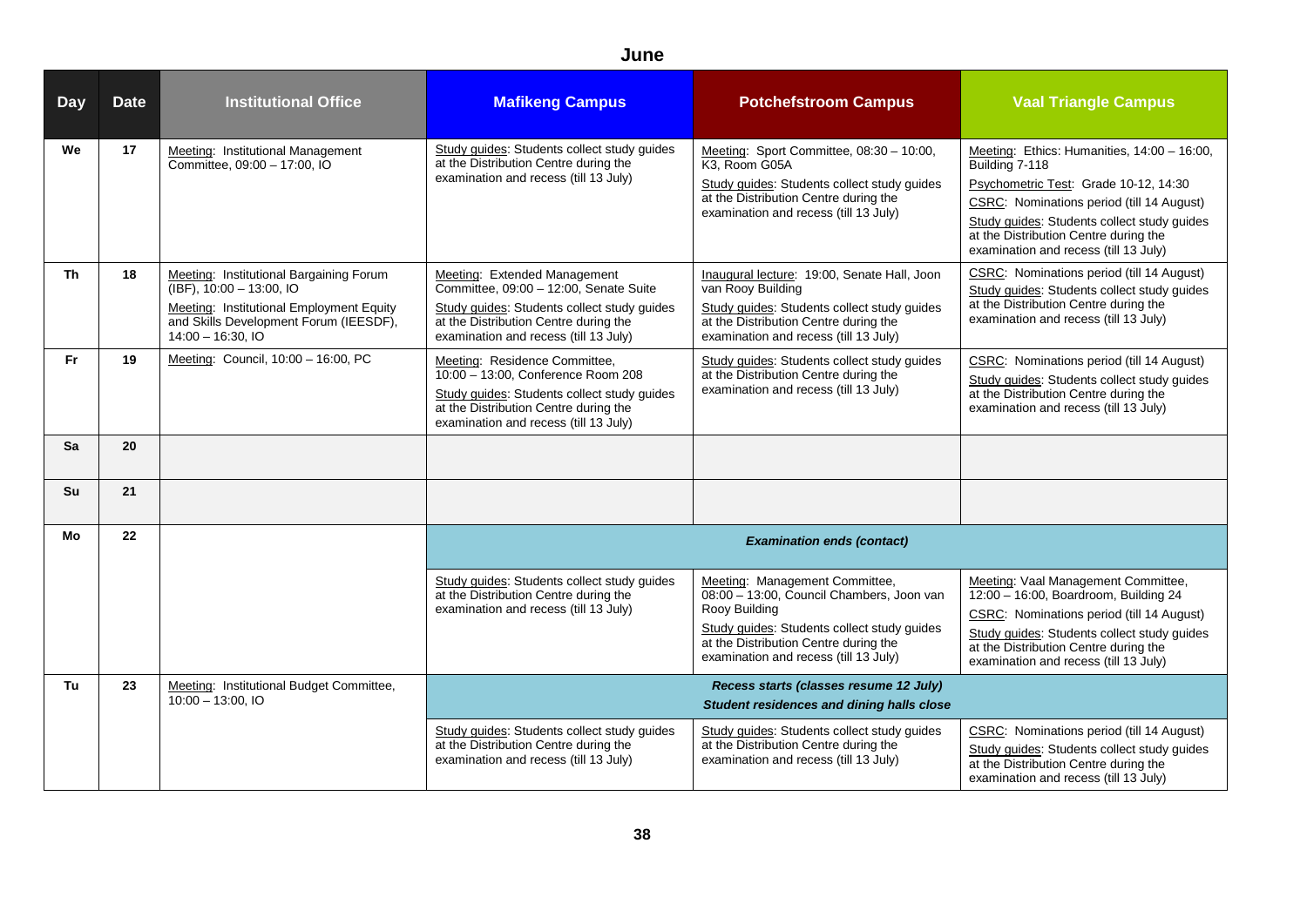| <b>Day</b> | <b>Date</b> | <b>Institutional Office</b>                          | <b>Mafikeng Campus</b>                                                                                                                                                                                                        | <b>Potchefstroom Campus</b>                                                                                                                                                                                                                                                                                                             | <b>Vaal Triangle Campus</b>                                                                                                                                                                                                                                                                                                                          |
|------------|-------------|------------------------------------------------------|-------------------------------------------------------------------------------------------------------------------------------------------------------------------------------------------------------------------------------|-----------------------------------------------------------------------------------------------------------------------------------------------------------------------------------------------------------------------------------------------------------------------------------------------------------------------------------------|------------------------------------------------------------------------------------------------------------------------------------------------------------------------------------------------------------------------------------------------------------------------------------------------------------------------------------------------------|
| We         | 24          | Meeting: Compliance Committee,<br>$10:00 - 11:30.10$ | Study guides: Students collect study guides<br>at the Distribution Centre during the<br>examination and recess (till 13 July)                                                                                                 | Study guides: Students collect study guides<br>at the Distribution Centre during the<br>examination and recess (till 13 July)                                                                                                                                                                                                           | Meeting: Staff Establishment Committee,<br>14:00 - 15:00, Building 25-G17<br>Psychometric Test: Grade 7-9, 14:30<br>CSRC: Nominations period (till 14 August)<br>Study guides: Students collect study guides<br>at the Distribution Centre during the<br>examination and recess (till 13 July)                                                       |
| <b>Th</b>  | 25          |                                                      | Study guides: Students collect study guides<br>at the Distribution Centre during the<br>examination and recess (till 13 July)                                                                                                 | Study guides: Students collect study guides<br>at the Distribution Centre during the<br>examination and recess (till 13 July)                                                                                                                                                                                                           | CSRC: Nominations period (till 14 August)<br>Study guides: Students collect study guides<br>at the Distribution Centre during the<br>examination and recess (till 13 July)                                                                                                                                                                           |
| <b>Fr</b>  | 26          |                                                      |                                                                                                                                                                                                                               | <b>Examination ends (distance)</b>                                                                                                                                                                                                                                                                                                      |                                                                                                                                                                                                                                                                                                                                                      |
|            |             |                                                      | Study guides: Students collect study guides<br>at the Distribution Centre during the<br>examination and recess (till 13 July)                                                                                                 | Meeting: Budget Committee, 08:00 - 13:00,<br>Council Chambers, Joon van Rooy Building<br>Study guides: Students collect study guides<br>at the Distribution Centre during the<br>examination and recess (till 13 July)                                                                                                                  | CSRC: Nominations period (till 14 August)<br>Study guides: Students collect study guides<br>at the Distribution Centre during the<br>examination and recess (till 13 July)                                                                                                                                                                           |
|            |             |                                                      |                                                                                                                                                                                                                               | Schools close (re-open 20 July)                                                                                                                                                                                                                                                                                                         |                                                                                                                                                                                                                                                                                                                                                      |
| Sa         | 27          |                                                      |                                                                                                                                                                                                                               |                                                                                                                                                                                                                                                                                                                                         |                                                                                                                                                                                                                                                                                                                                                      |
| Su         | 28          |                                                      |                                                                                                                                                                                                                               |                                                                                                                                                                                                                                                                                                                                         |                                                                                                                                                                                                                                                                                                                                                      |
| Mo         | 29          |                                                      | Last day for finalisation of results from the<br>June examination (first opportunity), 10:00<br>Study guides: Students collect study guides<br>at the Distribution Centre during the<br>examination and recess (till 13 July) | Last day for applications for undergraduate<br>selection courses for 2016<br>Last day for finalisation of results from the<br>June examination (first opportunity), 10:00<br>Training: Engineering WWP<br>Study guides: Students collect study guides<br>at the Distribution Centre during the<br>examination and recess (till 13 July) | Agenda closes: Campus Committee on<br>Student Support Services (09/07)<br>CSRC: Nominations period (till 14 August)<br>Last day for finalisation of results from the<br>June examination (first opportunity), 10:00<br>Study quides: Students collect study quides<br>at the Distribution Centre during the<br>examination and recess (till 13 July) |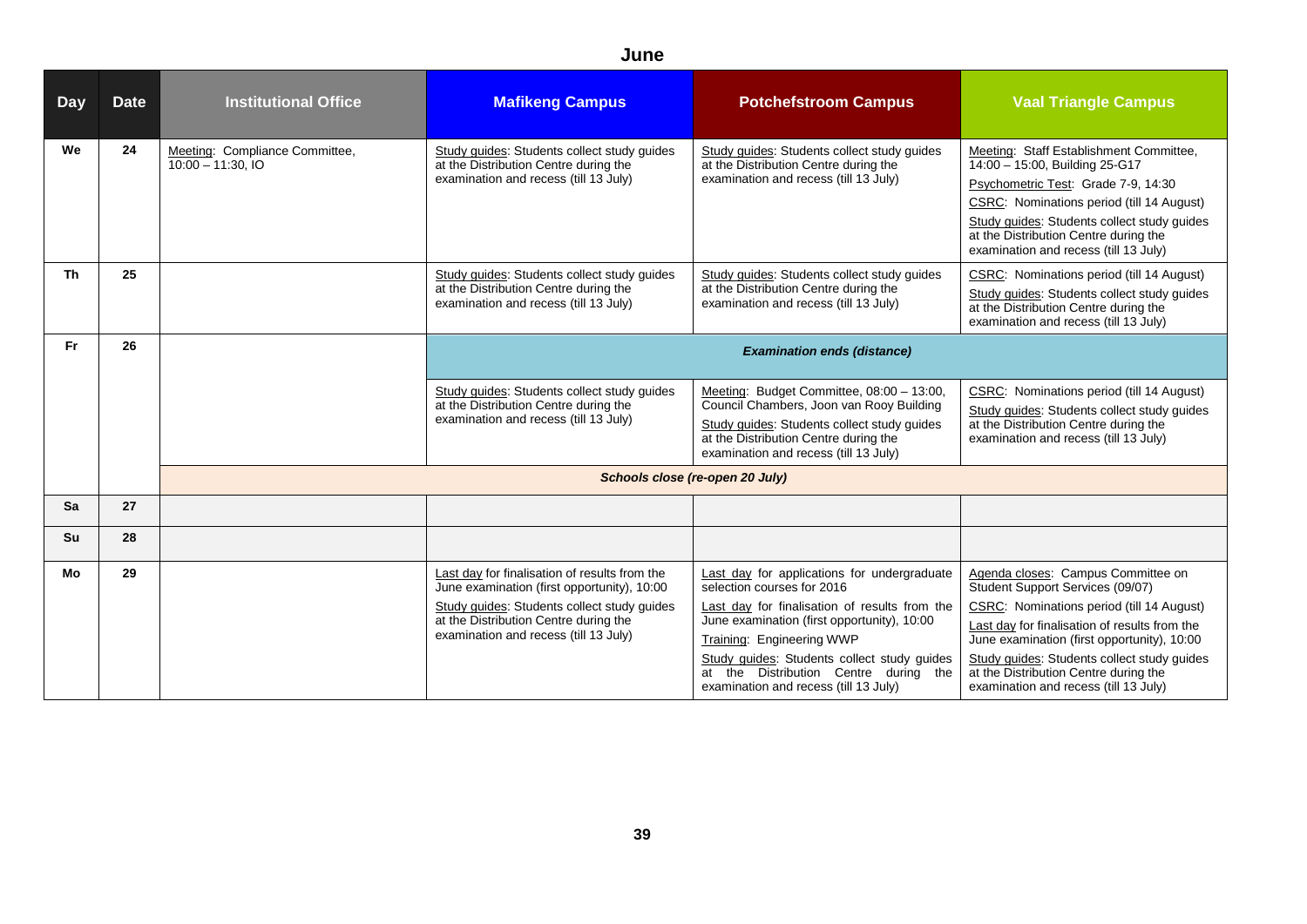| <b>Day</b> | <b>Date</b> | <b>Institutional Office</b>                                        | <b>Mafikeng Campus</b>                                                                                                        | <b>Potchefstroom Campus</b>                                                                                                                                                                                                                                                                                                                          | <b>Vaal Triangle Campus</b>                                                                                                                                                |
|------------|-------------|--------------------------------------------------------------------|-------------------------------------------------------------------------------------------------------------------------------|------------------------------------------------------------------------------------------------------------------------------------------------------------------------------------------------------------------------------------------------------------------------------------------------------------------------------------------------------|----------------------------------------------------------------------------------------------------------------------------------------------------------------------------|
| Tu         | 30          | Course: Improve your skills - Records<br>Management, 09:00 - 16:00 | Study guides: Students collect study guides<br>at the Distribution Centre during the<br>examination and recess (till 13 July) | Meeting: House Parents, 13:00<br>Training: Engineering students WWP<br>Engineering School starts (till 3 July)<br>Admission examination: Engineering, 09:00<br>Study guides: Students collect study guides<br>at the Distribution Centre during the<br>examination and recess (till 13 July)<br>Final day for submission of 2016 calendars to<br>SAS | CSRC: Nominations period (till 14 August)<br>Study guides: Students collect study guides<br>at the Distribution Centre during the<br>examination and recess (till 13 July) |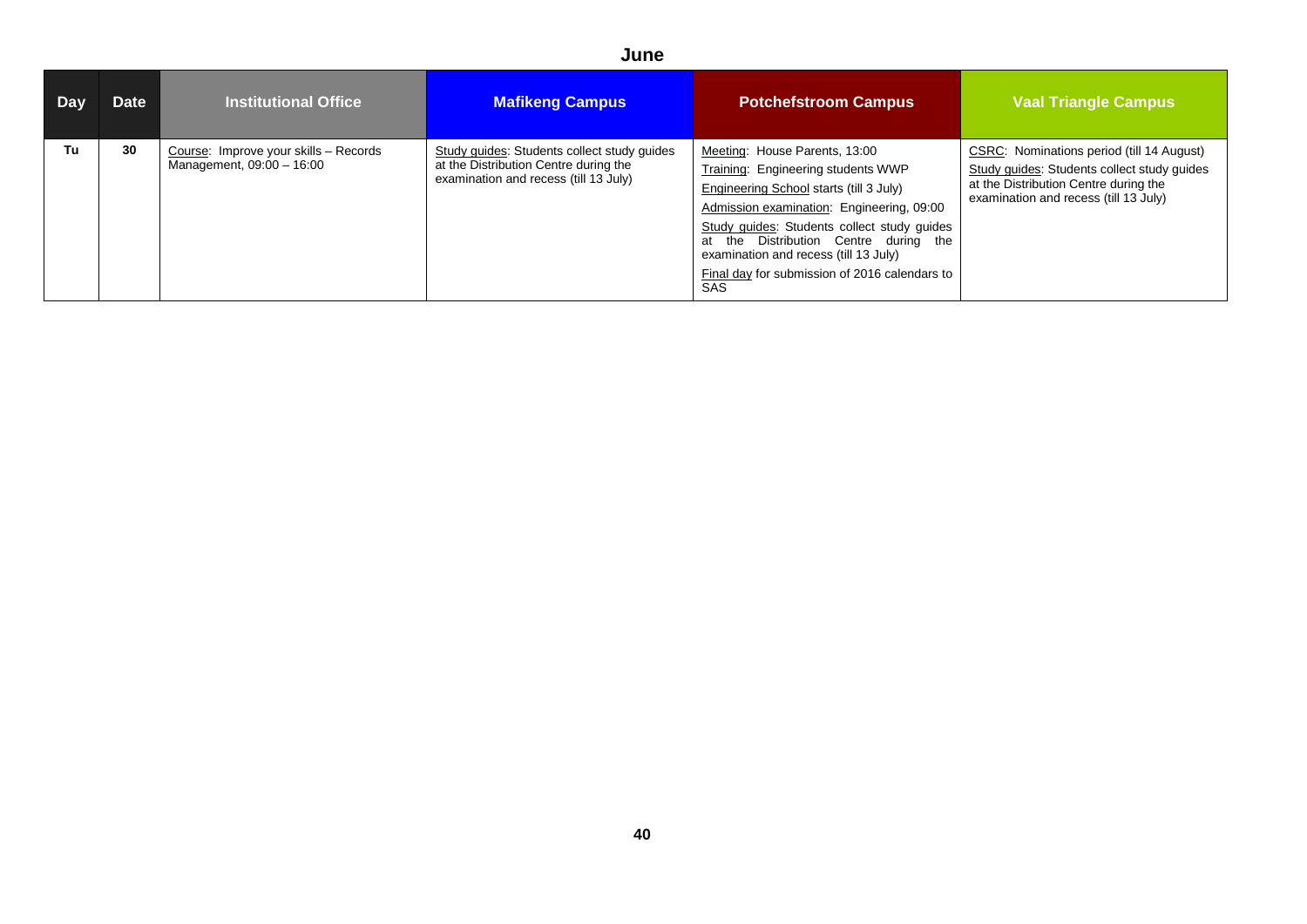|            | July                 |                             |                                                                                                                                                                                                                       |                                                                                                                                                                                                                                                                                                                                               |                                                                                                                                                                                                                                                                                                             |  |  |
|------------|----------------------|-----------------------------|-----------------------------------------------------------------------------------------------------------------------------------------------------------------------------------------------------------------------|-----------------------------------------------------------------------------------------------------------------------------------------------------------------------------------------------------------------------------------------------------------------------------------------------------------------------------------------------|-------------------------------------------------------------------------------------------------------------------------------------------------------------------------------------------------------------------------------------------------------------------------------------------------------------|--|--|
| <b>Day</b> | <b>Date</b>          | <b>Institutional Office</b> | <b>Mafikeng Campus</b>                                                                                                                                                                                                | <b>Potchefstroom Campus</b>                                                                                                                                                                                                                                                                                                                   | <b>Vaal Triangle Campus</b>                                                                                                                                                                                                                                                                                 |  |  |
| We         | $\blacktriangleleft$ |                             |                                                                                                                                                                                                                       | Second examination opportunity starts (till 11 July)                                                                                                                                                                                                                                                                                          |                                                                                                                                                                                                                                                                                                             |  |  |
|            |                      |                             | Result statements: June examination at<br>undergraduate administration from printers<br>Study guides: Students collect study guides<br>at the Distribution Centre during the<br>examination and recess (till 13 July) | Application cycle for 2016 starts<br>Engineering School (till 3 July)<br>Training: Engineering students WWP<br>Result statements: June examination at<br>undergraduate administration from printers<br>Study guides: Students collect study guides<br>at the Distribution Centre during the<br>examination and recess (till 13 July)          | Psychometric Test: Grade 10-12, 09:00<br>CSRC: Nominations period (till 14 August)<br>Result statements: June examination at<br>undergraduate administration from printers<br>Study guides: Students collect study guides<br>at the Distribution Centre during the<br>examination and recess (till 13 July) |  |  |
| Th         | $\overline{2}$       |                             | Study guides: Students collect study guides<br>at the Distribution Centre during the<br>examination and recess (till 13 July)                                                                                         | Meeting: Examination Committees<br>Training: Engineering students WWP<br>Engineering School (till 3 July)<br>Study guides: Students collect study guides<br>at the Distribution Centre during the<br>examination and recess (till 13 July)                                                                                                    | CSRC: Nominations period (till 14 August)<br>Study quides: Students collect study quides<br>at the Distribution Centre during the<br>examination and recess (till 13 July)                                                                                                                                  |  |  |
| Fr.        | 3                    |                             | Study guides: Students collect study guides<br>at the Distribution Centre during the<br>examination and recess (till 13 July)                                                                                         | Applications close for 2016 for MA/MSc<br>Clinical and Guidance Psychology<br>Engineering School (last day)<br>Training: Engineering students WWP<br>Admission examination: Faculty of<br>Engineering, 09:00<br>Study guides: Students collect study guides<br>at the Distribution Centre during the<br>examination and recess (till 13 July) | CSRC: Nominations period (till 14 August)<br>Study guides: Students collect study guides<br>at the Distribution Centre during the<br>examination and recess (till 13 July)                                                                                                                                  |  |  |
| Sa         | 4                    |                             |                                                                                                                                                                                                                       | Training: Engineering students WWP<br>Scheduled power interruption                                                                                                                                                                                                                                                                            |                                                                                                                                                                                                                                                                                                             |  |  |
| <b>Su</b>  | 5                    |                             |                                                                                                                                                                                                                       | Scheduled power interruption                                                                                                                                                                                                                                                                                                                  |                                                                                                                                                                                                                                                                                                             |  |  |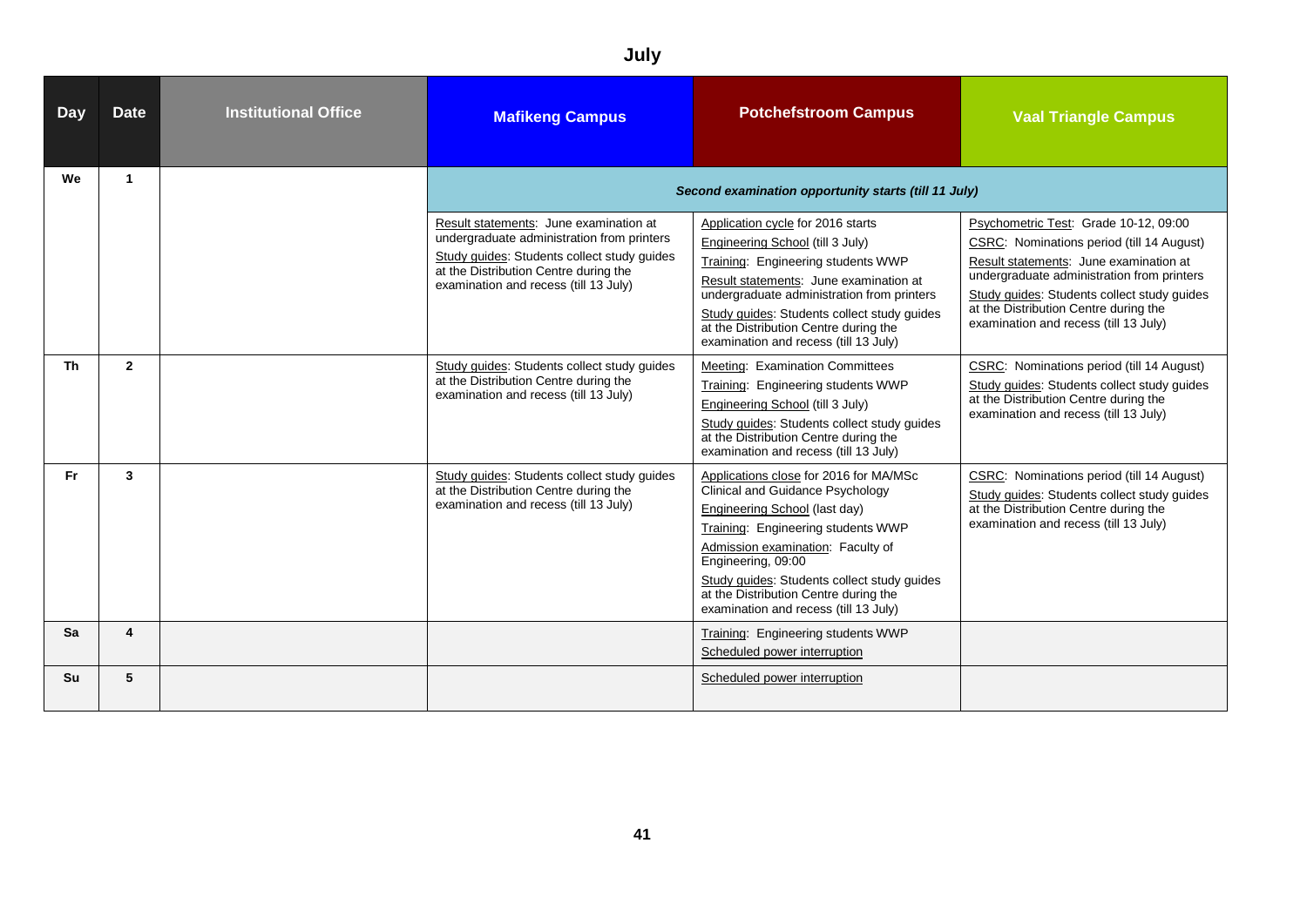#### **Day** Date Institutional Office Marikeng Campus **Potchefstroom Campus** Vaal Triangle Campus **Mo 6** All updates should be finalised of June examination (first opportunity) Study guides: Students collect study guides at the Distribution Centre during the examination and recess (till 13 July) Study School start for MBA students (till 10 July) All updates should be finalised of June examination (first opportunity) Admission examination: Faculty of Engineering, 09:00 Study guides: Students collect study guides at the Distribution Centre during the examination and recess (till 13 July) CSRC: Nominations period (till 14 August) All updates should be finalised of June examination (first opportunity) Study guides: Students collect study guides at the Distribution Centre during the examination and recess (till 13 July) **Tu 7 1 Request/send of result letters: June** examination (first opportunity) Study guides: Students collect study guides at the Distribution Centre during the examination and recess (till 13 July) Study School: MBA students (till 10 July) Request/send of result letters: June examination (first opportunity) Study guides: Students collect study guides at the Distribution Centre during the examination and recess (till 13 July) CSRC: Nominations period (till 14 August) Request/send of result letters: June examination (first opportunity) Study guides: Students collect study guides at the Distribution Centre during the examination and recess (till 13 July) **We 8** Study guides: Students collect study guides at the Distribution Centre during the examination and recess (till 13 July) Study School: MBA students (till 10 July) Study guides: Students collect study guides at the Distribution Centre during the examination and recess (till 13 July) Agenda closes: EXCO: Humanities (14/07) Agenda closes: Bookshop and Library Advisory Committee (16/07) Psychometric Test: Grade 7-9, 09:00 CSRC: Nominations period (till 14 August) Study guides: Students collect study guides at the Distribution Centre during the examination and recess (till 13 July) **Th 9 9** Study guides: Students collect study guides: Students collect study guides at the Distribution Centre during the examination and recess (till 13 July) Study School: MBA students (till 10 July) Study guides: Students collect study guides at the Distribution Centre during the examination and recess (till 13 July) Meeting: Campus Committee on Student Support Services, 10:00 – 12:00, Boardroom, Building 24 CSRC: Nominations period (till 14 August) Study guides: Students collect study guides at the Distribution Centre during the examination and recess (till 13 July)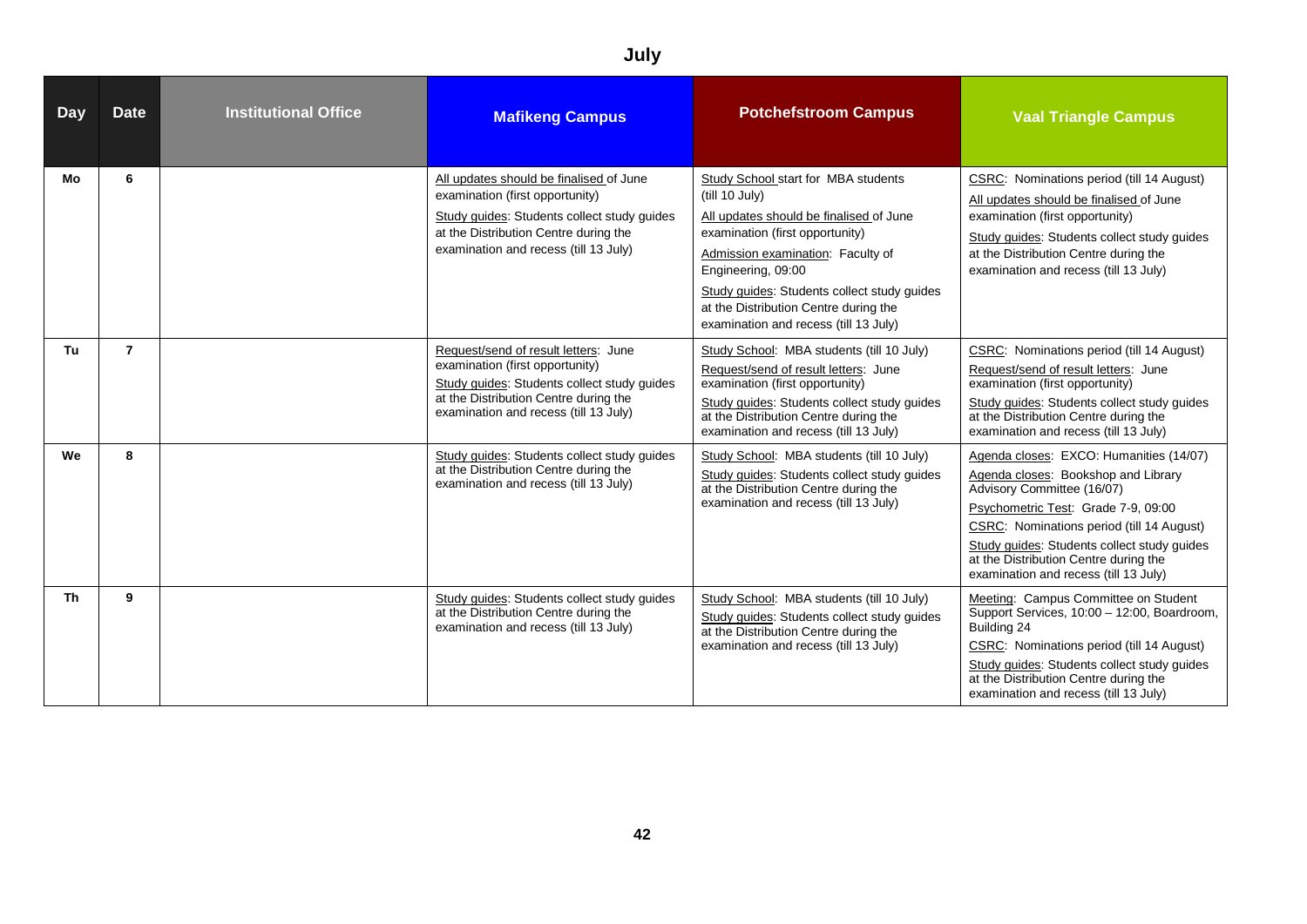| <b>Day</b> | <b>Date</b> | <b>Institutional Office</b> | <b>Mafikeng Campus</b>                                                                                                                                                                    | <b>Potchefstroom Campus</b>                                                                                                                                                                                                                                                                                            | <b>Vaal Triangle Campus</b>                                                                                                                                                                                                                                                                                                                                                                               |  |
|------------|-------------|-----------------------------|-------------------------------------------------------------------------------------------------------------------------------------------------------------------------------------------|------------------------------------------------------------------------------------------------------------------------------------------------------------------------------------------------------------------------------------------------------------------------------------------------------------------------|-----------------------------------------------------------------------------------------------------------------------------------------------------------------------------------------------------------------------------------------------------------------------------------------------------------------------------------------------------------------------------------------------------------|--|
| Fr.        | 10          |                             | Study guides: Students collect study guides<br>at the Distribution Centre during the<br>examination and recess (till 13 July)                                                             | Study School: MBA students (last day)<br>Last day for receipt of examiners' reports for<br>September graduation ceremonies<br>Admission examination: Faculty of<br>Engineering, 09:00<br>Study guides: Students collect study guides<br>at the Distribution Centre during the<br>examination and recess (till 13 July) | Last day for submission of summarised<br>examination reports, M & PhD students<br>(Spring graduation ceremony, October 2015)<br>CSRC: Nominations period (till 14 August)<br>Study quides: Students collect study quides<br>at the Distribution Centre during the<br>examination and recess (till 13 July)                                                                                                |  |
| Sa         | 11          |                             | Second examination opportunity ends                                                                                                                                                       |                                                                                                                                                                                                                                                                                                                        |                                                                                                                                                                                                                                                                                                                                                                                                           |  |
| <b>Su</b>  | 12          |                             | <b>Student residences open</b>                                                                                                                                                            |                                                                                                                                                                                                                                                                                                                        |                                                                                                                                                                                                                                                                                                                                                                                                           |  |
| Мo         | 13          |                             |                                                                                                                                                                                           | Quarter 3: Lecturers and practical work start<br><b>Dining halls open</b>                                                                                                                                                                                                                                              |                                                                                                                                                                                                                                                                                                                                                                                                           |  |
|            |             |                             | Qualifications & Module changes start<br>(till 15 July)<br>Study guides: Students collect study guides<br>at the Distribution Centre during the<br>examination and recess (last day)      | Qualifications & Module changes start<br>(till 24 July)<br>Registration (till 24 July)<br>Study guides: Students collect study guides<br>at the Distribution Centre during the<br>examination and recess (last day)                                                                                                    | Agenda closes: Exam Committee: Economic<br>Sciences and IT (21/07)<br>Agenda closes: Exam Committee:<br>Humanities (21/07)<br>Agenda closes: Workplace Forum (22/07)<br>CSRC: Nominations period (till 14 August)<br>Qualifications & Module changes start<br>(till 24 July)<br>Study guides: Students collect study guides<br>at the Distribution Centre during the<br>examination and recess (last day) |  |
| Tu         | 14          |                             | Meeting: Deans' Committee, 10:00 - 13:00,<br>Conference Room 208<br>Meeting: Faculty Board<br>(Commerce & Administration)<br><b>Qualifications &amp; Module changes</b><br>(till 15 July) | Meeting: Extended Management Committee<br>08:00 - 13:00, Council Chambers, Joon van<br>Rooy Building<br>Qualifications & Module changes (till 24 July)<br>Registration (till 24 July)                                                                                                                                  | Meeting: EXCO: Humanities, 14:00 - 16:00,<br>Building 7-118<br>Meeting: Faculty Research Leaders<br>Committee: Economic Sciences and IT,<br>10:00 - 12:00, Building 8-101<br>Meeting: Faculty Ethics Committee:<br>Economic Sciences and IT, 12:00 - 13:00,<br>Building 8-101<br>CSRC: Nominations period (till 14 August)<br>Qualifications & Module changes (till 24 July)                              |  |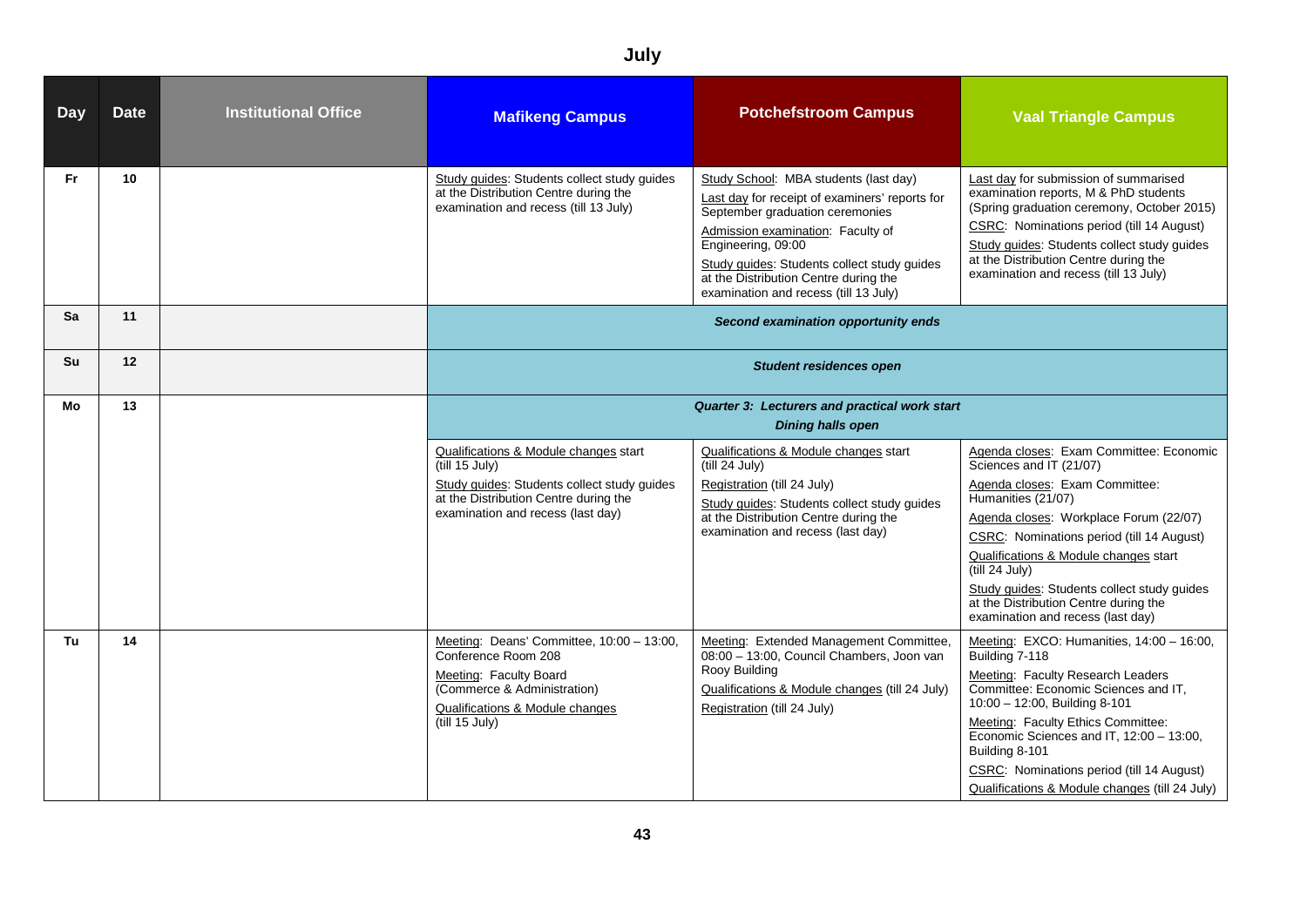| <b>Day</b> | <b>Date</b> | <b>Institutional Office</b>                                                                                                                           | <b>Mafikeng Campus</b>                                                                                                                                                                         | <b>Potchefstroom Campus</b>                                                                                                                                                                                                                                                                                                                                 | <b>Vaal Triangle Campus</b>                                                                                                                                                                                                                                                                                                                                                                          |
|------------|-------------|-------------------------------------------------------------------------------------------------------------------------------------------------------|------------------------------------------------------------------------------------------------------------------------------------------------------------------------------------------------|-------------------------------------------------------------------------------------------------------------------------------------------------------------------------------------------------------------------------------------------------------------------------------------------------------------------------------------------------------------|------------------------------------------------------------------------------------------------------------------------------------------------------------------------------------------------------------------------------------------------------------------------------------------------------------------------------------------------------------------------------------------------------|
| We         | 15          |                                                                                                                                                       | Meeting: Faculty Board (Law)<br>Qualifications & Module changes<br>(last day)                                                                                                                  | Meeting: Workplace Forum, 15:00 - 16:00,<br>Room 159, Joon van Rooy Building<br>Qualifications & Module changes (till 24 July)<br>Registration (till 24 July)                                                                                                                                                                                               | Meeting: Ethics: Humanities, 14:00 - 16:00,<br>Building 7-118<br>Agenda closes: Teaching and Learning:<br>Humanities (22/07)<br>Psychometric Test: Grade 10-12, 09:00<br>CSRC: Nominations period (till 14 August)<br>Qualifications & Module changes (till 24 July)                                                                                                                                 |
| Th         | 16          | Meeting: Human Rights Committee,<br>10:00 - 13:00, IO (optional)                                                                                      | Meeting: Workplace Forum, 09:00 - 10:00,<br>Conference Room 208<br>Meeting: Faculty Board<br>(Education & Training)                                                                            | Qualifications & Module changes (till 24 July)<br>Registration (till 24 July)<br>Inaugural lecture: 19:00, Senate Hall, Joon<br>van Rooy Building                                                                                                                                                                                                           | Meeting: Bookshop and Library Advisory<br>Committee, 14:00 - 16:00, Library Room 102<br>CSRC: Nominations period (till 14 August)<br>Qualifications & Module changes (till 24 July)                                                                                                                                                                                                                  |
| <b>Fr</b>  | 17          | Meeting: Advancement Committee (AC),<br>$08:00 - 11:00.$ IO<br>Meeting: Branding, Marketing &<br>Communication (BMC) Committee,<br>$11:30 - 13:30.10$ | Last day for finalisation of results from the<br>July examination (second opportunity)                                                                                                         | Qualifications & Module changes (till 24 July)<br>Registration (till 24 July)<br>Last day for finalisation of results from the<br>July examination (second opportunity)<br>Admission examination: Faculty of<br>Engineering, 09:00                                                                                                                          | Meeting: Campus Bursaries and Loans<br>Committee, 10:00 - 11:00, Boardroom,<br>Building 24<br>CSRC: Nominations period (till 14 August)<br>Last day for finalising of summary reports,<br>M & PhD students (Spring graduation<br>ceremony, October 2015)<br>Qualifications & Module changes (till 24 July)<br>Last day for finalisation of results from the<br>July examination (second opportunity) |
| <b>Sa</b>  | 18          |                                                                                                                                                       |                                                                                                                                                                                                |                                                                                                                                                                                                                                                                                                                                                             |                                                                                                                                                                                                                                                                                                                                                                                                      |
| <b>Su</b>  | 19          |                                                                                                                                                       |                                                                                                                                                                                                |                                                                                                                                                                                                                                                                                                                                                             |                                                                                                                                                                                                                                                                                                                                                                                                      |
| Mo         | 20          |                                                                                                                                                       | Meeting: Campus Committee on Student<br>Support Services (CoSSS), 09:00 - 11:00,<br>Conference Room 208<br>Result statements of July examination<br>(second opportunity) at ACA (if requested) | Meeting: Vice-Rectors' discussions with<br>Deans, 14:00 - 16:30, Council Chambers,<br>Joon van Rooy Building<br>Qualifications & Module changes (till 24 July)<br>Registration (till 24 July)<br>Result statements of July examination<br>(second opportunity) at ACA (if requested)<br>WIL programme: all year groups and NPOD<br>students (till 7 August) | Agenda closes: Extended Management:<br>Economic Sciences and IT (28/07)<br>CSRC: Nominations period (till 14 August)<br>Qualifications & Module changes (till 24 July)<br>Result statements of July examination<br>(second opportunity) at ACA (if requested)                                                                                                                                        |
|            |             |                                                                                                                                                       |                                                                                                                                                                                                | <b>Schools open</b>                                                                                                                                                                                                                                                                                                                                         |                                                                                                                                                                                                                                                                                                                                                                                                      |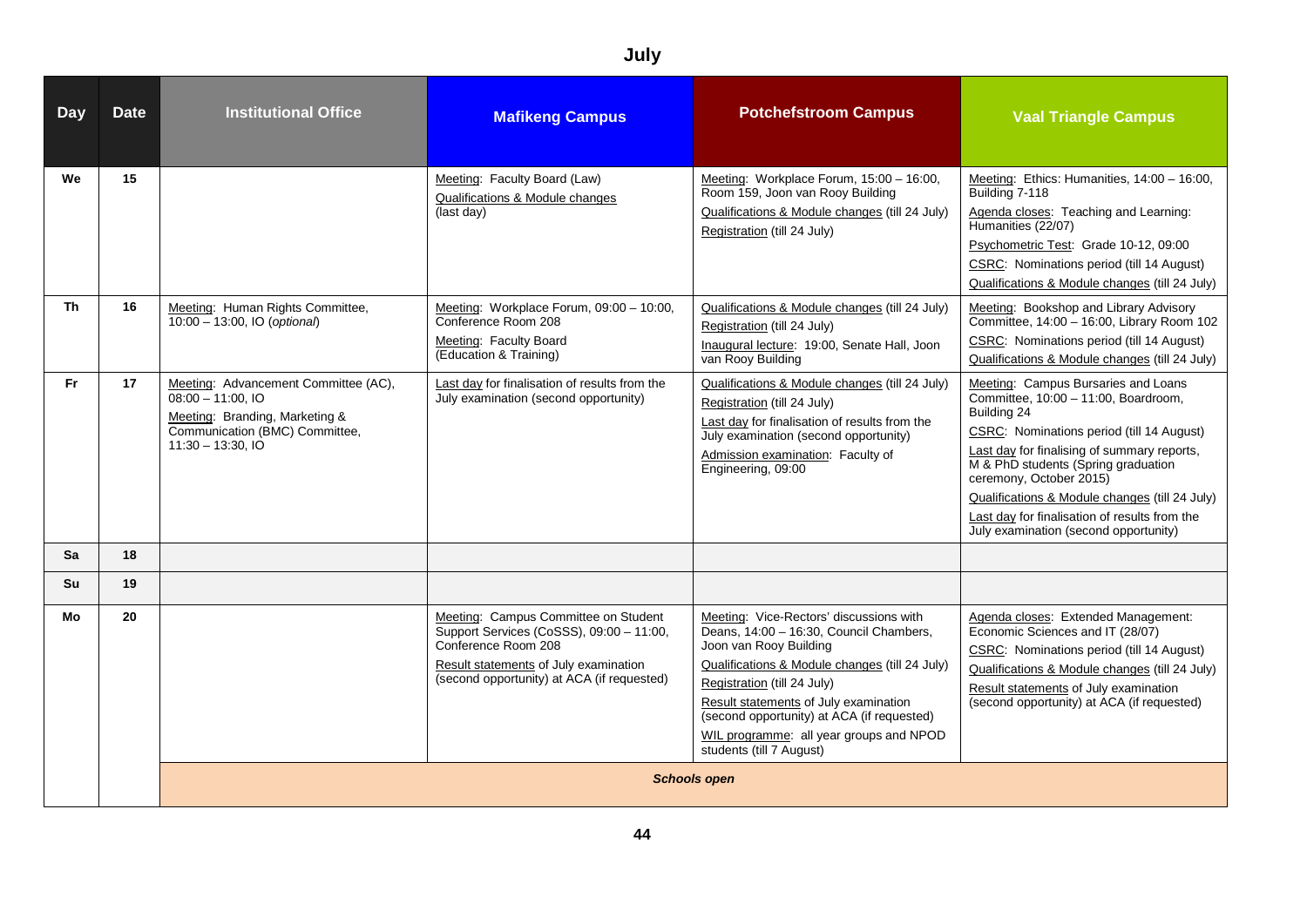|           | July        |                                                                                                                                                                                                                 |                                                                                                                            |                                                                                                                                                                                                                                               |                                                                                                                                                                                                                                                                                                                                                                     |  |  |
|-----------|-------------|-----------------------------------------------------------------------------------------------------------------------------------------------------------------------------------------------------------------|----------------------------------------------------------------------------------------------------------------------------|-----------------------------------------------------------------------------------------------------------------------------------------------------------------------------------------------------------------------------------------------|---------------------------------------------------------------------------------------------------------------------------------------------------------------------------------------------------------------------------------------------------------------------------------------------------------------------------------------------------------------------|--|--|
| Day       | <b>Date</b> | <b>Institutional Office</b>                                                                                                                                                                                     | <b>Mafikeng Campus</b>                                                                                                     | <b>Potchefstroom Campus</b>                                                                                                                                                                                                                   | <b>Vaal Triangle Campus</b>                                                                                                                                                                                                                                                                                                                                         |  |  |
| Tu        | 21          | Meeting: Audit, Risk and Compliance<br>Committee, 10:00 - 13:00, IO<br>Meeting: IO Workplace Forum,<br>$10:00 - 11:00$ , IO<br>Meeting: IO Employment Equity and Skills<br>Development Forum, 11:00 - 12:00, IO | Meeting: Management & CSRC,<br>10:00 - 13:00, Senate Suite                                                                 | Meeting: Examination Committees<br>Qualifications & Module changes (till 24 July)<br>Registration (till 24 July)<br>WIL programme: all year groups and NPOD<br>students (till 7 August)                                                       | Meeting: Exam Committee: Economic<br>Sciences and IT, 11:00 - 13:00,<br>Building 8-101<br>Meeting: Exam Committee: Humanities,<br>14:00 - 16:00, Building 7-118<br>Agenda closes: Vaal Management<br>Committee (27/07)<br>CSRC: Nominations period (till 14 August)<br>Qualifications & Module changes (till 24 July)                                               |  |  |
| We        | 22          |                                                                                                                                                                                                                 | Meeting: Human Research Ethics<br>Committee, 10:00 - 12:00, Conference<br><b>Room 208</b><br>Meeting: Faculty Board (FAST) | Meeting: Budget Committee, 08:00 - 11:00,<br>Council Chambers, Joon van Rooy Building<br>Qualifications & Module changes (till 24 July)<br>Registration (till 24 July)<br>WIL programme: all year groups and NPOD<br>students (till 7 August) | Meeting: Workplace Forum, 09:00 - 11:00,<br>Building 25-G17<br>Meeting: Staff Establishment Committee,<br>14:00 - 15:00, Building 25-G17<br>Meeting: Teaching and Learning:<br>Humanities, 14:00 - 15:30, Building 7-118<br>Open day: Postgraduate Research open day<br>CSRC: Nominations period (till 14 August)<br>Qualifications & Module changes (till 24 July) |  |  |
| <b>Th</b> | 23          | Bosberaad: Institutional Management                                                                                                                                                                             |                                                                                                                            | Meeting: Bursaries and Loans,<br>$10:00 - 11:00$<br>Qualifications & Module changes (till 24 July)<br>Registration (till 24 July)<br>WIL programme: all year groups and NPOD<br>students (till 7 August)                                      | CSRC: Nominations period (till 14 August)<br>Qualifications & Module changes (till 24 July)                                                                                                                                                                                                                                                                         |  |  |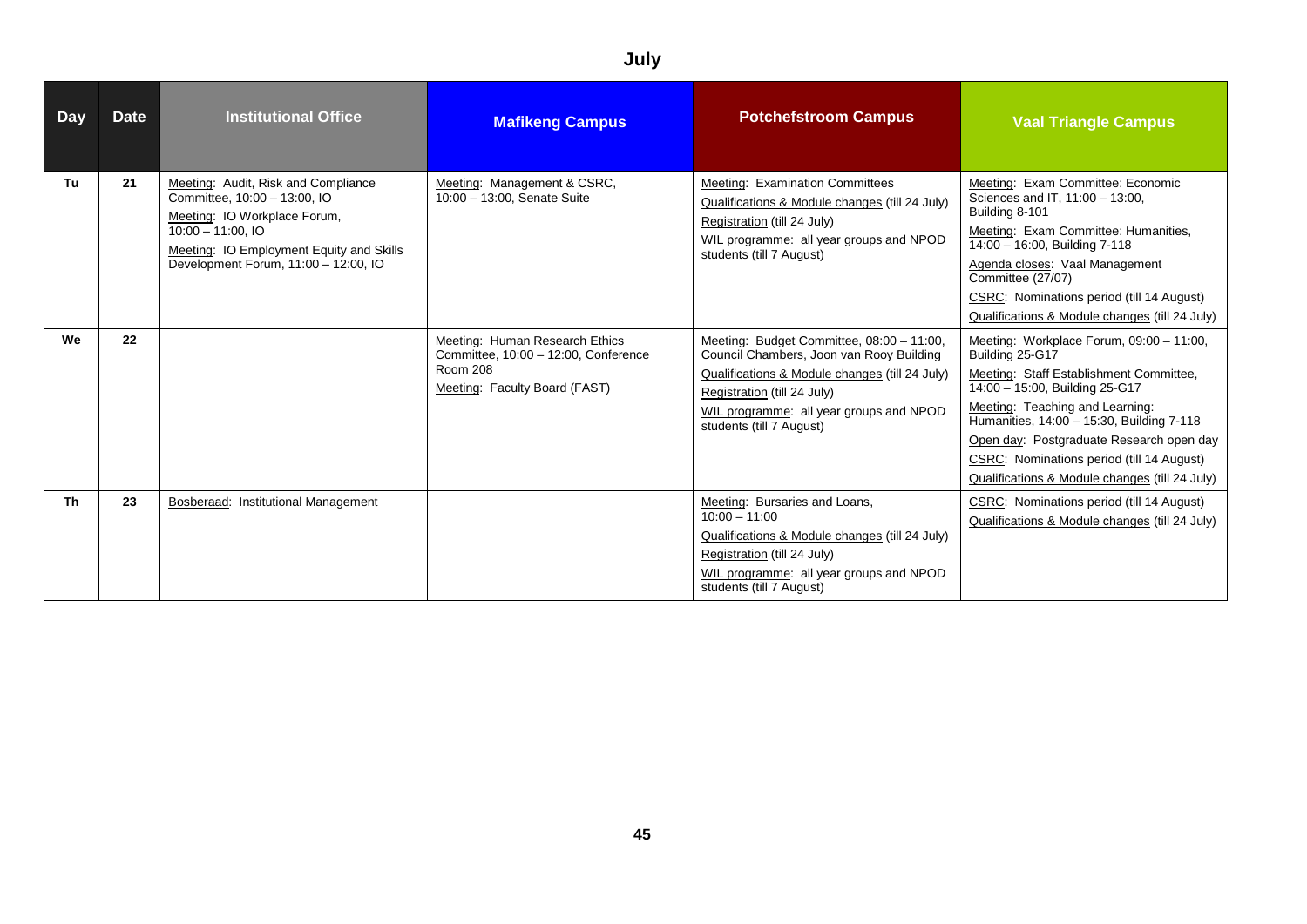#### **Day** Date Institutional Office Marikeng Campus **Potchefstroom Campus** Vaal Triangle Campus **Fr 24** Bosberaad: Institutional Management Meeting: Animal Research Ethics Committee, 11:00 – 13:00, Conference Room 208 All updates should be finalised for July examination (second opportunity), 13:00 Qualifications & Module changes (last day) Registration (last day) WIL programme: all year groups and NPOD students (till 7 August) All updates should be finalised for July examination (second opportunity), 13:00 Finalisation and capturing of graduates, 13:00 Last day for compilation of summary reports by faculties First day of the three-week period for notice of submission for May graduation ceremonies 2016 (till 14 August) Agenda closes: Faculty Board: Economic Sciences and IT (03/08) CSRC: Nominations period (till 14 August) Bean Counting day Qualifications & Module changes (last day) All updates should be finalised for July examination (second opportunity), 13:00 *Third examination opportunity Third examination opportunity, 14:00 – 17:00, Building 12* **Sa 25 25 Admission examination: Faculty of**  $\blacksquare$ Engineering, 09:00 (Pretoria) **Su 26 Mo 27** Meeting: Bursaries and Loans, 10:00 – 12:00, Conference Room 208 Request/Send of result letters of July examination (second opportunity – only graduates) Meeting: Management Committee, 08:00 – 13:00, Council Chambers, Joon van Rooy Building WIL programme: all year groups and NPOD students (till 7 August) Notice of submission for May graduation ceremonies 2016 (till 14 August) Request/Send of result letters of July examination (second opportunity – only graduates) Meeting: Vaal Management Committee, 12:00 – 16:00, Boardroom, Building 24 CSRC: Nominations period (till 14 August) Last day for giving notice of submission, & **PhD students (Autumn graduation, May** 2016) Request/Send of result letters of July examination (second opportunity – only graduates)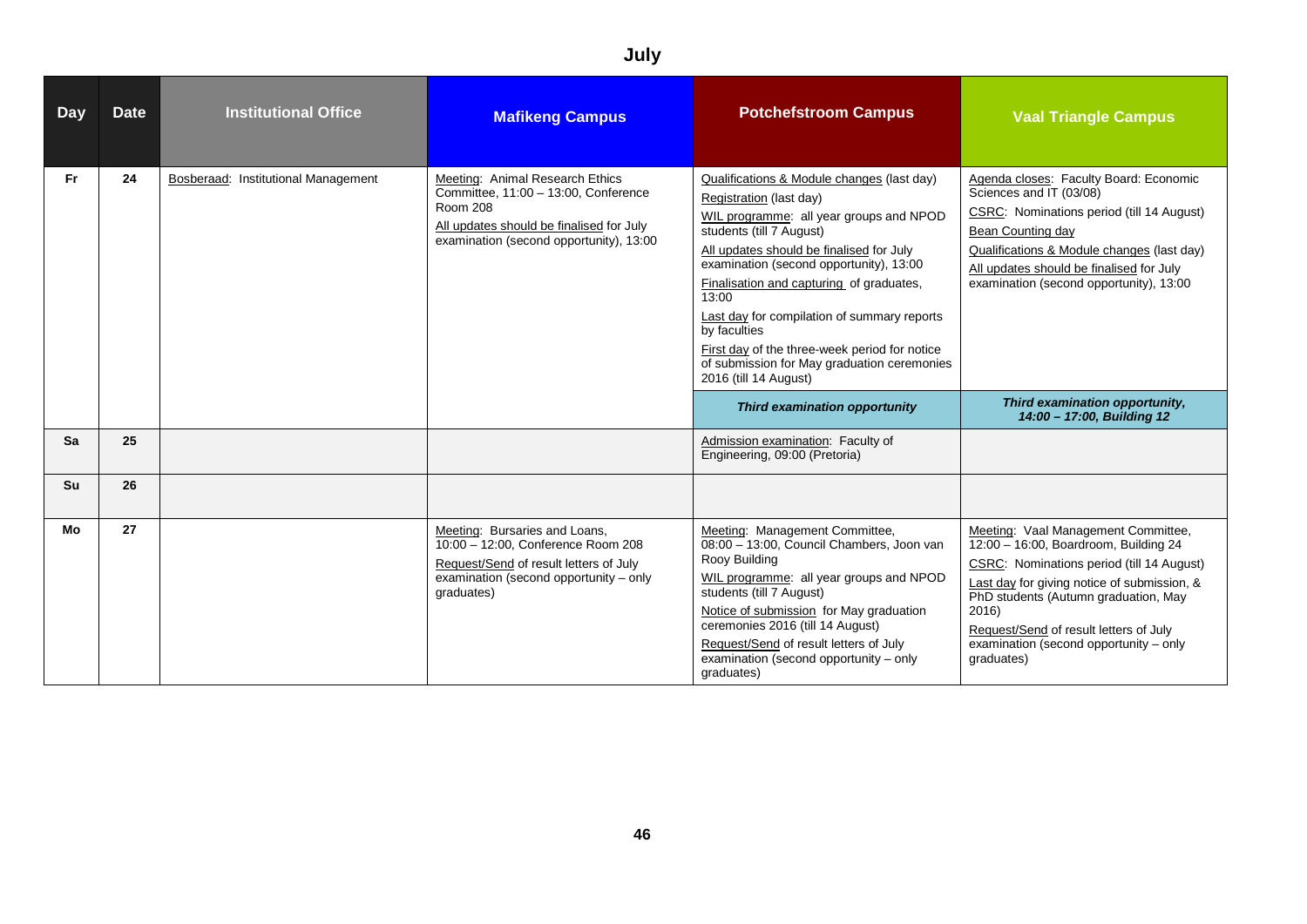| <b>Day</b> | <b>Date</b> | <b>Institutional Office</b>                                                                                                                                                    | <b>Mafikeng Campus</b>                                                                                            | <b>Potchefstroom Campus</b>                                                                                                                                                                                                                                                                                                                       | <b>Vaal Triangle Campus</b>                                                                                                              |
|------------|-------------|--------------------------------------------------------------------------------------------------------------------------------------------------------------------------------|-------------------------------------------------------------------------------------------------------------------|---------------------------------------------------------------------------------------------------------------------------------------------------------------------------------------------------------------------------------------------------------------------------------------------------------------------------------------------------|------------------------------------------------------------------------------------------------------------------------------------------|
| Tu         | 28          | Meeting: Institutional Committee on Student<br>Support Services (ICoSSS), 10:00 - 13:00,<br>IO                                                                                 | Meeting: Inaugural Lecture Committee,<br>10:00 - 12:00, Conference Room 208<br>Agenda closes: Campus Senate (5/8) | Meeting: Exco of the Campus Registrar,<br>09:00 -12:00, Council Chambers, Joon van<br>Rooy Building<br>WIL programme: all year groups and NPOD<br>students (till 7 August)<br>Notice of submission for May graduation<br>ceremonies 2016 (till 14 August)<br>Finalisation of results from the third<br>examination opportunity<br>Sêr Competition | Meeting: Extended Management: Economic<br>Sciences and IT, 14:00 - 16:00,<br>Building 8-101<br>CSRC: Nominations period (till 14 August) |
| We         | 29          | Meeting: ICAS: Advisory Board,<br>$08:30 - 13:00$ , IO                                                                                                                         | Meeting: Exco, 10:00 - 14:00,<br>Conference Room 208                                                              | Meeting: Occupational Health & Safety<br>(meeting of the Dean: Student Affairs), 10:00<br>WIL programme: all year groups and NPOD<br>students (till 7 August)<br>Notice of submission for May graduation<br>ceremonies 2016 (till 14 August)<br>Discussions regarding possible graduates<br>(third examination opportunity)<br>Sêr Competition    | Agenda closes: Faculty Board: Humanities<br>(05/08)<br>CSRC: Nominations period (till 14 August)                                         |
| Th         | 30          | Meeting: Alumni Association, 11:00 - 13:00,<br>PC<br>Meeting: Convocation Exco, 14:00 - 16:00,<br>PC<br>Meeting: Institutional Bargaining Forum<br>$(IBF)$ , 10:00 - 13:00, IO | Inaugural lecture: Prof U Useh (FAST)                                                                             | Meeting: Central Management Committee<br>for Hostels, 15:00<br>WIL programme: all year groups and NPOD<br>students (till 7 August)<br>Notice of submission for May graduation<br>ceremonies 2016 (till 14 August)<br>Sêr Competition                                                                                                              | CSRC: Nominations period (till 14 August)                                                                                                |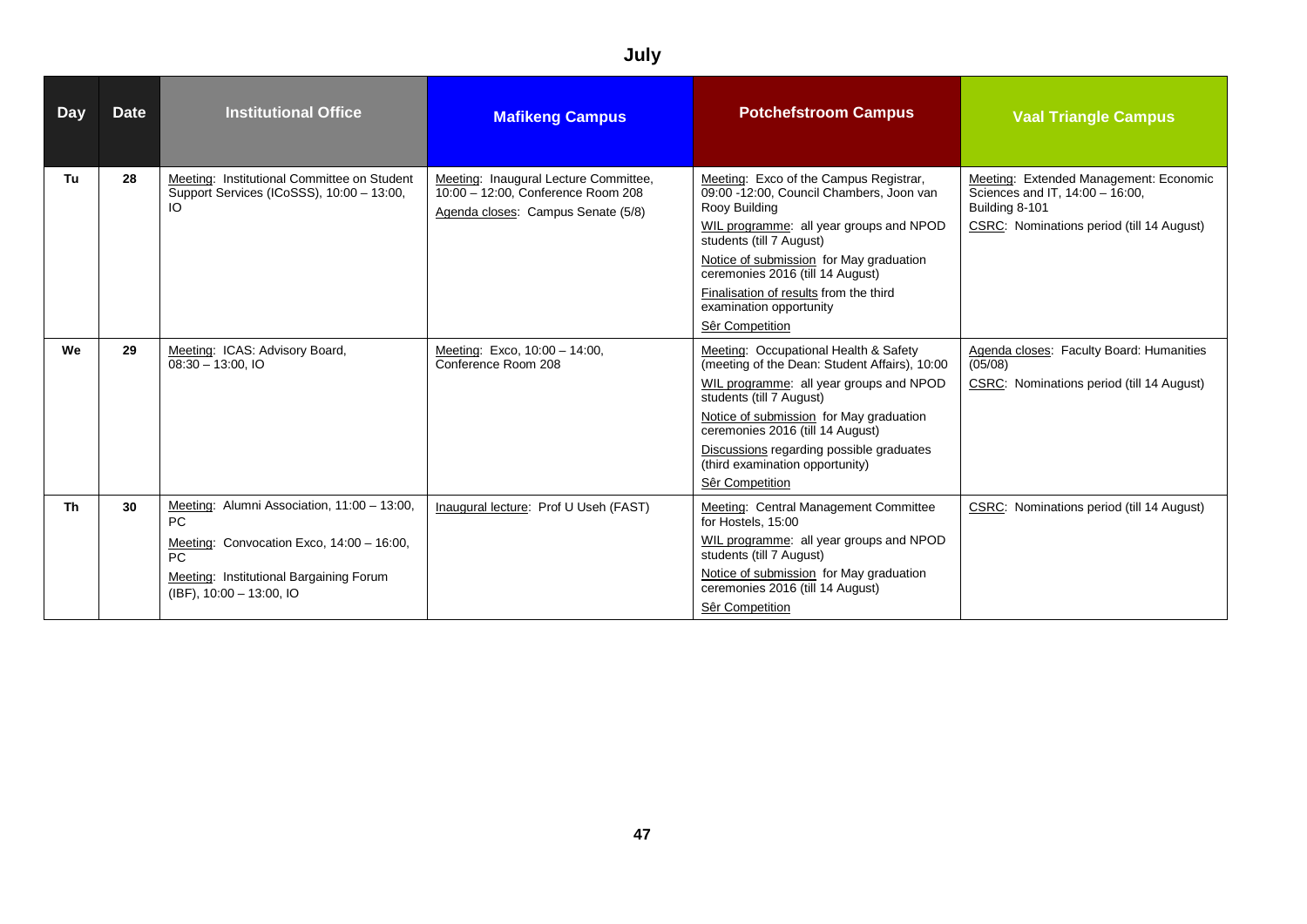| <b>Day</b> | <b>Date</b> | <b>Institutional Office</b>                                                                                                                                                                                | <b>Mafikeng Campus</b>                                                                                                                                                                                                                                                                                                                                                                                                               | <b>Potchefstroom Campus</b>                                                                                                                                                                                                                                                                                                                                                                                                                                                                                                                                                                                                                                                                                  | <b>Vaal Triangle Campus</b>                                                                                                                                                                                                                                                                                                                                                                                                                                                                                                                                                                                                                                |
|------------|-------------|------------------------------------------------------------------------------------------------------------------------------------------------------------------------------------------------------------|--------------------------------------------------------------------------------------------------------------------------------------------------------------------------------------------------------------------------------------------------------------------------------------------------------------------------------------------------------------------------------------------------------------------------------------|--------------------------------------------------------------------------------------------------------------------------------------------------------------------------------------------------------------------------------------------------------------------------------------------------------------------------------------------------------------------------------------------------------------------------------------------------------------------------------------------------------------------------------------------------------------------------------------------------------------------------------------------------------------------------------------------------------------|------------------------------------------------------------------------------------------------------------------------------------------------------------------------------------------------------------------------------------------------------------------------------------------------------------------------------------------------------------------------------------------------------------------------------------------------------------------------------------------------------------------------------------------------------------------------------------------------------------------------------------------------------------|
| Fr         | 31          | Meeting: ICAS: Continuing Education,<br>$08:30 - 09:30$ , IO<br>Meeting: Institutional Student<br>Representative Council (ISRC),<br>$10:00 - 13:00$ , PC<br><b>Final approval for Research Nominations</b> | Meeting: Faculty Board<br>(Human & Social Sciences)<br>Final approval for Research Nominations<br>Study guides: Activation messages for<br>2016(1) are automatically sent by SMP<br>system to authors of study guides<br>Study guides: Time frame for submission of<br>prescribed handbook list for 2016(1). Time<br>frame provides opportunity for over campus<br>discussions with regard to aligned<br>programmes (till 31 August) | Final approval for Research Nominations<br>Applications close for MPharm (Advanced<br>Clinical Pharmacy)<br>WIL programme: all year groups and NPOD<br>students (till 7 August)<br>Notice of submission for May graduation<br>ceremonies 2016 (till 14 August)<br>Last day for finalisation of graduation list for<br>October graduation ceremonies<br>Sêr Competition<br>Study guides: Activation messages for<br>2016(1) are automatically sent by SMP<br>system to authors of study guides<br>Study quides: Time frame for submission of<br>prescribed handbook list for 2016(1). Time<br>frame provides opportunity for over campus<br>discussions with regard to aligned<br>programmes (till 31 August) | Meeting: Institutional Student<br>Representative Council (ISRC),<br>10:00 - 13:00 at Potchefstroom Campus<br>Final approval for Research Nominations<br>CSRC: Nominations period (till 14 August)<br>Last day for finalisation of graduation list, M<br>& PhD students (Spring graduation<br>ceremony, October 2015)<br>Study guides: Activation messages for<br>2016(1) are automatically sent by SMP<br>system to authors of study guides<br>Study guides: Time frame for submission of<br>prescribed handbook list for 2016(1). Time<br>frame provides opportunity for over campus<br>discussions with regard to aligned<br>programmes (till 31 August) |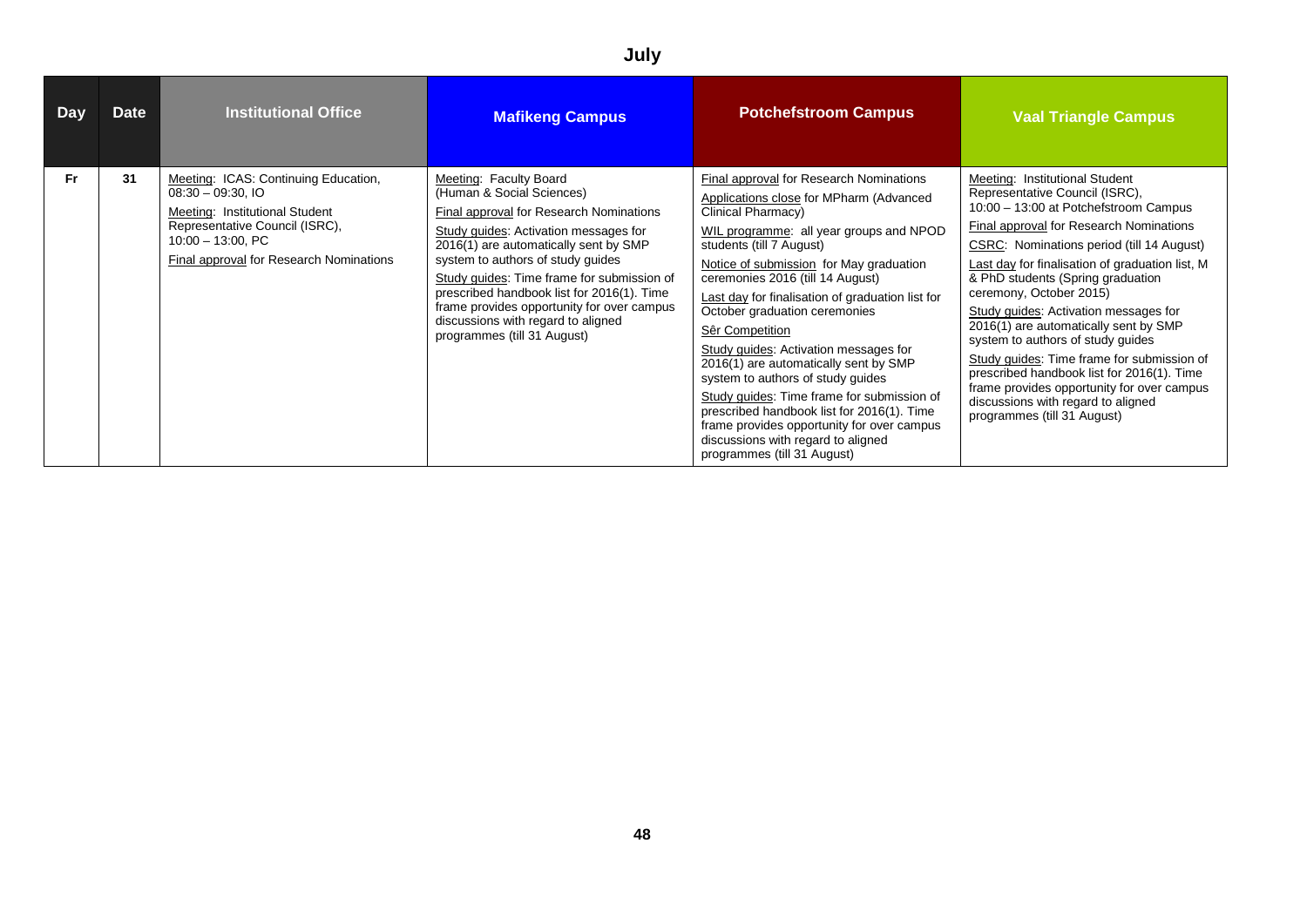| <b>Day</b> | <b>Date</b>             | <b>Institutional Office</b>                                                                                                                                                             | <b>Mafikeng Campus</b>                                                                                                                                                                                                                                                                                                                                                                                                                                                  | <b>Potchefstroom Campus</b>                                                                                                                                                                                                                                                                                                                                                                                                                                                                                                                                                                                                                                                | <b>Vaal Triangle Campus</b>                                                                                                                                                                                                                                                                                                                                                                                                                                                                                                                                                               |
|------------|-------------------------|-----------------------------------------------------------------------------------------------------------------------------------------------------------------------------------------|-------------------------------------------------------------------------------------------------------------------------------------------------------------------------------------------------------------------------------------------------------------------------------------------------------------------------------------------------------------------------------------------------------------------------------------------------------------------------|----------------------------------------------------------------------------------------------------------------------------------------------------------------------------------------------------------------------------------------------------------------------------------------------------------------------------------------------------------------------------------------------------------------------------------------------------------------------------------------------------------------------------------------------------------------------------------------------------------------------------------------------------------------------------|-------------------------------------------------------------------------------------------------------------------------------------------------------------------------------------------------------------------------------------------------------------------------------------------------------------------------------------------------------------------------------------------------------------------------------------------------------------------------------------------------------------------------------------------------------------------------------------------|
| Sa         | $\mathbf{1}$            |                                                                                                                                                                                         |                                                                                                                                                                                                                                                                                                                                                                                                                                                                         |                                                                                                                                                                                                                                                                                                                                                                                                                                                                                                                                                                                                                                                                            |                                                                                                                                                                                                                                                                                                                                                                                                                                                                                                                                                                                           |
| Su         | $\overline{2}$          |                                                                                                                                                                                         |                                                                                                                                                                                                                                                                                                                                                                                                                                                                         |                                                                                                                                                                                                                                                                                                                                                                                                                                                                                                                                                                                                                                                                            |                                                                                                                                                                                                                                                                                                                                                                                                                                                                                                                                                                                           |
| Mo         | $\mathbf{3}$            | Meeting: Institutional Bursaries and Loans,<br>10:00 - 12:00, IO (video conference)                                                                                                     | Study guides: Time frame for submission of<br>prescribed handbook list for 2016(1). Time<br>frame provides opportunity for over campus<br>discussions with regard to aligned<br>programmes (till 31 August)<br>Study guides: Time frame for original study<br>material of new/changes appendices/readers<br>for 2015(2) for scanning is submitted to<br>Ivyline (Xerox) (till 2 October)                                                                                | Meeting: Campus Senate, 14:00 - 16:30,<br>Senate Hall, Joon van Rooy Building<br>(tentatively)<br>Meeting: Faculty Board<br>WIL programme: all year groups and NPOD<br>students (till 7 August)<br>Notice of submission for May graduation<br>ceremonies 2016 (till 14 August)<br>Study guides: Time frame for submission of<br>prescribed handbook list for 2016(1). Time<br>frame provides opportunity for over campus<br>discussions with regard to aligned<br>programmes (till 31 August)<br>Study guides: Time frame for original study<br>material of new/changes appendices/readers<br>for 2015(2) for scanning is submitted to<br>Ivyline (Xerox) (till 2 October) | Meeting: Faculty Board: Economic Sciences<br>and IT, 10:00 - 12:00, Building 8-101<br>Agenda closes: Residence Coordinating<br>Committee (13/08)<br>CSRC: Nominations period (till 14 August)<br>Study guides: Time frame for submission of<br>prescribed handbook list for 2016(1). Time<br>frame provides opportunity for over campus<br>discussions with regard to aligned<br>programmes (till 31 August)<br>Study guides: Time frame for original study<br>material of new/changes appendices/readers<br>for 2015(2) for scanning is submitted to<br>Ivyline (Xerox) (till 2 October) |
| Tu         | $\overline{\mathbf{4}}$ | Meeting: Institutional Research Ethics<br>Regulatory Committee (IRERC),<br>10:00 - 13:00, IO (video conference)<br>Meeting: Executive Committee of Senate<br>(SENEX), 14:00 - 16:00, IO | Meeting: Occupational Health and Safety,<br>11:00 - 13:00, Senate Ante Room<br>Study guides: Time frame for submission of<br>prescribed handbook list for 2016(1). Time<br>frame provides opportunity for over campus<br>discussions with regard to aligned<br>programmes (till 31 August)<br>Study guides: Time frame for original study<br>material of new/changes appendices/readers<br>for 2015(2) for scanning is submitted to<br>Ivyline (Xerox) (till 2 October) | Meeting: Faculty Board<br>WIL programme: all year groups and NPOD<br>students (till 7 August)<br>Notice of submission for May graduation<br>ceremonies 2016 (till 14 August)<br>Study guides: Time frame for submission of<br>prescribed handbook list for 2016(1). Time<br>frame provides opportunity for over campus<br>discussions with regard to aligned<br>programmes (till 31 August)<br>Study guides: Time frame for original study<br>material of new/changes appendices/readers<br>for 2015(2) for scanning is submitted to<br>Ivyline (Xerox) (till 2 October)<br>Concert: South African Music Concert,<br>19:30, Conservatory Hall                              | CSRC: Nominations period (till 14 August)<br>Study guides: Time frame for submission of<br>prescribed handbook list for 2016(1). Time<br>frame provides opportunity for over campus<br>discussions with regard to aligned<br>programmes (till 31 August)<br>Study guides: Time frame for original study<br>material of new/changes appendices/readers<br>for 2015(2) for scanning is submitted to<br>Ivyline (Xerox) (till 2 October)                                                                                                                                                     |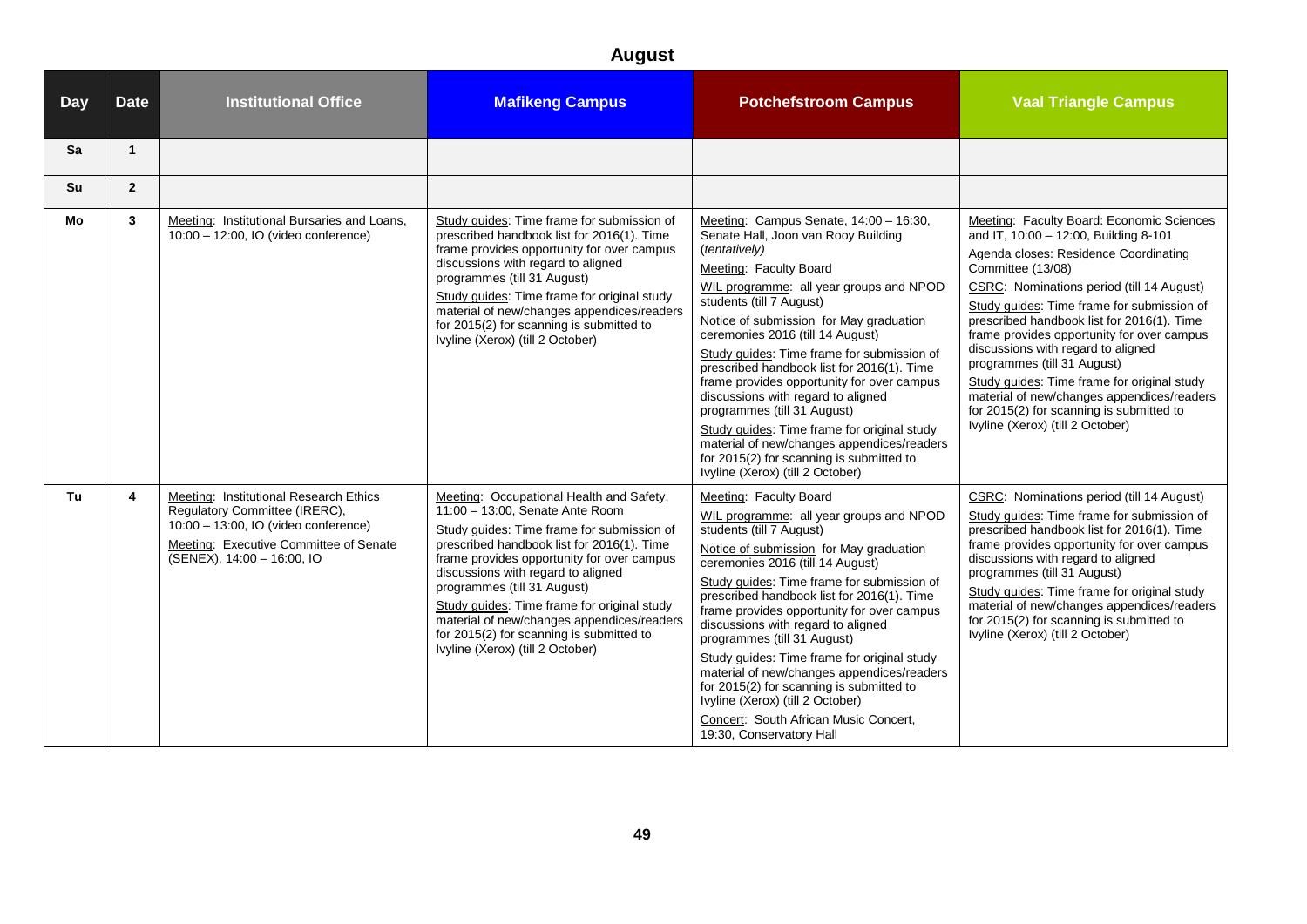| <b>Day</b> | <b>Date</b> | <b>Institutional Office</b>                                                                                                                                                         | <b>Mafikeng Campus</b>                                                                                                                                                                                                                                                                                                                                                                                                                             | <b>Potchefstroom Campus</b>                                                                                                                                                                                                                                                                                                                                                                                                                                                                                                                                                                                                                              | <b>Vaal Triangle Campus</b>                                                                                                                                                                                                                                                                                                                                                                                                                                                                                   |
|------------|-------------|-------------------------------------------------------------------------------------------------------------------------------------------------------------------------------------|----------------------------------------------------------------------------------------------------------------------------------------------------------------------------------------------------------------------------------------------------------------------------------------------------------------------------------------------------------------------------------------------------------------------------------------------------|----------------------------------------------------------------------------------------------------------------------------------------------------------------------------------------------------------------------------------------------------------------------------------------------------------------------------------------------------------------------------------------------------------------------------------------------------------------------------------------------------------------------------------------------------------------------------------------------------------------------------------------------------------|---------------------------------------------------------------------------------------------------------------------------------------------------------------------------------------------------------------------------------------------------------------------------------------------------------------------------------------------------------------------------------------------------------------------------------------------------------------------------------------------------------------|
| We         | 5           |                                                                                                                                                                                     | Meeting: Campus Senate, 09:00 - 14:00,<br>Senate Suite<br>Study guides: Time frame for submission of<br>prescribed handbook list for 2016(1). Time<br>frame provides opportunity for over campus<br>discussions with regard to aligned<br>programmes (till 31 August)<br>Study quides: Time frame for original study<br>material of new/changes appendices/readers<br>for 2015(2) for scanning is submitted to<br>Ivyline (Xerox) (till 2 October) | Meeting: Faculty Board<br>Meeting: Workplace Forum, 15:00 - 16:00,<br>Room 159, Joon van Rooy Building<br>WIL programme: all year groups and NPOD<br>students (till 7 August)<br>Notice of submission for May graduation<br>ceremonies 2016 (till 14 August)<br>Study guides: Time frame for submission of<br>prescribed handbook list for 2016(1). Time<br>frame provides opportunity for over campus<br>discussions with regard to aligned<br>programmes (till 31 August)<br>Study guides: Time frame for original study<br>material of new/changes appendices/readers<br>for 2015(2) for scanning is submitted to<br>Ivvline (Xerox) (till 2 October) | Meeting: Faculty Board: Humanities,<br>14:00 - 16:00, Building 7-118<br>CSRC: Nominations period (till 14 August)<br>Study guides: Time frame for submission of<br>prescribed handbook list for 2016(1). Time<br>frame provides opportunity for over campus<br>discussions with regard to aligned<br>programmes (till 31 August)<br>Study quides: Time frame for original study<br>material of new/changes appendices/readers<br>for 2015(2) for scanning is submitted to<br>Ivyline (Xerox) (till 2 October) |
| Th         | 6           | Meeting: Extended Registrar's Forum,<br>10:00 - 13:00, IO (video conference)<br>Meeting: Institutional Admission<br>Requirements Committee, 14:00 - 16:00, IO<br>(video conference) | Study guides: Time frame for submission of<br>prescribed handbook list for 2016(1). Time<br>frame provides opportunity for over campus<br>discussions with regard to aligned<br>programmes (till 31 August)<br>Study guides: Time frame for original study<br>material of new/changes appendices/readers<br>for 2015(2) for scanning is submitted to<br>Ivyline (Xerox) (till 2 October)                                                           | Meeting: Faculty Board<br>WIL programme: all year groups and NPOD<br>students (till 7 August)<br>Notice of submission for May graduation<br>ceremonies 2016 (till 14 August)<br>Study quides: Time frame for submission of<br>prescribed handbook list for 2016(1). Time<br>frame provides opportunity for over campus<br>discussions with regard to aligned<br>programmes (till 31 August)<br>Study quides: Time frame for original study<br>material of new/changes appendices/readers<br>for 2015(2) for scanning is submitted to<br>Ivyline (Xerox) (till 2 October)                                                                                 | CSRC: Nominations period (till 14 August)<br>Study quides: Time frame for submission of<br>prescribed handbook list for 2016(1). Time<br>frame provides opportunity for over campus<br>discussions with regard to aligned<br>programmes (till 31 August)<br>Study guides: Time frame for original study<br>material of new/changes appendices/readers<br>for 2015(2) for scanning is submitted to<br>Ivyline (Xerox) (till 2 October)                                                                         |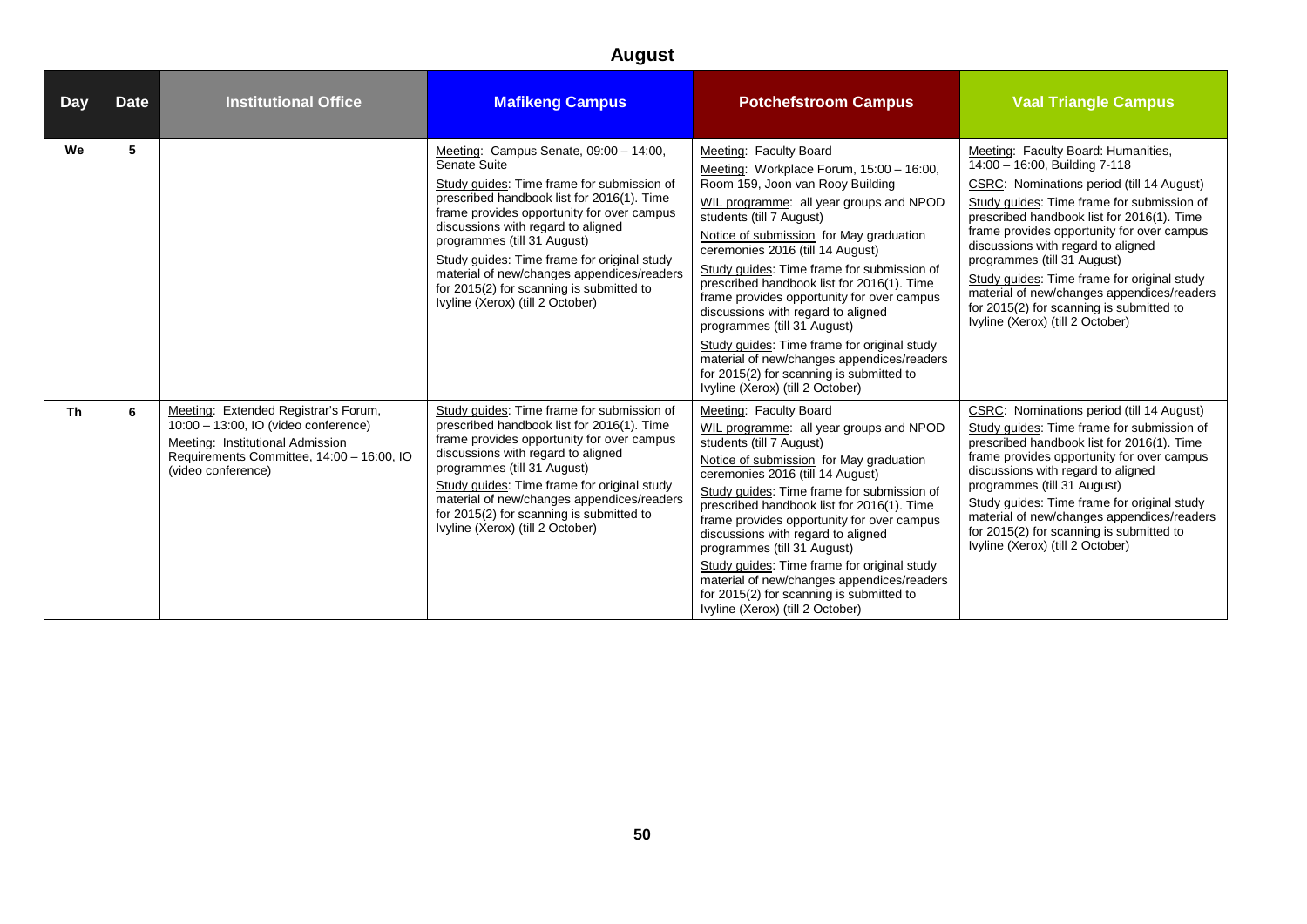<span id="page-50-0"></span>

| <b>Day</b> | <b>Date</b>    | <b>Institutional Office</b>                                      | <b>Mafikeng Campus</b>                                                                                                                                                                                                                                                                                                                                                                   | <b>Potchefstroom Campus</b>                                                                                                                                                                                                                                                                                                                                                                                                                                                                                                                                                                                                                                                                                                                                           | <b>Vaal Triangle Campus</b>                                                                                                                                                                                                                                                                                                                                                                                                           |  |
|------------|----------------|------------------------------------------------------------------|------------------------------------------------------------------------------------------------------------------------------------------------------------------------------------------------------------------------------------------------------------------------------------------------------------------------------------------------------------------------------------------|-----------------------------------------------------------------------------------------------------------------------------------------------------------------------------------------------------------------------------------------------------------------------------------------------------------------------------------------------------------------------------------------------------------------------------------------------------------------------------------------------------------------------------------------------------------------------------------------------------------------------------------------------------------------------------------------------------------------------------------------------------------------------|---------------------------------------------------------------------------------------------------------------------------------------------------------------------------------------------------------------------------------------------------------------------------------------------------------------------------------------------------------------------------------------------------------------------------------------|--|
| <b>Fr</b>  | $\overline{7}$ | Meeting: HIV/AIDS Committee,<br>10:00 - 12:00 (video conference) | Study guides: Time frame for submission of<br>prescribed handbook list for 2016(1). Time<br>frame provides opportunity for over campus<br>discussions with regard to aligned<br>programmes (till 31 August)<br>Study guides: Time frame for original study<br>material of new/changes appendices/readers<br>for 2015(2) for scanning is submitted to<br>Ivyline (Xerox) (till 2 October) | <b>No classes</b><br>Intervarsity <sup>1</sup><br>(only Potchefstroom Campus)                                                                                                                                                                                                                                                                                                                                                                                                                                                                                                                                                                                                                                                                                         | CSRC: Nominations period (till 14 August)<br>Study guides: Time frame for submission of<br>prescribed handbook list for 2016(1). Time<br>frame provides opportunity for over campus<br>discussions with regard to aligned<br>programmes (till 31 August)<br>Study quides: Time frame for original study<br>material of new/changes appendices/readers<br>for 2015(2) for scanning is submitted to<br>Ivyline (Xerox) (till 2 October) |  |
|            |                |                                                                  |                                                                                                                                                                                                                                                                                                                                                                                          | Meeting: Extended Management Committee,<br>08:00 - 13:00, Council Chambers, Joon van<br>Rooy Building<br>Meeting: Faculty Board<br>WIL programme: all year groups and NPOD<br>students (last day)<br>Notice of submission for May graduation<br>ceremonies 2016 (till 14 August)<br>Graduation list closes for participation in the<br>October graduation ceremonies 2015<br>Study quides: Time frame for submission of<br>prescribed handbook list for 2016(1). Time<br>frame provides opportunity for over campus<br>discussions with regard to aligned<br>programmes (till 31 August)<br>Study quides: Time frame for original study<br>material of new/changes appendices/readers<br>for 2015(2) for scanning is submitted to<br>Ivyline (Xerox) (till 2 October) |                                                                                                                                                                                                                                                                                                                                                                                                                                       |  |
| Sa         | 8              |                                                                  |                                                                                                                                                                                                                                                                                                                                                                                          | <b>Intervarsity (only Potchefstroom Campus)</b>                                                                                                                                                                                                                                                                                                                                                                                                                                                                                                                                                                                                                                                                                                                       |                                                                                                                                                                                                                                                                                                                                                                                                                                       |  |
| <b>Su</b>  | 9              | <b>WOMEN'S DAY</b>                                               |                                                                                                                                                                                                                                                                                                                                                                                          |                                                                                                                                                                                                                                                                                                                                                                                                                                                                                                                                                                                                                                                                                                                                                                       |                                                                                                                                                                                                                                                                                                                                                                                                                                       |  |

1 Intervarsity: 7-8 August

 $\overline{a}$ 

The decision from the Campus Registrar regarding Intervarsity is as follows:

- No assessment on Thursday (6/8);
- No classes on Friday (8/8),
- No assessment on Tuesday (11/8), classes resume as usual.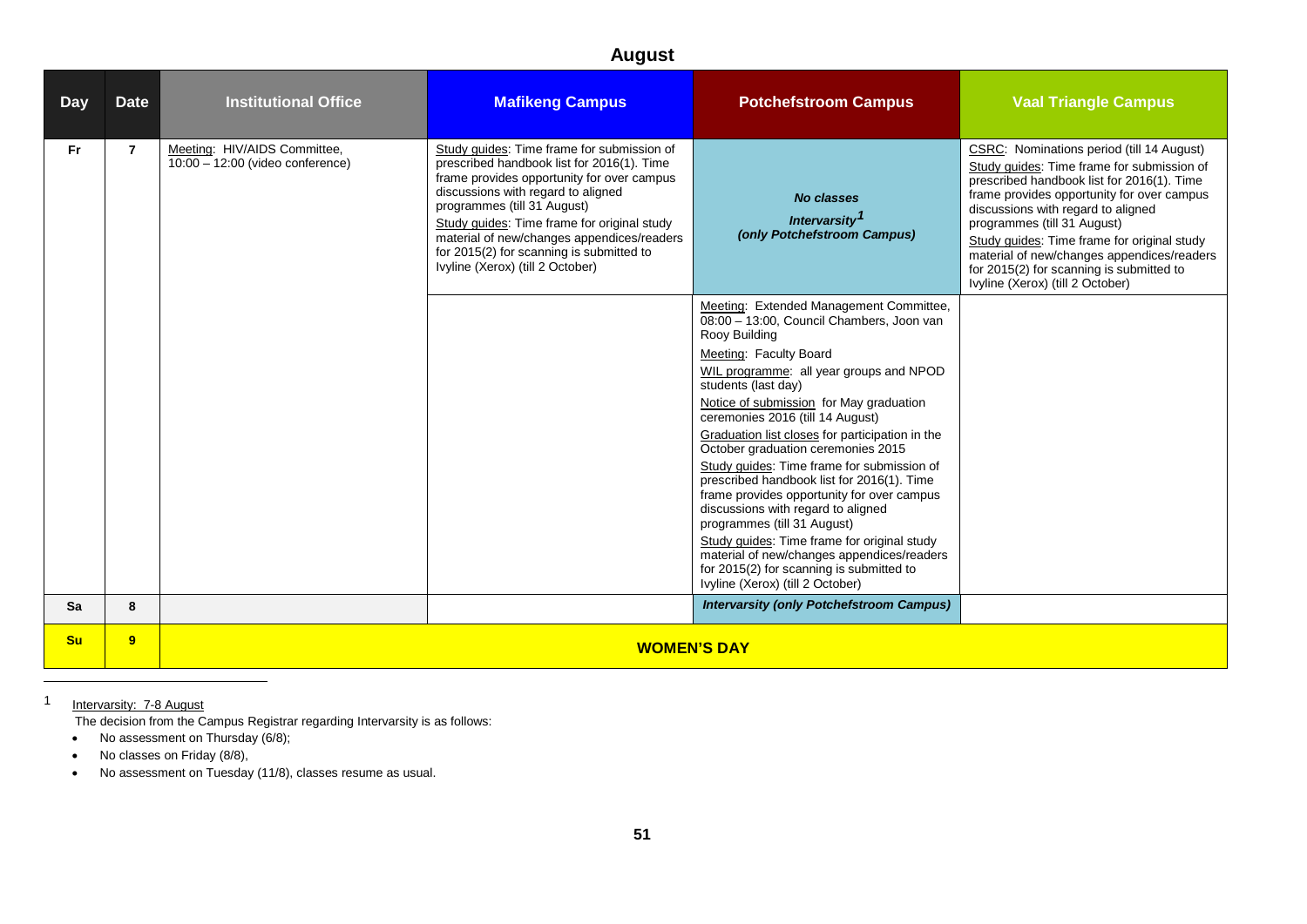#### **August Day** Date **Institutional Office Matikeng Campus Potchefstroom Campus Vaal Triangle Campus Mo 10 PUBLIC HOLIDAY Tu 11** Meeting: Institutional Office Occupational Health and Safety Committee, 08:30 – 10:30, IO Meeting: Teaching-Learning Forum, 10:00 – 13:00, (video conference) Meeting: Higher Degrees Committee, 14:00 – 16:30, IO (video conference) Study guides: Time frame for submission of prescribed handbook list for 2016(1). Time frame provides opportunity for over campus discussions with regard to aligned programmes (till 31 August) Study guides: Time frame for original study material of new/changes appendices/readers for 2015(2) for scanning is submitted to Ivyline (Xerox) (till 2 October) **Students follow Friday timetable Agenda closes: Occupational Health &** Safety (20/08) Agenda closes: Campus Senate (18/08) CSRC: Nominations period (till 14 August) Study guides: Time frame for submission of prescribed handbook list for 2016(1). Time frame provides opportunity for over campus discussions with regard to aligned programmes (till 31 August) Study guides: Time frame for original study material of new/changes appendices/readers for 2015(2) for scanning is submitted to Ivyline (Xerox) (till 2 October) Notice of submission for May graduation ceremonies 2016 (till 14 August) Study guides: Time frame for submission of prescribed handbook list for 2016(1). Time frame provides opportunity for over campus discussions with regard to aligned programmes (till 31 August) Study guides: Time frame for original study material of new/changes appendices/readers for 2015(2) for scanning is submitted to Ivyline (Xerox) (till 2 October) Concert: Brahms Liebeslieder Waltzes, 19:30, Conservatory Hall **We 12** Meeting: Exco, 10:00 – 14:00, Conference Room 208 Study guides: Time frame for submission of prescribed handbook list for 2016(1). Time frame provides opportunity for over campus discussions with regard to aligned programmes (till 31 August) Study guides: Time frame for original study material of new/changes appendices/readers for 2015(2) for scanning is submitted to Ivyline (Xerox) (till 2 October) Meeting: Budget Committee (discussions), 08:00 – 16:30, Council Chambers, Joon van Rooy Building Notice of submission for May graduation ceremonies 2016 (till 14 August) Study guides: Time frame for submission of prescribed handbook list for 2016(1). Time frame provides opportunity for over campus discussions with regard to aligned programmes (till 31 August) Study guides: Time frame for original study material of new/changes appendices/readers for 2015(2) for scanning is submitted to Ivyline (Xerox) (till 2 October) Psychometric Test: Grade 10-12, 14:30 CSRC: Nominations period (till 14 August) Study guides: Time frame for submission of prescribed handbook list for 2016(1). Time frame provides opportunity for over campus discussions with regard to aligned programmes (till 31 August) Study guides: Time frame for original study material of new/changes appendices/readers for 2015(2) for scanning is submitted to Ivyline (Xerox) (till 2 October) **Th 13** Meeting: Institutional Forum, 11:00 – 14:00,  $MC$ Study guides: Time frame for submission of prescribed handbook list for 2016(1). Time frame provides opportunity for over campus discussions with regard to aligned programmes (till 31 August) Study guides: Time frame for original study material of new/changes appendices/readers for 2015(2) for scanning is submitted to Ivyline (Xerox) (till 2 October) Meeting: Budget Committee (discussions), 08:00 – 16:30, Council Chambers, Joon van Rooy Building Notice of submission for May graduation ceremonies 2016 (till 14 August) Study guides: Time frame for submission of prescribed handbook list for 2016(1). Time frame provides opportunity for over campus discussions with regard to aligned programmes (till 31 August) Study guides: Time frame for original study material of new/changes appendices/readers for 2015(2) for scanning is submitted to Ivyline (Xerox) (till 2 October) Meeting: Operational Committee, 09:00 – 11:00, Boardroom, Building 24 Meeting: Residence Coordinating Committee, 14:00 – 16:00, Building 25-G17 CSRC: Nominations period (till 14 August) Study guides: Time frame for submission of prescribed handbook list for 2016(1). Time frame provides opportunity for over campus discussions with regard to aligned programmes (till 31 August) Study guides: Time frame for original study material of new/changes appendices/readers for 2015(2) for scanning is submitted to Ivyline (Xerox) (till 2 October)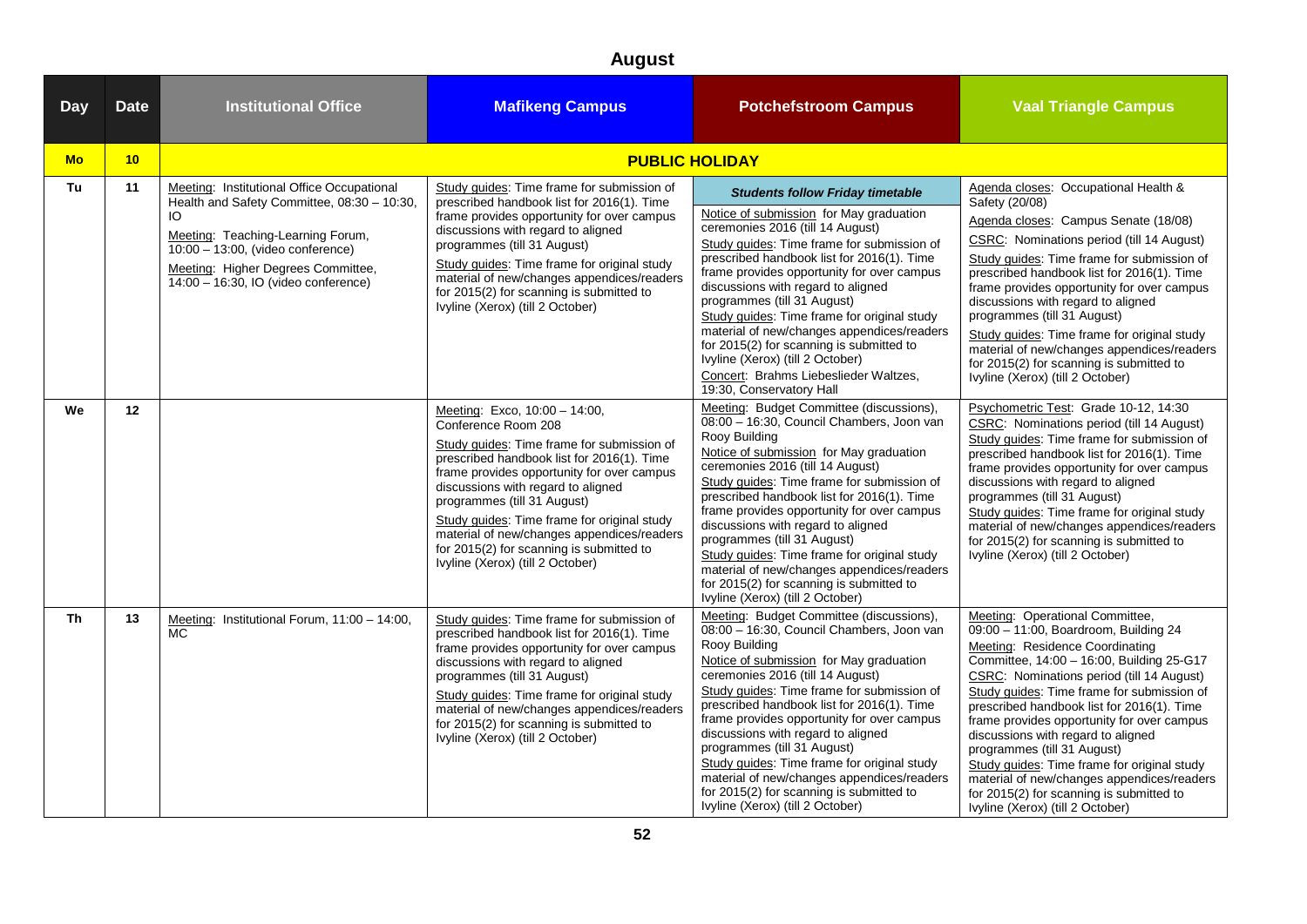| <b>Day</b> | <b>Date</b> | <b>Institutional Office</b>                                                                                                                                                                                                                        | <b>Mafikeng Campus</b>                                                                                                                                                                                                                                                                                                                                                                   | <b>Potchefstroom Campus</b>                                                                                                                                                                                                                                                                                                                                                                                                                                                                                                                                                                                                                   | <b>Vaal Triangle Campus</b>                                                                                                                                                                                                                                                                                                                                                                                                                                        |
|------------|-------------|----------------------------------------------------------------------------------------------------------------------------------------------------------------------------------------------------------------------------------------------------|------------------------------------------------------------------------------------------------------------------------------------------------------------------------------------------------------------------------------------------------------------------------------------------------------------------------------------------------------------------------------------------|-----------------------------------------------------------------------------------------------------------------------------------------------------------------------------------------------------------------------------------------------------------------------------------------------------------------------------------------------------------------------------------------------------------------------------------------------------------------------------------------------------------------------------------------------------------------------------------------------------------------------------------------------|--------------------------------------------------------------------------------------------------------------------------------------------------------------------------------------------------------------------------------------------------------------------------------------------------------------------------------------------------------------------------------------------------------------------------------------------------------------------|
| <b>Fr</b>  | 14          | Meeting: Institutional Committee for<br>Academic Standards (ICAS), 08:30 - 13:00,<br>IO.<br>Meeting: Advancement Committee (AC),<br>$08:00 - 11:00.$ IO<br>Meeting: Branding, Marketing &<br>Communication (BMC) Committee,<br>$11:30 - 13:30, 10$ | Study quides: Time frame for submission of<br>prescribed handbook list for 2016(1). Time<br>frame provides opportunity for over campus<br>discussions with regard to aligned<br>programmes (till 31 August)<br>Study guides: Time frame for original study<br>material of new/changes appendices/readers<br>for 2015(2) for scanning is submitted to<br>Ivyline (Xerox) (till 2 October) | Notice of submission for May graduation<br>ceremonies 2016 (last day)<br>Last day for notice of submission for<br>examination and participation in May<br>graduation ceremonies 2016<br>Study guides: Time frame for submission of<br>prescribed handbook list for 2016(1). Time<br>frame provides opportunity for over campus<br>discussions with regard to aligned<br>programmes (till 31 August)<br>Study guides: Time frame for original study<br>material of new/changes appendices/readers<br>for 2015(2) for scanning is submitted to<br>Ivyline (Xerox) (till 2 October)<br>Postgraduate Open day (prospective M and<br>PhD students) | CSRC: Last day for nominations<br>(close at 16:00)<br>Study quides: Time frame for submission of<br>prescribed handbook list for 2016(1). Time<br>frame provides opportunity for over campus<br>discussions with regard to aligned<br>programmes (till 31 August)<br>Study guides: Time frame for original study<br>material of new/changes appendices/readers<br>for 2015(2) for scanning is submitted to<br>Ivyline (Xerox) (till 2 October)                     |
| Sa         | 15          |                                                                                                                                                                                                                                                    |                                                                                                                                                                                                                                                                                                                                                                                          | Admission examination: Faculty of<br>Engineering, 09:00<br>Postgraduate Open day (prospective M and<br>PhD students)                                                                                                                                                                                                                                                                                                                                                                                                                                                                                                                          |                                                                                                                                                                                                                                                                                                                                                                                                                                                                    |
| Su         | 16          |                                                                                                                                                                                                                                                    |                                                                                                                                                                                                                                                                                                                                                                                          |                                                                                                                                                                                                                                                                                                                                                                                                                                                                                                                                                                                                                                               |                                                                                                                                                                                                                                                                                                                                                                                                                                                                    |
| Mo         | 17          | Peer evaluation: UODL, 08:30 - 16:30                                                                                                                                                                                                               | Study quides: Time frame for submission of<br>prescribed handbook list for 2016(1). Time<br>frame provides opportunity for over campus<br>discussions with regard to aligned<br>programmes (till 31 August)<br>Study guides: Time frame for original study<br>material of new/changes appendices/readers<br>for 2015(2) for scanning is submitted to<br>Ivyline (Xerox) (till 2 October) | Meeting: Budget Committee (discussions),<br>08:00 - 16:30, Council Chambers, Joon van<br>Rooy Building<br><b>Event:</b> Science of Engineering Explosions<br>2015<br>Study quides: Time frame for submission of<br>prescribed handbook list for 2016(1). Time<br>frame provides opportunity for over campus<br>discussions with regard to aligned<br>programmes (till 31 August)<br>Study guides: Time frame for original study<br>material of new/changes appendices/readers<br>for 2015(2) for scanning is submitted to<br>Ivyline (Xerox) (till 2 October)                                                                                 | Agenda closes: Campus Committee on<br>Student Support Services (27/08)<br>Study quides: Time frame for submission of<br>prescribed handbook list for 2016(1). Time<br>frame provides opportunity for over campus<br>discussions with regard to aligned<br>programmes (till 31 August)<br>Study guides: Time frame for original study<br>material of new/changes appendices/readers<br>for 2015(2) for scanning is submitted to<br>Ivyline (Xerox) (till 2 October) |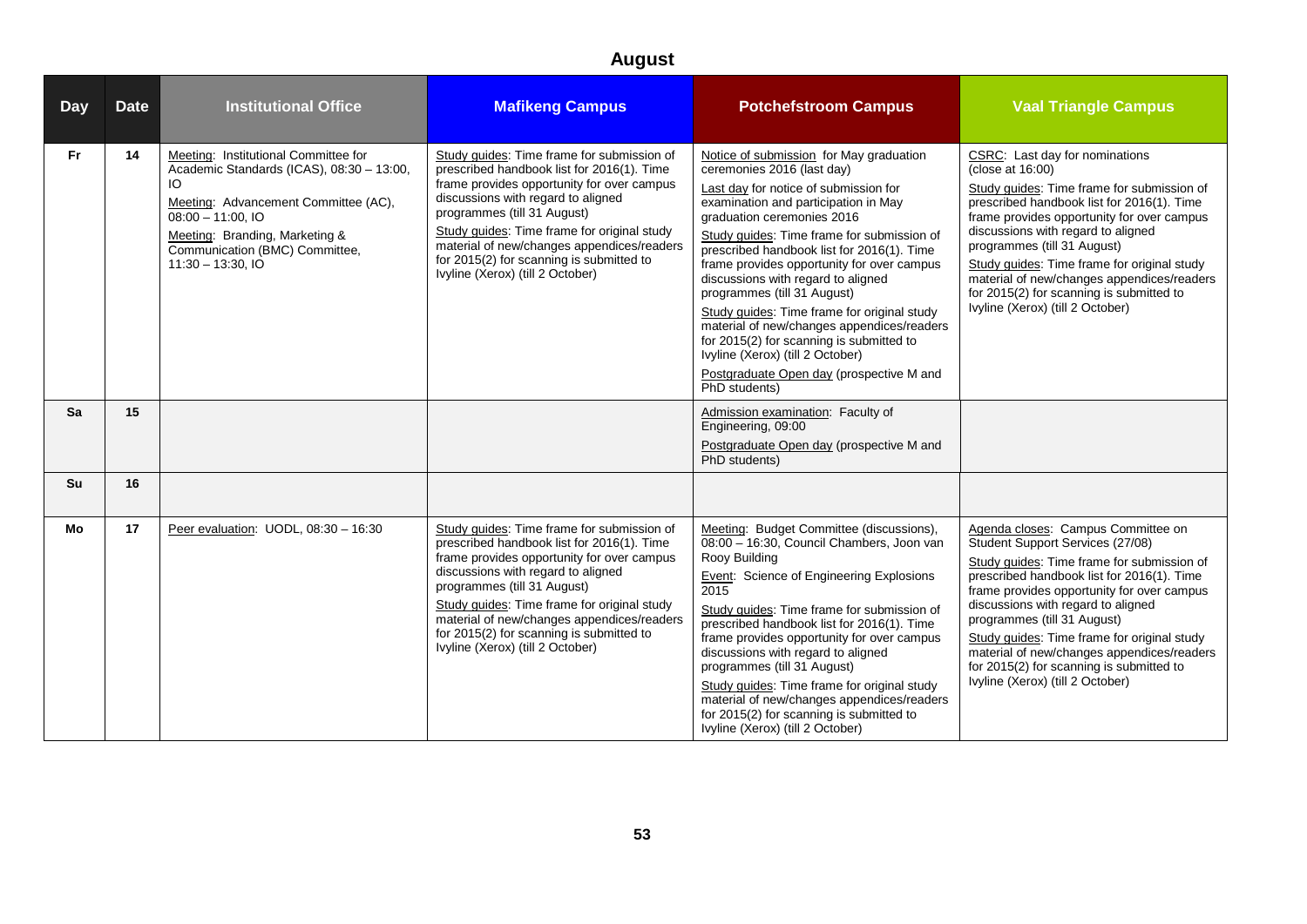| <b>Day</b> | <b>Date</b> | <b>Institutional Office</b>                                                                                                                                                                                                                                | <b>Mafikeng Campus</b>                                                                                                                                                                                                                                                                                                                                                                                                                                        | <b>Potchefstroom Campus</b>                                                                                                                                                                                                                                                                                                                                                                                                                                                                                                                                   | <b>Vaal Triangle Campus</b>                                                                                                                                                                                                                                                                                                                                                                                                                                                                                                                                                       |
|------------|-------------|------------------------------------------------------------------------------------------------------------------------------------------------------------------------------------------------------------------------------------------------------------|---------------------------------------------------------------------------------------------------------------------------------------------------------------------------------------------------------------------------------------------------------------------------------------------------------------------------------------------------------------------------------------------------------------------------------------------------------------|---------------------------------------------------------------------------------------------------------------------------------------------------------------------------------------------------------------------------------------------------------------------------------------------------------------------------------------------------------------------------------------------------------------------------------------------------------------------------------------------------------------------------------------------------------------|-----------------------------------------------------------------------------------------------------------------------------------------------------------------------------------------------------------------------------------------------------------------------------------------------------------------------------------------------------------------------------------------------------------------------------------------------------------------------------------------------------------------------------------------------------------------------------------|
| Tu         | 18          | Meeting: Tender Committee, 10:00 - 12:00,<br>IO.<br>Peer evaluation: UODL, 08:30 - 16:30                                                                                                                                                                   | Meeting: Higher Degrees Committee,<br>09:00 - 13:00, Senate Suite<br>Study guides: Time frame for submission of<br>prescribed handbook list for 2016(1). Time<br>frame provides opportunity for over campus<br>discussions with regard to aligned<br>programmes (till 31 August)<br>Study guides: Time frame for original study<br>material of new/changes appendices/readers<br>for 2015(2) for scanning is submitted to<br>Ivyline (Xerox) (till 2 October) | Meeting: Budget Committee (discussions),<br>08:00 - 16:30, Council Chambers, Joon van<br>Rooy Building<br><b>Event:</b> Science of Engineering Explosions<br>2015<br>Study guides: Time frame for submission of<br>prescribed handbook list for 2016(1). Time<br>frame provides opportunity for over campus<br>discussions with regard to aligned<br>programmes (till 31 August)<br>Study guides: Time frame for original study<br>material of new/changes appendices/readers<br>for 2015(2) for scanning is submitted to<br>Ivyline (Xerox) (till 2 October) | Meeting: Campus Senate, 14:00 - 16:00,<br>Boardroom, Building 24<br>Study guides: Time frame for submission of<br>prescribed handbook list for 2016(1). Time<br>frame provides opportunity for over campus<br>discussions with regard to aligned<br>programmes (till 31 August)<br>Study guides: Time frame for original study<br>material of new/changes appendices/readers<br>for 2015(2) for scanning is submitted to<br>Ivyline (Xerox) (till 2 October)                                                                                                                      |
| We         | 19          | Meeting: Institutional Management<br>Committee, 09:00 - 17:00, IO<br>Peer evaluation: UODL, 08:30 - 16:30                                                                                                                                                  | Meeting: Deans' Committee, 10:00 - 13:00,<br>Conference Room 208<br>Study guides: Time frame for submission of<br>prescribed handbook list for 2016(1). Time<br>frame provides opportunity for over campus<br>discussions with regard to aligned<br>programmes (till 31 August)<br>Study guides: Time frame for original study<br>material of new/changes appendices/readers<br>for 2015(2) for scanning is submitted to<br>Ivyline (Xerox) (till 2 October)  | <b>Event:</b> Science of Engineering Explosions<br>2015<br>Study guides: Time frame for submission of<br>prescribed handbook list for 2016(1). Time<br>frame provides opportunity for over campus<br>discussions with regard to aligned<br>programmes (till 31 August)<br>Study guides: Time frame for original study<br>material of new/changes appendices/readers<br>for 2015(2) for scanning is submitted to<br>Ivyline (Xerox) (till 2 October)                                                                                                           | Meeting: Ethics: Humanities, 14:00 - 16:00,<br>Building 7-118<br>Voting starts: CSRC elections (voting station<br>open 08:00 till 20:00)<br>Study guides: Time frame for submission of<br>prescribed handbook list for 2016(1). Time<br>frame provides opportunity for over campus<br>discussions with regard to aligned<br>programmes (till 31 August)<br>Study guides: Time frame for original study<br>material of new/changes appendices/readers<br>for 2015(2) for scanning is submitted to<br>Ivyline (Xerox) (till 2 October)                                              |
| <b>Th</b>  | 20          | Meeting: Institutional Research Support<br>Commission, 08:30 - 16:30, IO<br>Peer evaluation: UODL, 08:30 - 16:30<br>Meeting: IO Workplace Forum,<br>$10:00 - 11:00.10$<br>Meeting: IO Employment Equity and Skills<br>Development Forum, 11:00 - 12:00, IO | Meeting: Workplace Forum, 09:00 - 10:00,<br>Conference Room 208<br>Study guides: Time frame for submission of<br>prescribed handbook list for 2016(1). Time<br>frame provides opportunity for over campus<br>discussions with regard to aligned<br>programmes (till 31 August)<br>Study guides: Time frame for original study<br>material of new/changes appendices/readers<br>for 2015(2) for scanning is submitted to<br>Ivyline (Xerox) (till 2 October)   | Meeting: Sport Committee, 08:30 - 10:00,<br>K3, Room G05A<br>Inaugural lecture: 19:00, Senate Hall, Joon<br>van Rooy Building<br>Study guides: Time frame for submission of<br>prescribed handbook list for 2016(1). Time<br>frame provides opportunity for over campus<br>discussions with regard to aligned<br>programmes (till 31 August)<br>Study guides: Time frame for original study<br>material of new/changes appendices/readers<br>for 2015(2) for scanning is submitted to<br>Ivyline (Xerox) (till 2 October)                                     | Meeting: Occupational Health & Safety<br>Committee, 14:00 - 16:00, Boardroom,<br>Building 24<br>Voting ends: CSRC elections<br>(announcements of results - opening for<br>objections)<br>Study guides: Time frame for submission of<br>prescribed handbook list for 2016(1). Time<br>frame provides opportunity for over campus<br>discussions with regard to aligned<br>programmes (till 31 August)<br>Study guides: Time frame for original study<br>material of new/changes appendices/readers<br>for 2015(2) for scanning is submitted to<br>Ivyline (Xerox) (till 2 October) |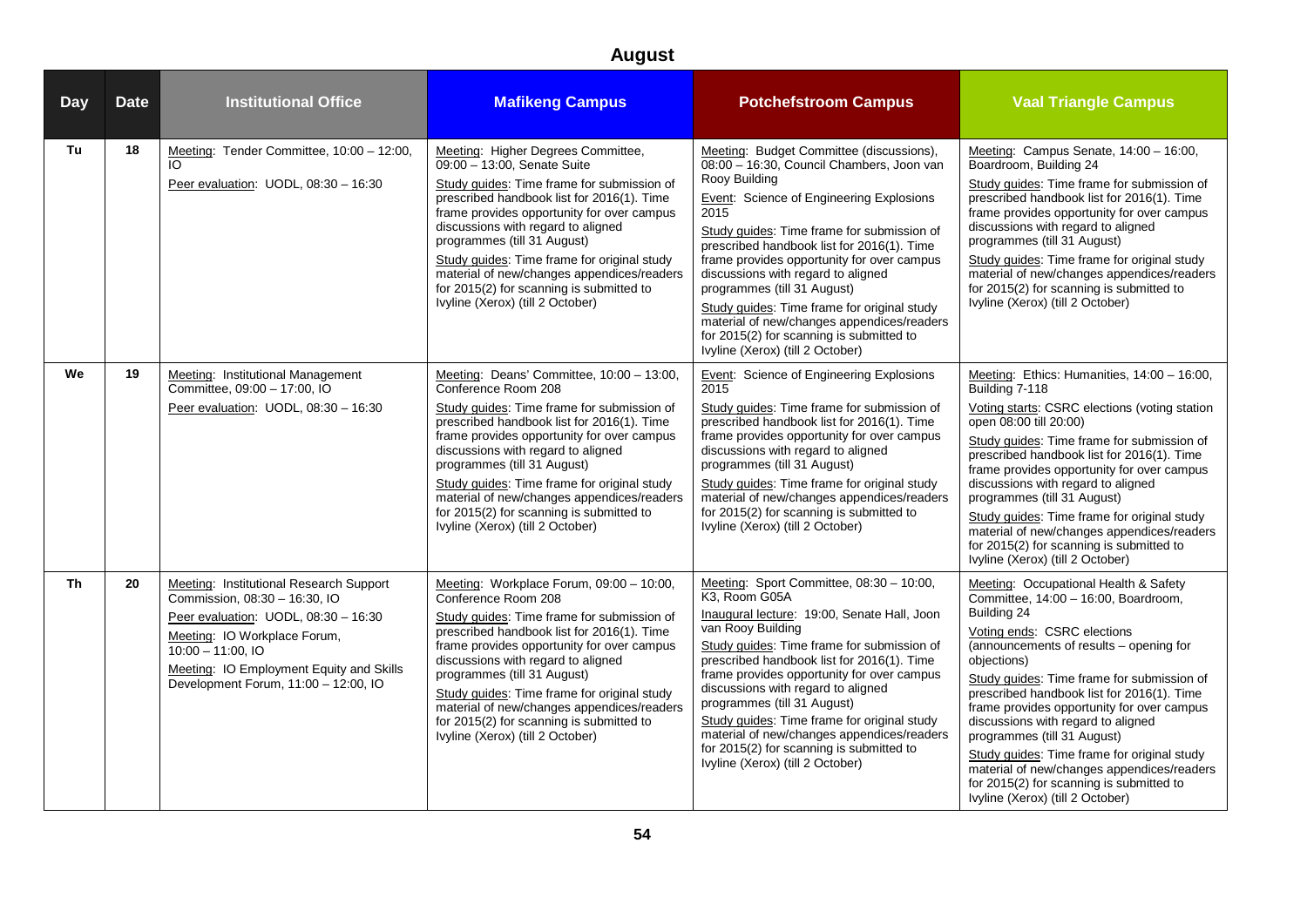| <b>Day</b> | <b>Date</b> | <b>Institutional Office</b>                                                                                                                              | <b>Mafikeng Campus</b>                                                                                                                                                                                                                                                                                                                                                                                                                                                                                                                               | <b>Potchefstroom Campus</b>                                                                                                                                                                                                                                                                                                                                                                                                                                                                                                                                                                                                                                                                      | <b>Vaal Triangle Campus</b>                                                                                                                                                                                                                                                                                                                                                                                                                                                                                                                                                                                                                                                                                                                                             |
|------------|-------------|----------------------------------------------------------------------------------------------------------------------------------------------------------|------------------------------------------------------------------------------------------------------------------------------------------------------------------------------------------------------------------------------------------------------------------------------------------------------------------------------------------------------------------------------------------------------------------------------------------------------------------------------------------------------------------------------------------------------|--------------------------------------------------------------------------------------------------------------------------------------------------------------------------------------------------------------------------------------------------------------------------------------------------------------------------------------------------------------------------------------------------------------------------------------------------------------------------------------------------------------------------------------------------------------------------------------------------------------------------------------------------------------------------------------------------|-------------------------------------------------------------------------------------------------------------------------------------------------------------------------------------------------------------------------------------------------------------------------------------------------------------------------------------------------------------------------------------------------------------------------------------------------------------------------------------------------------------------------------------------------------------------------------------------------------------------------------------------------------------------------------------------------------------------------------------------------------------------------|
| <b>Fr</b>  | 21          | Meeting: Institutional Research Support<br>Commission, 08:30 - 16:30, IO<br>Peer evaluation: UODL, 08:30 - 16:30                                         | Study guides: Time frame for submission of<br>prescribed handbook list for 2016(1). Time<br>frame provides opportunity for over campus<br>discussions with regard to aligned<br>programmes (till 31 August)<br>Study guides: Time frame for original study<br>material of new/changes appendices/readers<br>for 2015(2) for scanning is submitted to<br>Ivyline (Xerox) (till 2 October)<br>Study guides: Last day for handing out study<br>material for 2015(2) by Distribution Centre                                                              | Meeting: Exco of the Campus Registrar,<br>09:00 - 12:00, Council Chambers, Joon van<br>Rooy Building<br>Study guides: Time frame for submission of<br>prescribed handbook list for 2016(1). Time<br>frame provides opportunity for over campus<br>discussions with regard to aligned<br>programmes (till 31 August)<br>Study guides: Time frame for original study<br>material of new/changes appendices/readers<br>for 2015(2) for scanning is submitted to<br>Ivyline (Xerox) (till 2 October)<br>Study guides: Last day for handing out study<br>material for 2015(2) by Distribution Centre                                                                                                  | CSRC: Close for objections<br>Residences: opening for House Committee<br>nominations<br>Study quides: Time frame for submission of<br>prescribed handbook list for 2016(1). Time<br>frame provides opportunity for over campus<br>discussions with regard to aligned<br>programmes (till 31 August)<br>Study guides: Time frame for original study<br>material of new/changes appendices/readers<br>for 2015(2) for scanning is submitted to<br>Ivyline (Xerox) (till 2 October)<br>Study guides: Last day for handing out study<br>material for 2015(2) by Distribution Centre                                                                                                                                                                                         |
| Sa         | 22          |                                                                                                                                                          |                                                                                                                                                                                                                                                                                                                                                                                                                                                                                                                                                      | Admission examination: Faculty of<br>Engineering, 09:00 (Pretoria)                                                                                                                                                                                                                                                                                                                                                                                                                                                                                                                                                                                                                               |                                                                                                                                                                                                                                                                                                                                                                                                                                                                                                                                                                                                                                                                                                                                                                         |
| Su         | 23          |                                                                                                                                                          |                                                                                                                                                                                                                                                                                                                                                                                                                                                                                                                                                      |                                                                                                                                                                                                                                                                                                                                                                                                                                                                                                                                                                                                                                                                                                  |                                                                                                                                                                                                                                                                                                                                                                                                                                                                                                                                                                                                                                                                                                                                                                         |
| Mo         | 24          | Meeting: Research, Innovation and<br>Community Engagement, 10:00 - 12:00,<br>office of Prof F van Niekerk (Vice-Rectors<br>Research of all the campuses) | Meeting: Research, Innovation and<br>Community Engagement, 10:00 - 12:00,<br>office of Prof F van Niekerk (Vice-Rectors<br>Research of all the campuses)<br>Study guides: Time frame for submission of<br>prescribed handbook list for 2016(1). Time<br>frame provides opportunity for over campus<br>discussions with regard to aligned<br>programmes (till 31 August)<br>Study guides: Time frame for original study<br>material of new/changes appendices/readers<br>for 2015(2) for scanning is submitted to<br>Ivyline (Xerox) (till 2 October) | Meeting: Executive Committee for<br>Occupational Health & Safety (Rector),<br>10:00 - 11:00, Council Chambers, Joon van<br>Rooy Building<br>Meeting: Research, Innovation and<br>Community Engagement, 10:00 - 12:00,<br>office of Prof F van Niekerk (Vice-Rectors<br>Research of all the campuses)<br>Study quides: Time frame for submission of<br>prescribed handbook list for 2016(1). Time<br>frame provides opportunity for over campus<br>discussions with regard to aligned<br>programmes (till 31 August)<br>Study guides: Time frame for original study<br>material of new/changes appendices/readers<br>for 2015(2) for scanning is submitted to<br>Ivyline (Xerox) (till 2 October) | Meeting: Staff Establishment Committee,<br>14:00 - 15:00, Building 25-G17<br>Meeting: Research, Innovation and<br>Community Engagement, 10:00 - 12:00,<br>office of Prof F van Niekerk (Vice-Rectors<br>Research of all the campuses)<br>Residences: closing of House Committee<br>nominations (scrutinizing House Committee<br>nominations, publication of candidate list)<br>Study guides: Time frame for submission of<br>prescribed handbook list for 2016(1). Time<br>frame provides opportunity for over campus<br>discussions with regard to aligned<br>programmes (till 31 August)<br>Study guides: Time frame for original study<br>material of new/changes appendices/readers<br>for 2015(2) for scanning is submitted to<br>Ivyline (Xerox) (till 2 October) |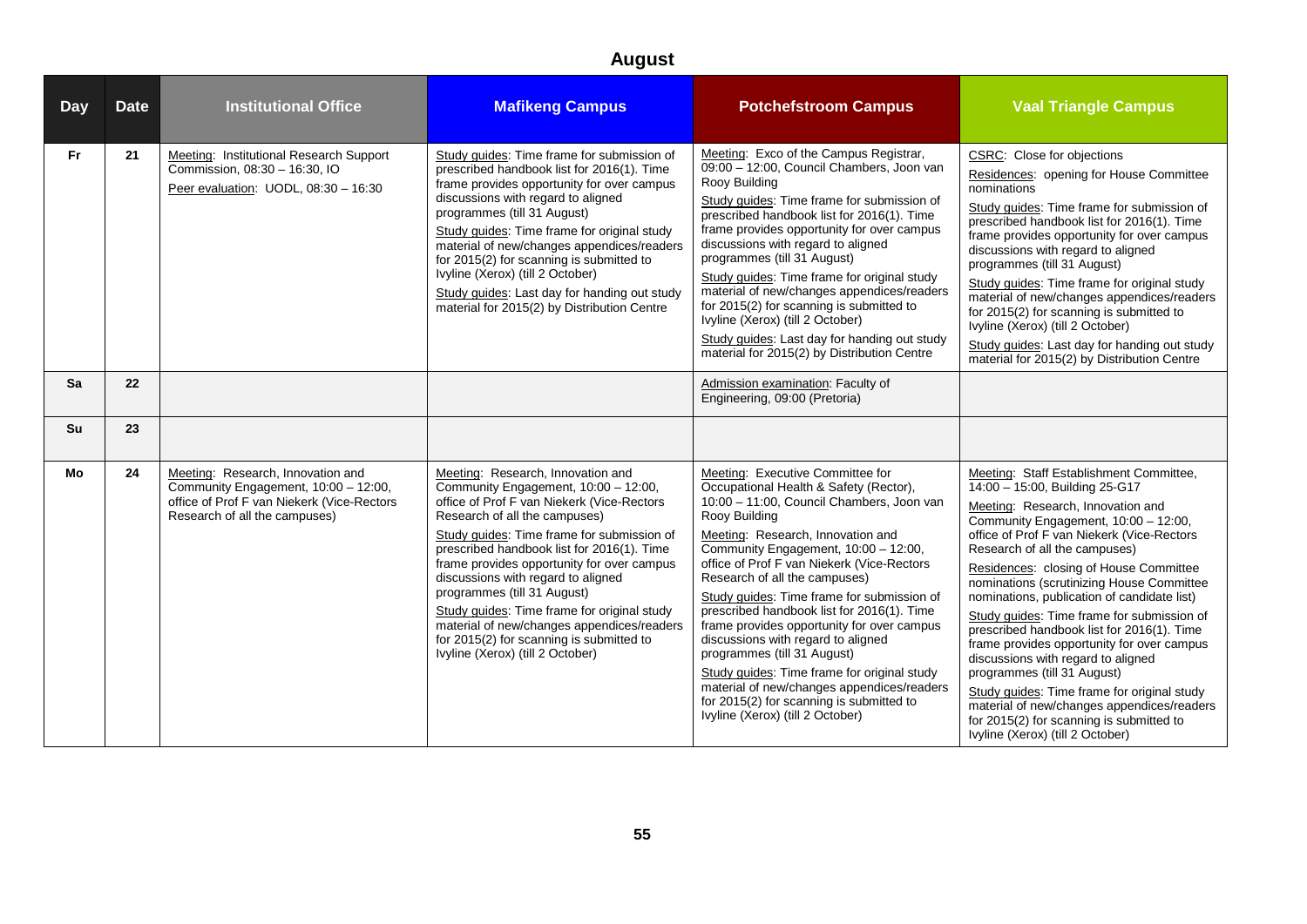| <b>Day</b> | <b>Date</b> | <b>Institutional Office</b>                                                                                                                  | <b>Mafikeng Campus</b>                                                                                                                                                                                                                                                                                                                                                                                                                                              | <b>Potchefstroom Campus</b>                                                                                                                                                                                                                                                                                                                                                                                                                                                              | <b>Vaal Triangle Campus</b>                                                                                                                                                                                                                                                                                                                                                                                                                                                                                                                                                                                                                                                      |
|------------|-------------|----------------------------------------------------------------------------------------------------------------------------------------------|---------------------------------------------------------------------------------------------------------------------------------------------------------------------------------------------------------------------------------------------------------------------------------------------------------------------------------------------------------------------------------------------------------------------------------------------------------------------|------------------------------------------------------------------------------------------------------------------------------------------------------------------------------------------------------------------------------------------------------------------------------------------------------------------------------------------------------------------------------------------------------------------------------------------------------------------------------------------|----------------------------------------------------------------------------------------------------------------------------------------------------------------------------------------------------------------------------------------------------------------------------------------------------------------------------------------------------------------------------------------------------------------------------------------------------------------------------------------------------------------------------------------------------------------------------------------------------------------------------------------------------------------------------------|
| Tu         | 25          | Meeting: NWU Pension Fund,<br>$09:00 - 15:00$ , IO<br>Meeting: Institutional Budget Office visit VTC<br>Budget Committee, 10:00 - 13:00, VTC | Meeting: Higher Degrees Committee,<br>09:00 - 13:00. Senate Suite<br>Study guides: Time frame for submission of<br>prescribed handbook list for 2016(1). Time<br>frame provides opportunity for over campus<br>discussions with regard to aligned<br>programmes (till 31 August)<br>Study guides: Time frame for original study<br>material of new/changes appendices/readers<br>for 2015(2) for scanning is submitted to<br>Ivyline (Xerox) (till 2 October)       | Meeting: Management Committee,<br>08:00 - 13:00, Council Chambers, Joon van<br>Rooy Building<br>Study quides: Time frame for submission of<br>prescribed handbook list for 2016(1). Time<br>frame provides opportunity for over campus<br>discussions with regard to aligned<br>programmes (till 31 August)<br>Study quides: Time frame for original study<br>material of new/changes appendices/readers<br>for 2015(2) for scanning is submitted to<br>Ivyline (Xerox) (till 2 October) | Meeting: Institutional Budget Office visit VTC<br>Budget Committee, 10:00 - 13:00, VTC<br>Agenda closes: Vaal Management<br>Committee (31/08)<br>Residences voting starts: House Committee<br>elections<br>Study guides: Time frame for submission of<br>prescribed handbook list for 2016(1). Time<br>frame provides opportunity for over campus<br>discussions with regard to aligned<br>programmes (till 31 August)<br>Study guides: Time frame for original study<br>material of new/changes appendices/readers<br>for 2015(2) for scanning is submitted to<br>Ivyline (Xerox) (till 2 October)                                                                              |
| We         | 26          | Meeting: Institutional Deans' Forum,<br>$10:00 - 13:00$ , MC (tentatively)<br>Meeting: Institutional Senate, 14:00 - 17:00,<br>MC (optional) | Meeting: Institutional Deans' Forum,<br>10:00 - 13:00, MC (tentatively)<br>Study guides: Time frame for submission of<br>prescribed handbook list for 2016(1). Time<br>frame provides opportunity for over campus<br>discussions with regard to aligned<br>programmes (till 31 August)<br>Study quides: Time frame for original study<br>material of new/changes appendices/readers<br>for 2015(2) for scanning is submitted to<br>Ivyline (Xerox) (till 2 October) | Meeting: Institutional Deans' Forum,<br>$10:00 - 13:00$ , MC (tentatively)<br>Study quides: Time frame for submission of<br>prescribed handbook list for 2016(1). Time<br>frame provides opportunity for over campus<br>discussions with regard to aligned<br>programmes (till 31 August)<br>Study quides: Time frame for original study<br>material of new/changes appendices/readers<br>for 2015(2) for scanning is submitted to<br>Ivyline (Xerox) (till 2 October)                   | Meeting: Institutional Deans' Forum,<br>$10:00 - 13:00$ , MC (tentatively)<br>Agenda closes: EXCO: Humanities (01/09)<br>Residences: ending of House Committee<br>elections, counting and publication of results.<br>Opening for objections<br>Psychometric Test: Grade 10-12, 14:30<br>Study guides: Time frame for submission of<br>prescribed handbook list for 2016(1). Time<br>frame provides opportunity for over campus<br>discussions with regard to aligned<br>programmes (till 31 August)<br>Study guides: Time frame for original study<br>material of new/changes appendices/readers<br>for 2015(2) for scanning is submitted to<br>Ivyline (Xerox) (till 2 October) |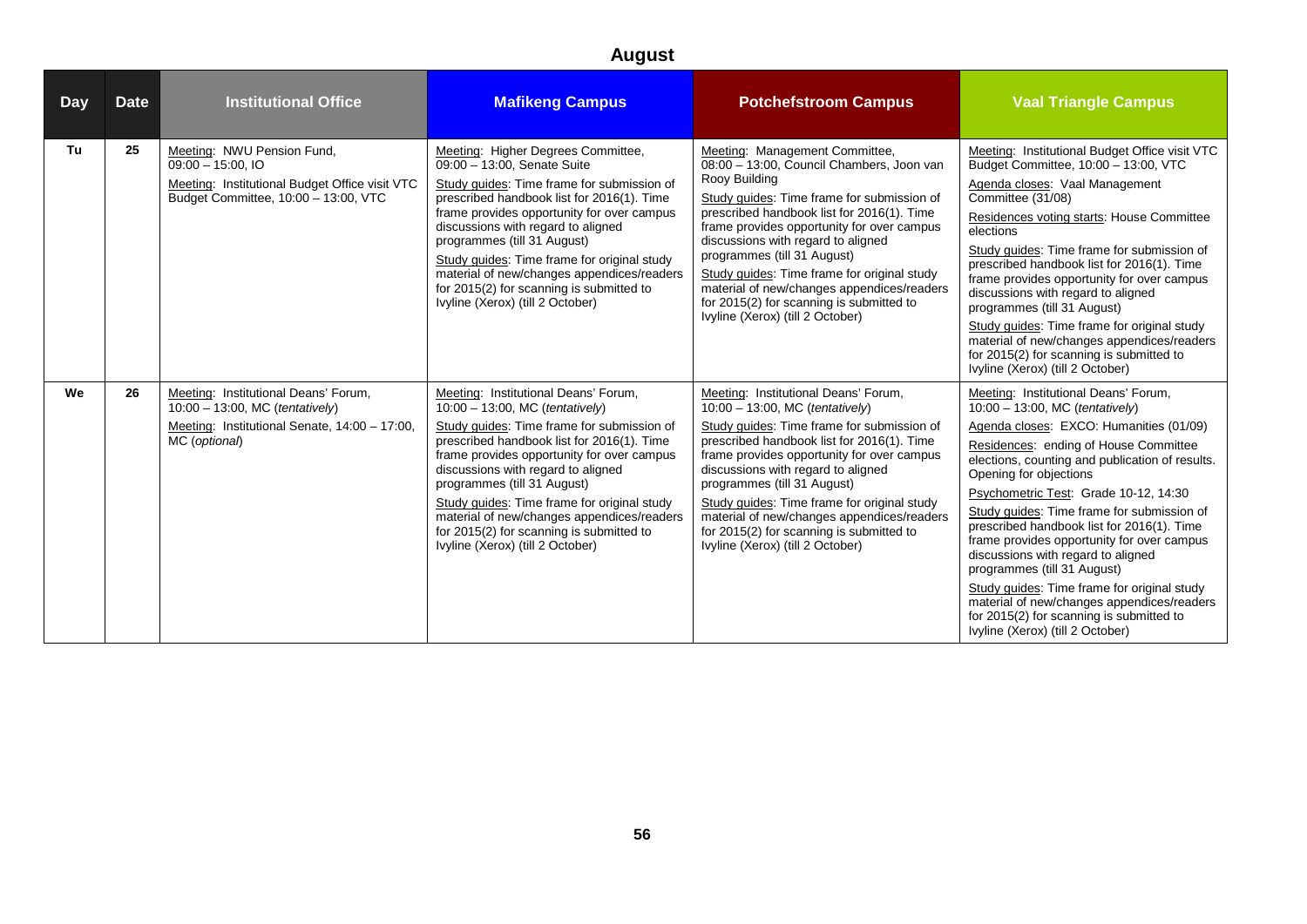| Day       | <b>Date</b> | <b>Institutional Office</b>                                                                                                                                                                                              | <b>Mafikeng Campus</b>                                                                                                                                                                                                                                                                                                                                                                                                                                                                                                                                      | <b>Potchefstroom Campus</b>                                                                                                                                                                                                                                                                                                                                                                                                                                 | <b>Vaal Triangle Campus</b>                                                                                                                                                                                                                                                                                                                                                                                                                                                                                                          |
|-----------|-------------|--------------------------------------------------------------------------------------------------------------------------------------------------------------------------------------------------------------------------|-------------------------------------------------------------------------------------------------------------------------------------------------------------------------------------------------------------------------------------------------------------------------------------------------------------------------------------------------------------------------------------------------------------------------------------------------------------------------------------------------------------------------------------------------------------|-------------------------------------------------------------------------------------------------------------------------------------------------------------------------------------------------------------------------------------------------------------------------------------------------------------------------------------------------------------------------------------------------------------------------------------------------------------|--------------------------------------------------------------------------------------------------------------------------------------------------------------------------------------------------------------------------------------------------------------------------------------------------------------------------------------------------------------------------------------------------------------------------------------------------------------------------------------------------------------------------------------|
| <b>Th</b> | 27          | Meeting: Exco of Council, 14:00 - 16:30,<br><b>JHB</b><br>Meeting: Institutional Bargaining Forum<br>$(IBF)$ , 10:00 - 13:00, IO<br>Meeting: Institutional Budget Office visit MC<br>Budget Committee, 10:00 - 13:00, MC | Meeting: Institutional Budget Office visit MC<br>Budget Committee, 10:00 - 13:00, MC<br>Study quides: Time frame for submission of<br>prescribed handbook list for 2016(1). Time<br>frame provides opportunity for over campus<br>discussions with regard to aligned<br>programmes (till 31 August)<br>Study guides: Time frame for original study<br>material of new/changes appendices/readers<br>for 2015(2) for scanning is submitted to<br>Ivyline (Xerox) (till 2 October)<br>External Programme Evaluation: BCom<br>Hons (Statistics), 07:45 - 17:00 | Meeting: Campus Committee on Student<br>Support Services, 10:00<br>Study quides: Time frame for submission of<br>prescribed handbook list for 2016(1). Time<br>frame provides opportunity for over campus<br>discussions with regard to aligned<br>programmes (till 31 August)<br>Study quides: Time frame for original study<br>material of new/changes appendices/readers<br>for 2015(2) for scanning is submitted to<br>Ivyline (Xerox) (till 2 October) | Meeting: Campus Committee on Student<br>Support Services, 10:00 - 12:00, Board<br>room, Building 24<br>Residences: closing of objections<br>Study quides: Time frame for submission of<br>prescribed handbook list for 2016(1). Time<br>frame provides opportunity for over campus<br>discussions with regard to aligned<br>programmes (till 31 August)<br>Study quides: Time frame for original study<br>material of new/changes appendices/readers<br>for 2015(2) for scanning is submitted to<br>Ivyline (Xerox) (till 2 October) |
| Fr.       | 28          | Meeting: Investments Committee,<br>$10:00 - 13:00$ , JHB<br>Meeting: ICAS: Continuing Education,<br>$08:30 - 09:30$ , IO                                                                                                 | Meeting: Management & CSRC,<br>10:00 - 13:00. Senate Suite<br>Study guides: Time frame for submission of<br>prescribed handbook list for 2016(1). Time<br>frame provides opportunity for over campus<br>discussions with regard to aligned<br>programmes (till 31 August)<br>Study quides: Time frame for original study<br>material of new/changes appendices/readers<br>for 2015(2) for scanning is submitted to<br>Ivyline (Xerox) (till 2 October)                                                                                                      | Study quides: Time frame for submission of<br>prescribed handbook list for 2016(1). Time<br>frame provides opportunity for over campus<br>discussions with regard to aligned<br>programmes (till 31 August)<br>Study guides: Time frame for original study<br>material of new/changes appendices/readers<br>for 2015(2) for scanning is submitted to<br>Ivyline (Xerox) (till 2 October)                                                                    | Inauguration: New Leadership (leadership<br>training camp starts - till 31 August)<br>Study quides: Time frame for submission of<br>prescribed handbook list for 2016(1). Time<br>frame provides opportunity for over campus<br>discussions with regard to aligned<br>programmes (till 31 August)<br>Study guides: Time frame for original study<br>material of new/changes appendices/readers<br>for 2015(2) for scanning is submitted to<br>Ivyline (Xerox) (till 2 October)                                                       |
| Sa        | 29          |                                                                                                                                                                                                                          |                                                                                                                                                                                                                                                                                                                                                                                                                                                                                                                                                             |                                                                                                                                                                                                                                                                                                                                                                                                                                                             | Leadership training camp (till 31 August)                                                                                                                                                                                                                                                                                                                                                                                                                                                                                            |
| Su        | 30          |                                                                                                                                                                                                                          |                                                                                                                                                                                                                                                                                                                                                                                                                                                                                                                                                             |                                                                                                                                                                                                                                                                                                                                                                                                                                                             | Leadership training camp (till 31 August)                                                                                                                                                                                                                                                                                                                                                                                                                                                                                            |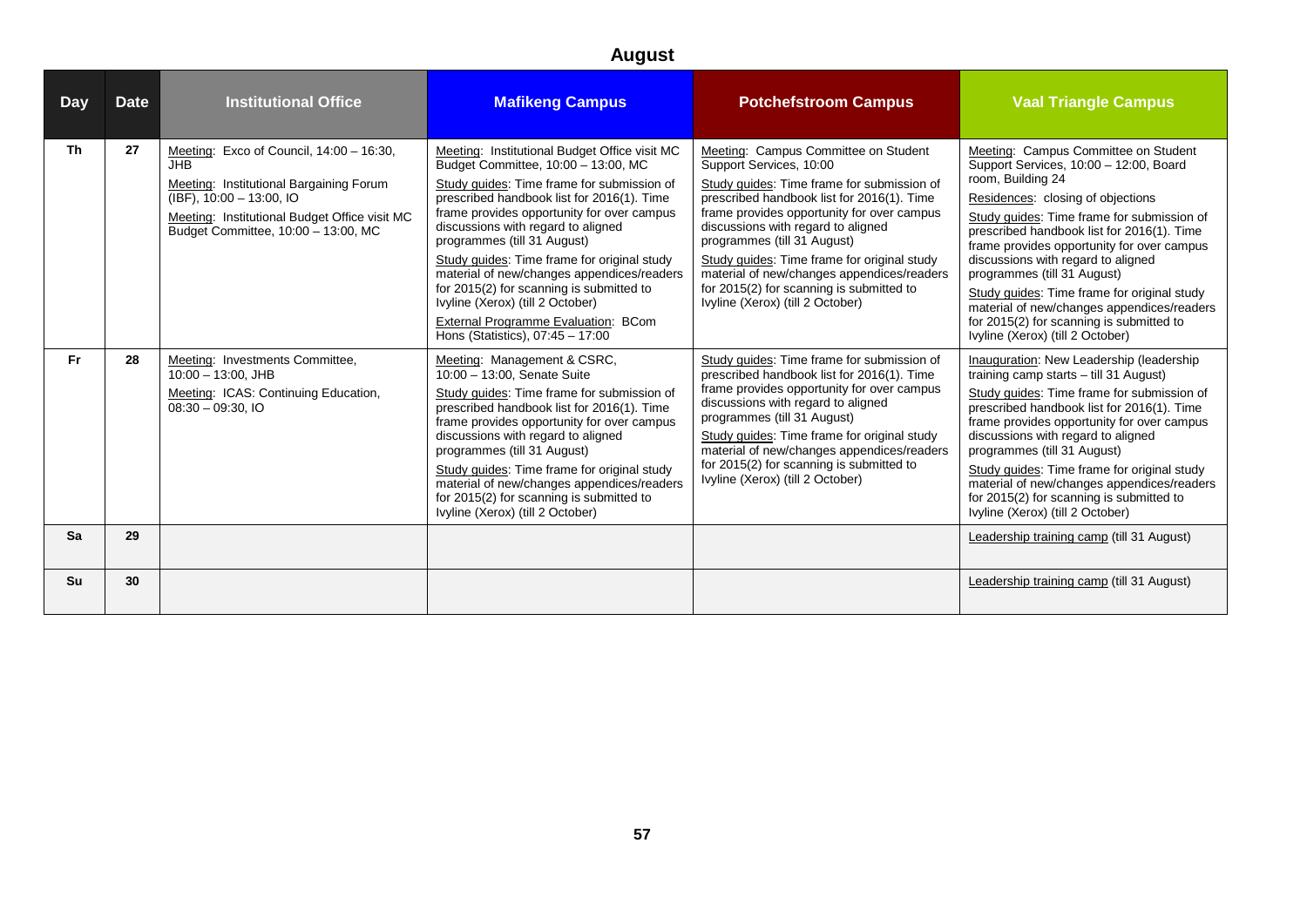| Day | Date | <b>Institutional Office</b> | <b>Mafikeng Campus</b>                                                                                                                                                                                                                                                                                                                                                                                                                                       | <b>Potchefstroom Campus</b>                                                                                                                                                                                                                                                                                                                                                                                                                                                                                                                                                              | <b>Vaal Triangle Campus</b>                                                                                                                                                                                                                                                                                                                                                                                                                                                                                                                                                                                                                    |
|-----|------|-----------------------------|--------------------------------------------------------------------------------------------------------------------------------------------------------------------------------------------------------------------------------------------------------------------------------------------------------------------------------------------------------------------------------------------------------------------------------------------------------------|------------------------------------------------------------------------------------------------------------------------------------------------------------------------------------------------------------------------------------------------------------------------------------------------------------------------------------------------------------------------------------------------------------------------------------------------------------------------------------------------------------------------------------------------------------------------------------------|------------------------------------------------------------------------------------------------------------------------------------------------------------------------------------------------------------------------------------------------------------------------------------------------------------------------------------------------------------------------------------------------------------------------------------------------------------------------------------------------------------------------------------------------------------------------------------------------------------------------------------------------|
| Mo  | 31   |                             |                                                                                                                                                                                                                                                                                                                                                                                                                                                              | Quarter 4 starts (quarter 3 and 4 are not separated by a recess).<br>Quarters are divided because of quarter modules.                                                                                                                                                                                                                                                                                                                                                                                                                                                                    |                                                                                                                                                                                                                                                                                                                                                                                                                                                                                                                                                                                                                                                |
|     |      |                             | Study quides: Time frame for submission of<br>prescribed handbook list for 2016(1). Time<br>frame provides opportunity for over campus<br>discussions with regard to aligned<br>programmes (last day)<br>Study guides: Time frame for original study<br>material of new/changes appendices/readers<br>for 2015(2) for scanning is submitted to<br>Ivyline (Xerox) (till 2 October)<br>Study guides: Last day for activation of study<br>quides for $2016(1)$ | Applications close for<br><b>BSK</b><br>MSc Occupational Hygiene<br>Closing date for continuation of studies for<br>2016<br>Study quides: Time frame for submission of<br>prescribed handbook list for 2016(1). Time<br>frame provides opportunity for over campus<br>discussions with regard to aligned<br>programmes (last day)<br>Study guides: Time frame for original study<br>material of new/changes appendices/readers<br>for 2015(2) for scanning is submitted to<br>Ivyline (Xerox) (till 2 October)<br>Study guides: Last day for activation of study<br>guides for $2016(1)$ | Meeting: Vaal Management Committee,<br>12:00 - 16:00, Boardroom, Building 24<br>Agenda closes: Extended Management<br>Team (08/09)<br>Last day of the Leadership training camp<br>Study guides: Time frame for submission of<br>prescribed handbook list for 2016(1). Time<br>frame provides opportunity for over campus<br>discussions with regard to aligned<br>programmes (last day)<br>Study guides: Time frame for original study<br>material of new/changes appendices/readers<br>for 2015(2) for scanning is submitted to<br>Ivyline (Xerox) (till 2 October)<br>Study guides: Last day for activation of study<br>guides for $2016(1)$ |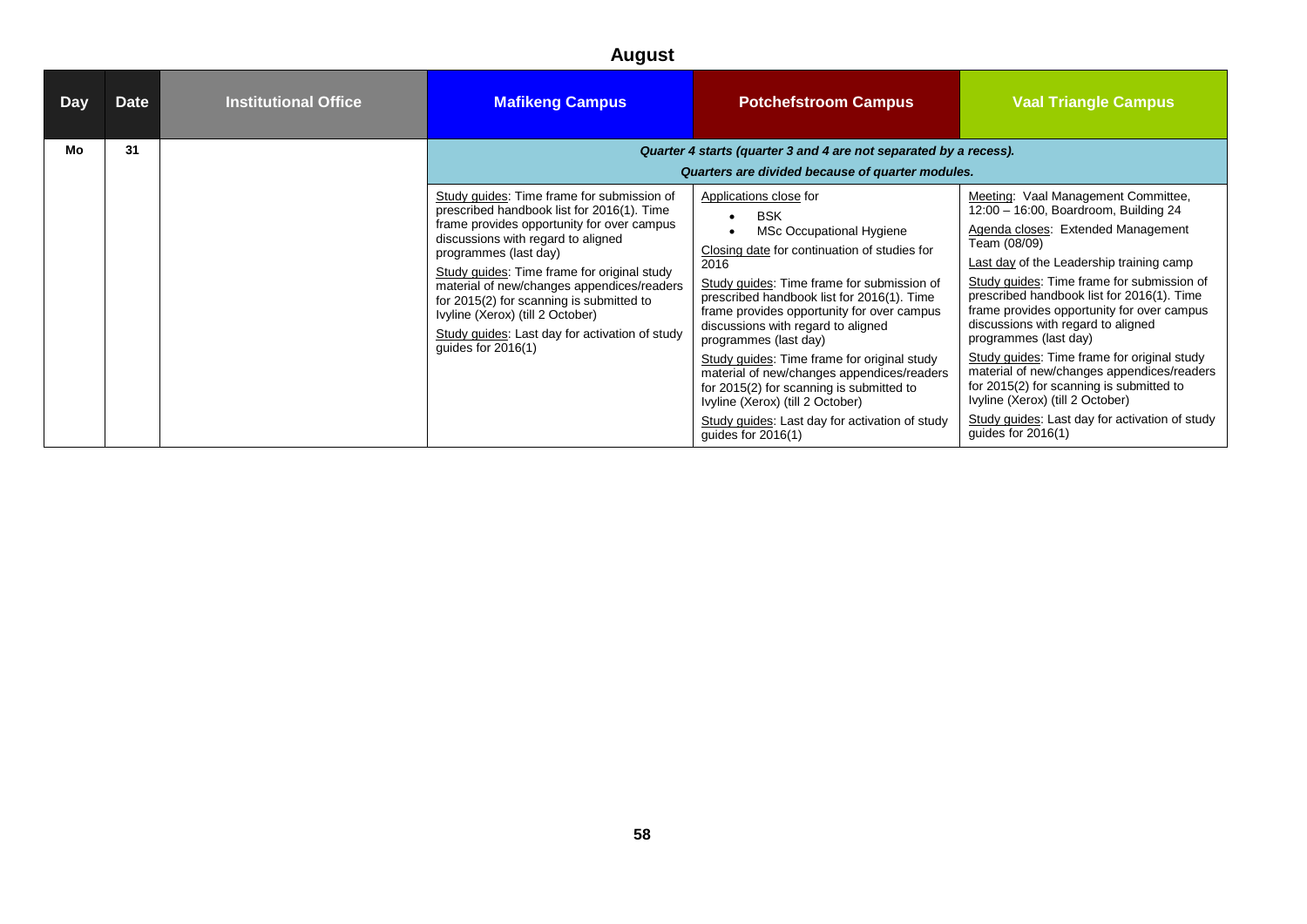| <b>Day</b> | <b>Date</b>    | <b>Institutional Office</b>                                                                                                                                            | <b>Mafikeng Campus</b>                                                                                                                                                                                                                                                                | <b>Potchefstroom Campus</b>                                                                                                                                                                                                                                                                                                                                                                                                                                                                                                                          | <b>Vaal Triangle Campus</b>                                                                                                                                                                                                                                                                                                                                                                 |
|------------|----------------|------------------------------------------------------------------------------------------------------------------------------------------------------------------------|---------------------------------------------------------------------------------------------------------------------------------------------------------------------------------------------------------------------------------------------------------------------------------------|------------------------------------------------------------------------------------------------------------------------------------------------------------------------------------------------------------------------------------------------------------------------------------------------------------------------------------------------------------------------------------------------------------------------------------------------------------------------------------------------------------------------------------------------------|---------------------------------------------------------------------------------------------------------------------------------------------------------------------------------------------------------------------------------------------------------------------------------------------------------------------------------------------------------------------------------------------|
| Tu         | $\mathbf{1}$   | Meeting: Institutional Budget Office visit PC<br>Budget Committee, 10:00 - 13:00, PC                                                                                   | Meeting: Campus Committee on Student<br>Support Services (CoSSS), 09:00 - 11:00,<br>Conference Room 208<br>Study quides: Time frame for original study<br>material of new/changes appendices/readers<br>for 2015(2) for scanning is submitted to<br>Ivyline (Xerox) (till 2 October)  | Meeting: Campus Employment Equity and<br>Skills Development Forum, 14:00 - 15:00,<br>Room 159, Joon van Rooy Building<br>Meeting: Workplace Forum, 15:00 - 16:00,<br>Room 159, Joon van Rooy Building<br>Meeting: Institutional Budget Office visit<br>VTC Budget Committee, 10:00 - 13:00, PC<br>Study guides: Time frame for original study<br>material of new/changes<br>appendices/readers for 2015(2) for scanning<br>is submitted to Ivyline (Xerox) (till 2 October)<br>Concert: Spring Ensemble Concerts, 19:30,<br><b>Conservatory Hall</b> | Meeting: EXCO: Humanities, 14:00 - 16:00,<br>Building 7-118<br>Study guides: Time frame for original study<br>material of new/changes appendices/readers<br>for 2015(2) for scanning is submitted to<br>Ivyline (Xerox) (till 2 October)                                                                                                                                                    |
| We         | $\overline{2}$ | Meeting: Institutional Management and<br>Mafikeng Campus Management,<br>$09:00 - 11:00$ . MC                                                                           | Meeting: Institutional Management and<br>Mafikeng Campus Management,<br>$09:00 - 11:00$ . MC<br>Study quides: Time frame for original study<br>material of new/changes appendices/readers<br>for 2015(2) for scanning is submitted to<br>Ivyline (Xerox) (till 2 October)             | Meeting: Sport Committee, 08:30 - 10:00,<br>K3. Room G05A<br>Study guides: Time frame for original study<br>material of new/changes<br>appendices/readers for 2015(2) for scanning<br>is submitted to Ivyline (Xerox) (till 2 October)<br>Concert: Spring Ensemble Concerts, 13:00,<br>Conservatory Hall                                                                                                                                                                                                                                             | Psychometric Test: Grade 7-9, 14:30<br>Study guides: Time frame for original study<br>material of new/changes appendices/readers<br>for 2015(2) for scanning is submitted to<br>Ivyline (Xerox) (till 2 October)                                                                                                                                                                            |
| <b>Th</b>  | 3              | Meeting: Work Committee for Facilities,<br>$08:00 - 17:00$ , IO<br>Meeting: Institutional Health & Wellness<br>Co-ordinating Committee (IHWCC),<br>$10:00 - 13:00.$ IO | Meeting: Campus Employment Equity and<br>Skills Development Forum, 11:00 - 13:00,<br>Conference Room 208<br>Study guides: Time frame for original study<br>material of new/changes appendices/readers<br>for 2015(2) for scanning is submitted to<br>Ivyline (Xerox) (till 2 October) | Inaugural lecture: 19:00, Senate Hall, Joon<br>van Rooy Building<br>Study guides: Time frame for original study<br>material of new/changes<br>appendices/readers for 2015(2) for scanning<br>is submitted to Ivyline (Xerox) (till 2 October)<br>Concert: Spring Ensemble Concerts, 19:30,<br><b>Conservatory Hall</b>                                                                                                                                                                                                                               | Meeting: Faculty Research Leaders<br>Committee: Economic Sciences and IT,<br>10:00 - 12:00, Building 8-101<br>Meeting: Faculty Ethics Committee:<br>Economic Sciences and IT, 12:00 - 13:00,<br>Building 8-101<br>Study guides: Time frame for original study<br>material of new/changes appendices/readers<br>for 2015(2) for scanning is submitted to<br>Ivyline (Xerox) (till 2 October) |
| Fr.        | 4              |                                                                                                                                                                        | Study guides: Time frame for original study<br>material of new/changes appendices/readers<br>for 2015(2) for scanning is submitted to<br>Ivyline (Xerox) (till 2 October)                                                                                                             | Meeting: Academic promotions<br>(Potchefstroom Campus), 08:00 - 13:00,<br>Council Chambers, Joon van Rooy Building<br>Study guides: Time frame for original study<br>material of new/changes<br>appendices/readers for 2015(2) for scanning<br>is submitted to Ivyline (Xerox) (till 2 October)                                                                                                                                                                                                                                                      | Disability Awareness day<br>Study guides: Time frame for original study<br>material of new/changes appendices/readers<br>for 2015(2) for scanning is submitted to<br>Ivyline (Xerox) (till 2 October)                                                                                                                                                                                       |
| Sa         | 5              |                                                                                                                                                                        |                                                                                                                                                                                                                                                                                       | Assessment week starts (till 12 September)                                                                                                                                                                                                                                                                                                                                                                                                                                                                                                           |                                                                                                                                                                                                                                                                                                                                                                                             |
| <b>Su</b>  | 6              |                                                                                                                                                                        |                                                                                                                                                                                                                                                                                       |                                                                                                                                                                                                                                                                                                                                                                                                                                                                                                                                                      |                                                                                                                                                                                                                                                                                                                                                                                             |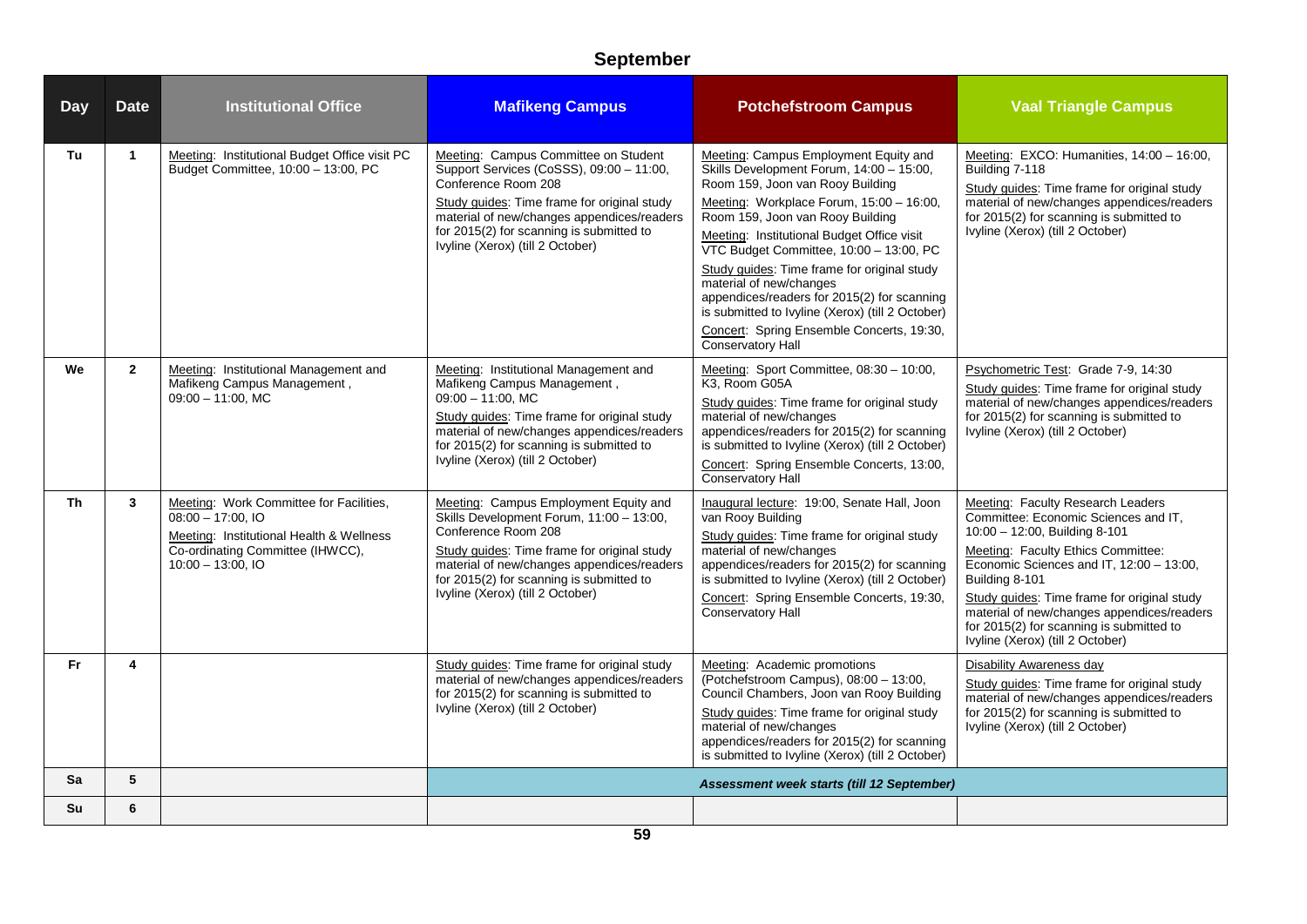| <b>Day</b> | <b>Date</b>    | <b>Institutional Office</b>                                                                                                            | <b>Mafikeng Campus</b>                                                                                                                                                                                                                                                                                                                                                                                           | <b>Potchefstroom Campus</b>                                                                                                                                                                                                                                                                                                                                                                                                                                                                     | <b>Vaal Triangle Campus</b>                                                                                                                                                                                                                                                                                                                                                                                                                                                                                                         |
|------------|----------------|----------------------------------------------------------------------------------------------------------------------------------------|------------------------------------------------------------------------------------------------------------------------------------------------------------------------------------------------------------------------------------------------------------------------------------------------------------------------------------------------------------------------------------------------------------------|-------------------------------------------------------------------------------------------------------------------------------------------------------------------------------------------------------------------------------------------------------------------------------------------------------------------------------------------------------------------------------------------------------------------------------------------------------------------------------------------------|-------------------------------------------------------------------------------------------------------------------------------------------------------------------------------------------------------------------------------------------------------------------------------------------------------------------------------------------------------------------------------------------------------------------------------------------------------------------------------------------------------------------------------------|
| Mo         | $\overline{7}$ |                                                                                                                                        | Meeting: Deans' Committee, 10:00 - 13:00,<br>Conference Room 208<br>Study guides: Time frame for original study<br>material of new/changes appendices/readers<br>for 2015(2) for scanning is submitted to<br>Ivyline (Xerox) (till 2 October)<br>Study guides: Final day for submission of<br>study quides: reprints, changes, non-campus<br>programmes and all partial translations (of<br>changes) for 2016(1) | Meeting: Extended Management<br>Committee, 08:00 - 13:00, Council<br>Chambers, Joon van Rooy Building<br>Study guides: Time frame for original study<br>material of new/changes<br>appendices/readers for 2015(2) for scanning<br>is submitted to Ivyline (Xerox) (till 2 October)<br>Study guides: Final day for submission of<br>study guides: reprints, changes, non-campus<br>programmes and all partial translations (of<br>changes) for $2016(1)$<br>Graduation ceremony: 10:00 and 15:00 | Agenda closes: Residence Coordinating<br>Committee (17/09)<br>Agenda closes: Workplace Forum (16/09)<br>Agenda closes: Teaching and Learning:<br>Economic Sciences and IT (15/09)<br>Study quides: Time frame for original study<br>material of new/changes appendices/readers<br>for 2015(2) for scanning is submitted to<br>Ivyline (Xerox) (till 2 October)<br>Study guides: Final day for submission of<br>study guides: reprints, changes, non-campus<br>programmes and all partial translations (of<br>changes) for $2016(1)$ |
| Tu         | 8              | Meeting: IO Workplace Forum,<br>$10:00 - 11:00.10$<br>Meeting: IO Employment Equity and Skills<br>Development Forum, 11:00 - 12:00, IO | Meeting: Faculty Board (Law)<br>Meeting: Faculty Board<br>(Commerce & Administration)<br>Study guides: Time frame for original study<br>material of new/changes appendices/readers<br>for 2015(2) for scanning is submitted to<br>Ivyline (Xerox) (till 2 October)                                                                                                                                               | Study guides: Time frame for original study<br>material of new/changes<br>appendices/readers for 2015(2) for scanning<br>is submitted to Ivyline (Xerox) (till 2 October)                                                                                                                                                                                                                                                                                                                       | Meeting: Extended Management Team,<br>09:00 - 13:00, Boardroom, Building 24<br>Agenda closes: Research Committee:<br>Humanities (15/09)<br>Study guides: Time frame for original study<br>material of new/changes appendices/readers<br>for 2015(2) for scanning is submitted to<br>Ivyline (Xerox) (till 2 October)                                                                                                                                                                                                                |
| We         | 9              | Meeting: Honorary Awards Committee,<br>11:00 - 13:00, IO (for Autumn graduation<br>ceremony)                                           | Meeting: Workplace Forum, 09:00 - 10:00,<br>Conference Room 208<br>Study guides: Time frame for original study<br>material of new/changes appendices/readers<br>for 2015(2) for scanning is submitted to<br>Ivyline (Xerox) (till 2 October)                                                                                                                                                                     | Meeting: HPI Advisory Board,<br>15:30 - 16:30, Council Chambers, Joon van<br>Rooy Building<br>Study guides: Time frame for original study<br>material of new/changes<br>appendices/readers for 2015(2) for scanning<br>is submitted to Ivyline (Xerox) (till 2 October)                                                                                                                                                                                                                         | Study guides: Time frame for original study<br>material of new/changes appendices/readers<br>for 2015(2) for scanning is submitted to<br>Ivyline (Xerox) (till 2 October)                                                                                                                                                                                                                                                                                                                                                           |
| <b>Th</b>  | 10             | Meeting: ICAS: Advisory Board,<br>$08:30 - 13:00$ , IO                                                                                 | Meeting: Faculty Board<br>(Education & Training)<br>Study guides: Time frame for original study<br>material of new/changes appendices/readers<br>for 2015(2) for scanning is submitted to<br>Ivyline (Xerox) (till 2 October)                                                                                                                                                                                    | Graduation ceremony: UODL (Nelspruit)<br>Study guides: Time frame for original study<br>material of new/changes<br>appendices/readers for 2015(2) for scanning<br>is submitted to Ivyline (Xerox) (till 2 October)                                                                                                                                                                                                                                                                              | Study guides: Time frame for original study<br>material of new/changes appendices/readers<br>for 2015(2) for scanning is submitted to<br>Ivyline (Xerox) (till 2 October)                                                                                                                                                                                                                                                                                                                                                           |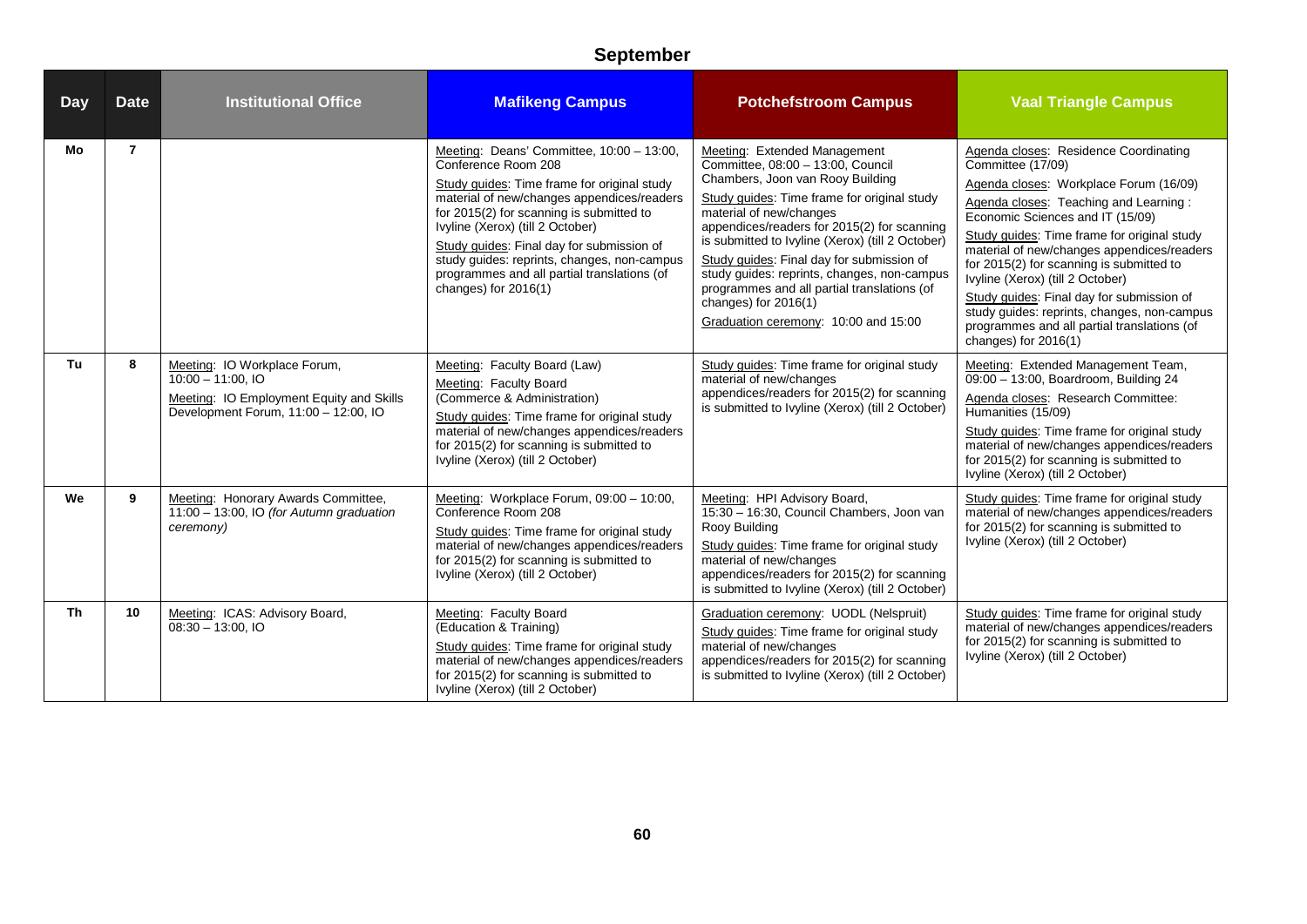| <b>Day</b> | <b>Date</b> | <b>Institutional Office</b>                                                                                                                                                                                                                                                                  | <b>Mafikeng Campus</b>                                                                                                                                                                                                                                                                     | <b>Potchefstroom Campus</b>                                                                                                                                                                                                                                                                                                                                                                                                                                                                                   | <b>Vaal Triangle Campus</b>                                                                                                                                                                                                                                                                                                                                                                                                      |
|------------|-------------|----------------------------------------------------------------------------------------------------------------------------------------------------------------------------------------------------------------------------------------------------------------------------------------------|--------------------------------------------------------------------------------------------------------------------------------------------------------------------------------------------------------------------------------------------------------------------------------------------|---------------------------------------------------------------------------------------------------------------------------------------------------------------------------------------------------------------------------------------------------------------------------------------------------------------------------------------------------------------------------------------------------------------------------------------------------------------------------------------------------------------|----------------------------------------------------------------------------------------------------------------------------------------------------------------------------------------------------------------------------------------------------------------------------------------------------------------------------------------------------------------------------------------------------------------------------------|
| Fr.        | 11          | Meeting: Advancement Committee (AC),<br>$08:00 - 11:00$ , IO<br>Meeting: Branding, Marketing &<br>Communication (BMC) Committee,<br>$11:30 - 13:30, 10$<br>Meeting: Institutional Student<br>Representative Council (ISRC),<br>10:00 - 13:00, IO (handover meeting)<br>Event: Innovation day | Study guides: Time frame for original study<br>material of new/changes appendices/readers<br>for 2015(2) for scanning is submitted to<br>Ivyline (Xerox) (till 2 October)<br>Event: Innovation day                                                                                         | Applications for 2016 close for:<br>MA/MSc Biocinetics/Sport<br>$\bullet$<br>Sciences/Recreation/Child<br><b>Kinetics</b><br>PhD Recreation and MBW<br>$\bullet$<br>Study guides: Time frame for original study<br>material of new/changes<br>appendices/readers for 2015(2) for scanning<br>is submitted to Ivyline (Xerox) (till 2 October)<br>Event: Innovation day                                                                                                                                        | Study guides: Time frame for original study<br>material of new/changes appendices/readers<br>for 2015(2) for scanning is submitted to<br>Ivyline (Xerox) (till 2 October)<br>Event: Innovation day                                                                                                                                                                                                                               |
| Sa         | 12          |                                                                                                                                                                                                                                                                                              |                                                                                                                                                                                                                                                                                            | <b>Assessment week ends</b>                                                                                                                                                                                                                                                                                                                                                                                                                                                                                   |                                                                                                                                                                                                                                                                                                                                                                                                                                  |
|            |             |                                                                                                                                                                                                                                                                                              |                                                                                                                                                                                                                                                                                            | Graduation ceremony: UODL (Polokwane)                                                                                                                                                                                                                                                                                                                                                                                                                                                                         |                                                                                                                                                                                                                                                                                                                                                                                                                                  |
| Su         | 13          |                                                                                                                                                                                                                                                                                              |                                                                                                                                                                                                                                                                                            |                                                                                                                                                                                                                                                                                                                                                                                                                                                                                                               |                                                                                                                                                                                                                                                                                                                                                                                                                                  |
| Mo         | 14          |                                                                                                                                                                                                                                                                                              | Meeting: Exco, 10:00 - 14:00,<br>Conference Room 208<br>Study quides: Time frame for original study<br>material of new/changes appendices/readers<br>for 2015(2) for scanning is submitted to<br>Ivyline (Xerox) (till 2 October)                                                          | Meeting: Budget Committee, 08:00 - 11:00.<br>Council Chambers, Joon van Rooy Building<br>Study quides: Time frame for original study<br>material of new/changes<br>appendices/readers for 2015(2) for scanning<br>is submitted to Ivyline (Xerox) (till 2 October)                                                                                                                                                                                                                                            | Study guides: Time frame for original study<br>material of new/changes appendices/readers<br>for 2015(2) for scanning is submitted to<br>Ivyline (Xerox) (till 2 October)                                                                                                                                                                                                                                                        |
| Tu         | 15          | Meeting: Institutional Committee on Student<br>Support Services (ICoSSS), 10:00 - 13:00,<br>IO.                                                                                                                                                                                              | Study guides: Time frame for original study<br>material of new/changes appendices/readers<br>for 2015(2) for scanning is submitted to<br>Ivyline (Xerox) (till 2 October)<br><b>External Programme Evaluation: BAdmin</b><br>Local Government and Development<br>Management, 07:45 - 17:00 | Meeting: Exco of the Campus Registrar,<br>09:00 -12:00, Council Chambers, Joon van<br>Rooy Building<br>Graduation ceremony: UODL (Durban),<br>10:00 and 14:00<br>Closing date for applications:<br>undergraduate support bursaries for senior<br>students<br>Study guides: Time frame for original study<br>material of new/changes<br>appendices/readers for 2015(2) for scanning<br>is submitted to Ivyline (Xerox) (till 2 October)<br>Concert: Truida van der Walt & Friends,<br>19:30, Conservatory Hall | Meeting: Teaching and Learning Committee:<br>Economic Sciences and IT, 08:30 - 10:00,<br>Building 8-101<br>Meeting: Research Committee: Humanities,<br>14:00 - 16:00, Building 7-118<br>Agenda closes: Teaching and Learning:<br>Humanities (22/09)<br>Study quides: Time frame for original study<br>material of new/changes appendices/readers<br>for 2015(2) for scanning is submitted to<br>Ivyline (Xerox) (till 2 October) |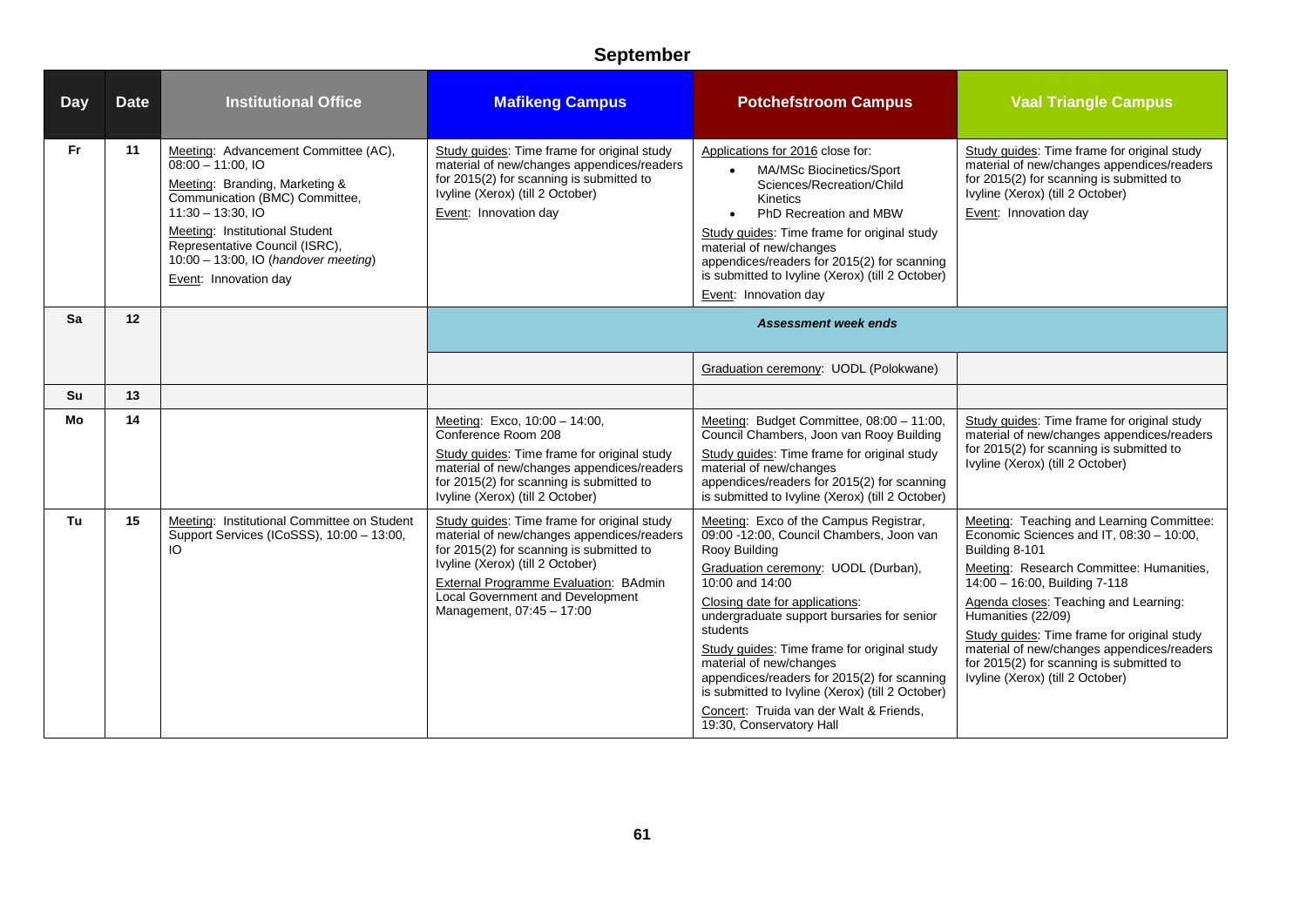| <b>Day</b> | <b>Date</b> | <b>Institutional Office</b>                                                                                                                                                                                                                                       | <b>Mafikeng Campus</b>                                                                                                                                                                                                                              | <b>Potchefstroom Campus</b>                                                                                                                                                                                                                                               | <b>Vaal Triangle Campus</b>                                                                                                                                                                                                                                                                                                                                                        |
|------------|-------------|-------------------------------------------------------------------------------------------------------------------------------------------------------------------------------------------------------------------------------------------------------------------|-----------------------------------------------------------------------------------------------------------------------------------------------------------------------------------------------------------------------------------------------------|---------------------------------------------------------------------------------------------------------------------------------------------------------------------------------------------------------------------------------------------------------------------------|------------------------------------------------------------------------------------------------------------------------------------------------------------------------------------------------------------------------------------------------------------------------------------------------------------------------------------------------------------------------------------|
| We         | 16          | Meeting: Institutional Committee for<br>Research and Innovation (ICRI),<br>$10:00 - 13:00.$ IO<br>Meeting: Institutional Committee for<br>Teaching and Learning (ICTL),<br>$14:00 - 16:30, 10$                                                                    | Meeting: Faculty Board (FAST)<br>Study guides: Time frame for original study<br>material of new/changes appendices/readers<br>for 2015(2) for scanning is submitted to<br>Ivyline (Xerox) (till 2 October)                                          | Graduation ceremony: UODL (Durban),<br>10:00<br>Study guides: Time frame for original study<br>material of new/changes<br>appendices/readers for 2015(2) for scanning<br>is submitted to Ivyline (Xerox) (till 2 October)                                                 | Meeting: Workplace Forum, 09:00 - 11:00,<br>Building 25-G17<br>Meeting: Employment Equity and Skills<br>Development Forum, 11:15 - 12:30, Building<br>25-G17<br>Psychometric Test: Grade 10-12, 14:30<br>Study guides: Time frame for original study<br>material of new/changes appendices/readers<br>for 2015(2) for scanning is submitted to<br>Ivyline (Xerox) (till 2 October) |
| Th         | 17          | Meeting: Institutional Bargaining Forum<br>(IBF), 10:00 - 13:00, IO<br>Meeting: Institutional Employment Equity<br>and Skills Development Forum (IEESDF),<br>$14:00 - 16:30$ , IO                                                                                 | Meeting: Academic Services Forum,<br>09:00 - 12:00, Senate Suite<br>Study guides: Time frame for original study<br>material of new/changes appendices/readers<br>for 2015(2) for scanning is submitted to<br>Ivyline (Xerox) (till 2 October)       | Graduation ceremony: UODL (East London)<br>Study guides: Time frame for original study<br>material of new/changes<br>appendices/readers for 2015(2) for scanning<br>is submitted to Ivyline (Xerox) (till 2 October)                                                      | <b>Meeting: Residence Coordinating</b><br>Committee, 14:00 - 16:00, Building 25-G17<br>Study guides: Time frame for original study<br>material of new/changes appendices/readers<br>for 2015(2) for scanning is submitted to<br>Ivyline (Xerox) (till 2 October)                                                                                                                   |
| <b>Fr</b>  | 18          | Meeting: Council, 10:00 - 16:00, VTC                                                                                                                                                                                                                              | Meeting: Faculty Board<br>(Human & Social Sciences)<br>Study guides: Time frame for original study<br>material of new/changes appendices/readers<br>for 2015(2) for scanning is submitted to<br>Ivyline (Xerox) (till 2 October)                    | Study quides: Time frame for original study<br>material of new/changes<br>appendices/readers for 2015(2) for scanning<br>is submitted to Ivyline (Xerox) (till 2 October)                                                                                                 | Agenda closes: Faculty Board: Economic<br>Sciences and IT (30/09)<br>Study guides: Time frame for original study<br>material of new/changes appendices/readers<br>for 2015(2) for scanning is submitted to<br>Ivyline (Xerox) (till 2 October)                                                                                                                                     |
| Sa         | 19          |                                                                                                                                                                                                                                                                   |                                                                                                                                                                                                                                                     | Graduation ceremony: UODL (Cape Town)<br>Concert: Variety Concert                                                                                                                                                                                                         |                                                                                                                                                                                                                                                                                                                                                                                    |
| <b>Su</b>  | 20          |                                                                                                                                                                                                                                                                   |                                                                                                                                                                                                                                                     |                                                                                                                                                                                                                                                                           |                                                                                                                                                                                                                                                                                                                                                                                    |
| Mo         | 21          |                                                                                                                                                                                                                                                                   | Meeting: Extended Management<br>Committee, 09:00 - 12:00, Senate Suite<br>Study guides: Time frame for original study<br>material of new/changes appendices/readers<br>for 2015(2) for scanning is submitted to<br>Ivyline (Xerox) (till 2 October) | Meeting: Campus Senate, 14:00 - 16:30,<br>Senate Hall, Joon van Rooy Building<br>Study quides: Time frame for original study<br>material of new/changes<br>appendices/readers for 2015(2) for scanning<br>is submitted to Ivyline (Xerox) (till 2 October)                | Meeting: Staff Establishment Committee,<br>14:00 - 15:00, Building 25-G17<br>Study quides: Time frame for original study<br>material of new/changes appendices/readers<br>for 2015(2) for scanning is submitted to<br>Ivyline (Xerox) (till 2 October)                                                                                                                             |
| Tu         | 22          | Meeting: Teaching-Learning Forum,<br>$10:00 - 13:00$ , IO<br>Meeting: Executive Committee of Senate<br>$(SENEX)$ , 14:00 - 16:00, IO<br>Meeting: Compliance Committee,<br>$10:00 - 11:30$ , IO<br>Meeting: Institutional Budget Committee,<br>$14:00 - 16:30, 10$ | Agenda closes: Campus Senate (29/9)<br>Study guides: Time frame for original study<br>material of new/changes appendices/readers<br>for 2015(2) for scanning is submitted to<br>Ivyline (Xerox) (till 2 October)                                    | Meeting: Management Committee,<br>08:00 - 13:00, Council Chambers, Joon van<br>Rooy Building<br>Study guides: Time frame for original study<br>material of new/changes<br>appendices/readers for 2015(2) for scanning<br>is submitted to Ivyline (Xerox) (till 2 October) | Agenda closes: Vaal Management<br>Committee (28/09)<br>Study guides: Time frame for original study<br>material of new/changes appendices/readers<br>for 2015(2) for scanning is submitted to<br>Ivyline (Xerox) (till 2 October)                                                                                                                                                   |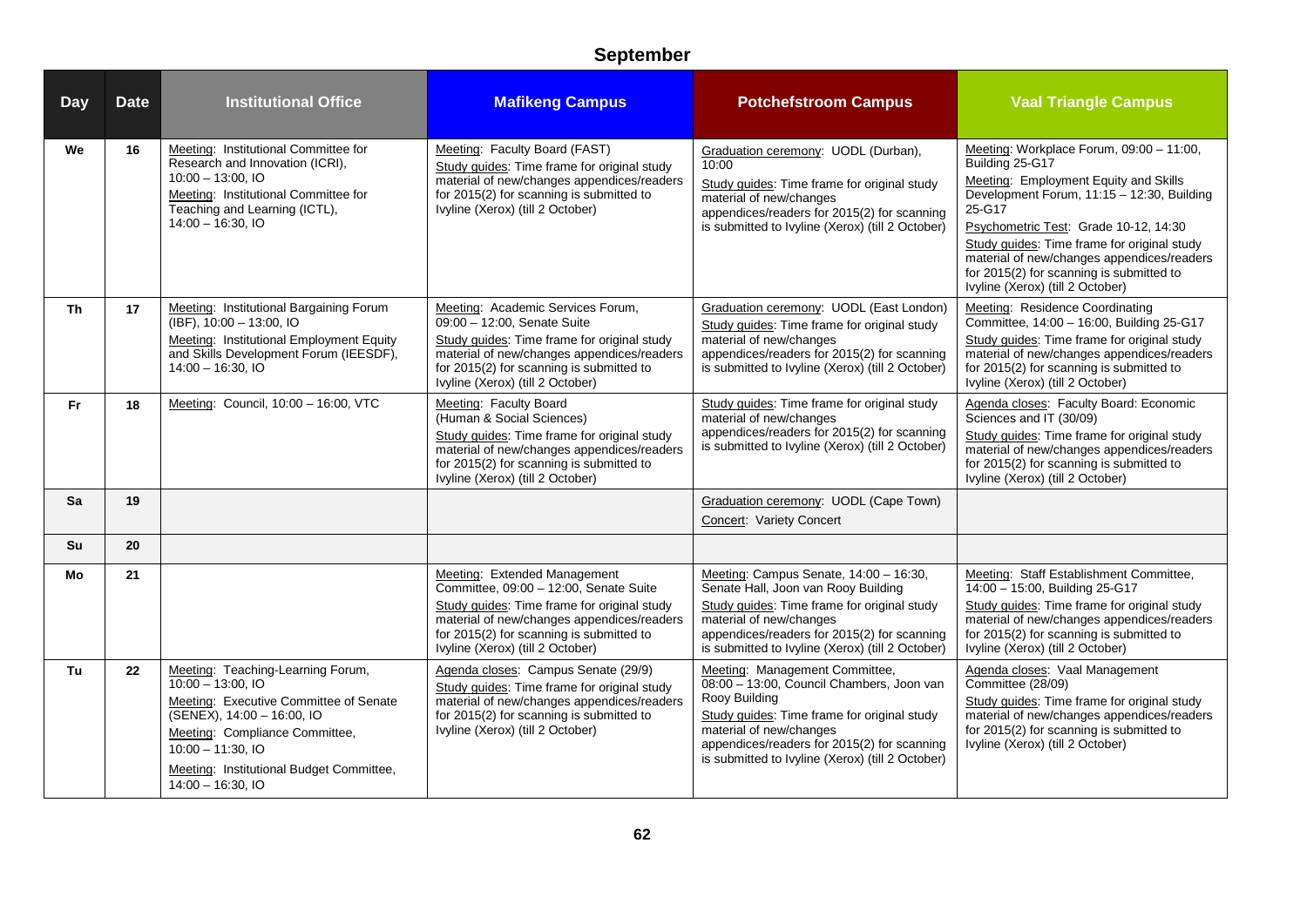| <b>Day</b> | <b>Date</b> | <b>Institutional Office</b>                                                                                        | <b>Mafikeng Campus</b>                                                                                                                                                    | <b>Potchefstroom Campus</b>                                                                                                                                               | <b>Vaal Triangle Campus</b>                                                                                                                                               |
|------------|-------------|--------------------------------------------------------------------------------------------------------------------|---------------------------------------------------------------------------------------------------------------------------------------------------------------------------|---------------------------------------------------------------------------------------------------------------------------------------------------------------------------|---------------------------------------------------------------------------------------------------------------------------------------------------------------------------|
| We         | 23          | Meeting: Institutional Management and<br>Potchefstroom Campus Management,<br>$09:00 - 11:00$ , PC                  | Study guides: Time frame for original study<br>material of new/changes appendices/readers<br>for 2015(2) for scanning is submitted to                                     | <b>Students follow Thursday timetable</b>                                                                                                                                 | Meeting: Teaching and Learning Committee:<br>Humanities, 14:00 - 15:30, Building 7-118 (*)                                                                                |
|            |             |                                                                                                                    | Ivyline (Xerox) (till 2 October)                                                                                                                                          | Meeting: Institutional Management and<br>Potchefstroom Campus Management,<br>$09:00 - 11:00$ , PC                                                                         | Study guides: Time frame for original study<br>material of new/changes appendices/readers<br>for 2015(2) for scanning is submitted to<br>Ivyline (Xerox) (till 2 October) |
|            |             |                                                                                                                    |                                                                                                                                                                           | Study guides: Time frame for original study<br>material of new/changes<br>appendices/readers for 2015(2) for scanning<br>is submitted to Ivyline (Xerox) (till 2 October) |                                                                                                                                                                           |
| <b>Th</b>  | 24          |                                                                                                                    |                                                                                                                                                                           | <b>HERITAGE DAY</b>                                                                                                                                                       |                                                                                                                                                                           |
|            |             |                                                                                                                    |                                                                                                                                                                           |                                                                                                                                                                           |                                                                                                                                                                           |
| <b>Fr</b>  | 25          | Meeting: ICAS: Continuing Education,<br>$08:30 - 09:30,10$                                                         | <b>CSRC Leadership Camp for newly elected</b><br>CSRC, off campus                                                                                                         | Study guides: Time frame for original study<br>material of new/changes                                                                                                    | Agenda closes: Faculty Board: Humanities<br>(01/10)                                                                                                                       |
|            |             | Meeting: Library Forum, 10:00 -12:00, IO<br>Meeting: Blended Learning Steering<br>Committee, IO, 13:00 - 15:00, IO | Study guides: Time frame for original study<br>material of new/changes appendices/readers<br>for 2015(2) for scanning is submitted to<br>Ivyline (Xerox) (till 2 October) | appendices/readers for 2015(2) for scanning<br>is submitted to Ivyline (Xerox) (till 2 October)                                                                           | Study guides: Time frame for original study<br>material of new/changes appendices/readers<br>for 2015(2) for scanning is submitted to<br>Ivyline (Xerox) (till 2 October) |
| Sa         | 26          |                                                                                                                    | <b>CSRC Leadership Camp for newly elected</b><br>CSRC, off campus                                                                                                         |                                                                                                                                                                           |                                                                                                                                                                           |
| Su         | 27          |                                                                                                                    | <b>CSRC Leadership Camp for newly elected</b><br>CSRC, off campus                                                                                                         |                                                                                                                                                                           |                                                                                                                                                                           |
| Mo         | 28          |                                                                                                                    | Study guides: Time frame for original study<br>material of new/changes appendices/readers                                                                                 | Study guides: Time frame for original study<br>material of new/changes                                                                                                    | Meeting: Vaal Management Committee,<br>12:00 - 16:00, Boardroom, Building 24                                                                                              |
|            |             |                                                                                                                    | for 2015(2) for scanning is submitted to<br>Ivyline (Xerox) (till 2 October)                                                                                              | appendices/readers for 2015(2) for scanning<br>is submitted to Ivyline (Xerox) (till 2 October)                                                                           | Study guides: Time frame for original study<br>material of new/changes appendices/readers<br>for 2015(2) for scanning is submitted to<br>Ivyline (Xerox) (till 2 October) |
| Tu         | 29          | Meeting: Combined Assurance Forum,<br>$11:00 - 13:00$ , IO                                                         | Meeting: Campus Senate, 09:00 - 14:00,<br>Senate Suite                                                                                                                    | Study guides: Time frame for original study<br>material of new/changes                                                                                                    | Study guides: Time frame for original study<br>material of new/changes appendices/readers                                                                                 |
|            |             | Course: Improve your skills - Records<br>Management, 09:00 - 16:00                                                 | Study guides: Time frame for original study<br>material of new/changes appendices/readers<br>for 2015(2) for scanning is submitted to<br>Ivyline (Xerox) (till 2 October) | appendices/readers for 2015(2) for scanning<br>is submitted to Ivyline (Xerox) (till 2 October)                                                                           | for 2015(2) for scanning is submitted to<br>Ivyline (Xerox) (till 2 October)                                                                                              |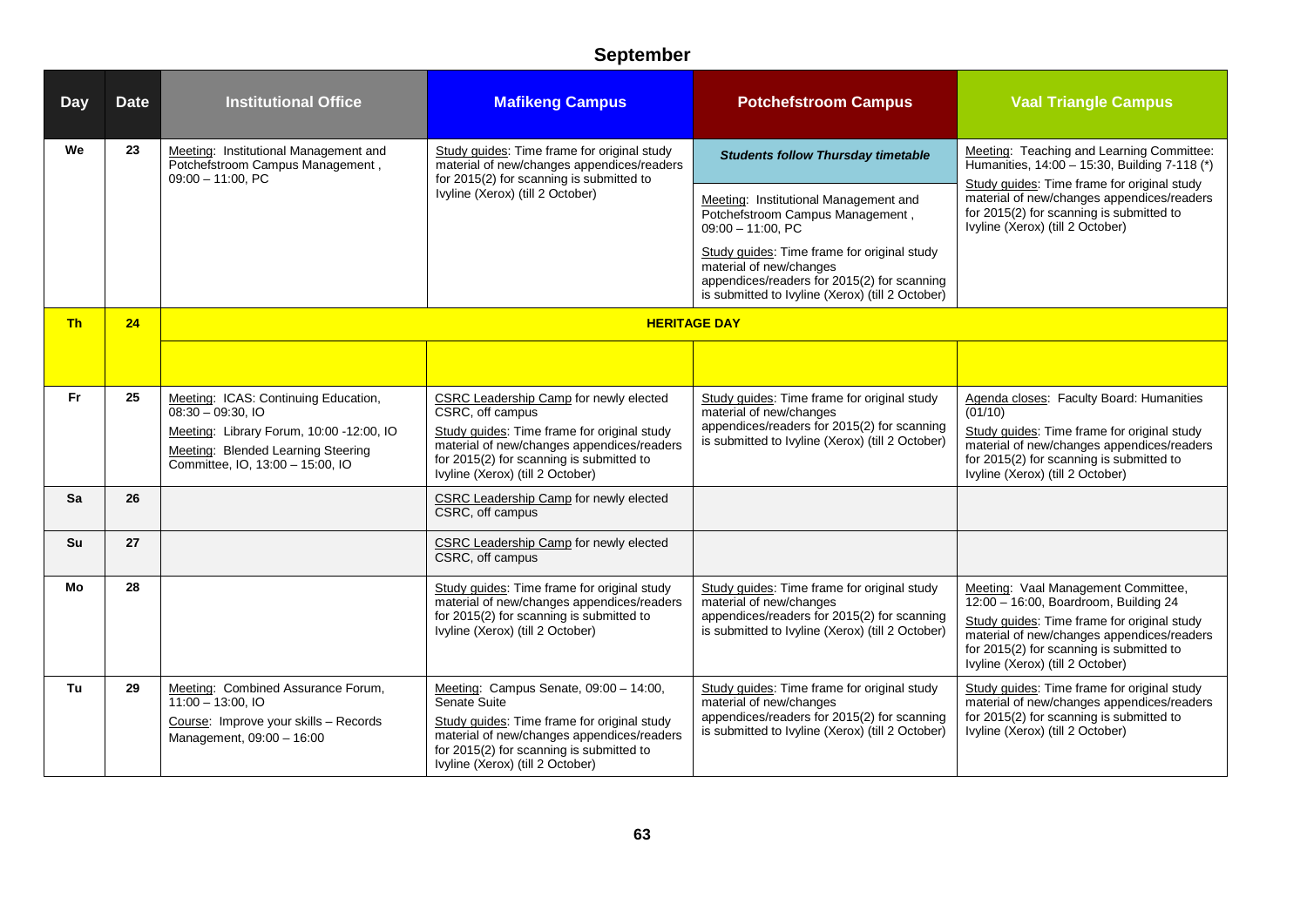| <b>Day</b> | <b>Date</b> | <b>Institutional Office</b>                       | <b>Mafikeng Campus</b>                                                                                                                                                    | <b>Potchefstroom Campus</b>                                                                                                                                                                                                                                                                                                                                                                                                                                                                                                                                                                                                                                                                                                                                                                                                                                                                                                                                        | <b>Vaal Triangle Campus</b>                                                                                                                                                                                                                                     |
|------------|-------------|---------------------------------------------------|---------------------------------------------------------------------------------------------------------------------------------------------------------------------------|--------------------------------------------------------------------------------------------------------------------------------------------------------------------------------------------------------------------------------------------------------------------------------------------------------------------------------------------------------------------------------------------------------------------------------------------------------------------------------------------------------------------------------------------------------------------------------------------------------------------------------------------------------------------------------------------------------------------------------------------------------------------------------------------------------------------------------------------------------------------------------------------------------------------------------------------------------------------|-----------------------------------------------------------------------------------------------------------------------------------------------------------------------------------------------------------------------------------------------------------------|
| We         | 30          | Meeting: Alumni Association, 11:00 - 13:00,<br>IO | Study guides: Time frame for original study<br>material of new/changes appendices/readers<br>for 2015(2) for scanning is submitted to<br>Ivyline (Xerox) (till 2 October) | Applications close for 2016:<br>M in Social Work/Phorensics Social<br>$\bullet$<br>Work/Child protection and Spelling<br>Therapy<br>MSc in Dietetics/Nutrition/Nutritional<br>Sciences<br>MEd and PhD (Educational Sciences)<br>$\bullet$<br>Labour relations management and<br>$\bullet$<br>Human Resource Management<br>All M and PhD (Focus area Social<br>$\bullet$<br>Transformation)<br>MA/MSc Research Psychology<br>$\bullet$<br><b>MA Positive Psychology</b><br>$\bullet$<br>Master of Health Sciences in<br>$\bullet$<br><b>Transdisciplinary Health Promotion</b><br>MCur<br>$\bullet$<br>PhD Psychology/Consumer Sciences/<br>$\bullet$<br>Social Work and Nursing<br>Undergraduate (not selection courses)<br>$\bullet$<br>NSFAS loans for senior students<br>$\bullet$<br>Study guides: Time frame for original study<br>material of new/changes<br>appendices/readers for 2015(2) for scanning<br>is submitted to Ivyline (Xerox) (till 2 October) | Meeting: Faculty Board: Economic Sciences<br>and IT, 10:00 - 12:00, Building 8-101<br>Study guides: Time frame for original study<br>material of new/changes appendices/readers<br>for 2015(2) for scanning is submitted to<br>Ivyline (Xerox) (till 2 October) |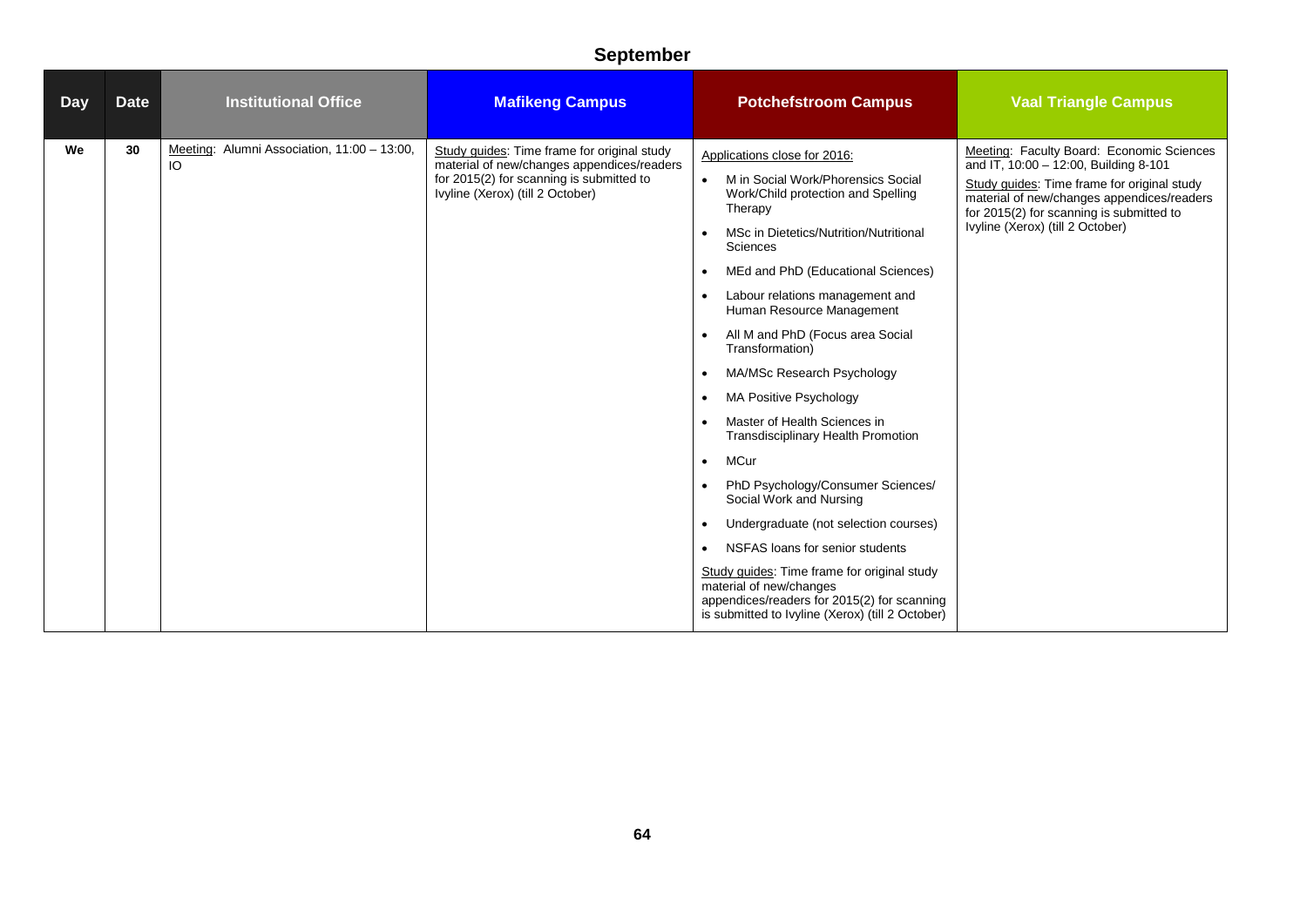| <b>Day</b> | <b>Date</b>             | <b>Institutional Office</b>                                                                                            | <b>Mafikeng Campus</b>                                                                                                                                                                                                            | <b>Potchefstroom Campus</b>                                                                                                                                               | <b>Vaal Triangle Campus</b>                                                                                                                                                                                                                                       |
|------------|-------------------------|------------------------------------------------------------------------------------------------------------------------|-----------------------------------------------------------------------------------------------------------------------------------------------------------------------------------------------------------------------------------|---------------------------------------------------------------------------------------------------------------------------------------------------------------------------|-------------------------------------------------------------------------------------------------------------------------------------------------------------------------------------------------------------------------------------------------------------------|
| <b>Th</b>  | $\mathbf{1}$            | Meeting: Institutional Management<br>Committee, 10:00 - 13:00 (Budget meeting)                                         | Study guides: Time frame for original study<br>material of new/changes appendices/readers<br>for 2015(2) for scanning is submitted to<br>Ivyline (Xerox) (till 2 October)                                                         | Study guides: Time frame for original study<br>material of new/changes appendices/readers<br>for 2015(2) for scanning is submitted to<br>Ivyline (Xerox) (till 2 October) | Meeting: Faculty Board: Humanities,<br>14:00 - 16:00, Building 7-118<br>Study guides: Time frame for original study<br>material of new/changes appendices/readers<br>for 2015(2) for scanning is submitted to<br>Ivyline (Xerox) (till 2 October)                 |
| <b>Fr</b>  | $\overline{2}$          | Meeting: Institutional Committee for<br>Academic Standards (ICAS), 08:30 - 13:00,<br>IO<br>Function: NWU Alumni Awards | Meeting: Management & CSRC,<br>10:00 - 13:00, Senate Suite<br>Study guides: Time frame for original study<br>material of new/changes appendices/readers<br>for 2015(2) for scanning is submitted to<br>Ivyline (Xerox) (last day) | Study guides: Time frame for original study<br>material of new/changes appendices/readers<br>for 2015(2) for scanning is submitted to<br>Ivyline (Xerox) (last day)       | Meeting: Campus Bursaries and Loans<br>Committee, 10:00 - 11:00, Boardroom,<br>Building 24<br>Study guides: Time frame for original study<br>material of new/changes appendices/readers<br>for 2015(2) for scanning is submitted to<br>Ivyline (Xerox) (last day) |
|            |                         |                                                                                                                        |                                                                                                                                                                                                                                   | Schools close (re-open 12 October)                                                                                                                                        |                                                                                                                                                                                                                                                                   |
| Sa         | $\mathbf{3}$            |                                                                                                                        |                                                                                                                                                                                                                                   | Recess starts (classes resume 12 October)<br>Student residences and dining halls close                                                                                    |                                                                                                                                                                                                                                                                   |
|            |                         |                                                                                                                        |                                                                                                                                                                                                                                   | Admission examination: Faculty of<br>Engineering, 09:00 (Swellendam)                                                                                                      |                                                                                                                                                                                                                                                                   |
| Su         | $\overline{\mathbf{4}}$ |                                                                                                                        |                                                                                                                                                                                                                                   |                                                                                                                                                                           |                                                                                                                                                                                                                                                                   |
| Mo         | 5                       |                                                                                                                        | Study guides: Final day for submission of<br>new and rewritten guides as well as new<br>translations for 2016(1)                                                                                                                  | Meeting: House Parents, 13:00<br>Study guides: Final day for submission of<br>new and rewritten guides as well as new<br>translations for 2016(1)                         | Psychometric Test: Grade 7-9, 09:00<br>Study guides: Final day for submission of<br>new and rewritten guides as well as new<br>translations for 2016(1)                                                                                                           |
| Tu         | 6                       |                                                                                                                        |                                                                                                                                                                                                                                   | Admission examination: Faculty of<br>Engineering, 09:00 (Port Elizabeth)                                                                                                  | Agenda closes: Workplace Forum (14/10)                                                                                                                                                                                                                            |
| We         | $\overline{7}$          |                                                                                                                        |                                                                                                                                                                                                                                   |                                                                                                                                                                           | Agenda closes: Campus Senate (14/10)<br>Congress: ETSA (Eye Tracking South Africa)<br>2015. Hosted by UPSET (till 9 October)                                                                                                                                      |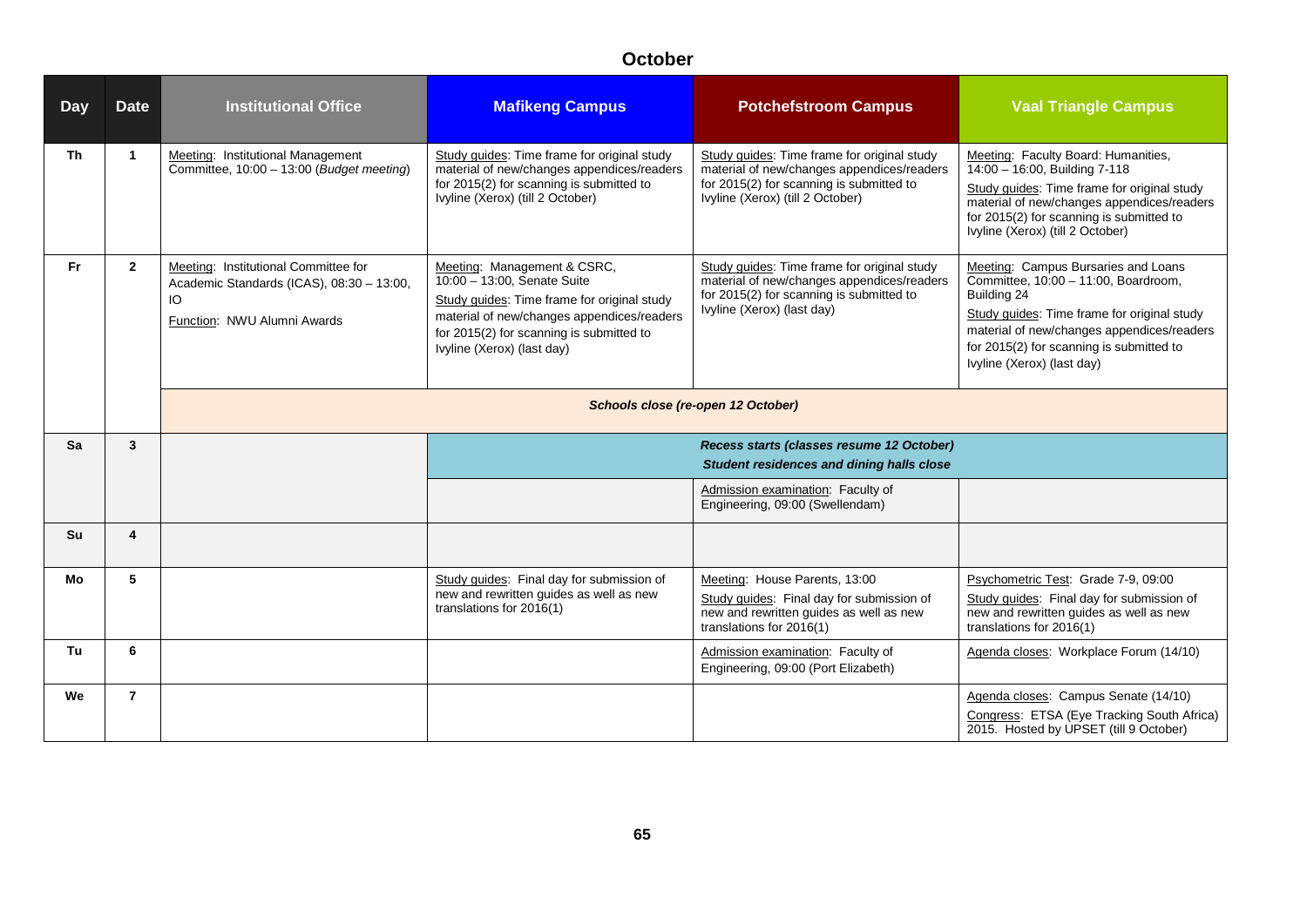| <b>Day</b> | <b>Date</b> | <b>Institutional Office</b>                                                                                                                                                                                                 | <b>Mafikeng Campus</b>                                                                                                                                 | <b>Potchefstroom Campus</b>                                                                                                                                                                                                                                                                                                                                             | <b>Vaal Triangle Campus</b>                                                                                                                                                |
|------------|-------------|-----------------------------------------------------------------------------------------------------------------------------------------------------------------------------------------------------------------------------|--------------------------------------------------------------------------------------------------------------------------------------------------------|-------------------------------------------------------------------------------------------------------------------------------------------------------------------------------------------------------------------------------------------------------------------------------------------------------------------------------------------------------------------------|----------------------------------------------------------------------------------------------------------------------------------------------------------------------------|
| <b>Th</b>  | 8           |                                                                                                                                                                                                                             |                                                                                                                                                        |                                                                                                                                                                                                                                                                                                                                                                         | Congress: ETSA (Eye Tracking South Africa)<br>2015. Hosted by UPSET (till 9 October)<br>Psychometric Test: Grade 10-12, 09:00                                              |
| Fr         | 9           |                                                                                                                                                                                                                             |                                                                                                                                                        |                                                                                                                                                                                                                                                                                                                                                                         | Agenda closes: Extended Management:<br>Economic Sciences and IT (20/10)<br>Congress: ETSA (Eye Tracking South Africa)<br>2015. Hosted by UPSET (last day)                  |
| Sa         | 10          |                                                                                                                                                                                                                             |                                                                                                                                                        |                                                                                                                                                                                                                                                                                                                                                                         |                                                                                                                                                                            |
| Su         | 11          |                                                                                                                                                                                                                             |                                                                                                                                                        | <b>Student residences open</b>                                                                                                                                                                                                                                                                                                                                          |                                                                                                                                                                            |
| Mo         | 12          | Meeting: Institutional Academic Promotions,<br>08:00 - 3:00, Council Chambers, Joon van<br>Rooy Building, PC                                                                                                                |                                                                                                                                                        | <b>Lecturers and practical work start</b><br><b>Dining halls open</b>                                                                                                                                                                                                                                                                                                   |                                                                                                                                                                            |
|            |             |                                                                                                                                                                                                                             | Meeting: Institutional Academic Promotions,<br>08:00 - 3:00, Council Chambers, Joon van<br>Rooy Building, PC                                           | Meeting: Institutional Academic Promotions,<br>08:00 - 3:00, Council Chambers, Joon van<br>Rooy Building, PC                                                                                                                                                                                                                                                            | Meeting: Institutional Academic Promotions,<br>08:00 - 3:00, Council Chambers, Joon van<br>Rooy Building, PC<br>Agenda closes: Residence Coordinating<br>Committee (22/10) |
|            |             |                                                                                                                                                                                                                             |                                                                                                                                                        | <b>Schools open</b>                                                                                                                                                                                                                                                                                                                                                     |                                                                                                                                                                            |
| Tu         | 13          | Meeting: Human Capital and Employment<br>Equity Committee (HCEE), 14:00 - 16:30, IO                                                                                                                                         | Meeting: Bursaries and Loans,<br>10:00 - 12:00, Conference Room 208                                                                                    | Meeting: Bursaries and Loans,<br>$10:00 - 11:00$<br>Graduation ceremonies: 10:00 and 15:00,<br>Sanlam Auditorium<br>Admissions examinations                                                                                                                                                                                                                             | Meeting: Ethics: Humanities, 14:00 - 16:00,<br>Building 7-118                                                                                                              |
| We         | 14          | Meeting: Assets Committee, 11:00 - 13:00,<br>IO                                                                                                                                                                             |                                                                                                                                                        | Graduation ceremonies: 10:00 and 15:00,<br>Sanlam Auditorium                                                                                                                                                                                                                                                                                                            | Meeting: Workplace Forum, 09:00 - 11:00,<br>Building 25-G17<br>Meeting: Campus Senate, 14:00 - 16:00,<br>Boardroom, Building 24                                            |
| <b>Th</b>  | 15          | Meeting: Transformation Oversight<br>Committee (TOC), 10:00 - 13:00, IO<br>Meeting: Student Oversight Committee<br>$(SOC)$ , 14:00 - 16:00, IO<br>Meeting: Classification of Theses and<br>Dissertations, 09:00 - 11:00, IO | Meeting: Workplace Forum, 09:00 - 10:00,<br>Conference Room 208<br>Voting for Top Lecturer starts<br>(till 29 October)<br>Spring graduation ceremonies | Meeting: Workplace Forum, 14:00 - 15:00,<br>Room 159, Joon van Rooy Building<br>Closing date for applications: Funza<br>Lushaka Education bursaries for senior<br>students<br>Inaugural lecture: 19:00, Senate Hall, Joon<br>van Rooy Building<br>External Programme Evaluation: BMus and<br>MMus, 07:45 - 17:00<br>Voting for Top Lecturer starts<br>(till 29 October) | Agenda closes: EXCO: Humanities (21/10)<br>Graduation ceremonies<br>Voting for Top Lecturer starts<br>(till 29 October)                                                    |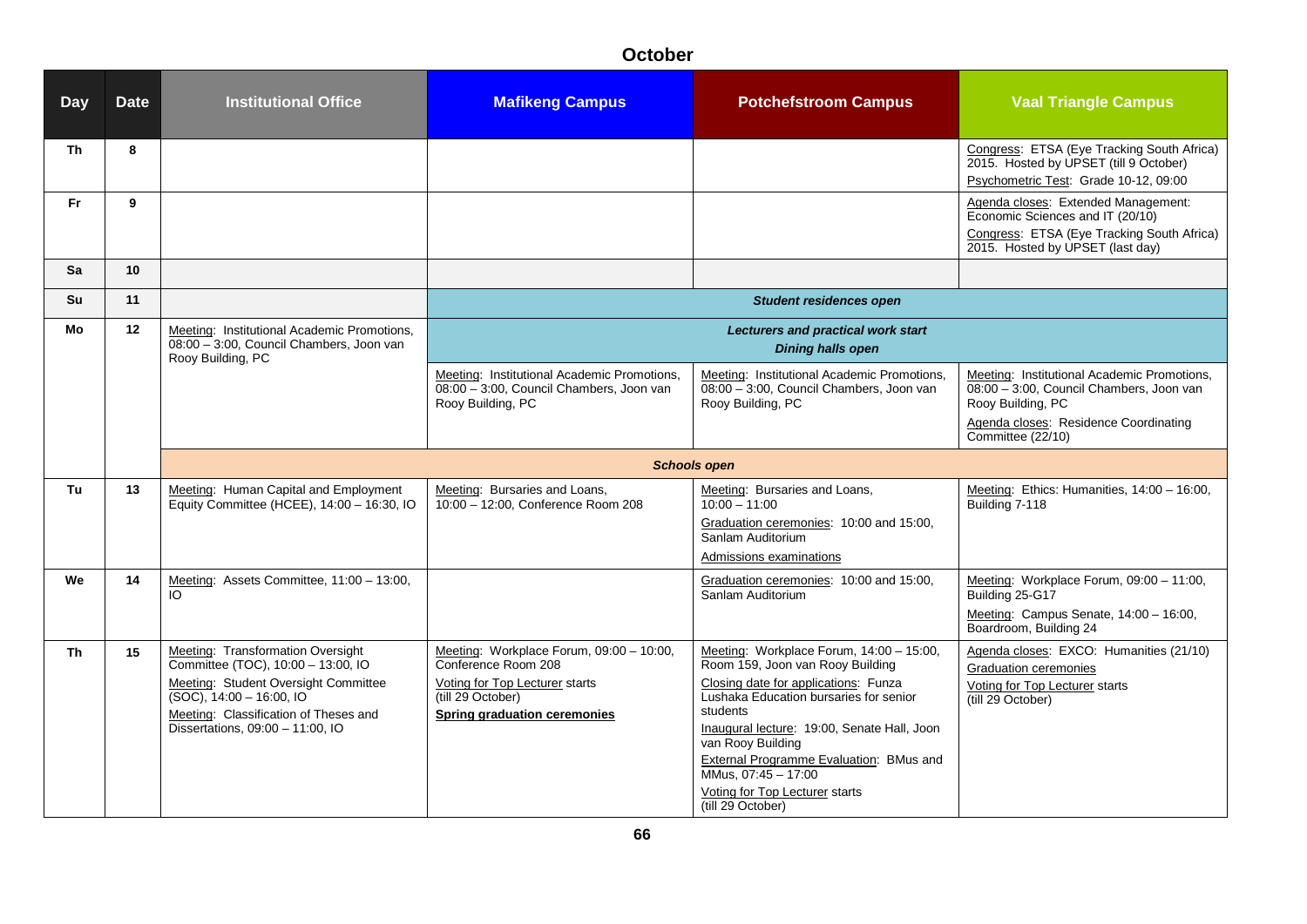| Day       | <b>Date</b> | <b>Institutional Office</b>                                                                                                                                                                                   | <b>Mafikeng Campus</b>                                                                                              | <b>Potchefstroom Campus</b>                                                                                                                                                                                                                                                                                                                                                                                                                                 | <b>Vaal Triangle Campus</b>                                                                                                                                                                                                                                    |
|-----------|-------------|---------------------------------------------------------------------------------------------------------------------------------------------------------------------------------------------------------------|---------------------------------------------------------------------------------------------------------------------|-------------------------------------------------------------------------------------------------------------------------------------------------------------------------------------------------------------------------------------------------------------------------------------------------------------------------------------------------------------------------------------------------------------------------------------------------------------|----------------------------------------------------------------------------------------------------------------------------------------------------------------------------------------------------------------------------------------------------------------|
| <b>Fr</b> | 16          | Meeting: Advancement Committee (AC),<br>$08:00 - 11:00.$ IO<br>Meeting: Branding, Marketing &<br>Communication (BMC) Committee,<br>$11:30 - 13:30,10$                                                         | <b>Spring graduation ceremonies</b><br>Voting for Top Lecturer (till 29 October)                                    | Graduation ceremonies: 10:00 and 15:00,<br>Sanlam Auditorium<br>External Programme Evaluation: BMus and<br>MMus, 07:45 - 17:00<br>Voting for Top Lecturer (till 29 October)                                                                                                                                                                                                                                                                                 | Graduation ceremonies<br>Voting for Top Lecturer (till 29 October)                                                                                                                                                                                             |
| Sa        | 17          |                                                                                                                                                                                                               |                                                                                                                     | Applications close for Masters in<br><b>Environment Management</b>                                                                                                                                                                                                                                                                                                                                                                                          |                                                                                                                                                                                                                                                                |
| Su        | 18          |                                                                                                                                                                                                               |                                                                                                                     |                                                                                                                                                                                                                                                                                                                                                                                                                                                             |                                                                                                                                                                                                                                                                |
| Mo        | 19          | Meeting: Institutional Bursaries and Loans.<br>10:00 - 12:00, IO (video conference)                                                                                                                           | Meeting: Extended Management<br>Committee, 09:00 - 12:00, Senate Suite<br>Voting for Top Lecturer (till 29 October) | Meeting: Exco of the Campus Registrar,<br>09:00 - 12:00, Council Chambers, Joon van<br>Rooy Building<br>Submission of examiners copies for<br>participation in the May graduation<br>ceremonies 2016 (till 16 November)<br>Voting for Top Lecturer (till 29 October)                                                                                                                                                                                        | Voting for Top Lecturer (till 29 October)                                                                                                                                                                                                                      |
| Tu        | 20          | Meeting: Audit, Risk & Compliance<br>Committee, 10:00 - 13:00, IO<br>Meeting: IO Workplace Forum,<br>$10.00 - 11.00$ , IO<br>Meeting: IO Employment Equity and Skills<br>Development Forum, 11:00 - 12:00, IO | Meeting: Timetable Committee,<br>10:00 - 13:00, Conference Room 208<br>Voting for Top Lecturer (till 29 October)    | Meeting: Extended Management<br>Committee, 08:00 - 13:00, Council<br>Chambers, Joon van Rooy Building<br>Meeting: Central Management Committee<br>for Hostels, 15:00<br>Event: Prestige Function, NWU PUK Sport,<br>19:00<br>Submission of examiners copies for<br>participation in the May graduation<br>ceremonies 2016 (till 16 November)<br>Voting for Top Lecturer (till 29 October)<br>Concert: Bursary Winners' Concert, 19:30,<br>Conservatory Hall | Meeting: Extended Management: Economic<br>Sciences and IT, 14:00 - 16:00,<br>Building 8-101<br>Meeting: EXCO: Humanities, 14:00 - 16:00,<br>Building 7-118<br>Agenda closes: Vaal Management<br>Committee (26/10)<br>Voting for Top Lecturer (till 29 October) |
| We        | 21          | Meeting: Institutional Deans' Forum,<br>$10:00 - 13:00$ . VTC<br>Meeting: Institutional Senate, 14:00 - 17:00,<br><b>VTC</b>                                                                                  | Meeting: Institutional Deans' Forum,<br>$10:00 - 13:00$ . VTC<br>Voting for Top Lecturer (till 29 October)          | Meeting: Institutional Deans' Forum,<br>$10:00 - 13:00$ . VTC<br>Submission of examiners copies for<br>participation in the May graduation<br>ceremonies 2016 (till 16 November)<br>Voting for Top Lecturer (till 29 October)                                                                                                                                                                                                                               | Meeting: Institutional Deans' Forum,<br>$10:00 - 13:00$ , VTC<br>Psychometric Test: Grade 7-9, 14:30<br>Voting for Top Lecturer (till 29 October)                                                                                                              |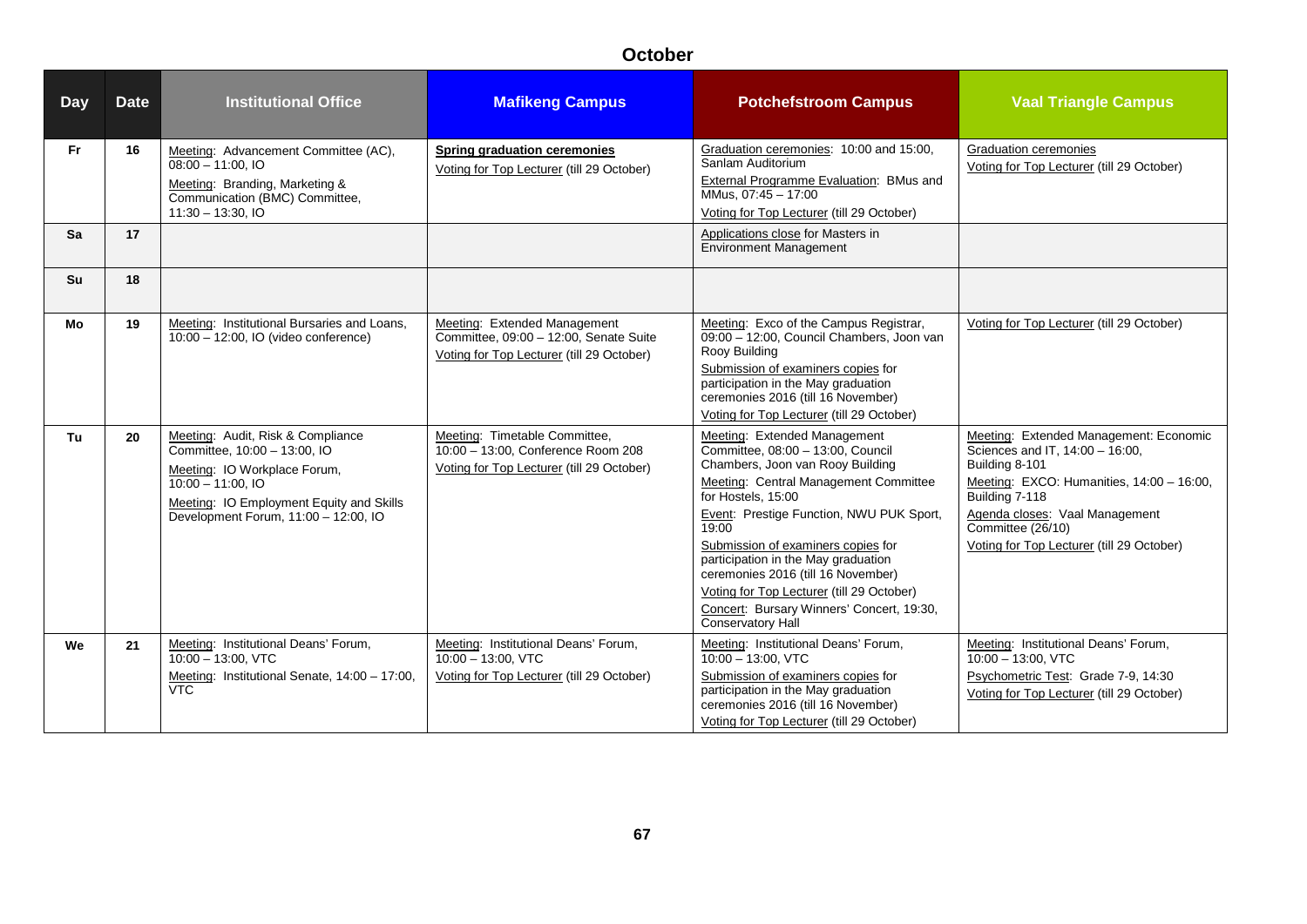| <b>Day</b> | <b>Date</b> | <b>Institutional Office</b>                                                               | <b>Mafikeng Campus</b>                                                                                                                                                                                       | <b>Potchefstroom Campus</b>                                                                                                                                                                                                                                                                                                                                                                                                                                                                       | <b>Vaal Triangle Campus</b>                                                                                                                                                                                          |
|------------|-------------|-------------------------------------------------------------------------------------------|--------------------------------------------------------------------------------------------------------------------------------------------------------------------------------------------------------------|---------------------------------------------------------------------------------------------------------------------------------------------------------------------------------------------------------------------------------------------------------------------------------------------------------------------------------------------------------------------------------------------------------------------------------------------------------------------------------------------------|----------------------------------------------------------------------------------------------------------------------------------------------------------------------------------------------------------------------|
| Th         | 22          | Meeting: Institutional Forum, 11:00 - 14:00,<br><b>VTC</b>                                |                                                                                                                                                                                                              | Lectures and practical work end for the examination: 17:30                                                                                                                                                                                                                                                                                                                                                                                                                                        |                                                                                                                                                                                                                      |
|            |             |                                                                                           | Meeting: Occupational Health and Safety,<br>11:00 - 13:00, Senate Ante Room<br>Last day for making available results<br>statements for the November examination<br>Voting for Top Lecturer (till 29 October) | Meeting: Budget Committee, 08:00 - 11:00,<br>Council Chambers, Joon van Rooy Building<br>Submission of examiners copies for<br>participation in the May graduation<br>ceremonies 2016 (till 16 November)<br>Last day for making available results<br>statements for the November examination<br>Last day for cancellation of 2nd semester<br>modules (undergraduate and honours)<br>Inaugural lecture: 19:00, Senate Hall, Joon<br>van Rooy Building<br>Voting for Top Lecturer (till 29 October) | <b>Meeting: Residence Coordinating</b><br>Committee, 14:00 - 16:00, Building 25-G17<br>Last day for making available results<br>statements for the November examination<br>Voting for Top Lecturer (till 29 October) |
| <b>Fr</b>  | 23          | Meeting: Institutional Student<br>Representative Council (ISRC),<br>$10:00 - 13:00$ , VTC | Meeting: Exco, 10:00 - 14:00,<br>Conference Room 208                                                                                                                                                         | Meeting: Vice-Rectors' discussions with<br>Deans, 14:00 - 16:30, Council Chambers,<br>Joon van Rooy Building                                                                                                                                                                                                                                                                                                                                                                                      | Official closing of the academic year, 11:00,<br>Samancor Auditorium                                                                                                                                                 |
|            |             |                                                                                           | Voting for Top Lecturer (till 29 October)                                                                                                                                                                    | Function: Departing students, 18:30                                                                                                                                                                                                                                                                                                                                                                                                                                                               | Voting for Top Lecturer (till 29 October)                                                                                                                                                                            |
|            |             |                                                                                           |                                                                                                                                                                                                              | Submission of examiners copies for<br>participation in the May graduation<br>ceremonies 2016 (till 16 November)                                                                                                                                                                                                                                                                                                                                                                                   |                                                                                                                                                                                                                      |
| Sa         | 24          |                                                                                           |                                                                                                                                                                                                              | Voting for Top Lecturer (till 29 October)                                                                                                                                                                                                                                                                                                                                                                                                                                                         |                                                                                                                                                                                                                      |
| Su         | 25          |                                                                                           |                                                                                                                                                                                                              |                                                                                                                                                                                                                                                                                                                                                                                                                                                                                                   |                                                                                                                                                                                                                      |
| Mo         | 26          | Meeting: Research, Innovation and                                                         |                                                                                                                                                                                                              | <b>Examination starts</b>                                                                                                                                                                                                                                                                                                                                                                                                                                                                         |                                                                                                                                                                                                                      |
|            |             | Community Engagement, 11:00 - 12:30,<br>office of Potchefstroom Campus Rector             |                                                                                                                                                                                                              | <b>Contact (till 16 November)</b>                                                                                                                                                                                                                                                                                                                                                                                                                                                                 |                                                                                                                                                                                                                      |
|            |             |                                                                                           |                                                                                                                                                                                                              | <b>Distance (till 19 November)</b>                                                                                                                                                                                                                                                                                                                                                                                                                                                                |                                                                                                                                                                                                                      |
|            |             |                                                                                           | Voting for Top Lecturer (till 29 October)                                                                                                                                                                    | Meeting: Research, Innovation and<br>Community Engagement, 11:00 - 12:30,<br>office of Potchefstroom Campus Rector<br>Submission of examiners copies for<br>participation in the May graduation<br>ceremonies 2016 (till 16 November)<br>Voting for Top Lecturer (till 29 October)                                                                                                                                                                                                                | Meeting: Vaal Management Committee,<br>12:00 - 16:00, Boardroom, Building 24<br>Voting for Top Lecturer (till 29 October)                                                                                            |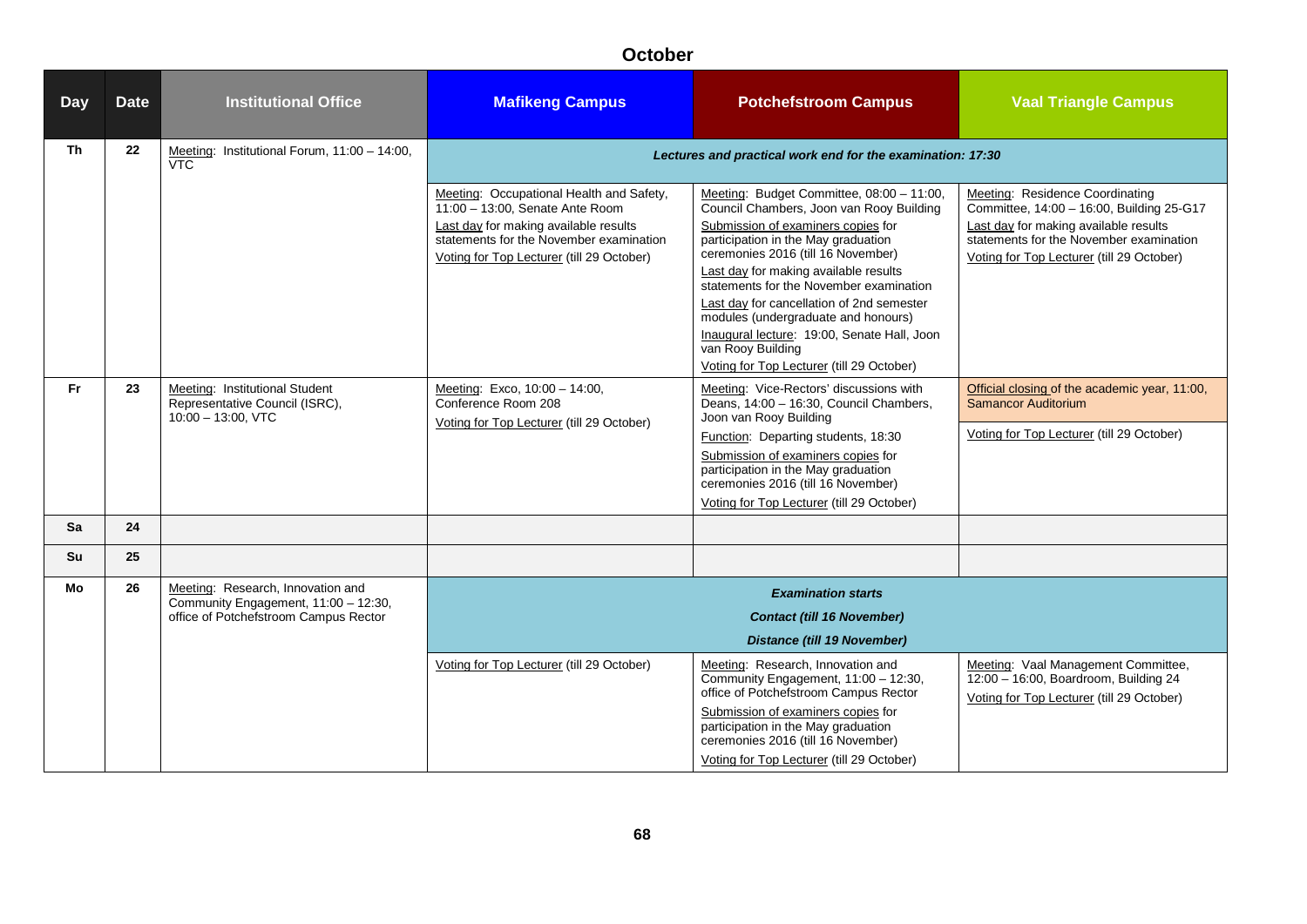| <b>Day</b> | <b>Date</b> | <b>Institutional Office</b>                                                                                                                                                                                                                                                                                                                                                                                     | <b>Mafikeng Campus</b>                                                                                                                                                                                                        | <b>Potchefstroom Campus</b>                                                                                                                                                                                                                                                                                                                                          | <b>Vaal Triangle Campus</b>                                                                                                                                                                                                                  |
|------------|-------------|-----------------------------------------------------------------------------------------------------------------------------------------------------------------------------------------------------------------------------------------------------------------------------------------------------------------------------------------------------------------------------------------------------------------|-------------------------------------------------------------------------------------------------------------------------------------------------------------------------------------------------------------------------------|----------------------------------------------------------------------------------------------------------------------------------------------------------------------------------------------------------------------------------------------------------------------------------------------------------------------------------------------------------------------|----------------------------------------------------------------------------------------------------------------------------------------------------------------------------------------------------------------------------------------------|
| Tu         | 27          | Meeting: Research, Innovation and<br>Community Engagement, 11:00 - 12:30,<br>office of Vaal Triangle Campus Rector                                                                                                                                                                                                                                                                                              | Meeting: Deans' Committee, 10:00 - 13:00,<br>Conference Room 208<br>Voting for Top Lecturer (till 29 October)                                                                                                                 | Meeting: Management Committee,<br>08:00 - 13:00, Council Chambers, Joon van<br>Rooy Building<br>Submission of examiners copies for<br>participation in the May graduation<br>ceremonies 2016 (till 16 November)<br>Voting for Top Lecturer (till 29 October)                                                                                                         | Meeting: Staff Establishment Committee,<br>14:00 - 15:00, Building 25-G17<br>Meeting: Research, Innovation and<br>Community Engagement, 11:00 - 12:30,<br>office of Vaal Triangle Campus Rector<br>Voting for Top Lecturer (till 29 October) |
| We         | 28          | Meeting: Institutional Management<br>Committee, 09:00 - 17:00, IO<br>Conference: Scholarship of Teaching and<br>Learning                                                                                                                                                                                                                                                                                        | Voting for Top Lecturer (till 29 October)                                                                                                                                                                                     | Meeting: Occupational Health & Safety<br>(meeting of the Dean: Student Affairs), 10:00<br>Event: Professionele Ontwikkeling vir Ervare<br>Dosente (POED), 08:00 - 16:00, E9,<br><b>Transnet Room</b><br>Submission of examiners copies for<br>participation in the May graduation<br>ceremonies 2016 (till 16 November)<br>Voting for Top Lecturer (till 29 October) | Psychometric Test: Grade 10-12, 14:30<br>Voting for Top Lecturer (till 29 October)                                                                                                                                                           |
| Th         | 29          | Meeting: Finance Committee, 10:00 - 13:00,<br><b>JHB</b><br>Meeting: Exco of Council, 14:00 - 16:30,<br>JHB.<br>Meeting: Board of Donors, 18:30 - 21:00,<br>JHB.<br>Meeting: Institutional Bargaining Forum<br>(IBF), 10:00 - 13:00, IO<br>Meeting: Research, Innovation and<br>Community Engagement, 11:00 - 12:30,<br>office of Mafikeng Campus Rector<br>Conference: Scholarship of Teaching and<br>Learning | Meeting: Research, Innovation and<br>Community Engagement, 11:00 - 12:30,<br>office of Mafikeng Campus Rector<br>Meeting: Campus Radio Committee,<br>09:00 - 13:00, Conference Room 208<br>Voting for Top Lecturer (last day) | Event: Professionele Ontwikkeling vir Ervare<br>Dosente (POED), 08:00 - 16:00, E9,<br><b>Transnet Room</b><br>Submission of examiners copies for<br>participation in the May graduation<br>ceremonies 2016 (till 16 November)<br>Inaugural lecture: 19:00, Senate Hall, Joon<br>van Rooy Building<br>Voting for Top Lecturer (last day)                              | Voting for Top Lecturer (last day)                                                                                                                                                                                                           |
| <b>Fr</b>  | 30          | Meeting: ICAS: Continuing Education,<br>$08:30 - 09:30.10$<br>Prestige Gala Dinner: Research                                                                                                                                                                                                                                                                                                                    | Prestige Gala Dinner: Research                                                                                                                                                                                                | Prestige Gala Dinner: Research<br>Submission of examiners copies for<br>participation in the May graduation<br>ceremonies 2016 (till 16 November)<br>Applications close for M & PhD qualifications<br>Closing date for applications: NSFAS loans<br>for prospective first year students                                                                              | Prestige Gala Dinner: Research<br>Closing date: NSFAS Bursaries<br>(prospective students), 16:00                                                                                                                                             |
| Sa         | 31          |                                                                                                                                                                                                                                                                                                                                                                                                                 |                                                                                                                                                                                                                               |                                                                                                                                                                                                                                                                                                                                                                      |                                                                                                                                                                                                                                              |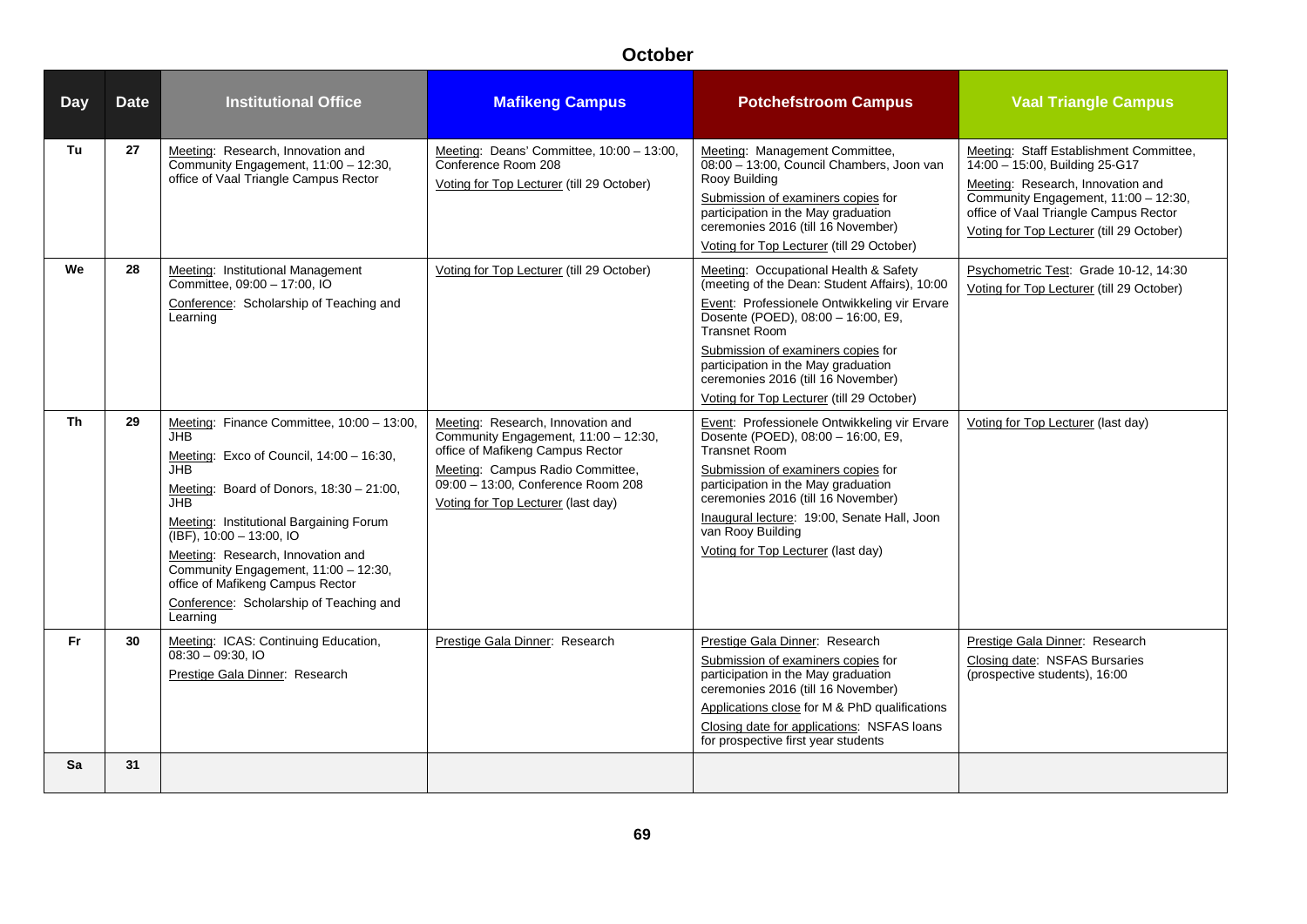#### **November**

| <b>Day</b> | <b>Date</b>    | <b>Institutional Office</b>                                                                                                                                                                                                            | <b>Mafikeng Campus</b>                                                                                   | <b>Potchefstroom Campus</b>                                                                                                                                                                                                                                                                                              | <b>Vaal Triangle Campus</b>                                                                                                                                                 |
|------------|----------------|----------------------------------------------------------------------------------------------------------------------------------------------------------------------------------------------------------------------------------------|----------------------------------------------------------------------------------------------------------|--------------------------------------------------------------------------------------------------------------------------------------------------------------------------------------------------------------------------------------------------------------------------------------------------------------------------|-----------------------------------------------------------------------------------------------------------------------------------------------------------------------------|
| Su         | $\mathbf{1}$   |                                                                                                                                                                                                                                        |                                                                                                          |                                                                                                                                                                                                                                                                                                                          |                                                                                                                                                                             |
| Mo         | $\overline{2}$ |                                                                                                                                                                                                                                        |                                                                                                          | Meeting: Campus Employment Equity and<br>Skills Development Forum, 14:00 - 15:00,<br>Room 159, Joon van Rooy Building<br>Meeting: Workplace Forum, 15:00 - 16:00,<br>Room 159, Joon van Rooy Building<br>Submission of examiners copies for<br>participation in the May graduation<br>ceremonies 2016 (till 16 November) | Agenda closes: Residence Coordinating<br>Committee (12/11)<br>Agenda closes: Teaching and Learning:<br>Economic Sciences and IT (10/11)                                     |
| Tu         | 3              | Meeting: Extended Registrar's Forum,<br>$\overline{10:00}$ - 13:00, IO (video conference)<br>Course: Institutional Course for New<br>Lecturers, 08:00 - 16:30, IO                                                                      |                                                                                                          | Graduation ceremony: UODL (Namibia),<br>10:00 and 14:00<br>Submission of examiners copies for<br>participation in the May graduation<br>ceremonies 2016 (till 16 November)                                                                                                                                               |                                                                                                                                                                             |
| We         | 4              | Course: Institutional Course for New<br>Lecturers, 08:00 - 16:30, IO                                                                                                                                                                   | Meeting: Campus Employment Equity and<br>Skills Development Forum, 11:00 - 13:00,<br>Conference Room 208 | Submission of examiners copies for<br>participation in the May graduation<br>ceremonies 2016 (till 16 November)                                                                                                                                                                                                          |                                                                                                                                                                             |
| <b>Th</b>  | 5              | Meeting: Institutional Management and<br>Vaal Triangle Campus Management,<br>$09:00 - 11:00$ . VTC<br>Meeting: Human Rights Committee,<br>$10:00 - 13:00$ , IO<br>Course: Institutional Course for New<br>Lecturers, 08:00 - 16:30, IO |                                                                                                          | Graduation ceremony: UODL (Namibia),<br>10:00 and 14:00<br>Submission of examiners copies for<br>participation in the May graduation<br>ceremonies 2016 (till 16 November)                                                                                                                                               | Meeting: Institutional Management and<br>Vaal Triangle Campus Management,<br>$09:00 - 11:00$ , VTC                                                                          |
| Fr         | 6              | Meeting: Investments Committee,<br>$10:00 - 13:00$ , JHB<br>Indaba: Quality Office, 09:30 - 14:00                                                                                                                                      |                                                                                                          | Meeting: Timetable Committee, 09:00<br>Function: House Parents, 09:00<br>Reunion: First years of 1965, 10:00 - 16:00,<br>Senate Hall, Joon van Rooy Building<br>Submission of examiners copies for<br>participation in the May graduation<br>ceremonies 2016 (till 16 November)                                          |                                                                                                                                                                             |
| Sa         | $\overline{7}$ |                                                                                                                                                                                                                                        |                                                                                                          |                                                                                                                                                                                                                                                                                                                          |                                                                                                                                                                             |
| Su         | 8              |                                                                                                                                                                                                                                        |                                                                                                          |                                                                                                                                                                                                                                                                                                                          |                                                                                                                                                                             |
| Mo         | 9              |                                                                                                                                                                                                                                        | Meeting: Workplace Forum, 09:00 - 10:00,<br>Conference Room 208                                          | Submission of examiners copies for<br>participation in the May graduation<br>ceremonies 2016 (till 16 November)<br>External Programme Evaluation: BEd Hons                                                                                                                                                               | Agenda closes: Occupational Health &<br>Safety (19/11)<br>Last day for submission of mini-<br>dissertation/dissertation/theses for<br>examination, M & PhD students (Autumn |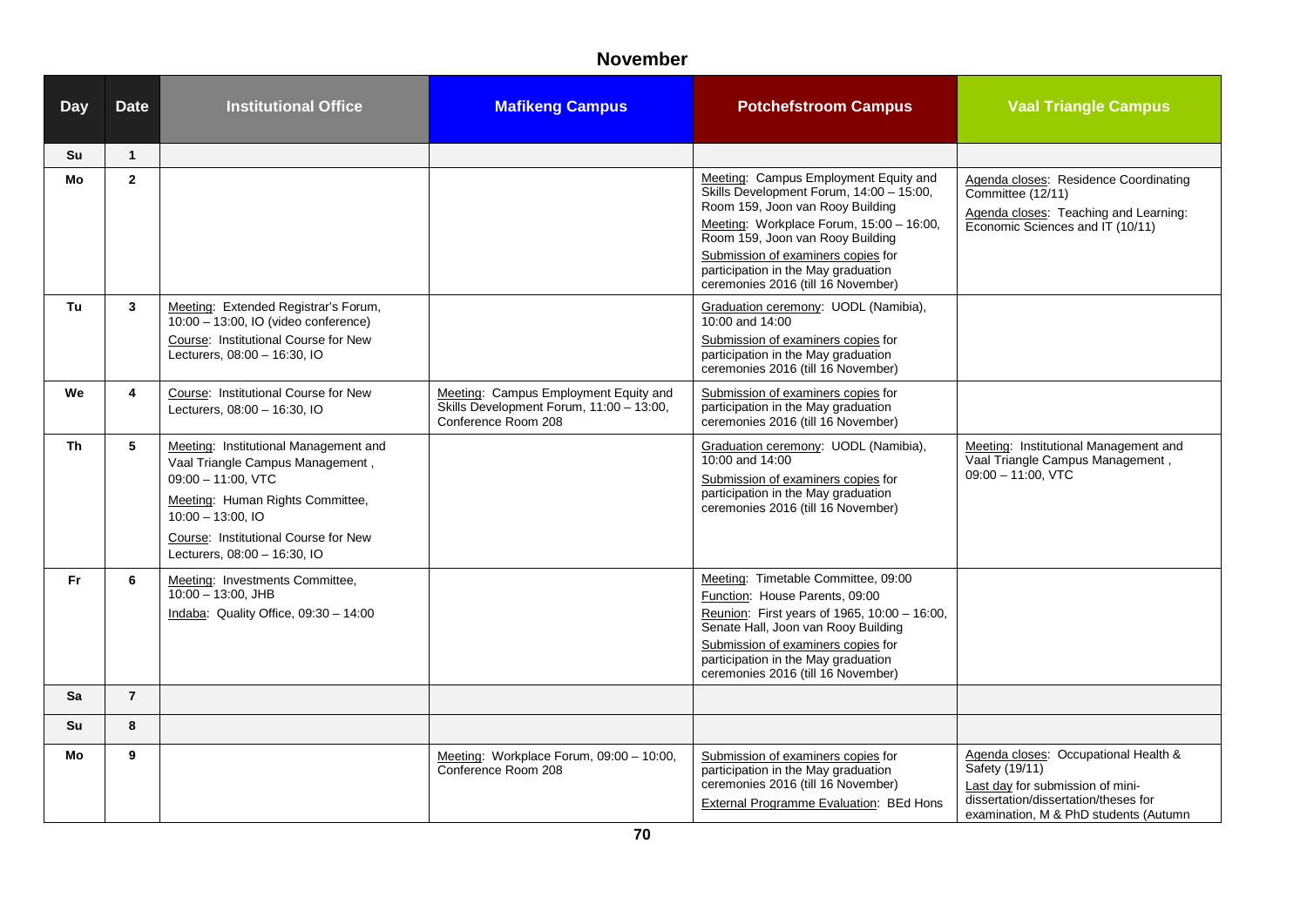| Day | Date | <b>Institutional Office</b> | <b>Mafikeng Campus</b> | <b>Potchefstroom Campus</b>         | <b>Vaal Triangle Campus</b> |
|-----|------|-----------------------------|------------------------|-------------------------------------|-----------------------------|
|     |      |                             |                        | (Curriculum Studies), 07:45 - 17:00 | graduation, May 2016)       |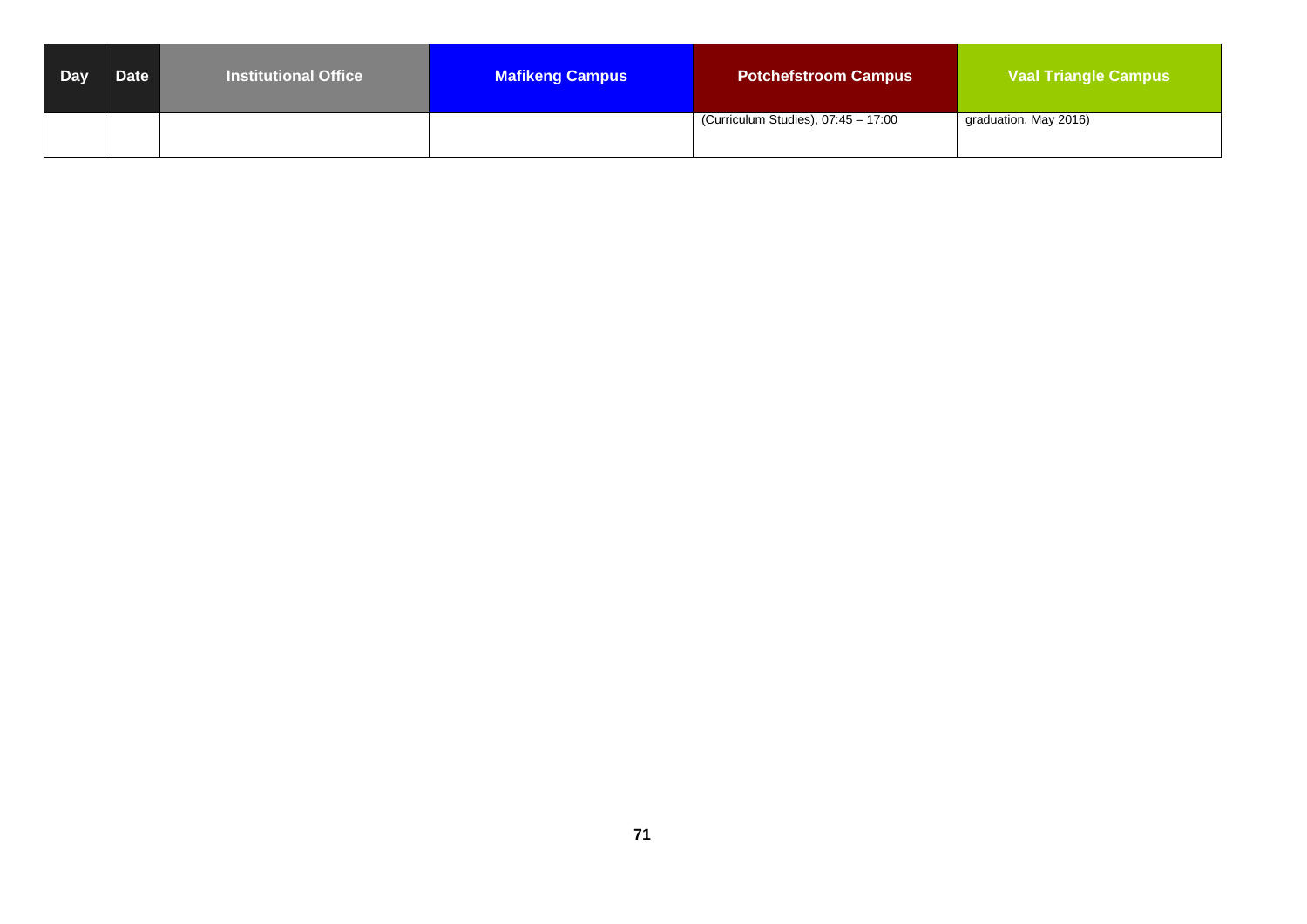#### **November**

| <b>Day</b> | <b>Date</b> | <b>Institutional Office</b>                                                                                                                                                                                                                                  | <b>Mafikeng Campus</b> | <b>Potchefstroom Campus</b>                                                                                                                                                                                                                                                                                                                                                                    | <b>Vaal Triangle Campus</b>                                                                                                                                                                                |
|------------|-------------|--------------------------------------------------------------------------------------------------------------------------------------------------------------------------------------------------------------------------------------------------------------|------------------------|------------------------------------------------------------------------------------------------------------------------------------------------------------------------------------------------------------------------------------------------------------------------------------------------------------------------------------------------------------------------------------------------|------------------------------------------------------------------------------------------------------------------------------------------------------------------------------------------------------------|
| Tu         | 10          | Meeting: NWU Pension Fund,<br>$09:00 - 15:00.$ IO                                                                                                                                                                                                            |                        | Course: Institutional Course for New<br>Lecturers (ICNL), Phase 2 (POND 3-day<br>work session)<br>Submission of examiners copies for<br>participation in the May graduation<br>ceremonies 2016 (till 16 November)                                                                                                                                                                              | Meeting: Teaching and Learning<br>Committee: Economic Sciences and IT,<br>08:30 - 10:00, Building 8-101<br><b>External Programme Evaluation: BEd Hons</b><br>(Curriculum Studies), 07:45 - 17:00           |
| We         | 11          | Meeting: Work Committee for Facilities,<br>$08:00 - 17:00.$ IO<br>Meeting: IO Workplace Forum,<br>$10:00 - 11:00.$ IO<br>Meeting: IO Employment Equity and Skills<br>Development Forum, 11:00 - 12:00, IO<br>Meeting: Budget Task Team, 10:00 - 13:00,<br>IO |                        | Meeting: Sport Committee, 08:30 - 10:00,<br>K3. Room G05AQ<br>Course: Institutional Course for New<br>Lecturers (ICNL), Phase 2 (POND 3-day<br>work session)<br>Submission of examiners copies for<br>participation in the May graduation<br>ceremonies 2016 (till 16 November)<br><b>External Programme Evaluation: BEd Hons</b><br>(Curriculum Studies), 08:00 - 13:00                       | Psychometric Test: Grade 7-9, 14:30                                                                                                                                                                        |
| <b>Th</b>  | 12          | Meeting: Institutional Office Occupational<br>Health and Safety Committee, 08:30 - 10:30,<br>IO.<br>Meeting: HIV/AIDS Committee,<br>14:00 - 16:00 (video conference)                                                                                         |                        | Meeting: Extended Management<br>Committee, 08:00 - 13:00, Council<br>Chambers, Joon van Rooy Building<br>Course: Institutional Course for New<br>Lecturers (ICNL), Phase 2 (POND 3-day<br>work session)<br>Submission of examiners copies for<br>participation in the May graduation<br>ceremonies 2016 (till 16 November)<br>Inaugural lecture: 19:00, Senate Hall, Joon<br>van Rooy Building | Meeting: Operational Committee,<br>$\overline{09:00}$ - 11:00, Boardroom, Building 24<br>Meeting: Residence Coordinating<br>Committee, 14:00 - 16:00, Building 25-G17<br>Inaugural lecture: Prof W Grobler |
| Fr.        | 13          | Meeting: Advancement Committee (AC),<br>$08:00 - 11:00$ , IO<br>Meeting: Branding, Marketing &<br>Communication (BMC) Committee,<br>$11:30 - 13:30, 10$                                                                                                      |                        | Official closing of the academic year, 12:00,<br>Sanlam Auditorium<br>Applications close for 2016 for LLM and LLD<br>Submission of examiners copies for<br>participation in the May graduation<br>ceremonies 2016 (till 16 November)                                                                                                                                                           |                                                                                                                                                                                                            |
| Sa         | 14          |                                                                                                                                                                                                                                                              |                        |                                                                                                                                                                                                                                                                                                                                                                                                |                                                                                                                                                                                                            |
| Su         | 15          |                                                                                                                                                                                                                                                              |                        |                                                                                                                                                                                                                                                                                                                                                                                                |                                                                                                                                                                                                            |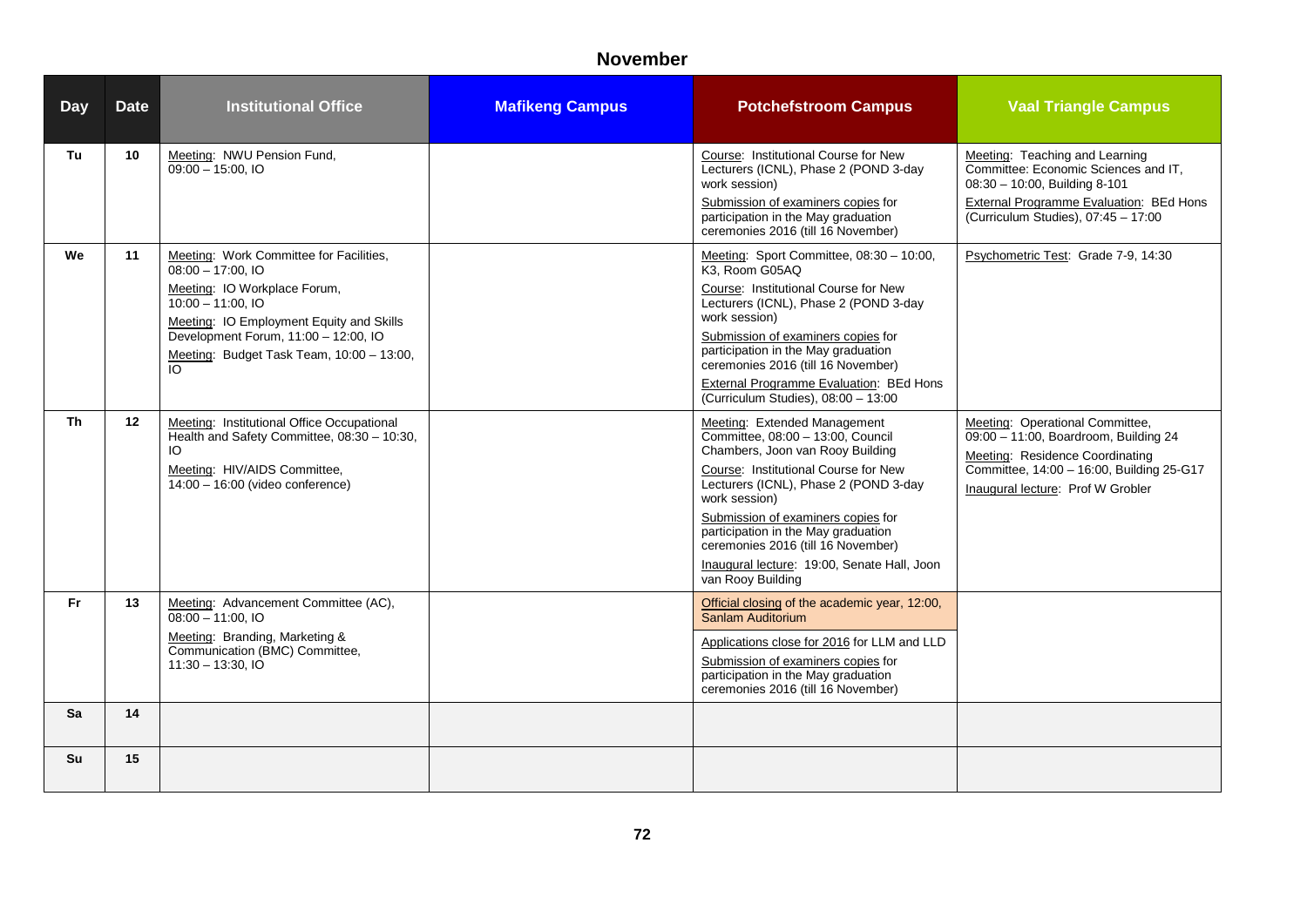# **November**

| <b>Day</b> | <b>Date</b> | <b>Institutional Office</b>                                                                              | <b>Mafikeng Campus</b>                                    | <b>Potchefstroom Campus</b>                                                                                                                                                                                                                                                                                                                                                                                    | <b>Vaal Triangle Campus</b>                                                                                                                        |  |
|------------|-------------|----------------------------------------------------------------------------------------------------------|-----------------------------------------------------------|----------------------------------------------------------------------------------------------------------------------------------------------------------------------------------------------------------------------------------------------------------------------------------------------------------------------------------------------------------------------------------------------------------------|----------------------------------------------------------------------------------------------------------------------------------------------------|--|
| Mo         | 16          | Meeting: Teaching-Learning Forum,<br>$10:00 - 13:00$ , (video conference)                                |                                                           |                                                                                                                                                                                                                                                                                                                                                                                                                |                                                                                                                                                    |  |
|            |             |                                                                                                          |                                                           | Meeting: Executive Committee for<br>Occupational Health & Safety (Rector),<br>10:00 - 11:00, Council Chambers, Joon van<br>Rooy Building<br>Submission of examiners copies for<br>participation in the May graduation<br>ceremonies 2016 (last day)                                                                                                                                                            | Agenda closes: Workplace Forum (25/11)                                                                                                             |  |
| Tu         | 17          |                                                                                                          | Meeting: Exco, 10:00 - 14:00,<br>Conference Room 208      | Meeting: Campus Senate, 14:00 - 16:30,<br>Senate Hall, Joon van Rooy Building<br>(tentatively)<br>Late submission of examination copies:<br>Student and study leader should confirm that<br>they take note of the risk of the late<br>submission for examination and that it can<br>mean that the examiner's report may not be<br>received in time for participation in the May<br>graduation ceremony in 2016 | Meeting: Staff Establishment Committee,<br>14:00 - 15:00, Building 25-G17<br>Agenda closes: Vaal Management<br>Committee (23/11)                   |  |
| We         | 18          | Meeting: Institutional Management<br>Committee, 09:00 - 17:00, IO                                        |                                                           |                                                                                                                                                                                                                                                                                                                                                                                                                | Psychometric Test: Grade 10-12, 14:30                                                                                                              |  |
| <b>Th</b>  | 19          | Meeting: Institutional Bargaining Forum<br>$(IBF)$ , 10:00 - 13:00, IO                                   | <b>Examination ends (distance)</b>                        |                                                                                                                                                                                                                                                                                                                                                                                                                |                                                                                                                                                    |  |
|            |             | Meeting: Institutional Employment Equity and<br>Skills Development Forum (IEESDF),<br>$14:00 - 16:30.10$ |                                                           | Inaugural lecture: 19:00, Senate Hall, Joon<br>van Rooy Building                                                                                                                                                                                                                                                                                                                                               | Meeting: Occupational Health & Safety<br>Committee, 14:00 - 16:00, Boardroom,<br>Building 24<br>Agenda closes: Extended Management<br>Team (27/11) |  |
| Fr.        | 20          | Meeting: Remuneration Committee, IO<br>Meeting: Council, 10:00 - 16:00, IO                               | Official closing of the Academic Year,<br>$12:00 - 14:00$ |                                                                                                                                                                                                                                                                                                                                                                                                                |                                                                                                                                                    |  |
| Sa         | 21          |                                                                                                          |                                                           |                                                                                                                                                                                                                                                                                                                                                                                                                |                                                                                                                                                    |  |
| Su         | 22          |                                                                                                          |                                                           |                                                                                                                                                                                                                                                                                                                                                                                                                |                                                                                                                                                    |  |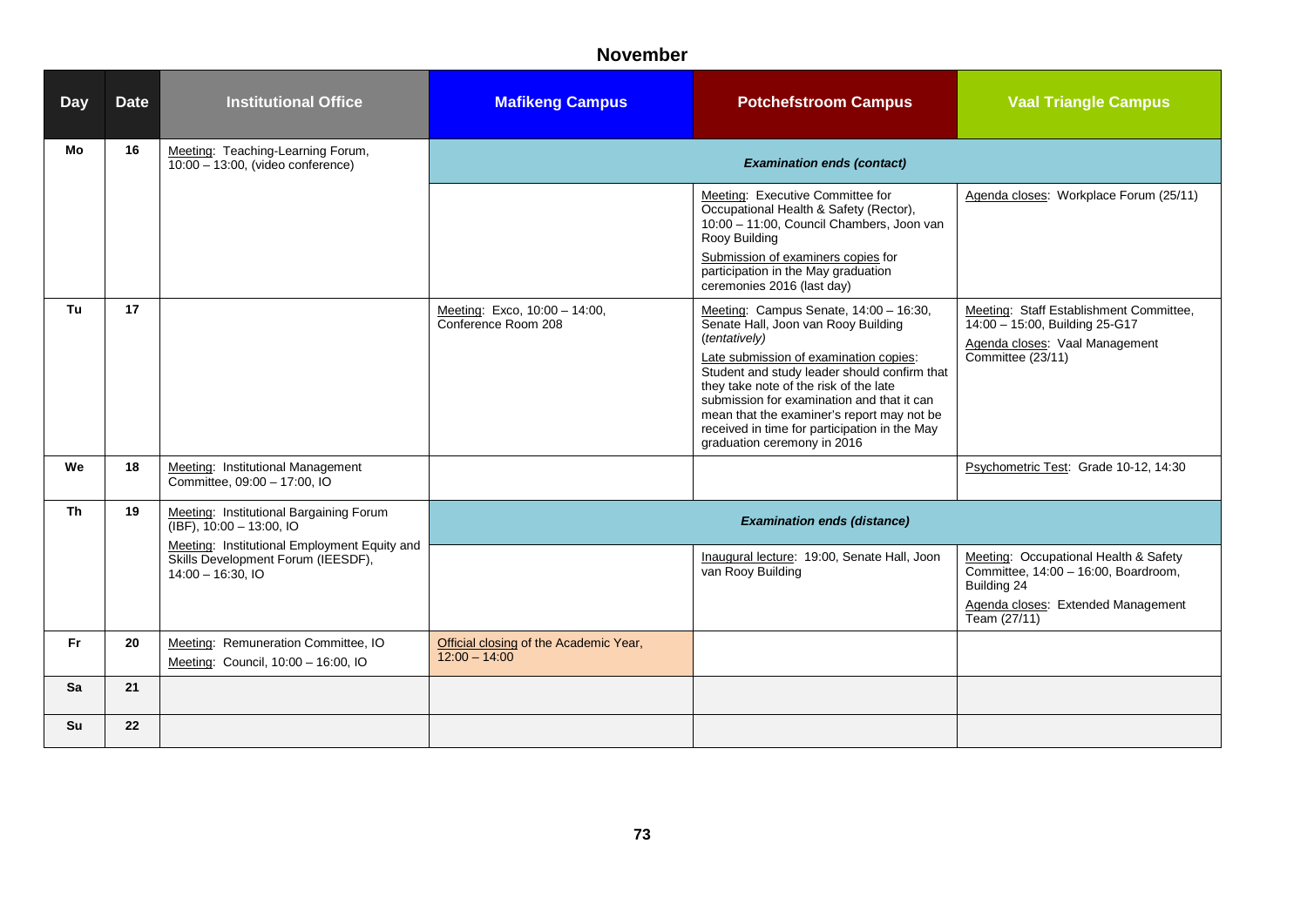# **November**

| <b>Day</b> | <b>Date</b> | <b>Institutional Office</b>                                                                          | <b>Mafikeng Campus</b>                                                                  | <b>Potchefstroom Campus</b>                                                                                                                                                                                                                                       | <b>Vaal Triangle Campus</b>                                                                                                                                                                                               |
|------------|-------------|------------------------------------------------------------------------------------------------------|-----------------------------------------------------------------------------------------|-------------------------------------------------------------------------------------------------------------------------------------------------------------------------------------------------------------------------------------------------------------------|---------------------------------------------------------------------------------------------------------------------------------------------------------------------------------------------------------------------------|
| Mo         | 23          |                                                                                                      | Meeting: Deans' Committee, 10:00 - 13:00,<br>Conference Room 208                        | Meeting: Exco of the Campus Registrar,<br>09:00 - 12:00, Council Chambers, Joon van<br>Rooy Building                                                                                                                                                              | Meeting: Vaal Management Committee,<br>12:00 - 16:00, Boardroom, Building 24                                                                                                                                              |
| Tu         | 24          | Meeting: Institutional Health & Wellness<br>Co-ordinating Committee (IHWCC),<br>$10:00 - 13:00$ , IO |                                                                                         | <b>Second examination starts (till 4 December)</b>                                                                                                                                                                                                                |                                                                                                                                                                                                                           |
|            |             |                                                                                                      | Last day for finalisation of results of the<br>November examination (first opportunity) | Meeting: Management Committee,<br>08:00 - 13:00, Council Chambers, Joon van<br>Rooy Building<br>Function: Appreciation function, 18:00<br>Last day for finalisation of results of the<br>November examination (first opportunity)                                 | Meeting: Ethics: Humanities, 14:00 - 16:00,<br>Building 7-118<br>Last day for finalisation of results of the<br>November examination (first opportunity)                                                                  |
| We         | 25          | Meeting: Institutional Budget Committee,<br>$14:00 - 16:00, 10$                                      |                                                                                         | Meeting: Budget Committee,<br>08:00 - 11:00, Council Chambers, Joon van<br>Rooy Building                                                                                                                                                                          | Meeting: Workplace Forum, 09:00 - 11:00,<br>Building 24-G17<br>Meeting: Employment Equity and Skills<br>Development Forum, 11:15 - 12:30,<br>Building 25-G17                                                              |
| Th         | 26          | Course: Improve your skills - Records<br>Management, 09:00 - 16:00                                   | Workshop: Extended Management<br>Committee, off campus                                  | Meeting: Discussion forum with Professors,<br>14:00 - 16:30, Senate Hall, Joon van Rooy<br><b>Building</b><br>Meeting: Campus Committee on Student<br>Support Services, 10:00<br>Applications close for 2016 for MSc Natural<br>Sciences/Theology/MBA/Engineering |                                                                                                                                                                                                                           |
| Fr.        | 27          |                                                                                                      | Workshop: Extended Management<br>Committee, off campus                                  | Meeting: Examination Committee                                                                                                                                                                                                                                    | Meeting: Extended Management Team,<br>08:30 - 11:30, Quest Conference Estate<br>Event: Rector's Year-end staff function,<br>Quest Conference Estate<br>Closing date: FUNDZA Lushaka Bursaries<br>(senior students), 16:00 |
| Sa         | 28          |                                                                                                      |                                                                                         |                                                                                                                                                                                                                                                                   |                                                                                                                                                                                                                           |
| <b>Su</b>  | 29          |                                                                                                      |                                                                                         |                                                                                                                                                                                                                                                                   |                                                                                                                                                                                                                           |
| Mo         | 30          |                                                                                                      | Meeting: Residence Committee,<br>10:00 - 13:00, Conference Room 208                     | Closing date for applications: Funza<br>Lushaka Education bursary for prospective<br>first year students<br>Closing date for applications: NWU Honours<br>bursaries                                                                                               | Closing date: NWU Sport Bursaries, 16:00<br>Closing date: NWU Postgraduate Bursaries,<br>16:00                                                                                                                            |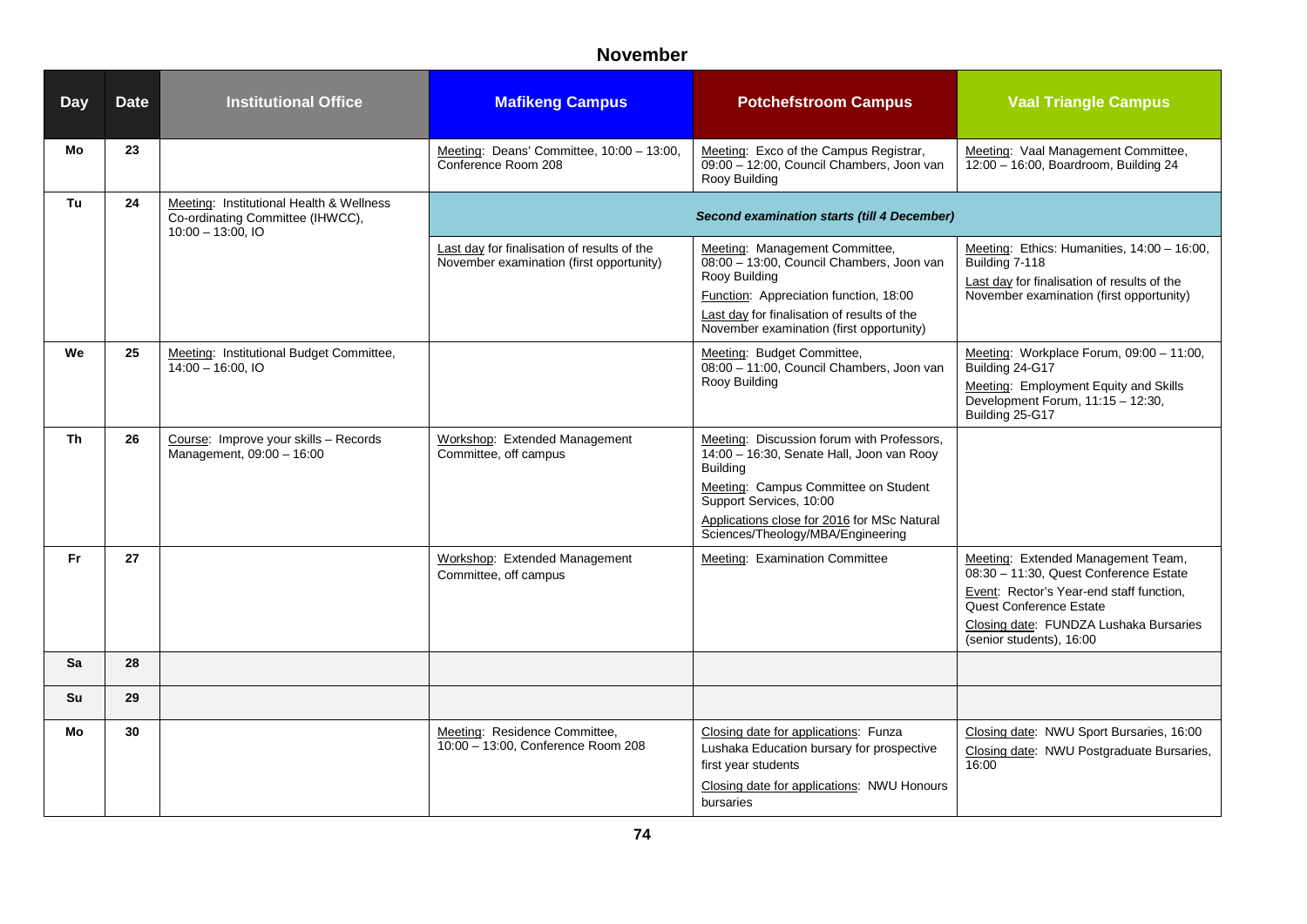#### **December**

| <b>Day</b> | <b>Date</b>             | <b>Institutional Office</b> | <b>Mafikeng Campus</b>                                                                  | <b>Potchefstroom Campus</b>                                                                                         | <b>Vaal Triangle Campus</b>                                                             |
|------------|-------------------------|-----------------------------|-----------------------------------------------------------------------------------------|---------------------------------------------------------------------------------------------------------------------|-----------------------------------------------------------------------------------------|
| Tu         | $\overline{1}$          |                             | Finalisation of updating of graduates:<br>13:00 (first examination opportunity)         | Finalisation of updating of graduates: 13:00<br>(first examination opportunity)                                     | Finalisation of updating of graduates: 13:00<br>(first examination opportunity)         |
| We         | $\overline{2}$          |                             |                                                                                         |                                                                                                                     |                                                                                         |
| <b>Th</b>  | $\overline{\mathbf{3}}$ |                             |                                                                                         |                                                                                                                     |                                                                                         |
| Fr         | $\overline{4}$          |                             |                                                                                         | Second examination opportunity ends<br>Last operational day for Cafeterias, Drakenstein Restaurant and Dining halls |                                                                                         |
|            |                         |                             |                                                                                         |                                                                                                                     |                                                                                         |
| Sa         | $\sqrt{5}$              |                             | <b>Student residences close</b>                                                         |                                                                                                                     |                                                                                         |
| Su         | 6                       |                             |                                                                                         |                                                                                                                     |                                                                                         |
| Mo         | $\overline{7}$          |                             |                                                                                         |                                                                                                                     |                                                                                         |
| Tu         | 8                       |                             | Last day for finalisation of results of the<br>Nov/Dec examination (second opportunity) | Last day for finalisation of results of the<br>Nov/Dec examination (second opportunity)                             | Last day for finalisation of results of the<br>Nov/Dec examination (second opportunity) |
| We         | 9                       |                             |                                                                                         |                                                                                                                     |                                                                                         |
|            |                         |                             | <b>Schools close</b>                                                                    |                                                                                                                     |                                                                                         |
| Th         | 10                      |                             |                                                                                         | <b>Meeting: Examination Committees</b>                                                                              |                                                                                         |
| Fr.        | 11                      |                             | All updates should be finalised for<br>Nov/Dec examination (second opportunity)         | All updates should be finalised for Nov/Dec<br>examination (second opportunity)                                     | All updates should be finalised for Nov/Dec<br>examination (second opportunity)         |
| Sa         | 12                      |                             |                                                                                         |                                                                                                                     |                                                                                         |
| Su         | 13                      |                             |                                                                                         |                                                                                                                     |                                                                                         |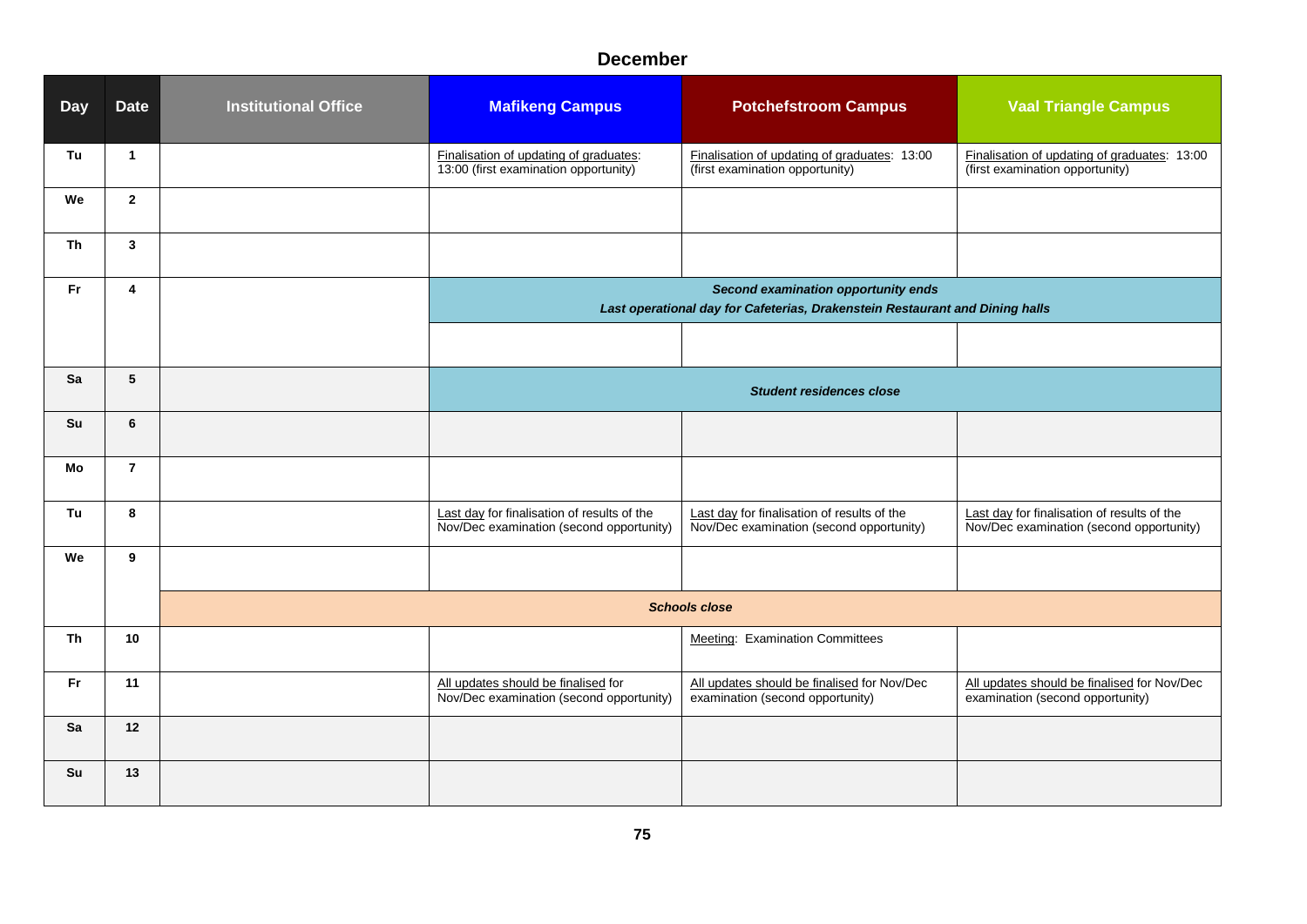### **December**

| <b>Day</b> | <b>Date</b> | <b>Institutional Office</b>             | <b>Mafikeng Campus</b>                                             | <b>Potchefstroom Campus</b>                                        | <b>Vaal Triangle Campus</b>                                        |  |  |
|------------|-------------|-----------------------------------------|--------------------------------------------------------------------|--------------------------------------------------------------------|--------------------------------------------------------------------|--|--|
| Mo         | 14          |                                         | Request/Send of result letters<br>(both examination opportunities) | Request/Send of result letters<br>(both examination opportunities) | Request/Send of result letters<br>(both examination opportunities) |  |  |
| Tu         | 15          |                                         |                                                                    | Ferdinand Postma Library close, 13:00                              |                                                                    |  |  |
| <b>We</b>  | 16          |                                         |                                                                    | <b>DAY OF RECONCILIATION</b>                                       |                                                                    |  |  |
| Th         | 17          |                                         |                                                                    |                                                                    |                                                                    |  |  |
| <b>Fr</b>  | 18          |                                         |                                                                    |                                                                    |                                                                    |  |  |
| Sa         | 19          |                                         |                                                                    |                                                                    |                                                                    |  |  |
| Su         | 20          |                                         |                                                                    |                                                                    |                                                                    |  |  |
| Mo         | 21          |                                         |                                                                    |                                                                    |                                                                    |  |  |
| Tu         | 22          |                                         |                                                                    |                                                                    |                                                                    |  |  |
| We         | 23          |                                         |                                                                    |                                                                    |                                                                    |  |  |
| <b>Th</b>  | 24          | University administration closes: 13:00 |                                                                    |                                                                    |                                                                    |  |  |
| <b>Fr</b>  | 25          | <b>CHRISTMAS DAY</b>                    |                                                                    |                                                                    |                                                                    |  |  |
| <b>Sa</b>  | 26          | <b>DAY OF GOODWILL</b>                  |                                                                    |                                                                    |                                                                    |  |  |
| Su         | 27          | <b>University recess</b>                |                                                                    |                                                                    |                                                                    |  |  |
| <b>Mo</b>  | 28          | <b>University recess</b>                |                                                                    |                                                                    |                                                                    |  |  |
| Tu         | 29          | <b>University recess</b>                |                                                                    |                                                                    |                                                                    |  |  |
| We         | 30          | <b>University recess</b>                |                                                                    |                                                                    |                                                                    |  |  |
| <b>Th</b>  | 31          | <b>University recess</b>                |                                                                    |                                                                    |                                                                    |  |  |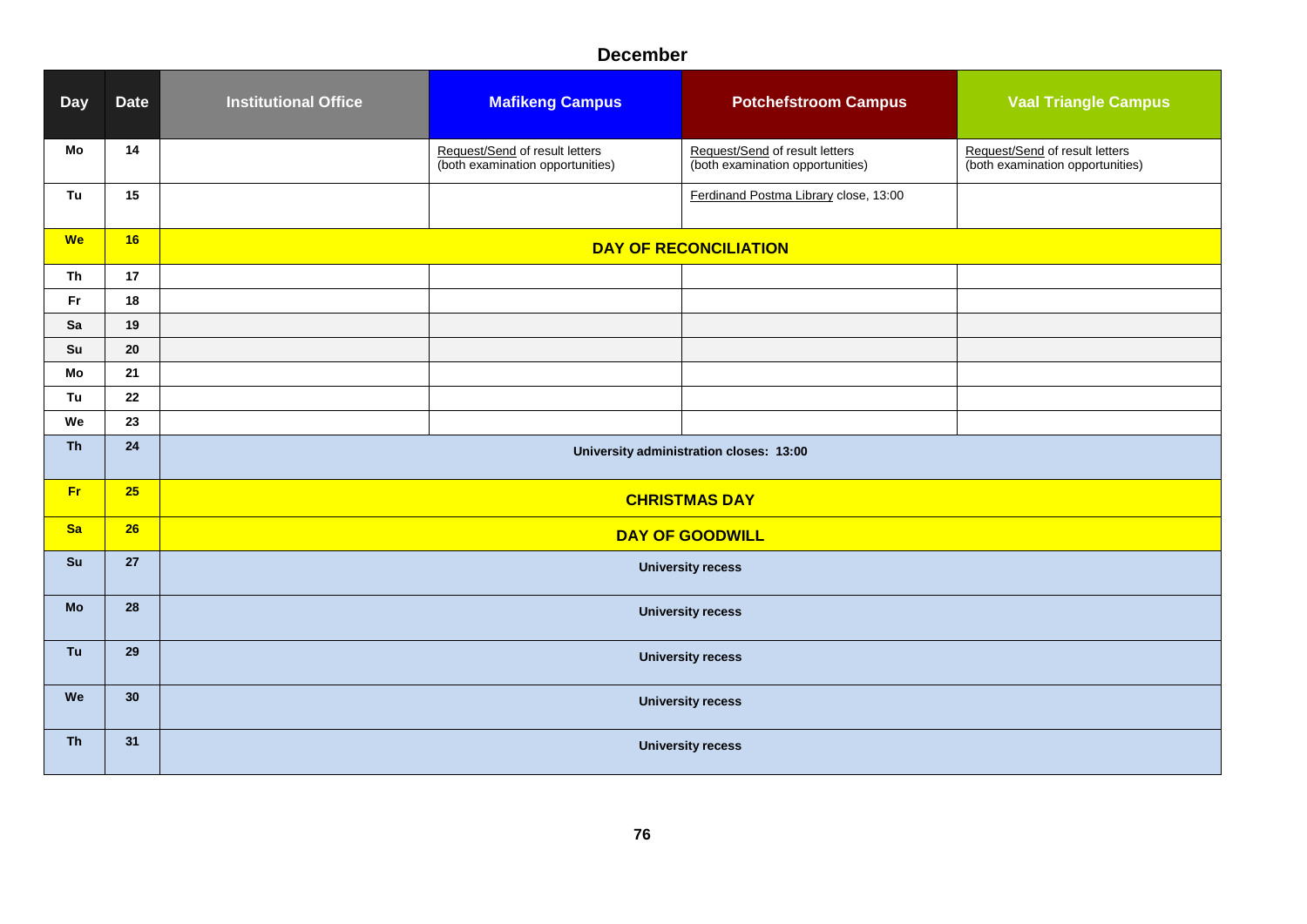# **January 2016**

| <b>Day</b> | <b>Date</b>    | <b>Institutional Office</b>                               | <b>Mafikeng Campus</b> | <b>Potchefstroom Campus</b> | <b>Vaal Triangle Campus</b> |
|------------|----------------|-----------------------------------------------------------|------------------------|-----------------------------|-----------------------------|
| Fr.        | 1              | <b>NEW YEAR'S DAY</b>                                     |                        |                             |                             |
| Sa         | $\overline{2}$ | <b>University recess</b>                                  |                        |                             |                             |
| Su         | 3              | <b>University recess</b>                                  |                        |                             |                             |
| <b>Mo</b>  | 4              | University administration and libraries re-open           |                        |                             |                             |
|            |                | (date to be approved by Institutional Management in 2015) |                        |                             |                             |

**2014-11-18**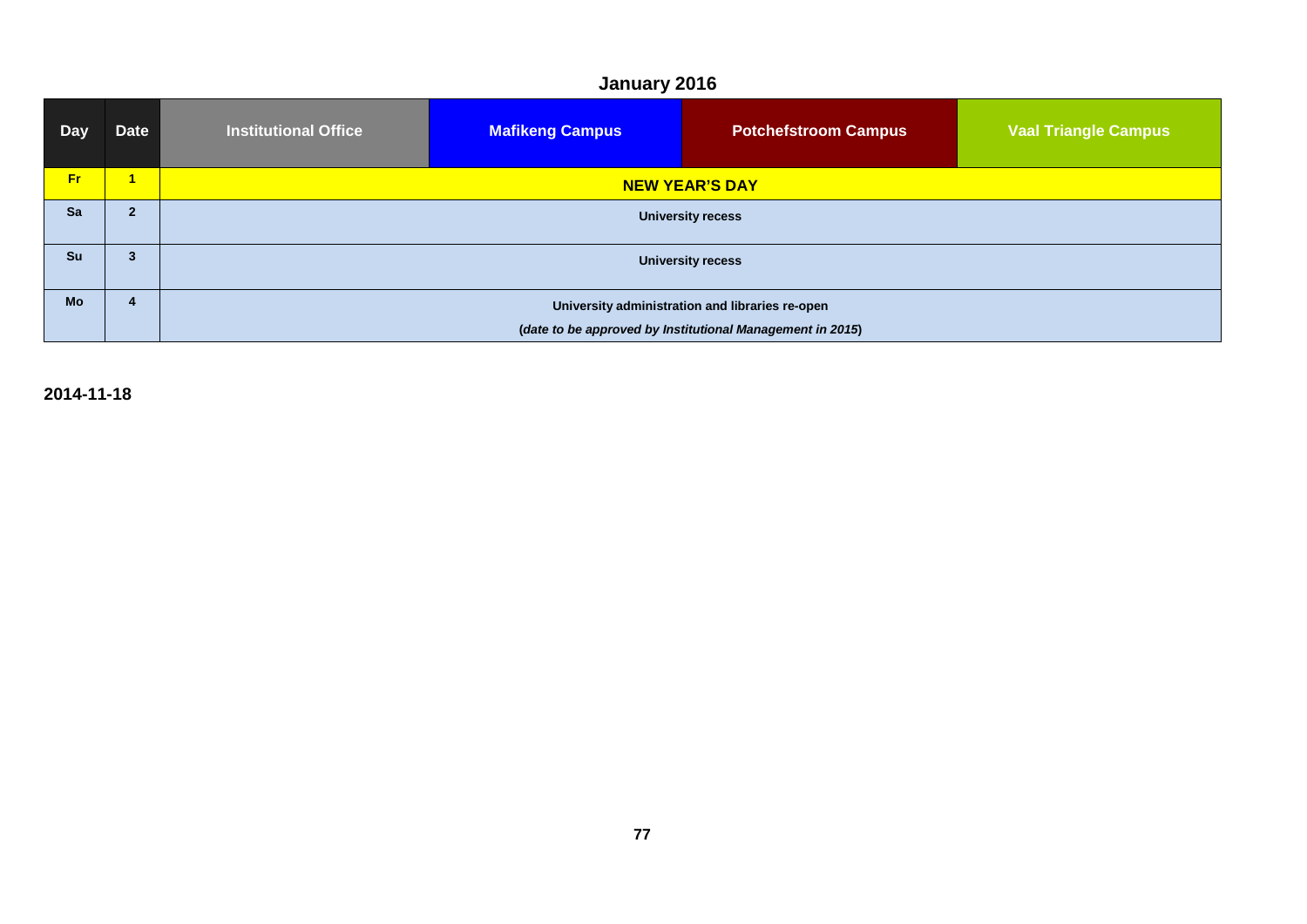#### **List of contact persons (in alphabetical order)**

| Name of meeting/activity                                                         | <b>Contact person</b>             |                        |
|----------------------------------------------------------------------------------|-----------------------------------|------------------------|
| Academic Services Forum                                                          | Noorie Hammond                    | (x852368)              |
| Admissions Committee - Institutional                                             | Mpho Letheya                      | (x99 4947)             |
| Admissions Committee - Mafikeng Campus                                           | Sedie Ngakantsi                   | (x85 2326)             |
| Admissions Requirements Committee - Potchefstroom Campus                         | Renaldo Cupido                    | (x992618)              |
| <b>Advancement Committee</b>                                                     | Sarina Arendse                    | (x99 4940)             |
| <b>Animal Research Ethics Committee</b>                                          | Noorie Hammond                    | (x852368)              |
| Annual report (contributing reports)                                             | Amanda van der Merwe              | (x99 4942)             |
| <b>Assets Committee</b>                                                          | Raelene Hornsby                   | (x99 4940)             |
| Audit, Compliance and Risk Management Committee                                  | Raelene Hornsby                   | (x99 4940)             |
| <b>Blended Learning Steering Committee</b>                                       | Driekie Schuld                    | (x99 4912)             |
| <b>Board of Donors</b>                                                           | Tshepo Moshodi                    | (x99 4947)             |
| Bookshop & Library Advisory Committee                                            | Gerette Lotter                    | (x103293)              |
| Branding, Marketing and, Communication Committee                                 | Sarina Arendse                    | (x99 4940)             |
| Budget Committee - Potchefstroom Campus                                          | Natascha Grundling                | (x992610)              |
| Bursaries and Loans Committee - Institutional                                    | Sarina Arendse                    | (x99 4940)             |
| Bursaries and Loans Committee - Mafikeng Campus                                  | Sedie Ngakantsi                   | (x85 2326)             |
| Bursaries and Loans Committee - Potchefstroom Campus                             | Danie Hefer                       | (x99 2048)             |
| Bursaries and Loans Committee - Vaal Triangle Campus                             | Lee Nel                           | (x103305)              |
| Campus Management and CSRC - Mafikeng Campus                                     | Noorie Hammond                    | (x852368)              |
| Campus Senate Committee - Mafikeng Campus                                        | Noorie Hammond                    | (x852368)              |
| Campus Senate Committee - Potchefstroom Campus                                   | Renaldo Cupido                    | (x992618)              |
| Campus Senate Committee - Vaal Triangle Campus                                   | Gerette Lotter                    | (x103293)              |
| <b>Classification of Theses and Dissertations</b>                                | Tshepo Moshodi                    | (x99 4947)             |
| <b>Combined Assurance Forum</b>                                                  | Madelein van der Merwe            | (x99 4839)             |
| <b>Compliance Committee</b>                                                      | Madelein van der Merwe            | (x99 4839)             |
| Concerts in Conservatory Hall - Potchefstroom Campus                             | Jaco van der Merwe                | (x99 1699)             |
| <b>Convocation Exco</b>                                                          | Izette Schouwstra                 | (x99 4968)             |
| Council                                                                          | Raelene Hornsby                   | (x99 4940)             |
| Deans' Committee - Mafikeng Campus                                               | Noorie Hammond                    | (x85 2368)             |
| Employment Equity and Skills Development Forum - Institutional Office            | Irma van Niekerk                  | (x99 4943)             |
| Employment Equity and Skills Development Forum - Mafikeng Campus                 | Sedie Ngakantsi                   | (x85 2326)             |
| Employment Equity and Skills Development Forum - Potchefstroom Campus            | Natascha Grundling                | (x992610)              |
| Employment Equity and Skills Development Forum - Vaal Triangle Campus            | Wonga Mbijekana                   | (x103268)              |
| Engineering school - Potchefstroom Campus                                        | Karlé le Roux                     | (x991665)              |
| Ethics Committee (Faculty of Economic Sciences & IT) - Vaal Triangle Campus      | Nono Tshalane                     | (x103490)              |
| Ethics Committee (Faculty of Humanities) - Vaal Triangle Campus                  | Gerette Lotter                    | (x103293)              |
| Examination Committee (Faculty of Economic Sciences & IT) - Vaal Triangle Campus | Wonga Mbijekana                   | (x103268)              |
| Examination Committee (Faculty of Humanities) – Vaal Triangle Campus             | Daleen Claasens<br>Gerette Lotter | (x103441)<br>(x103293) |
| EXCO – Mafikeng Campus                                                           | Noorie Hammond                    | (x852368)              |
| EXCO Academic (Faculty of Humanities) - Vaal Triangle Campus                     | Gerette Lotter                    | (x103293)              |
| EXCO Occupational Health and Safety - Potchefstroom Campus                       | <b>Elmarie Hattingh</b>           | (x99 4346)             |
| <b>EXCO</b> of Council                                                           | Raelene Hornsby                   | (x99 4940)             |
| Exco of the Campus Registrar - Potchefstroom Campus                              | Natascha Grundling                | (x992610)              |
| Extended Management Committee - Mafikeng Campus                                  | Sedie Ngakantsi                   | (x85 2326)             |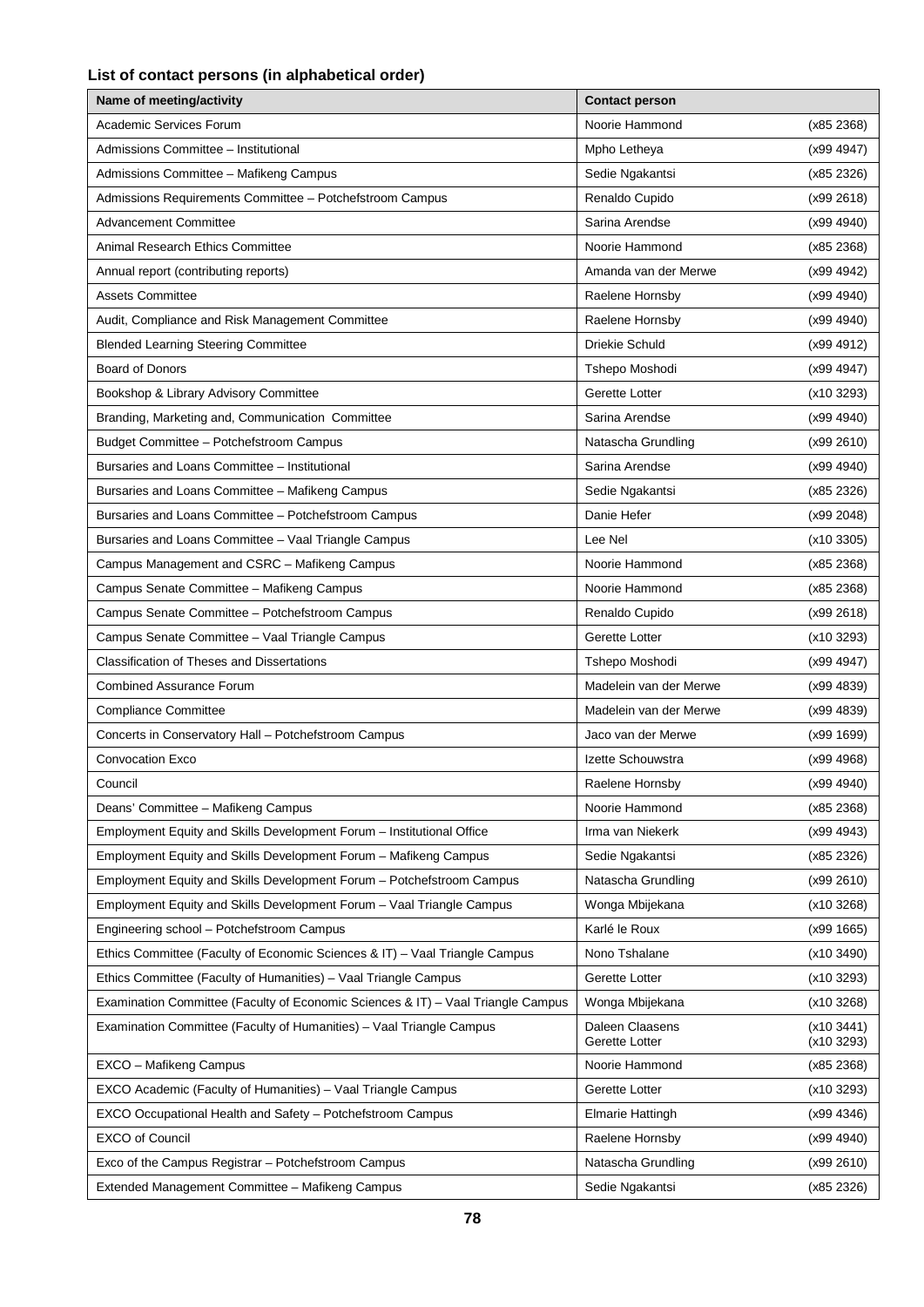| Name of meeting/activity                                                               | <b>Contact person</b>             |                          |
|----------------------------------------------------------------------------------------|-----------------------------------|--------------------------|
| Extended Management Committee - Potchefstroom Campus                                   | Renaldo Cupido                    | (x992618)                |
| Extended Management Team - Vaal Triangle Campus                                        | Gerette Lotter                    | (x103293)                |
| Extended Registrar's Forum                                                             | Raelene Hornsby                   | (x99 4940)               |
| Faculty Board (Faculty of Economic Sciences and IT) - Vaal Triangle Campus             | Wonga Mbijekana                   | (x103268)                |
| Faculty Board (Faculty of Humanities) - Vaal Triangle Campus                           | Gerette Lotter                    | (x103293)                |
| Faculty Boards - Potchefstroom Campus                                                  | Deans and administrative managers |                          |
| Faculty Research Leaders (Faculty of Economic Sciences & IT) -<br>Vaal Triangle Campus | Angelica van Rensburg             | (x103490)                |
| <b>Finance Committee</b>                                                               | Raelene Hornsby                   | (x99 4940)               |
| Graduation ceremonies - Mafikeng Campus                                                | Puleng Mvana<br>Koos Degenaar     | (x85 2268)<br>(x85 2509) |
| Graduation ceremonies - Potchefstroom Campus                                           | Florrie Makaku                    | (x99 2631)               |
| Graduation ceremonies - Vaal Triangle Campus                                           | Amanda Kruger                     | (x103109)                |
| <b>Higher Degrees Committee</b>                                                        | Tshepo Moshodi                    | (x99 4947)               |
| Higher Degrees Committee - Mafikeng Campus                                             | Noorie Hammond                    | (x85 2368)               |
| <b>HIV/AIDS Committee</b>                                                              | <b>Driekie Schuld</b>             | (x99 4912)               |
| Honorary Awards Committee                                                              | Mpho Letheya                      | (x99 4947)               |
| Hostel managements and House parents meeting -<br>Potchefstroom Campus                 | <b>Clarina Vorster</b>            | (x99 2832)               |
| House Parents Committee - Potchefstroom Campus                                         | <b>Clarina Vorster</b>            | (x99 2832)               |
| Human Capital and Employment Equity Committee                                          | Irma van Niekerk                  | (x99 4943)               |
| Human Research Ethics Committee                                                        | Sedie Ngakantsi                   | (x85 2326)               |
| Human Rights Committee                                                                 | Irma van Niekerk                  | (x99 4943)               |
| ICAS (Academic programmes)                                                             | <b>Tiaan Boshoff</b>              | (x99 4872)               |
| ICAS (Exco)                                                                            | <b>Tiaan Boshoff</b>              | (x99 4872)               |
| ICAS (Short courses)                                                                   | <b>Tiaan Boshoff</b>              | (x99 4872)               |
| <b>ICAS Advisory Board</b>                                                             | <b>Tiaan Boshoff</b>              | (x99 4872)               |
| Inaugural Lecture Committee - Mafikeng Campus                                          | Noorie Hammond                    | (x852368)                |
| Inaugural lectures - Potchefstroom Campus                                              | <b>Florrie Makaku</b>             | (x99 2631)               |
| Inaugural lectures - Vaal Triangle Campus                                              | <b>Fiennie Mitton</b>             | (x103291)                |
| Indaba - Quality                                                                       | Johanna Muller                    | (x994875)                |
| Innovation Day                                                                         | Johann Coetzee                    | (x99 4924)               |
| Institutional Bargaining Forum (IBF)                                                   | Irma van Niekerk                  | (x99 4943)               |
| Institutional Bargaining Forum (IBF) COLA                                              | Irma van Niekerk                  | (x99 4943)               |
| Institutional Budget Committee                                                         | Antoinette Vosloo                 | (x99 4922)               |
| Institutional Bursaries and Loans Committee                                            | Raelene Hornsby                   | (x99 4940)               |
| Institutional Committee for Research and Innovation (ICRI)                             | Irma van Niekerk                  | (x99 4943)               |
| Institutional Committee for Teaching and Learning                                      | Mpho Letheya                      | (x99 4947)               |
| Institutional Committee on Student Support Services (ICoSSS)                           | Irma van Niekerk                  | (x99 4943)               |
| Institutional Course for New Lecturers (ICNL)                                          | Luzelle van Rensburg              | (x99 4871)               |
| Institutional Deans' Forum                                                             | Renaldo Cupido                    | (x99 2618)               |
| Institutional Forum                                                                    | Irma van Niekerk                  | (x99 4943)               |
| Institutional Health and Wellness Committee (IHWCC)                                    | Shelly-Ann Williams               | (x99 4280)               |
| Institutional Management and Campus Managements                                        | Tshepo Moshodi                    | (x99 4947)               |
| Institutional Management Committee                                                     | Raelene Hornsby                   | (x99 4940)               |
| Institutional Occupational Health and Safety Committee                                 | Raelene Hornsby                   | (x99 4940)               |
| Institutional Projects Evaluation Committee                                            | Therina du Pisani                 | (x99 4156)               |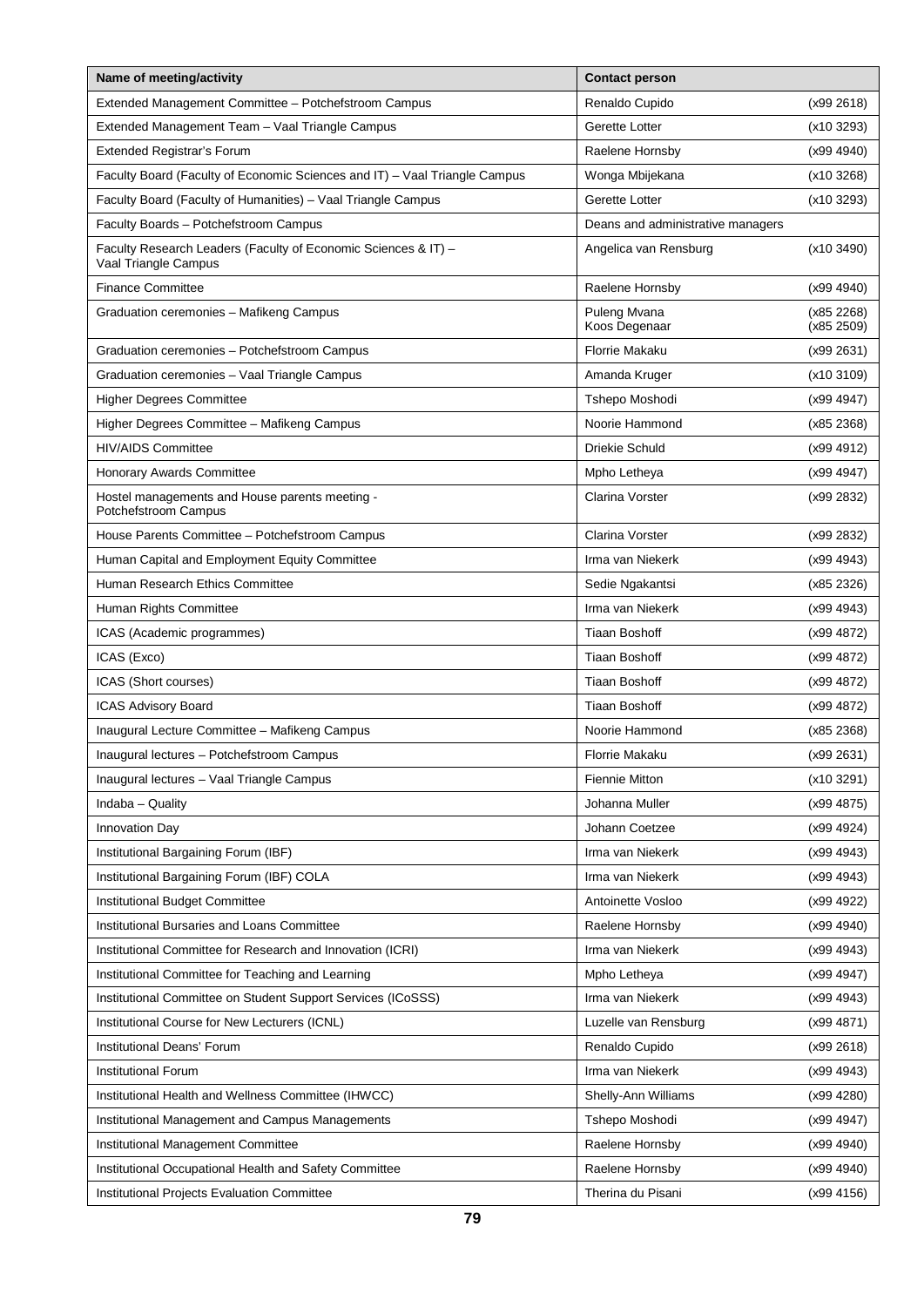| Name of meeting/activity                                                                    | <b>Contact person</b>      |            |
|---------------------------------------------------------------------------------------------|----------------------------|------------|
| Institutional Research Support Commission                                                   | Lucas Venter               | (x99 4848) |
| <b>Institutional Senate</b>                                                                 | Mpho Letheya               | (99 x4947) |
| Institutional Student Representative Council (ISRC)                                         | Irma van Niekerk           | (x99 4943) |
| <b>Investments Committee</b>                                                                | Jaco Barnard               | (x991353)  |
| Library Forum                                                                               | <b>Driekie Schuld</b>      | (x99 4912) |
| Management Committee - Potchefstroom Campus                                                 | Natascha Grundling         | (x99 2610) |
| Museum day                                                                                  | Annette Kellner            | (x99 4086) |
| <b>NWU Pension Fund</b>                                                                     | <b>Pieter Combrinck</b>    | (x99 4976) |
| Occupational Health and Safety - Mafikeng Campus                                            | Sedie Ngakantsi            | (x85 2326) |
| Occupational Health and Safety - Potchefstroom Campus                                       | Graeme Myburgh             | (x994476)  |
| Occupational Health and Safety - Vaal Triangle Campus                                       | Wonga Mbijekana            | (x10 3268) |
| Occupational Health and Safety (Executive Committee) - Potchefstroom Campus                 | Natascha Grundling         | (x99 2610) |
| Official opening - Mafikeng Campus                                                          | Koos Degenaar              | (x85 2509) |
| Official opening and closing - Potchefstroom Campus                                         | Suzelle Buys               | (x99 2720) |
| Official opening and closing - Vaal Triangle Campus                                         | <b>Fiennie Mitton</b>      | (x103291)  |
| Open day - Potchefstroom Campus                                                             | Hannetjie Visagie          | (x99 2766) |
| Open day - Vaal Triangle Campus                                                             | Ronel Strydom              | (x103301)  |
| RAG - Potchefstroom Campus                                                                  | Prof Ricus Fick            | (x99 2831) |
| Orientation - Potchefstroom Campus                                                          | <b>Clarina Vorster</b>     | (x99 2832) |
| Records Management (course)                                                                 | Jacoline Jansen van Vuuren | (x99 4944) |
| Registration - Mafikeng Campus                                                              | <b>Robert Kettles</b>      | (x852140)  |
| Registration - Potchefstroom Campus                                                         | Tom Cato                   | (x99 2624) |
| Registration - Vaal Triangle Campus                                                         | Neels Vermeulen            | (x103110)  |
| Registration (Hons BEd)                                                                     | Tom Cato                   | (x99 2624) |
| Research Committee (Faculty of Humanities) - Vaal Triangle Campus                           | Gerette Lotter             | (x103293)  |
| Research Committee (Faculty of Economic Sciences & IT) - Vaal Triangle Campus               | Angelica van Rensburg      | (x103490)  |
| <b>Research Ethics Committee</b>                                                            | Tshepo Moshodi             | (x99 4947) |
| Research Ethics Committee (Animals) - Mafikeng Campus                                       | Noorie Hammond             | (x85 2368) |
| Research Ethics Committee (Human) - Mafikeng Campus                                         | Sedie Ngakantsi            | (x85 2326) |
| Research, Innovation and Community Engagement                                               | Cathy Crous                | (99 4927)  |
| Residence Committee - Mafikeng Campus                                                       | Sedie Ngakantsi            | (x85 2326) |
| Residence Coordinating Committee - Vaal Triangle Campus                                     | Wonga Mbijekana            | (x103268)  |
| Scholarship of Teaching and Learning Conference                                             | Muki Moeng                 | (x99 4868) |
| SENEX (Exco of Senate)                                                                      | Mpho Letheya               | (x99 4947) |
| Senior Management Committee - Mafikeng Campus                                               | Noorie Hammond             | (x85 2368) |
| Staff Establishment - Vaal Triangle Campus                                                  | Elbie Steyn                | (x103290)  |
|                                                                                             | Claudia Sacks              | (x103297)  |
| Strategic planning workshop - Vaal Triangle Campus                                          | Gerette Lotter             | (x103293)  |
| Student Support Services (Committee on) - Vaal Triangle Campus                              | Wonga Mbijekana            | (x103268)  |
| Student Support Services (Committee on) - Mafikeng Campus                                   | Sedie Ngakantsi            | (x85 2326) |
| Teaching & Learning Committee (Faculty of Humanities) – Vaal Triangle Campus                | Gerette Lotter             | (x10 3293) |
| Teaching & Learning Committee (Faculty of Economic Sciences & IT) -<br>Vaal Triangle Campus | Wonga Mbijekana            | (x103268)  |
| Teaching-Learning Forum                                                                     | Driekie Schuld             | (x99 4912) |
| <b>Tender Committee</b>                                                                     | Raelene Hornsby            | (x99 4940) |
| <b>Time Table Committee</b>                                                                 | Noorie Hammond             | (x85 2368) |